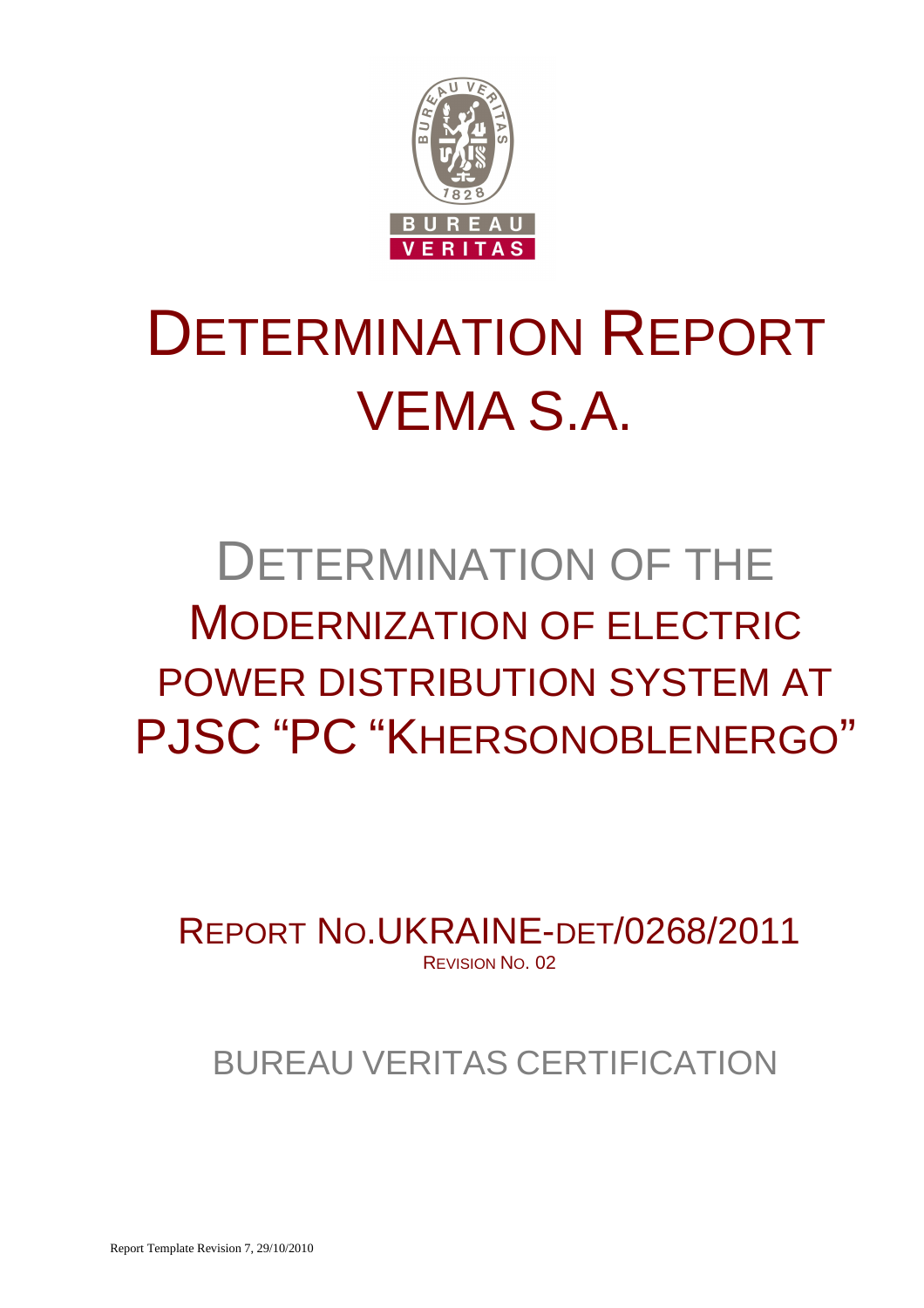

#### DETERMINATION REPORT

| Date of first issue:<br>08/07/2011                                                                                                                                                                                                                                                                                                                                                                                                                                                                                                                                                                                                              |                                                                                                                                                                                                                                                                                           |                | Organizational unit:<br><b>Holding SAS</b> | <b>Bureau Veritas Certification</b> |  |                                                                                                                                                                                                                                     |
|-------------------------------------------------------------------------------------------------------------------------------------------------------------------------------------------------------------------------------------------------------------------------------------------------------------------------------------------------------------------------------------------------------------------------------------------------------------------------------------------------------------------------------------------------------------------------------------------------------------------------------------------------|-------------------------------------------------------------------------------------------------------------------------------------------------------------------------------------------------------------------------------------------------------------------------------------------|----------------|--------------------------------------------|-------------------------------------|--|-------------------------------------------------------------------------------------------------------------------------------------------------------------------------------------------------------------------------------------|
| Client:                                                                                                                                                                                                                                                                                                                                                                                                                                                                                                                                                                                                                                         |                                                                                                                                                                                                                                                                                           |                | Client ref.:                               |                                     |  |                                                                                                                                                                                                                                     |
| <b>VEMA S.A.</b>                                                                                                                                                                                                                                                                                                                                                                                                                                                                                                                                                                                                                                |                                                                                                                                                                                                                                                                                           |                | <b>Fabian Knodel</b>                       |                                     |  |                                                                                                                                                                                                                                     |
| Summary:                                                                                                                                                                                                                                                                                                                                                                                                                                                                                                                                                                                                                                        |                                                                                                                                                                                                                                                                                           |                |                                            |                                     |  |                                                                                                                                                                                                                                     |
| Bureau Veritas Certification has made the determination of the "Modernization of electric power distribution<br>system at PJSC "PC "Khersonoblenergo" project of VEMA S.A. located in Kherson region, Ukraine, on the<br>basis of UNFCCC criteria for the JI, as well as criteria given to provide for consistent project operations,<br>monitoring and reporting. UNFCCC criteria refer to Article 6 of the Kyoto Protocol, the JI rules and modalities<br>and the subsequent decisions by the JI Supervisory Committee, as well as the host country criteria.                                                                                 |                                                                                                                                                                                                                                                                                           |                |                                            |                                     |  |                                                                                                                                                                                                                                     |
| The determination scope is defined as an independent and objective review of the project design document,<br>the project's baseline study, monitoring plan and other relevant documents, and consisted of the following<br>three phases: i) desk review of the project design and the baseline and monitoring plan; ii) follow-up interviews<br>with project stakeholders; iii) resolution of outstanding issues and the issuance of the final determination report<br>and opinion. The overall determination, from Contract Review to Determination Report & Opinion, was<br>conducted using Bureau Veritas Certification internal procedures. |                                                                                                                                                                                                                                                                                           |                |                                            |                                     |  |                                                                                                                                                                                                                                     |
|                                                                                                                                                                                                                                                                                                                                                                                                                                                                                                                                                                                                                                                 | The first output of the determination process is a list of Clarification Requests, Corrective Actions Requests<br>and Forward Actions Requests (CL, CAR and FAR), presented in Appendix A. Taking into account this output,<br>the project proponent revised its project design document. |                |                                            |                                     |  |                                                                                                                                                                                                                                     |
| country criteria.                                                                                                                                                                                                                                                                                                                                                                                                                                                                                                                                                                                                                               |                                                                                                                                                                                                                                                                                           |                |                                            |                                     |  | In summary, it is Bureau Veritas Certification's opinion that the project correctly applies Guidance on criteria for<br>baseline setting and monitoring and meets the relevant UNFCCC requirements for the JI and the relevant host |
| Report No.:                                                                                                                                                                                                                                                                                                                                                                                                                                                                                                                                                                                                                                     |                                                                                                                                                                                                                                                                                           | Subject Group: |                                            |                                     |  |                                                                                                                                                                                                                                     |
| UKRAINE-det/0268/2011                                                                                                                                                                                                                                                                                                                                                                                                                                                                                                                                                                                                                           | JI                                                                                                                                                                                                                                                                                        |                |                                            |                                     |  |                                                                                                                                                                                                                                     |
| Project title:                                                                                                                                                                                                                                                                                                                                                                                                                                                                                                                                                                                                                                  |                                                                                                                                                                                                                                                                                           |                |                                            |                                     |  |                                                                                                                                                                                                                                     |
| Modernization of electric power<br>distribution<br>system at PJSC "PC "Khersonoblenergo"                                                                                                                                                                                                                                                                                                                                                                                                                                                                                                                                                        |                                                                                                                                                                                                                                                                                           |                |                                            |                                     |  |                                                                                                                                                                                                                                     |
| Work carried out by:                                                                                                                                                                                                                                                                                                                                                                                                                                                                                                                                                                                                                            |                                                                                                                                                                                                                                                                                           |                |                                            |                                     |  |                                                                                                                                                                                                                                     |
| <b>Vefty</b><br>Team Leader, Lead Verifier:<br>Igor Kachan<br>No distribution without permission from the<br>Team Member, Verifier:<br>Victoria Legka<br>Client or responsible organizational unit<br>Team Member, Technical Specialist: Julia Berdnikova<br>¥<br>Team Member, Financial Specialist: Denis Pishchalov                                                                                                                                                                                                                                                                                                                           |                                                                                                                                                                                                                                                                                           |                |                                            |                                     |  |                                                                                                                                                                                                                                     |
| Work verified by:<br>Limited distribution                                                                                                                                                                                                                                                                                                                                                                                                                                                                                                                                                                                                       |                                                                                                                                                                                                                                                                                           |                |                                            |                                     |  |                                                                                                                                                                                                                                     |
| Ivan Sokolov - Internal technical reviewer<br>Daniil Ukhanov - Technical Specialist                                                                                                                                                                                                                                                                                                                                                                                                                                                                                                                                                             |                                                                                                                                                                                                                                                                                           |                |                                            |                                     |  |                                                                                                                                                                                                                                     |
| Work approved by:                                                                                                                                                                                                                                                                                                                                                                                                                                                                                                                                                                                                                               |                                                                                                                                                                                                                                                                                           |                |                                            |                                     |  |                                                                                                                                                                                                                                     |
| anagepureau Articles Certification<br>Flavio Gomes - Operational Managepureau                                                                                                                                                                                                                                                                                                                                                                                                                                                                                                                                                                   |                                                                                                                                                                                                                                                                                           |                |                                            |                                     |  |                                                                                                                                                                                                                                     |
| Date of this revision:                                                                                                                                                                                                                                                                                                                                                                                                                                                                                                                                                                                                                          | Rev. No.:                                                                                                                                                                                                                                                                                 |                |                                            |                                     |  |                                                                                                                                                                                                                                     |
| 08/07/2011                                                                                                                                                                                                                                                                                                                                                                                                                                                                                                                                                                                                                                      | 02                                                                                                                                                                                                                                                                                        | 84             |                                            |                                     |  |                                                                                                                                                                                                                                     |

1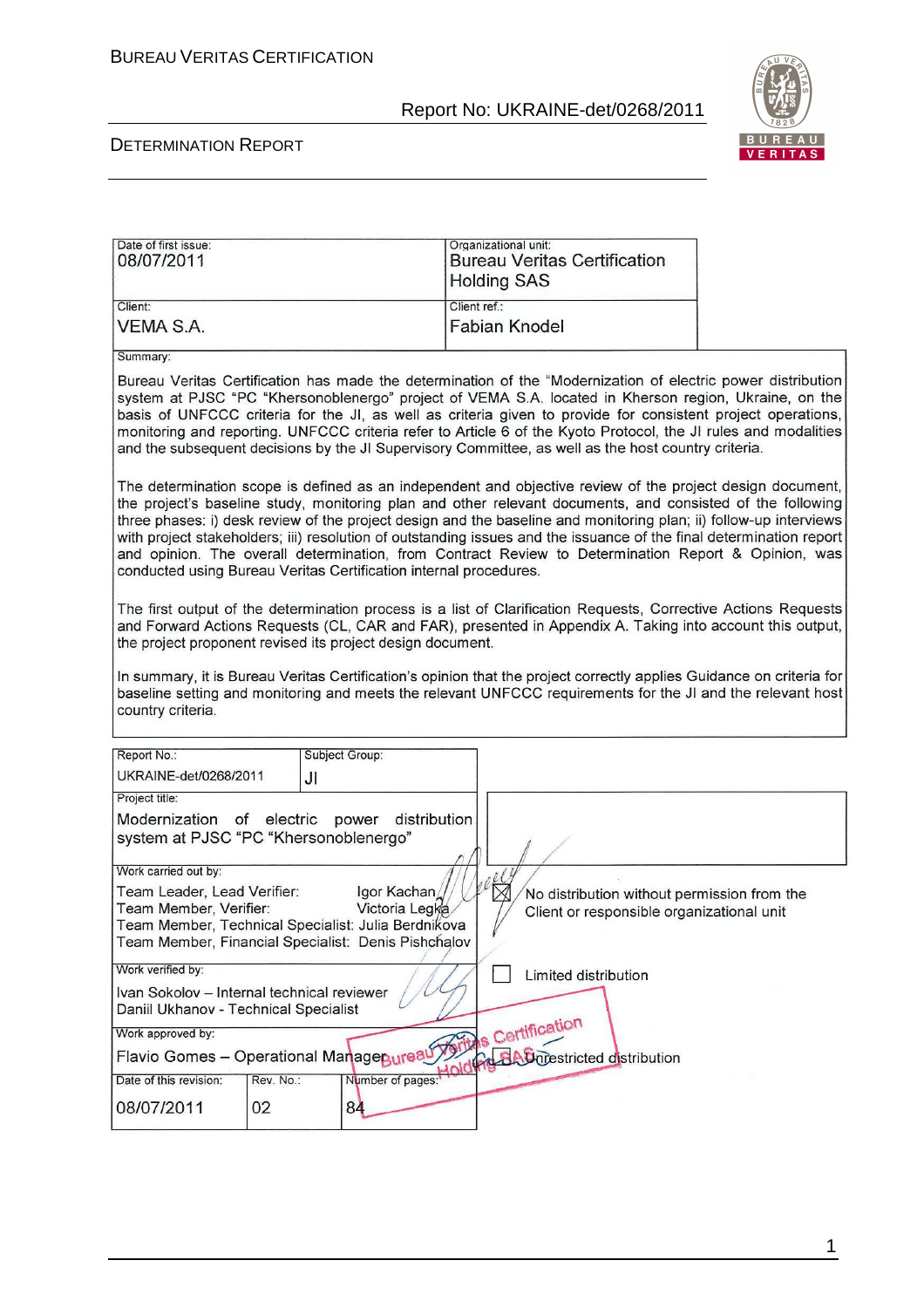DETERMINATION REPORT

## **Table of Contents Page 2014**

| $\mathbf{1}$<br>1.1<br>1.2<br>1.3                                                | Objective<br>Scope<br>Determination team                                                                                                                                                                                                                                                                                                                                            | $\overline{4}$<br>$\overline{4}$<br>$\overline{4}$          |
|----------------------------------------------------------------------------------|-------------------------------------------------------------------------------------------------------------------------------------------------------------------------------------------------------------------------------------------------------------------------------------------------------------------------------------------------------------------------------------|-------------------------------------------------------------|
| $\overline{2}$<br>2.1<br>2.2<br>2.3                                              | <b>Review of Documents</b><br>Follow-up Interviews<br>Resolution of Clarification, Corrective Action and Forward<br><b>Action Requests</b>                                                                                                                                                                                                                                          | $.5\,$<br>5<br>6<br>$\overline{7}$                          |
| 3                                                                                |                                                                                                                                                                                                                                                                                                                                                                                     |                                                             |
| 4<br>4.1<br>4.2<br>4.3<br>4.4<br>4.5<br>4.6<br>4.7<br>4.8<br>4.9<br>4.10<br>4.11 | Project approvals by Parties involved (19-20)<br>Authorization of project participants by Parties involved (21)<br>Baseline setting (22-26)<br>Additionality (27-31)<br>Project boundary (32-33)<br>Crediting period (34)<br>Monitoring plan (35-39)<br>Leakage (40-41)<br>Estimation of emission reductions (42-47)<br>Environmental impacts (48)<br>Stakeholder consultation (49) | 9<br>9<br>9<br>12<br>13<br>13<br>14<br>23<br>24<br>25<br>26 |
| 5                                                                                | SUMMARY AND REPORT OF HOW DUE ACCOUNT WAS<br>OF COMMENTS RECEIVED PURSUANT TO<br><b>TAKEN</b>                                                                                                                                                                                                                                                                                       |                                                             |
| 6                                                                                |                                                                                                                                                                                                                                                                                                                                                                                     |                                                             |
| 7                                                                                |                                                                                                                                                                                                                                                                                                                                                                                     |                                                             |
|                                                                                  | APPENDIX A: JI PROJECT DETERMINATION PROTOCOL33                                                                                                                                                                                                                                                                                                                                     |                                                             |

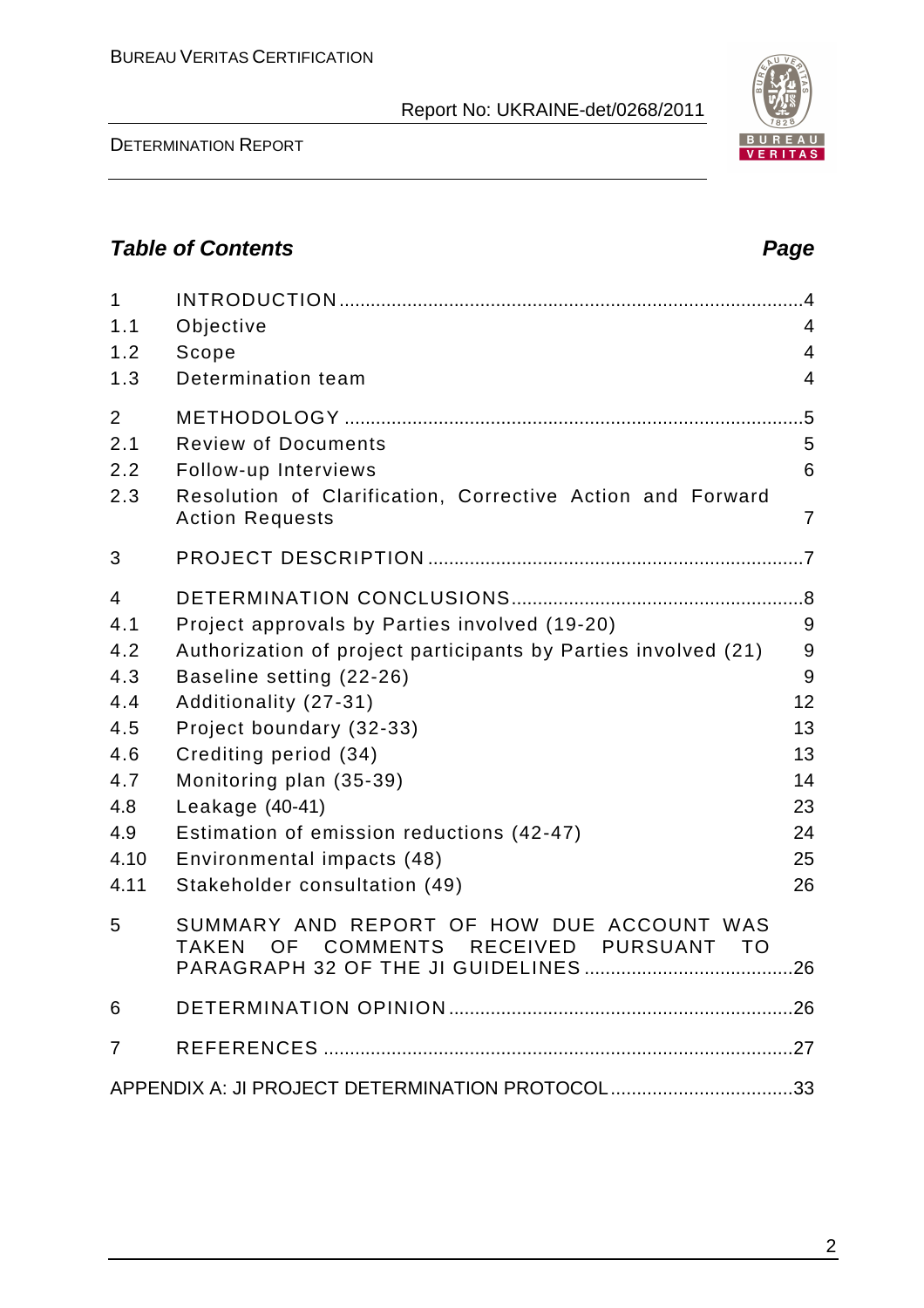

DETERMINATION REPORT

#### **Abbreviations**

| <b>AIE</b>      | <b>Accredited Independent Entity</b>                      |  |  |  |
|-----------------|-----------------------------------------------------------|--|--|--|
| <b>BVC</b>      | <b>Bureau Veritas Certification Holding SAS</b>           |  |  |  |
| CAR             | <b>Corrective Action Request</b>                          |  |  |  |
| <b>CDM</b>      | <b>Clean Development Mechanism</b>                        |  |  |  |
| CL              | <b>Clarification Request</b>                              |  |  |  |
| CO <sub>2</sub> | <b>Carbon Dioxide</b>                                     |  |  |  |
| <b>DFP</b>      | <b>Designated Focal Point</b>                             |  |  |  |
| <b>DVM</b>      | Determination and Verification Manual                     |  |  |  |
| <b>EIA</b>      | <b>Environmental Impact Assessment</b>                    |  |  |  |
| ERU             | <b>Emission Reduction Unit</b>                            |  |  |  |
| ETL             | <b>Electricity transmission lines</b>                     |  |  |  |
| <b>FAR</b>      | <b>Forward Action Request</b>                             |  |  |  |
| <b>GHG</b>      | Green House Gas(es)                                       |  |  |  |
| <b>GWP</b>      | <b>Global Warming Potential</b>                           |  |  |  |
| <b>IPCC</b>     | Intergovernmental Panel on Climate Change                 |  |  |  |
| JI              | Joint Implementation                                      |  |  |  |
| <b>JISC</b>     | Joint Implementation Supervisory Committee                |  |  |  |
| MP              | <b>Monitoring Plan</b>                                    |  |  |  |
| <b>NGO</b>      | Non Government Organization                               |  |  |  |
| <b>PDD</b>      | <b>Project Design Document</b>                            |  |  |  |
| <b>UNFCCC</b>   | United Nations Framework Convention for Climate<br>Change |  |  |  |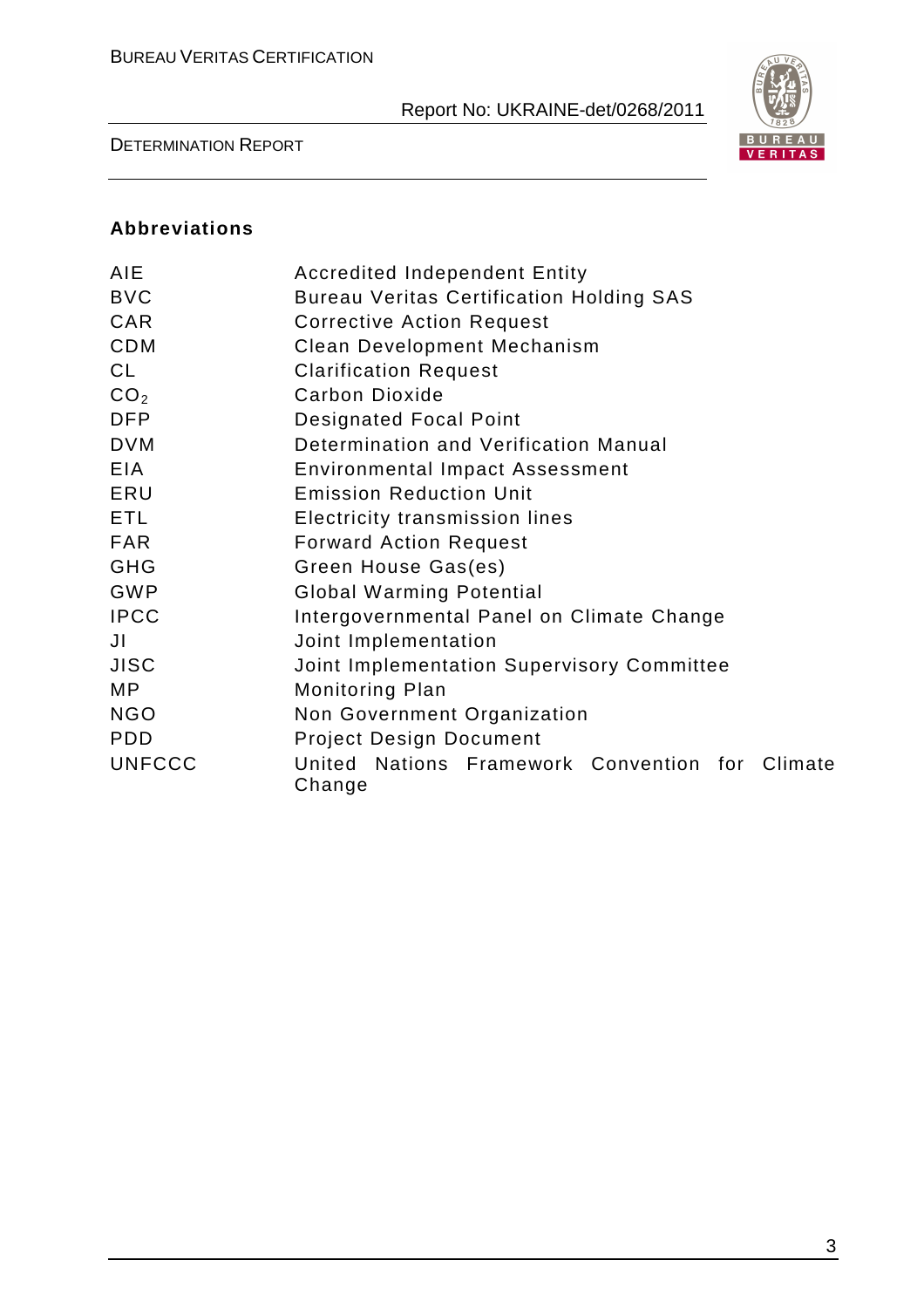DETERMINATION REPORT



## **1 INTRODUCTION**

VEMA S.A. has commissioned Bureau Veritas Certification to determine its JI project "Modernization of electric power distribution system at PJSC "PC "Khersonoblenergo" (hereafter called "the project") located in Kherson region, Ukraine.

This report summarizes the findings of the determination of the project, performed on the basis of UNFCCC criteria, as well as criteria given to provide for consistent project operations, monitoring and reporting.

## **1.1 Objective**

The determination serves as project design verification and is a requirement of all projects. The determination is an independent third party assessment of the project design. In particular, the project's baseline, the monitoring plan (MP), and the project's compliance with relevant UNFCCC and host country criteria are validated in order to confirm that the project design, as documented, is sound and reasonable, and meets the stated requirements and identified criteria. Determination is a requirement for all JI projects and is seen as necessary to provide assurance to stakeholders of the quality of the project and its intended generation of emissions reductions units (ERUs).

UNFCCC criteria refer to Article 6 of the Kyoto Protocol, the JI rules and modalities and the subsequent decisions by the JI Supervisory Committee, as well as the host country criteria.

## **1.2 Scope**

The determination scope is defined as an independent and objective review of the project design document, the project's baseline study and monitoring plan and other relevant documents. The information in these documents is reviewed against Kyoto Protocol requirements, UNFCCC rules and associated interpretations.

The determination is not meant to provide any consulting towards the Client. However, stated requests for clarifications, corrective and/or forward actions may provide input for improvement of the project design.

## **1.3 Determination team**

The determination team consists of the following personnel:

Igor Kachan

Team Leader, Bureau Veritas Certification Climate Change Lead Verifier Victoria Legka

Team Member, Bureau Veritas Certification Climate Change Verifier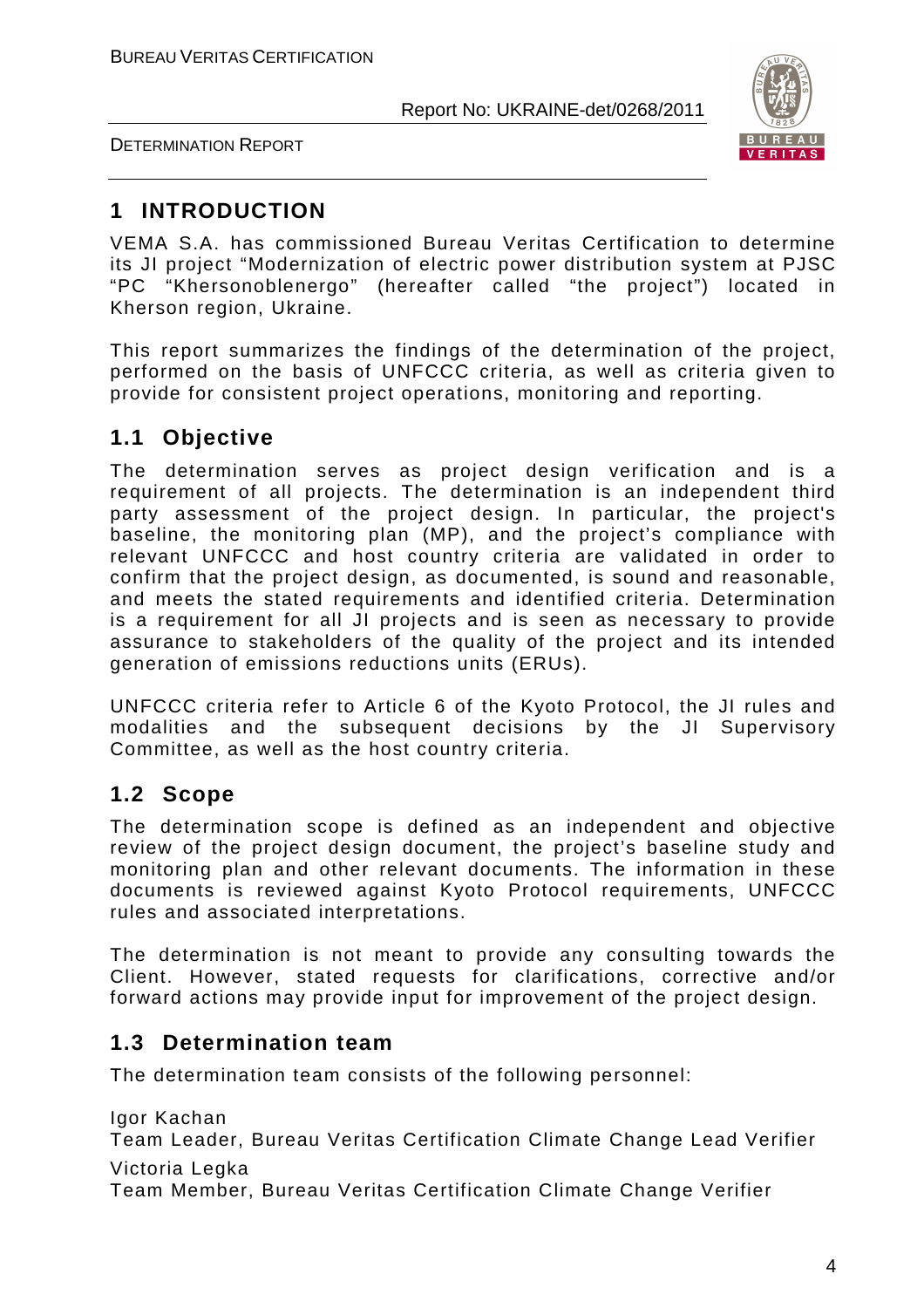DETERMINATION REPORT



Julia Berdnikova

Team Member, Bureau Veritas Certification Technical Specialist

Denis Pishchalov Team Member, Bureau Veritas Certification Financial Specialist

This determination report was reviewed by:

Ivan Sokolov Bureau Veritas Certification Internal Technical Reviewer

Daniil Ukhanov Bureau Veritas Certification Technical Specialist

## **2 METHODOLOGY**

The overall determination, from Contract Review to Determination Report & Opinion, was conducted using Bureau Veritas Certification internal procedures.

In order to ensure transparency, a determination protocol was customized for the project, according to the version 01 of the Joint Implementation Determination and Verification Manual, issued by the Joint Implementation Supervisory Committee at its 19 meeting on 04/12/2009. The protocol shows, in a transparent manner, criteria (requirements), means of determination and the results from determining the identified criteria. The determination protocol serves the following purposes:

- It organizes, details and clarifies the requirements a JI project is expected to meet;
- It ensures a transparent determination process where the determiner will document how a particular requirement has been determined and the result of the determination.

The completed determination protocol is enclosed in Appendix A to this report.

## **2.1 Review of Documents**

The Project Design Document (PDD) submitted by VEMA S.A. and additional background documents related to the project design and baseline, i.e. country Law, Guidelines for users of the joint implementation project design document form, Guidance on criteria for baseline setting and monitoring, Kyoto Protocol, Clarifications on Determination Requirements to be checked by a Accredited Independent Entity were reviewed.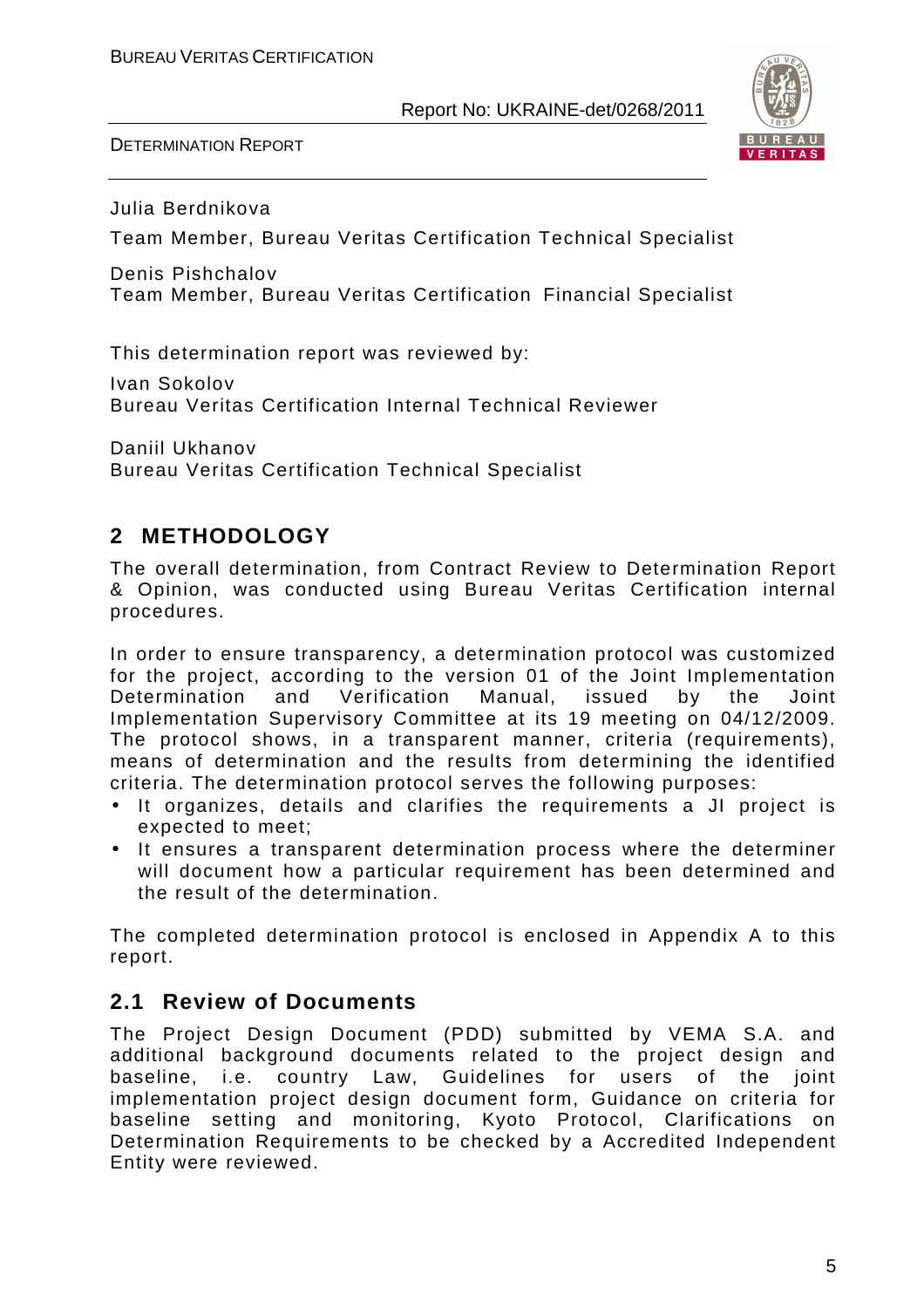

DETERMINATION REPORT

To address Bureau Veritas Certification corrective action and clarification requests, VEMA S.A. revised the PDD version 1 and resubmitted it as version 2 dated 07/07/2011 which is deemed final.

The determination findings presented in this report relate to the project as described in the PDD versions 1 and 2.

## **2.2 Follow-up Interviews**

On 05/05/2011 Bureau Veritas Certification conducted a visit to the project site (PJSC "PC "Khersonoblenergo") and performed interviews with project stakeholders to confirm selected information and to resolve issues identified in the document review. Representatives of VEMA S.A. and PJSC "PC "Khersonoblenergo" were interviewed (see References). The main topics of the interviews are summarized in Table 1.

| Interviewed        | <b>Interview topics</b>                                                  |
|--------------------|--------------------------------------------------------------------------|
| organization       |                                                                          |
| PJSC "PC           | $\triangleright$ Project history                                         |
| "Khersonoblenergo" | $\triangleright$ Project approach                                        |
|                    | $\triangleright$ Project boundary                                        |
|                    | $\triangleright$ Implementation schedule                                 |
|                    | > Organizational structure                                               |
|                    | $\triangleright$ Responsibilities and authorities                        |
|                    | $\triangleright$ Training of personnel                                   |
|                    | $\triangleright$ Quality management procedures and                       |
|                    | technology                                                               |
|                    | $\triangleright$ Rehabilitation/Implementation of equipment<br>(records) |
|                    | $\triangleright$ Metering equipment control                              |
|                    | $\triangleright$ Metering record keeping system, database                |
|                    | $\triangleright$ Technical documentation                                 |
|                    | $\triangleright$ Monitoring plan and procedures                          |
|                    | $\triangleright$ Permits and licenses                                    |
|                    | $\triangleright$ Local stakeholder's response.                           |
| Consultant:        | $\triangleright$ Baseline methodology                                    |
| VEMA S.A.          | $\triangleright$ Monitoring plan                                         |
|                    | $\triangleright$ Additionality proofs                                    |
|                    | > Calculation of emission reduction.                                     |

| Table 1 | <b>Interview topics</b> |  |
|---------|-------------------------|--|
|---------|-------------------------|--|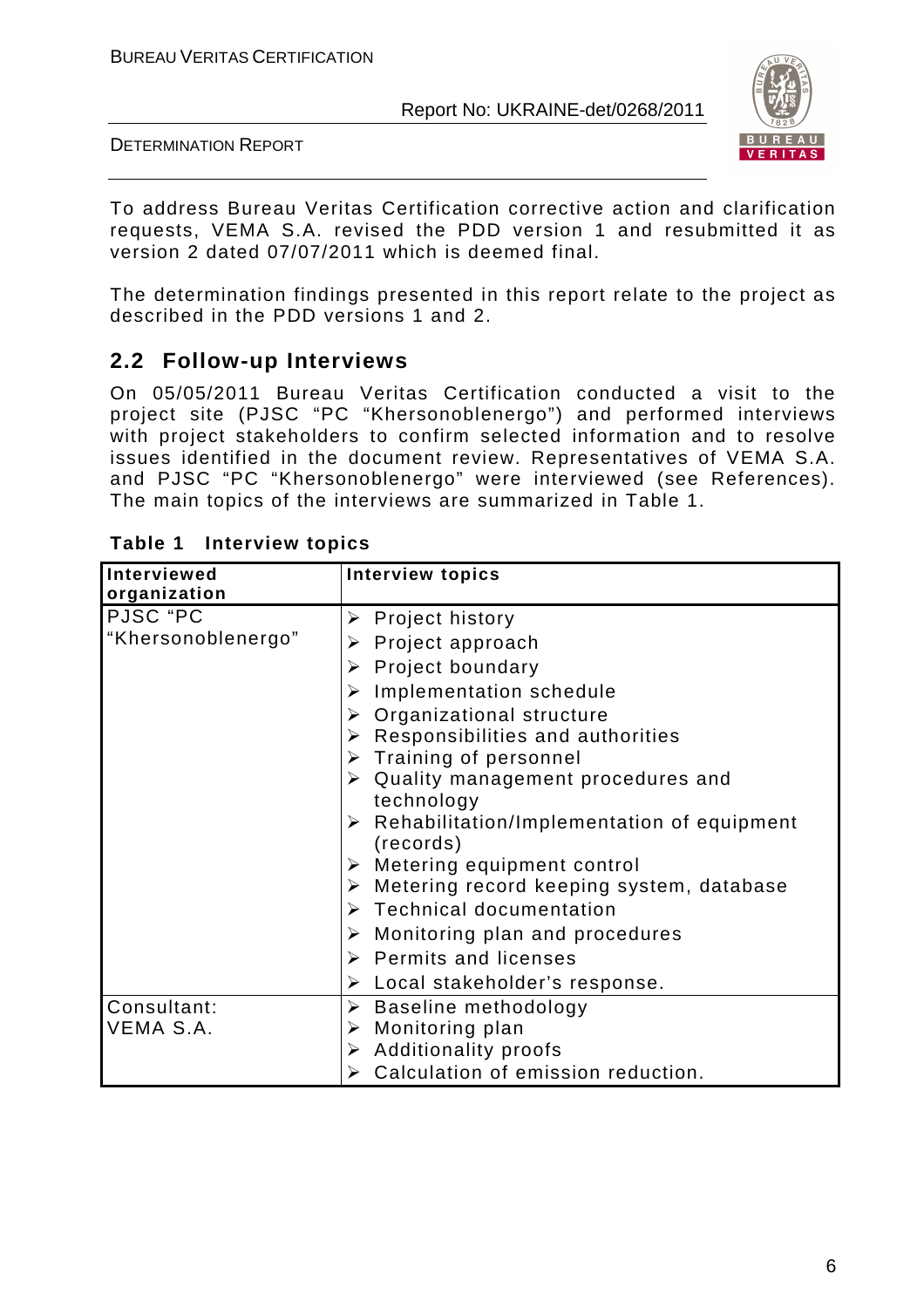DETERMINATION REPORT



### **2.3 Resolution of Clarification, Corrective Actions and Forward Actions Requests**

The objective of this phase of the determination is to raise the requests for corrective actions, forward actions and clarification and any other outstanding issues that needed to be clarified for Bureau Veritas Certification positive conclusion on the project design.

Corrective Action Requests (CAR) is issued, where:

(a) The project participants have made mistakes that will influence the ability of the project activity to achieve real, measurable additional emission reductions;

(b) The JI requirements have not been met;

(c) There is a risk that emission reductions cannot be monitored or calculated.

Forward action request (FAR) informs the project participants of an issue, relating to project implementation but not project design, which needs to be reviewed during the first verification of the project.

The determination team may also use the term Clarification Request (CL), if information is insufficient or not clear enough to determine whether the applicable JI requirements have been met.

To guarantee the transparency of the determination process, the concerns raised are documented in more detail in the determination protocol in Appendix A.

## **3 PROJECT DESCRIPTION**

The project which is being implemented at the Public Joint Stock Company "Khersonoblenergo" (hereinafter PJSC "PC "Khersonoblenergo") envisages the implementation of the program on the technical improvement of electrical networks and equipment, advanced technologies implementation, the transition to a higher level of organization of transmission and distribution of electric energy which are aimed at improvement of the reliability and efficiency of electricity transmission in distribution electrical grids of PJSC "PC "Khersonoblenergo". This in turn will help to reduce the amount of electricity that is lost during its transportation to the consumers of all forms of ownership, so the production of electricity at power plants will decrease causing the corresponding reduction of fossil fuels used to produce electric power and thus decrease of the GHG emissions in comparison to the situation that would exist without project implementation.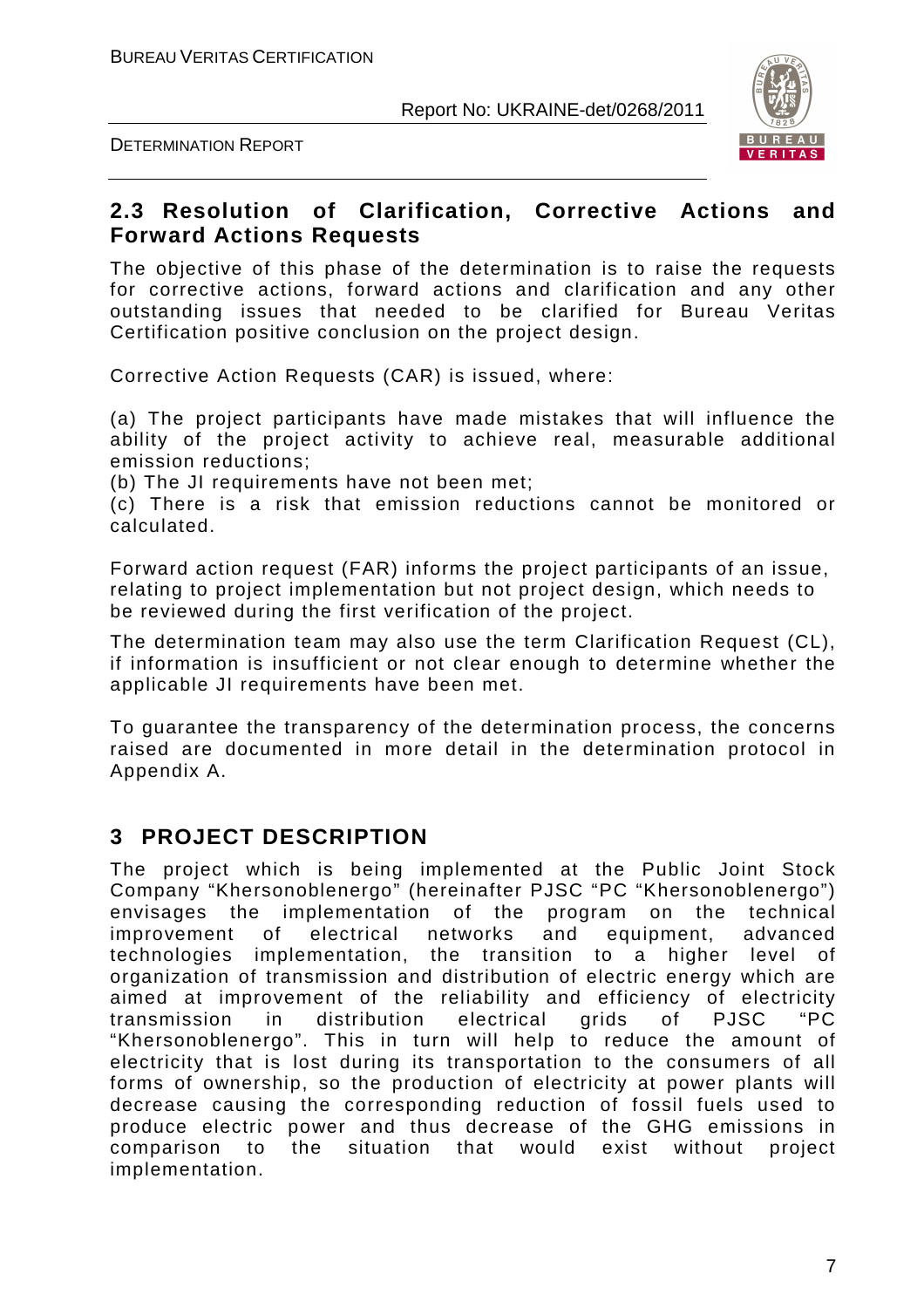



The proposed project is being implemented on the territory of the Kherson city and Kherson region, where the distribution electrical grids of PJSC "PC "Khersonoblenergo" are situated. The electrical grids are complex technical systems in terms of their structure, organization of operation and the principles of managing. They include electrical equipment and devices for electricity transmission and distribution.

Most equipment that operated before the project implementation in the grids of PJSC "PC "Khersonoblenergo" was already morally and physically obsolete, but because of insufficient funding and operational reserve of existing equipment, it could further be exploited. In addition, changing of the existing situation was possible on condition of not only changes of the technical provision of the grid, but also improvement of organizational structures, and this also required financial and human resources. Prior to the project implementation PJSC "PC "Khersonoblenergo" had only carried out measures aimed at maintaining electrical grids in operational state. In most cases, these measures included repairs intended to correct defects arising during the operation of the electrical grids.

In December 2002 the management of PJSC "PC "Khersonoblenergo" made a decision to implement the JI project "Modernization of electric power distribution system at PJSC "PC "Khersonoblenergo" at the enterprise during a board meeting on 22/12/2002. The proposed project implies modernization and rehabilitation works in electrical grids and installation of new energy efficient equipment; improvement of the reliability of electricity supply to electricity consumers; introduction of automated system of electricity consumption commercial recording within the framework of the power supply company, consumers and sub-plants etc., that aim at reduction of power losses when transporting electric power via distribution electrical grids to the consumers. Measures which are implemented under the project, as well as application and implementation of ongoing monitoring of possible sources of loss and preventing from their occurrence allows to reduce significantly energy losses in the electrical grids of PJSC "PC "Khersonoblenergo" .

In the absence of the project activity the existing equipment would be further used with routine repairs and recovery work without significant investment. Losses of electricity in the electrical grids would remain at the same level, leading to greenhouse gases emissions due to burning of fossil fuels at power generating companies at the pre-project level. This scenario is considered as a baseline.

## **4 DETERMINATION CONCLUSIONS**

In the following sections, the conclusions of the determination are stated.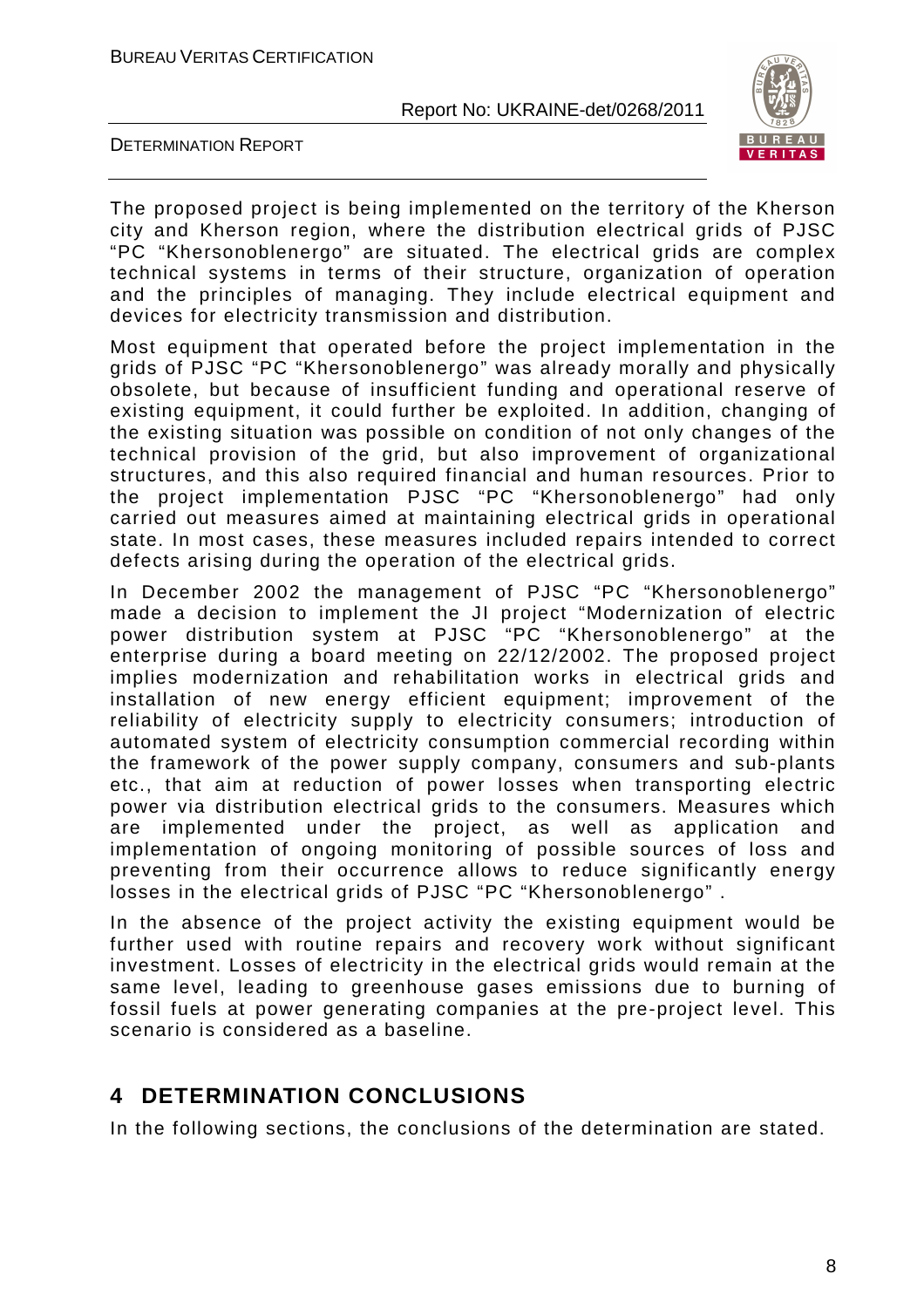

DETERMINATION REPORT

The findings from the desk review of the original project design documents and the findings from interviews during the follow up visit are described in the Determination Protocol in Appendix A.

The Clarification Requests, Corrective Action Requests and Forward Action Requests are stated, where applicable, in the following sections and are further documented in the Determination Protocol in Appendix A. The determination of the Project resulted in 33 Corrective Action Requests, 2 Clarification Requests and 1 Forward Action.

The numbers between brackets at the end of each section correspond to the DVM paragraph.

## **4.1 Project approvals by Parties involved (19-20)**

The project has already been supported by the Government of the host Party (Ukraine), namely by the National Environmental Investment Agency of Ukraine, which has issued a Letter of Endorsement for the Project (Letter of Endorsement №1384/23/7 dated 31/05/2011). Bureau Veritas Certification received this letter from the project participants and does not doubt its authenticity.

As for the present moment no written approvals of the project by Parties involved are available. After receiving Determination Report from the Accredited Independent Entity the project documentation will be submitted to the Ukrainian Designated Focal Point (DFP) which is National Environmental Investment Agency of Ukraine, for receiving a Letter of Approval. The written approval by another Party involved, Switzerland, will be obtained later on.

As the project has no approvals by the Parties involved, CAR08 remains pending (refer to the Appendix A).

## **4.2 Authorization of project participants by Parties involved (21)**

The official authorization of each legal entity listed as project participant in the PDD by Parties involved will be provided in the written project approvals (refer to 4.1 above).

## **4.3 Baseline setting (22-26)**

The PDD explicitly indicates that using a methodology for baseline setting and monitoring developed in accordance with appendix B of the JI guidelines (hereinafter referred to as JI specific approach) was the selected approach for identifying the baseline. Due to the fact that there is no approved CDM baseline and monitoring methodology which is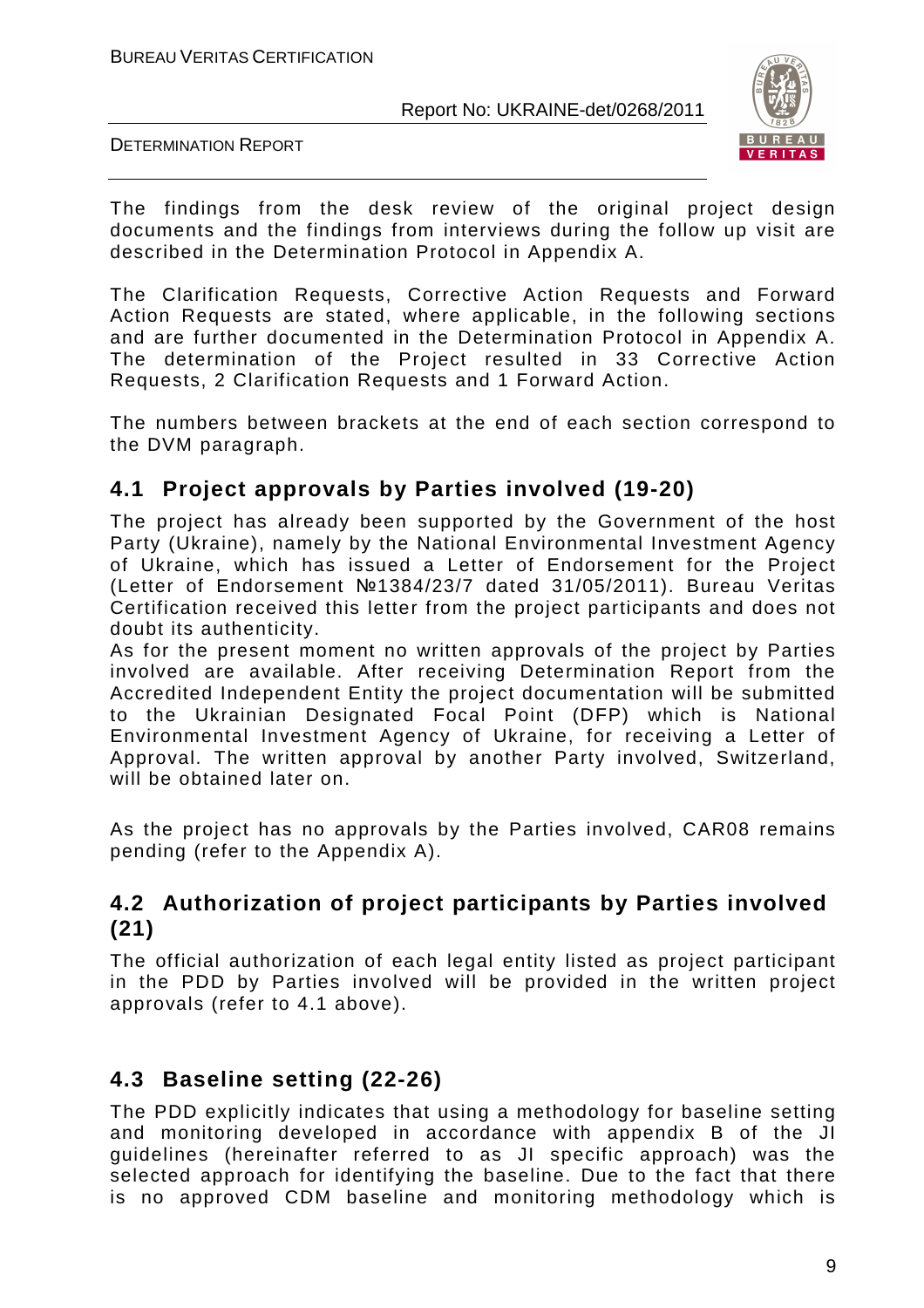



applicable in its totality and without any revisions to the project type, the JI specific approach is applied.

The PDD provides a detailed theoretical description in a complete and transparent manner, as well as justification, that the baseline is established:

- (a) By listing and describing the following plausible future scenarios on the basis of conservative assumptions and selecting the most plausible one:
	- a. Continuation of the existing situation without implementation of JI Project (business-as-usual);
	- b. The proposed project activity without JI component;
	- c. Partial implementation of the project activity (implementation of not all project measures and equipment) without using JI incentive.
- (b) Taking into account relevant national and sectoral policies and circumstances, such as sectoral reform initiatives, local fuel availability, power sector expansion plans, and the economic situation in the project sector. In this context, the following key factors that affect a baseline are taken into account:
	- a. As stated in the Decision "On the market development of energy resources within the Energy Strategy of Ukraine till 2030" issued by National security and defence council of Ukraine of 05/06/2009, within the existing model electricity market could not fully ensure effective competition among manufacturers and suppliers of electricity and formation of prices for electricity that would encourage energy companies to increase efficiency and increase investment in the energy sector. Neither existing market mechanisms, nor direct administrative measures ensured the necessary modernization and renewal of existing production capacities of the power production and power supply companies. A limited number of projects to upgrade and reconstruct power plants and power grids were accepted for execution. The situation is especially critical given the growth in the nearest future of need for shunting capacities, lack of which threatens the safe operation of the united power system of Ukraine. Imperfect tariff policy also leads to increase in credit indebtedness of generating companies, causing their bankruptcy or non-transparent privatization.
	- b. The elimination of the negative effect causing electric power losses during its transportation to the customers, such as low technical condition of grids, inconsistency between electrical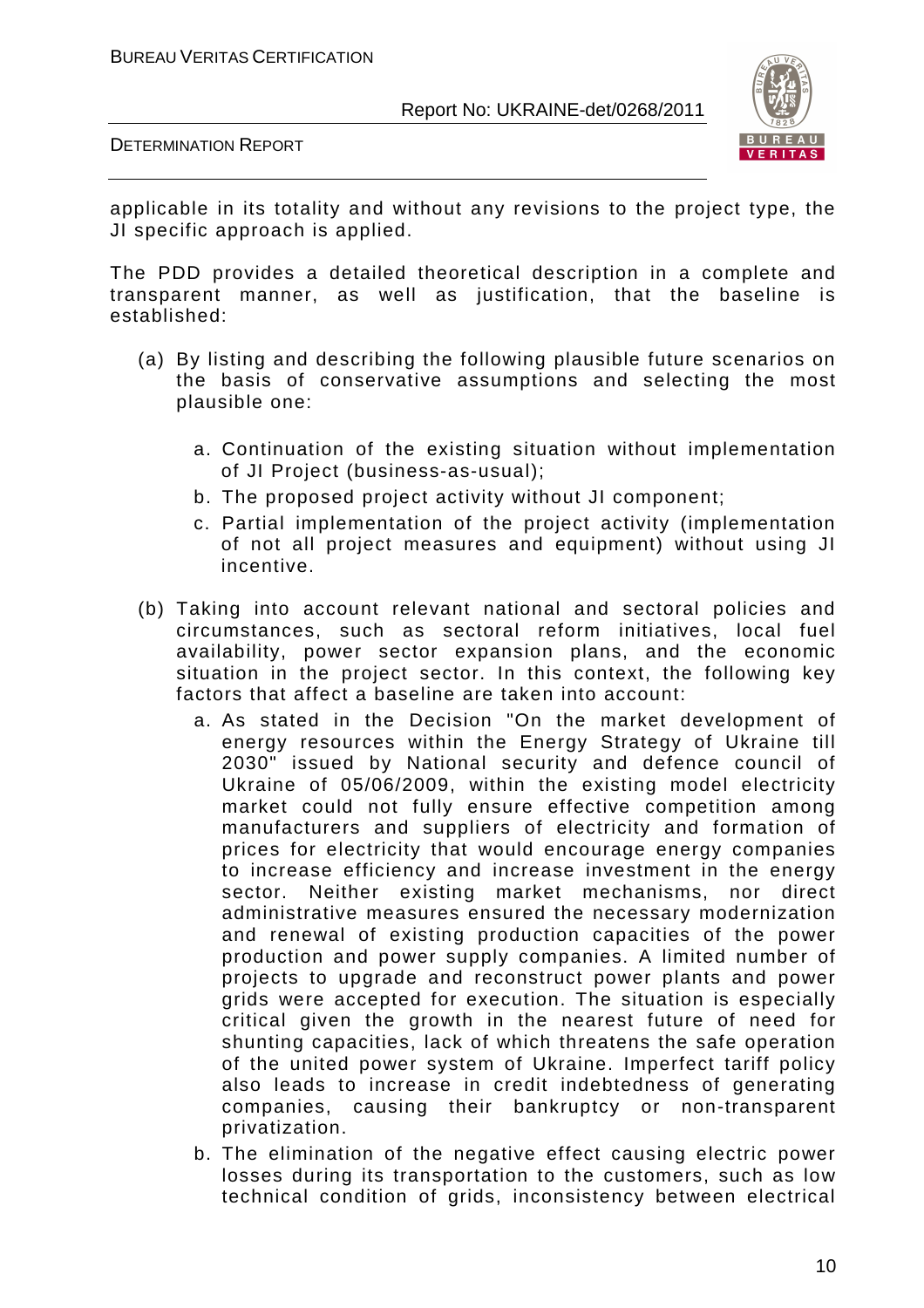

DETERMINATION REPORT

grids and existing levels of load, noncompliance of the number of electric power parameters with applicable quality standards, discrepancies in the existing accounting of electricity supplied to the electric grid and electricity consumed, requires considerable investments to modernize electrical systems and change existing monitoring systems of electricity consumed, practical implementation of which will help reduce both technical and above standard losses of electricity.

- c. The structure of existing tariffs for electric energy is regulated by the state and don't take into consideration amortization and investment needs of electric energy suppliers. This situation leads to a constant shortage of funds and inability to timely complete major repairs, provide equipment operation and invest in modernization and development electricity supply infrastructure.
- d. Existing legal norms and regulations do not obligate PJSC "PC "Khersonoblenergo" to pursue the modernization of electricity distribution grids. The legislation allows for the losses in the electrical grids. Only the frequency with which energy supplying organizations must carry out calculation of regulatory power losses in the electrical grid is set by the standards. Monitoring of compliance with regulations is made by the calculation of normative losses once a year.
- e. The project scenario requires substantial additional investment and has a very big payback period and high risks, so it is unattractive for investors.
- f. The wholesale electricity market faces problems related to debts of its participants and their imbalance.

All explanations, descriptions and analyses pertaining to the baseline in the PDD were found adequate and the baseline is identified appropriately. The baseline scenario assumes a continuation of practice existed prior to the project implementation with the introduction of minimum repairs on the background of the overall deterioration of electricity supply system; the electrical power would still be transported with significant losses in the grid.

The identified areas of concern as to the baseline setting, project participants' response and BVC's conclusion are described in Appendix A, Table 2 (refer to CAR09, CAR10, CAR11, CAR12, CAR13).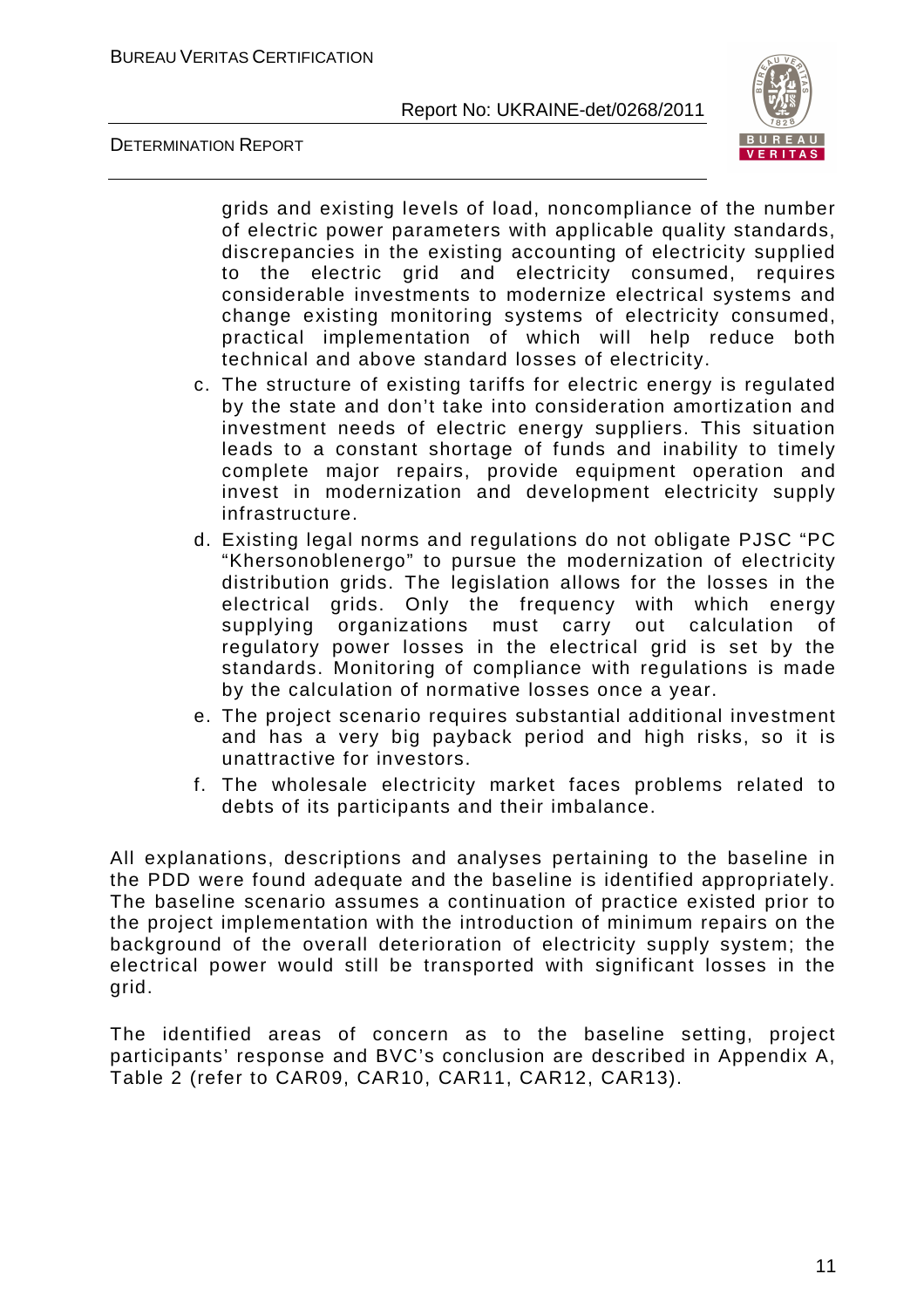

DETERMINATION REPORT

## **4.4 Additionality (27-31)**

The most recent version of the "Tool for the demonstration and assessment of additionality" (Additionality Tool) approved by the CDM Executive Board was used, in accordance with the JI specific approach, defined in paragraph 2(c) of the annex I to the "Guidance on criteria for baseline setting and monitoring". All explanations, descriptions and analyses are made in accordance with the selected tool.

The PDD provides a justification of the applicability of the approach. Due to the fact that there is no approved CDM baseline and monitoring methodology which is applicable to the project type, the Additionality Tool is applied which is considered as a good practice for additionality justification.

Additionality proofs are provided. Three realistic and credible alternative scenarios to the project activity were identified and proven to be in compliance with mandatory legislation and regulations taking into account the enforcement in Ukraine. The investment analysis was used for demonstrating and assessing of the proposed project's additionality according to the Additionality Tool.

As an analysis method the simple cost analysis was used. This analysis method is applied because to the fact that the proposed project activity generates no financial or economic benefits other than JI related income which is appropriately justified in the PDD. The structure of existing tariffs for electric energy is regulated by the state, and PJSC "PC "Khersonoblenergo" can not set prices (tariffs) for services provided, namely transmission and supply of electricity, and due to the existing Procedure for the tariffs for electricity transmission and supply formation, reducing energy losses will not bring any additional income to the enterprise. The project activity requires big amount of investment; without ERU revenue the project will be financially unattractive and would not have been as a potential investment option without the JI component.

Thus, the overall conclusion is that the project activity meets additionality criteria, is not the baseline scenario and is additional.

The PDD provides a justification of the applicability of the approach with a clear and transparent description. Traceable and transparent information showing that the baseline was identified on the basis of conservative assumptions, that the project scenario is not part of the identified baseline scenario and that the project will lead to reductions of anthropogenic emissions by sources of GHGs was also provided. Additionality is demonstrated appropriately as a result of the analysis using the approach chosen.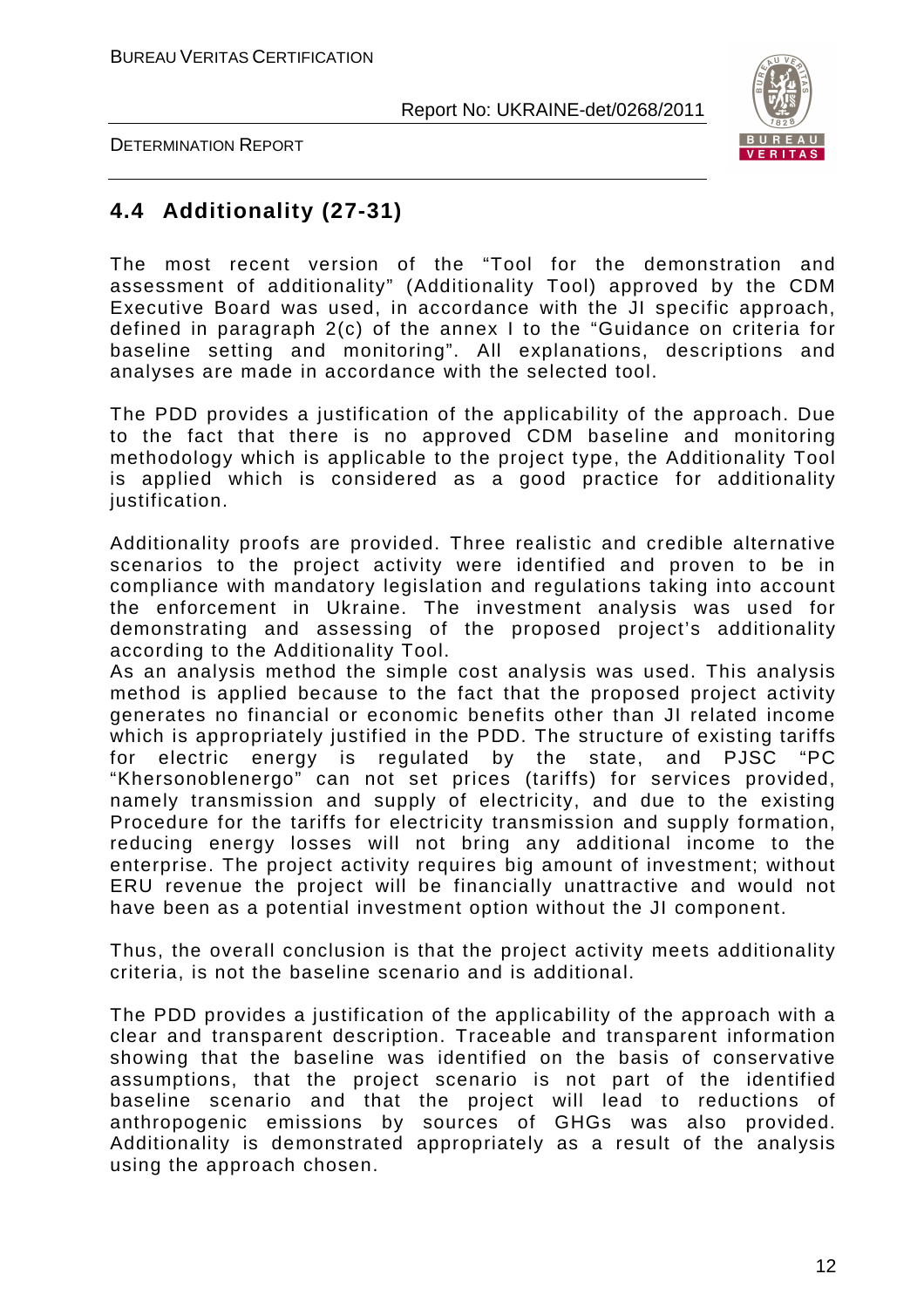

DETERMINATION REPORT

The identified areas of concern as to the additionality, project participants' response and BVC's conclusion are described in Appendix A, Table 2 (refer to CAR14, CAR15, CL01).

## **4.5 Project boundary (32-33)**

Electricity transportation through the distribution electrical grids to the consumer of all forms of ownership is associated with such GHG emissions as  $CO<sub>2</sub>$  emissions as a result of electricity losses during transportation that was obtained in the process of fossil fuel combustion at the electricity generating companies. Thus, combustion of the fossil fuel at the heat power plants attributable to the generated electricity, which is transported through electricity distribution grids in baseline and project scenario, is the only emission source in the project. The project boundary defined in the PDD encompasses all anthropogenic emissions by sources of greenhouse gases (GHGs) that are:

- (i) Under the control of the project participants;
- (ii) Reasonably attributable to the project; and

(iii) Significant, i.e., as a rule of thumb, would by each source account on average per year over the crediting period for more than 1 per cent of the annual average anthropogenic emissions by sources of GHGs, or exceed an amount of 2,000 tonnes of  $CO<sub>2</sub>$ equivalent, whichever is lower.

The delineation of the project boundary and the gases and sources included are appropriately described and justified in the PDD. AIE hereby confirms that the identified boundary and the selected sources and gases are justified for the project activity.

The identified areas of concern as to the project boundary, project participants' response and BVC's conclusion are described in Appendix A, Table 2 (refer to CAR16, CAR17).

## **4.6 Crediting period (34)**

The PDD states the starting date of the project as the date on which the implementation or construction or real action of the project began, and the starting date is 22/12/2002, which is after the beginning of 2000.

The PDD states the expected operational lifetime of the project in years and months, which is 17 years and 7 months.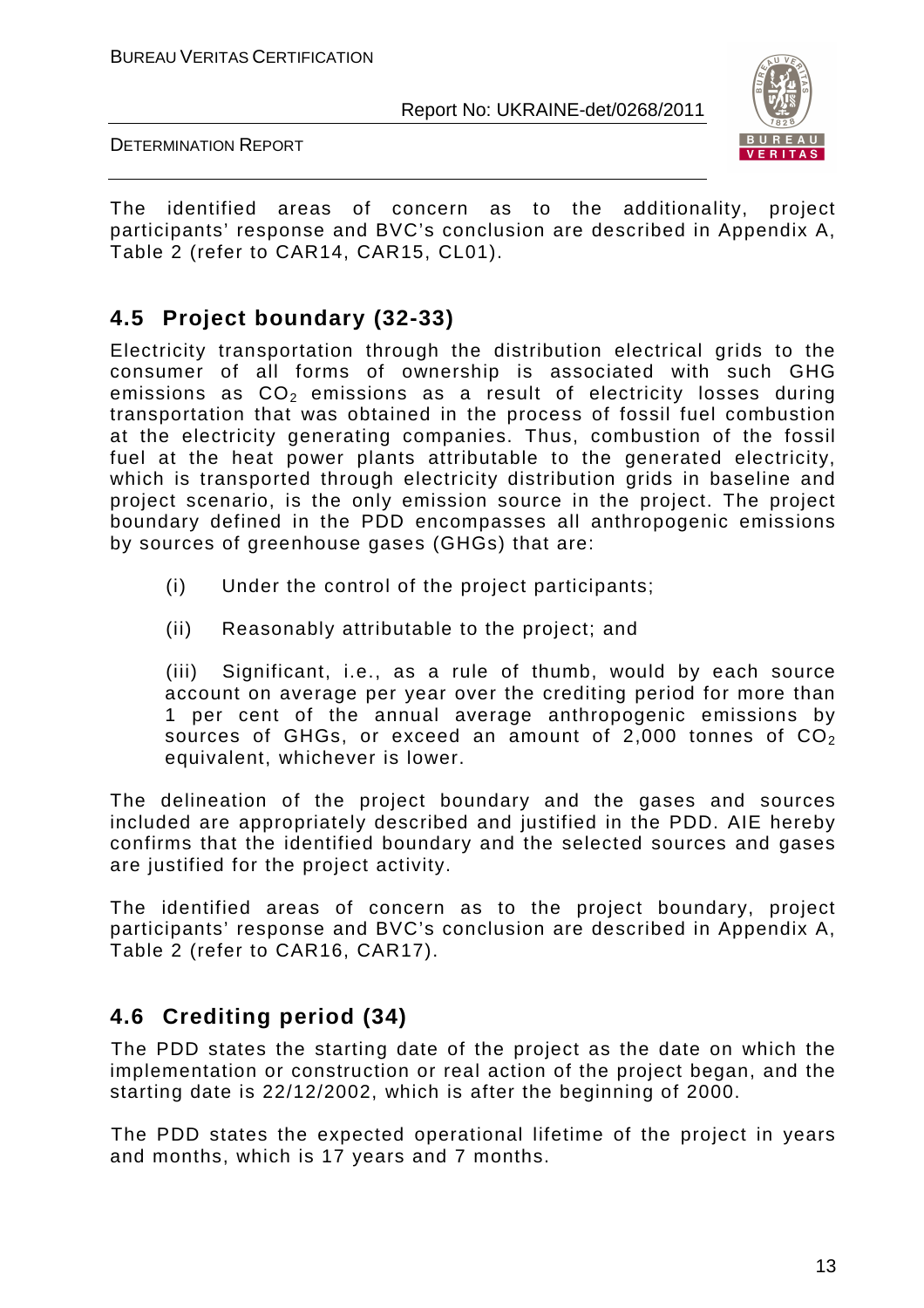

DETERMINATION REPORT

The PDD states the length of the crediting period in years and months, which is total 17 years and 0 months: 4 year for the period prior to the 1<sup>st</sup> commitment period (2004 – 2007), 5 years for the 1st commitment period (2008-2012) and 8 years for the period following the 1st commitment period (2013-2020), and its starting date is 01/01/2004, which is after the date the first emission reductions are generated by the project.

The PDD states that the extension of its crediting period beyond 2012 is subject to the host Party approval, and the estimates of emission reductions are presented separately for those until 2012 and those after 2012 in all relevant sections of the PDD.

The identified areas of concern as to the crediting period, project participants' response and BVC's conclusion are described in Appendix A, Table 2 (refer to CAR18, CAR19, CAR20, CAR21).

## **4.7 Monitoring plan (35-39)**

The PDD, in its monitoring plan section, explicitly indicates that JI specific approach was selected.

The monitoring plan describes all relevant factors and key characteristics that will be monitored, and the period in which they will be monitored, in particular also all decisive factors for the control and reporting of project performance, such as statistics reporting forms; quality control (QC) and quality assurance (QA) procedures; the operational and management structure that will be applied in implementing the monitoring plan.

The monitoring plan specifies the indicators, constants and variables that are reliable (i.e. provide consistent and accurate values), valid (i.e. be clearly connected with the effect to be measured), and that provide a transparent picture of the emission reductions to be monitored such as electricity losses due to the introduction of new or reconstruction of existing double-winding and three-winding transformers, existing wires of cable electricity transmission lines, electric motors of power transformers blower cooling, electricity lines with distributed load, branches, of reactive power compensation devices at consumer's place in the monitoring period under the project as well as electricity losses in the absence of the introduction or reconstruction of these types of equipment in the respective period under the baseline scenario; replacement of insulators at ETL, signalling lamps by emitting diodes, electricity meters, breakers during the monitoring period and electricity losses in the absence of these measures implementation in the respective period under baseline scenario; electricity losses caused by the systemic effect due to the implementation (or its absence in the baseline) of new and reconstruction of existing elements and segments of the electric grid; nominal load of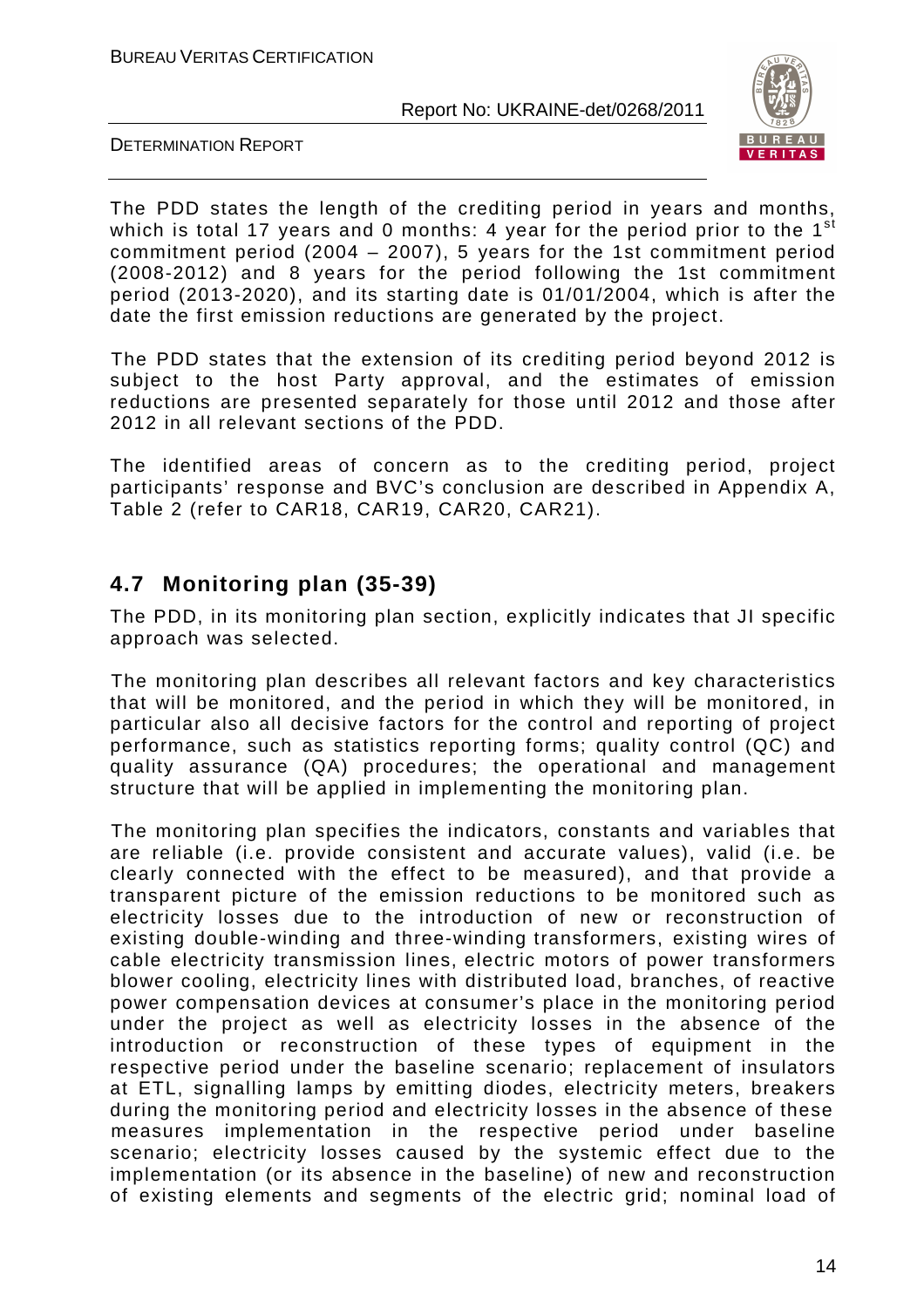

DETERMINATION REPORT

double-winding and three-winding transformers; rated power losses of short circuit in a transformer; length of an electricity transmission line; number of replaced insulators, signalling lamps, meters, breakers, electric motors and others; annual number of hours of maximum power use in transformer; length between the beginning of a line and point of consumer connection; current of phases A, B and C of electricity transmission line; volume of electricity that has to be transferred in the monitoring period to the grids of voltage class with the index m for all consumers connected to them (gross consumption); electricity losses factor in grids of voltage class with index m; number of days of the electric motor operation with the respective temperature and other.

The monitoring plan draws on the list of standard variables contained in appendix B of "Guidance on criteria for baseline setting and monitoring" developed by the JISC, such as BE (baseline emissions), PE (project emissions).

The monitoring plan explicitly and clearly distinguishes:

- (i) Data and parameters that are not monitored throughout the crediting period, but are determined only once (and thus remain fixed throughout the crediting period), and that are available already at the stage of determination, such as nominal loads of the double-winding and three-winding transformers; rated power losses of no-load run in the double-winding and three-winding transformers; rated power losses of short circuit in a transformer of high, medium and low voltage; rated specific losses of insulation of certain cable type; rated electricity losses in insulator; specific electricity losses in the absence of implementation of reactive power compensation devices; rated electricity losses per hour in one meter; rated power of a breaker; specific resistance of aluminum for branches and for lines with distributed load; cross section of the wire of n-area for the lines with distributed load and for branches; rated power losses of short circuit in a two-winding and three-winding transformers of high, medium and low voltages; specific reduction of electricity losses at voltage of 0,38 kV, 6-20 kV and 35-154 kV and others.
- (ii) Data and parameters that are not monitored throughout the crediting period, but are determined only once (and thus remain fixed throughout the crediting period), but that are not already available at the stage of determination, which are absent.
- (iii) Data and parameters that are monitored throughout the crediting period, such as number of replaced insulators, breakers, signalling lamp and meters; number of replaced or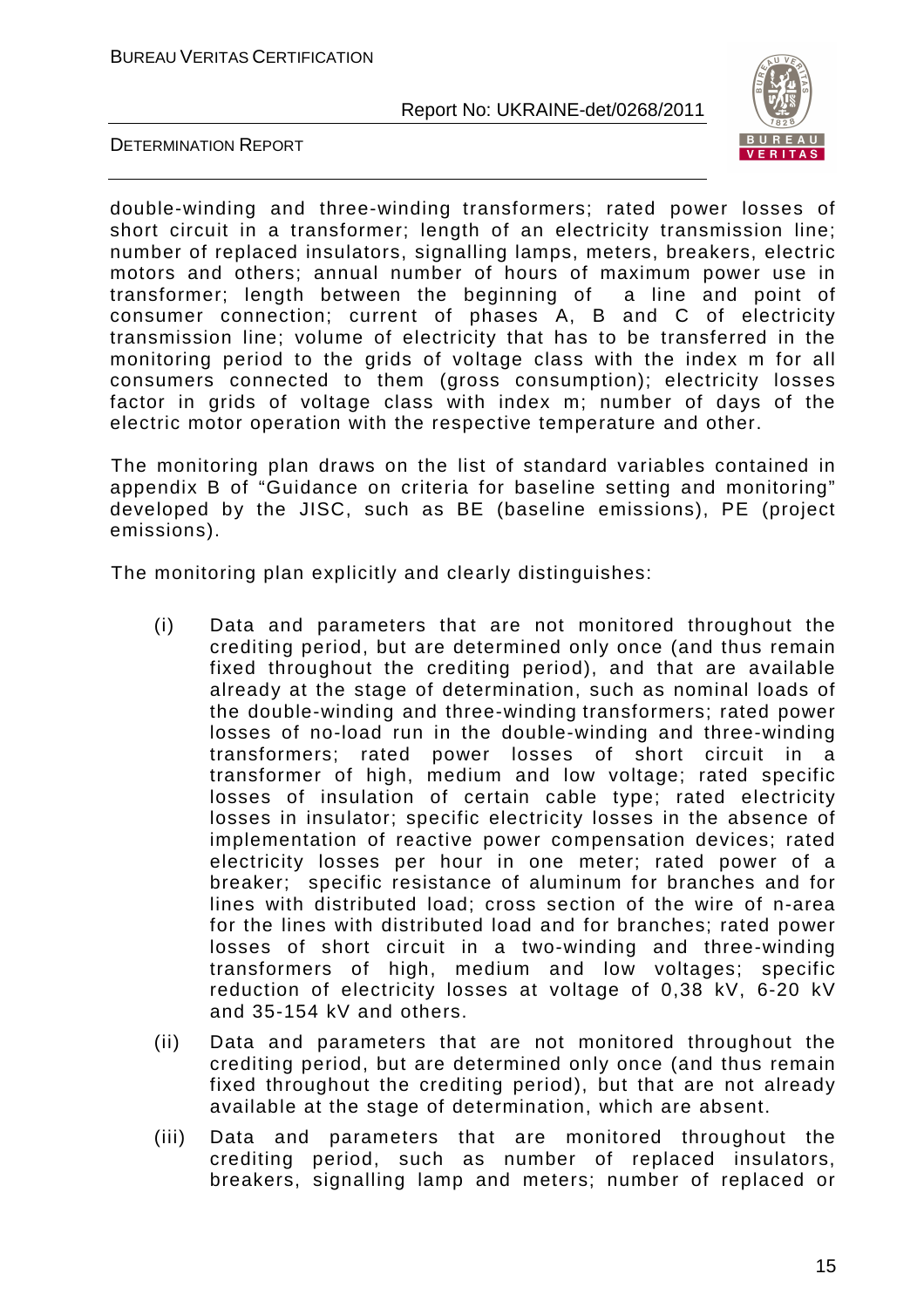

DETERMINATION REPORT

reconstructed electric motors; number of sections (branch connections) of phases A, B and C; resistance of one kilometre of wire of corresponding mark of phases A, B, C; length of electricity transmission lines; load resistance, voltage of the previous segment, current of the main segment (at the output of the transformer), voltage at the input of the first segment of the phase A, phase B and phase C phase wires; cosines of the angles between active and gross power in double-winding and three-winding transformer of high, medium and low voltage; number of days of breakers and electric motors operation with a temperature lower that 5  $^{0}C$ ; electricity losses factor in grids of voltage class with index m (without losses in transformers); electricity losses on no-load run in transformer that takes place due to its conversion from grids of voltage class with index n in grids of voltage class with index m; degradation factor of noload run losses and short circuit in a two-winding transformer; degradation factor of cable insulation; degradation factor of electrical characteristics of a meter; specific resistance of zero and phase wire of the branches; volume of electricity consumed by all consumers connected to grids of voltage class with index n (net consumption); length between the beginning of a line and point of consumer connection and others, and also  $CO<sub>2</sub>$ emission factor for the Ukrainian national power grid.

The monitoring plan describes the methods employed for data monitoring (including its frequency) and recording, such as direct measurement with appropriate metering equipment (power meters etc.), calculations based on officially approved sectoral methodologies, data collection with automated system of electric power accounting, reporting using special state reporting forms, with different recording frequency such as monthly or annually and electronic or paper recording method. The respective information for each monitoring parameter is sufficiently described in the section D and Annex 3 of the PDD.

The main indicator of the project implementation is the reduction of actual losses of electricity during its transmission through distribution electrical grid to the consumers of all forms of ownership. The applied methodology, which is based on JI specific approach, considers the reduction of electric power losses that are achieved due to the implementation of each specific project measure.

The monitoring plan elaborates all algorithms and formulae used for the estimation/calculation of baseline emissions and project emissions, such as:

**Project emissions** are calculated using the following formula: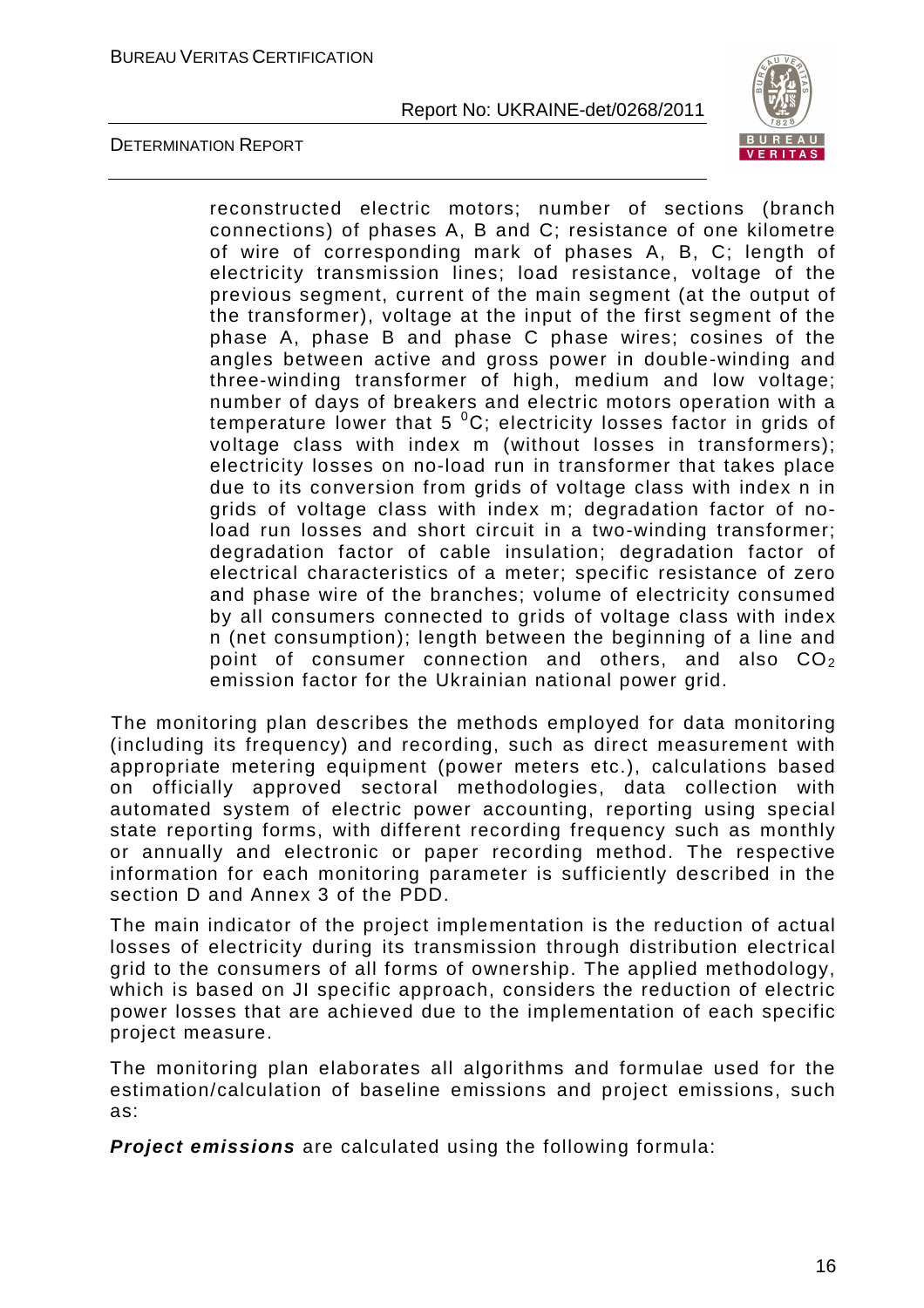

DETERMINATION REPORT

 $PE_{y}^{P} = PE_{y,elem}^{P} + PE_{y,segm}^{P} + PE_{y,system}^{P}$ 

where

 $PE_{y,elem}^P$  - GHG emissions due to the introduction of new or reconstruction of existing elements of the power grid in period "y" of the project scenario, tCO2e;

 ${PE}_{v,\text{seam}}^p$  - GHG emissions due to the reconstruction of existing segments of the power grid in period "y" of the project scenario, tCO2e;

 $PE_{ysystem}^P$  - GHG emissions due to systemic effects of the introduction of new or reconstruction of existing elements, as well as segments of the power grid in period "y" of the project scenario, tCO2e;

 $\left[P\right]$  – index which corresponds to the project scenario;

 $[elem]$  – index which corresponds to new or reconstructed electricity transmission lines (ETL);

[segm] - index which corresponds to new or reconstructed segments of electric grid;

 $[s<sub>system</sub>]$  – index which corresponds to system-wide effect;

 $[v]$  – index, that corresponds to monitoring period.

GHG emissions due to the introduction of new or reconstruction of existing elements of the power grid within the project implementation are defined using the following formula:

 $\label{eq:2} \begin{aligned} P E_{y,elem}^P = (W_{y,tran(2)}^P + W_{y,tran(3)}^P + W_{y,time(1)}^P + W_{y,calcle}^P + W_{y,insul}^P + W_{y,lang}^P + W_{y,comp}^P + W_{y,name}^P + W_{y,switch}^P + W_{y,matter}^P + W_{y,line(2)}^P + W_{y,time(3)}^P + W_{y,time(4)}^P + W_{y,time(5)}^P + W_{y,time(6)}^P + W_{y,time(7)}^P + W_{y,time(8)}^P + W_{y,time(9)}^P + W_{y,time(9)}^P +$  $\mathcal{C}'_{y,branch}$ ) • EF

#### where

 $W_{\text{wtran}(2)}^P$  - electricity losses due to the introduction of new or reconstruction of existing double-winding transformers in year "y" of the project scenario, ths. kWh;

 $W^p_{y,tran(3)}$  - electricity losses due to the introduction of new or reconstruction of existing three-winding transformers in year "y" of the project scenario, ths. kWh;

 $W_{y, line(1)}^P$  – electricity losses due to the introduction of new or reconstruction of existing wires of electricity transmission lines in period "y" of the project scenario, ths. kWh;

 $W_{v, c_0 h l_0}^P$  - electricity losses in insulation due to the introduction of new or reconstruction of existing wires of electricity transmission lines in period "y", of the project scenario, ths. kWh;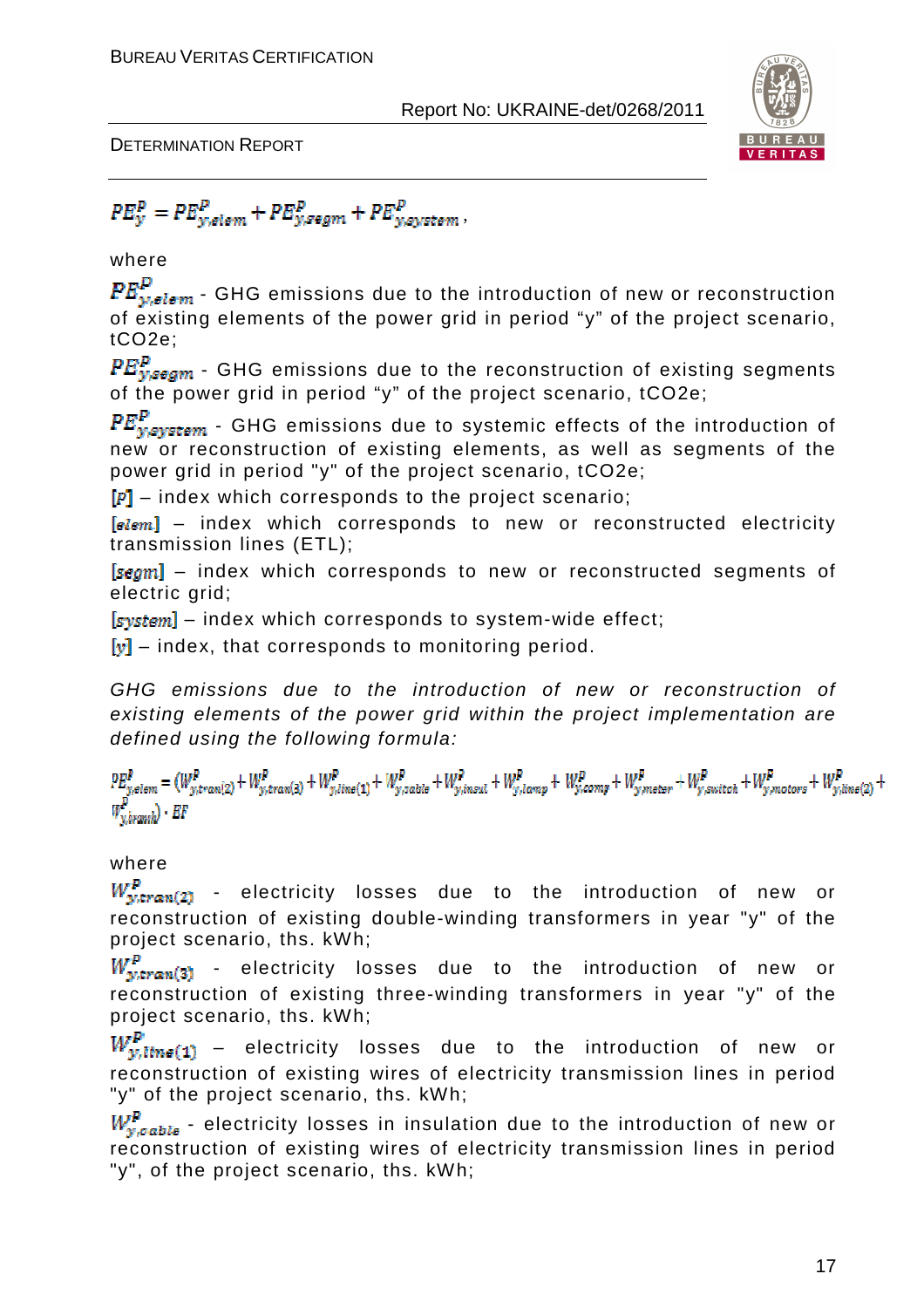

DETERMINATION REPORT

 $W_{y,inual}^{\mathbb{P}}$  - electricity losses due to the introduction of new insulators at electricity transmission lines in period "y" of the project scenario, ths. kWh;<br>*W.*P.

r $r_{y, lamp}$  - electricity losses due to the replacement of signaling lamps with light emitted diodes in period "y" of the project scenario, ths. kWh;

 $W_{v,comp}^P$  - electricity losses due to the implementation of reactive power compensation devices at consumer's place in period «y» in the project scenario, ths. kWh;

 $W_{y,meter}^{P}$  - electricity losses due to the replacement of electric meters, in period "y" of the project scenario, ths. kWh;

 $W_{v, switch}^{P}$  - electricity losses due to the replacement of oil switches with vacuum and sulphur hexafluoride switches in period «y» in the project

scenario, ths.  $kWh$ ;<br> $W_r^P$  $f_{w, matter}$  - electricity losses due to replacement or reconstruction of existing electric motors of power transformers blower cooling in period «y» in the project scenario, ths. kWh;

 $W_{y,lins(2)}^P$  - electricity losses due to the replacement or reconstruction of existing electricity lines with distributed load in period «y» in the project scenario, ths. kWh;

 $\frac{1}{v\, branch}$  - electricity losses due to the implementation of new or reconstruction of existing branches in period «y» in the project scenario, ths. kWh;

 $EF -$  carbon dioxide emission factor, tCO<sub>2</sub>/kWh;

 $[P]$  – index corresponding to the project scenario;

 $[y]$  – index corresponding to the monitoring period.

GHG emissions caused by the reconstruction of existing segments of the electricity network in period "y" of project scenario are calculated with the formula stated below:

## $PE_{y,segm}^{P} = \sum_{i_{m}=1}^{I_{12}} \sum_{n=1}^{N} W_{y,n,(segmn),i_{12}}^{P} \cdot EF_{n}$

#### where

 $\frac{dV}{d\mu m}(sggmn)_{d_{12}}$  - electricity losses in element n of the grid's segment before reconstruction of the element that are estimated by means of calculated values of the segment's operating mode after the reconstruction, ths. kWh;

 $EF -$  carbon dioxide emissions factor, tCO2/kWh;

 $[i_{12}]$  – index that corresponds to certain scheme;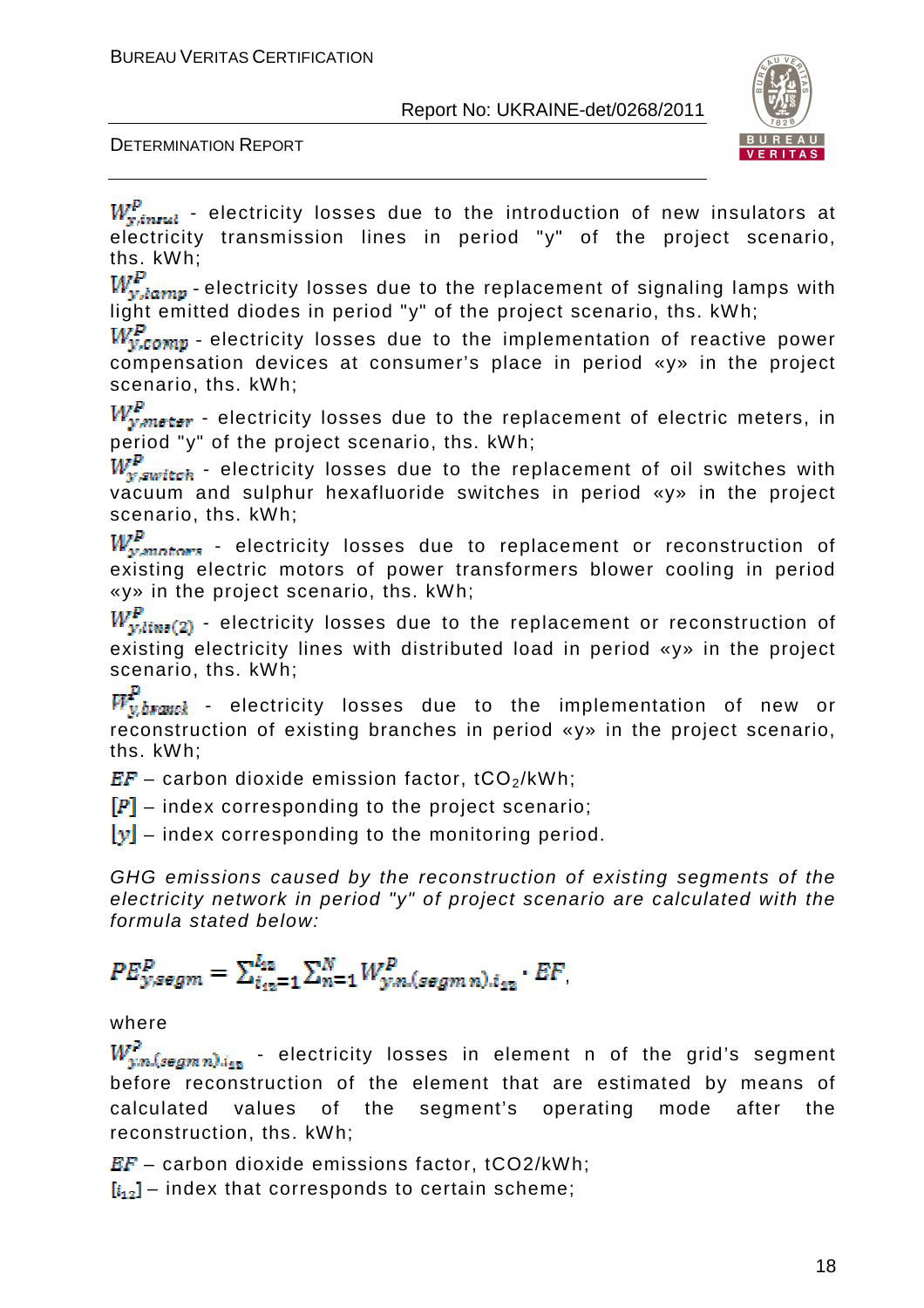

DETERMINATION REPORT

 $[segmn]$  – index of grid element belonging to the set of elements considered in the project that identifies it in terms of methods of calculating energy losses in the network elements identified in the project;

 $\mathbb{F}$  – index which relates to the project scenario;

 $[n]$  – number of segment's element in the grid that existed before reconstruction of the segment in it;

 $[y]$  – index corresponding to the monitoring period.

For calculation of the GHG emissions due to systemic effect of the introduction of new or reconstruction of existing elements, as well as segments of the electrical grid implemented under the project, the following formula is used:

 $PE_{vsvstem}^P = W_{v,svstem}^P * EF,$ 

where

 $W^p$  $\mathcal{L}_{\mathit{asystem}}$  - electricity due to systemic effect due to implementation of new and reconstruction of existing elements and segments of the electrical grid in period «y» in the project scenario, ths. kWh;

 $EF -$  carbon dioxide emission factor, tCO2/kWh;

 $[P]$  – index which elates to the project scenario;

 $[y]$  – index corresponding to the monitoring period.

**Baseline emissions** are calculated as follows:

 $BE_{y}^{B} = BE_{yellow}^{B} + BE_{y,segm}^{B} + BE_{y,system}^{B},$ 

where

 $\frac{1}{\omega_{\text{elem}}}$  – GHG emissions in the absence of the introduction of new or reconstruction of existing elements of the power grid in period "y" under the baseline scenario, tCO2e;

 $BE_{ysgam}^B$  - GHG emissions in the absence of the reconstruction of existing segments of the power grid in period "y" of the baseline scenario, tCO2e;<br> $BE_{vsystem}^B$  - GHG emissions due to systemic effects in the absence c

 $\frac{P}{V}$  - - GHG emissions due to systemic effects in the absence of the introduction of new or reconstruction of existing elements, as well as segments of the power grid in period "y" of the baseline scenario, tCO2e;

 $[B]$  – – index which corresponds to the baseline scenario;

 $[elem]$  – index which corresponds to electricity transmission lines (ETL);

 $[segm]$  – index which corresponds to segments of power grid;

 $[system]$  – index which corresponds to systemic effect;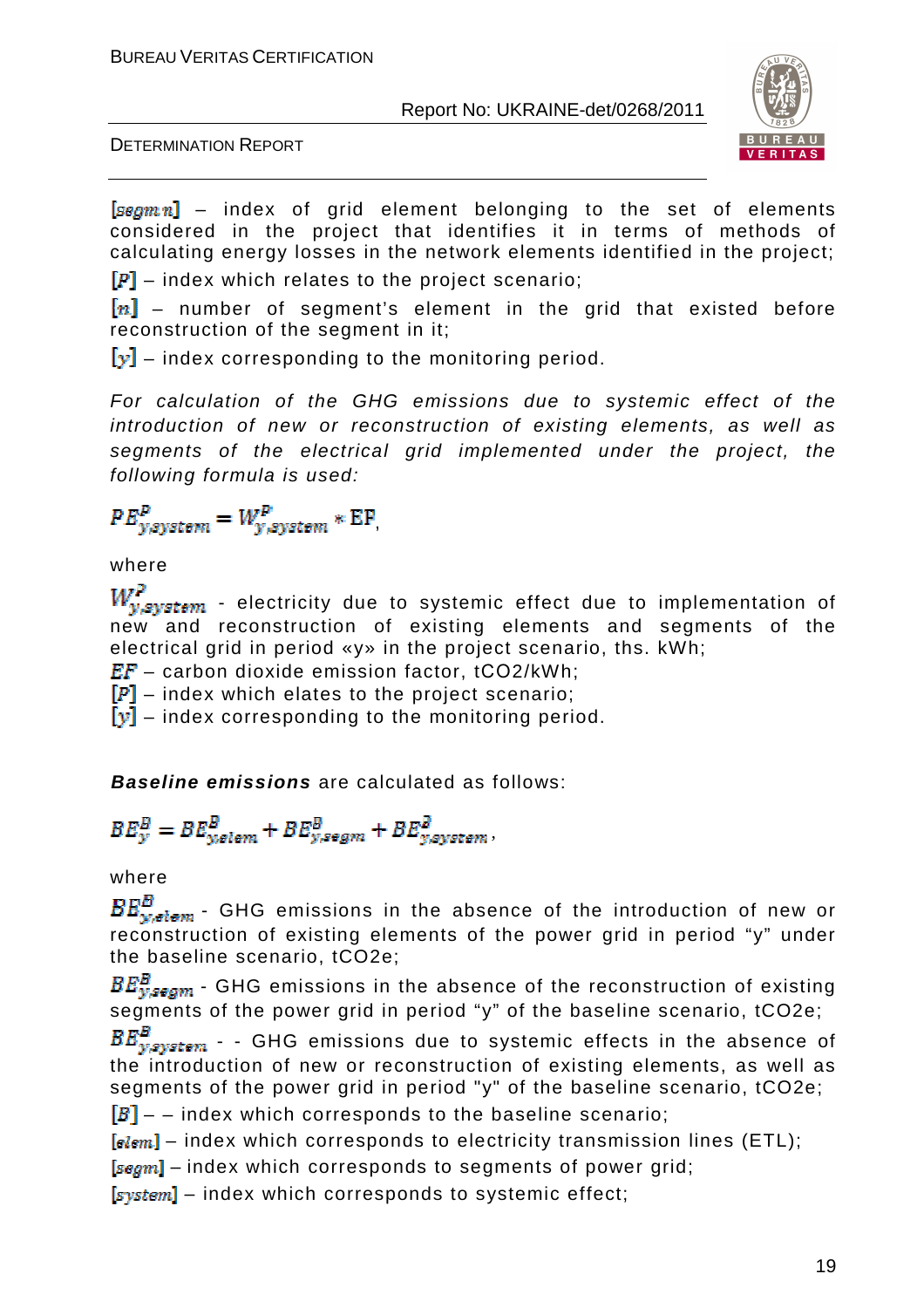



 $[y]$  – index that corresponds to monitoring period.

GHG emissions in the absence of the introduction of new or reconstruction of existing elements of the power grid within the baseline scenario are determined using the following formula:

 $B_{\underline{y},elem}^{B}=(W_{y,tran(2)}^{B}+W_{y,tran(3)}^{B}+W_{y,tran(1)}^{B}+W_{y,calb}^{B}+W_{y,insul}^{B}+W_{y,long}^{B}+W_{y,comp}^{B}+W_{y,inner}^{B}+W_{y,suitch}^{B}+W_{y,matter}^{B}+W_{y,mass}^{B}+W_{y,mincl}^{B})$  $W_{y,brank}^{B}$ . EF

#### where

 $W_{y,tran(2)}^B$  - electricity losses in the absence of the introduction of new or reconstruction of existing double-winding transformers in year "y" of the baseline scenario, ths. kWh;

 $W_{w,tran(3)}^B$  - electricity losses in the absence of the introduction of new or reconstruction of existing three-winding transformers in year "y" of the baseline scenario, ths. kWh;

 $W_{w, line(1)}^B$  - electricity losses in the absence of the introduction of new or reconstruction of existing wires of electricity transmission lines in period "y" of the baseline scenario, ths. kWh;

 $W_{\nu, cable}^B$  - electricity losses in insulation in the absence of the introduction of new or reconstruction of existing wires of electricity transmission lines in period "y" of the baseline scenario, ths. kWh;

 $W_{\text{w,insul}}^{\text{F}}$  - electricity losses in the absence of the replacement of defected insulators of electricity transmission lines, in period "y" of the baseline scenario, ths. kWh;

 $W_{v, lmm}^R$  - electricity losses in the absence of the replacement of signalling lamps with light emitting diodes, in period "y" of the baseline scenario, ths. kWh;

 $W_{v,com}^B$  - electricity losses in the absence of the implementation of reactive power compensation devices at consumer's place in period «y» in the baseline scenario, ths. kWh;

 $W_{y,meter}^B$  - electricity losses in the absence of the replacement of electric meters, in period "y" of the baseline scenario, ths. kWh;

 $W_{v, switch}^B$  - electricity losses in the absence of the replacement of oil switches with vacuum and sulphur hexafluoride switches in period «y» in the baseline scenario, ths. kWh;

 $W_{y, motors}^B$  - electricity losses in the absence of replacement or reconstruction of existing electric motors of power transformers blower cooling in period «y» in the baseline scenario, ths. kWh;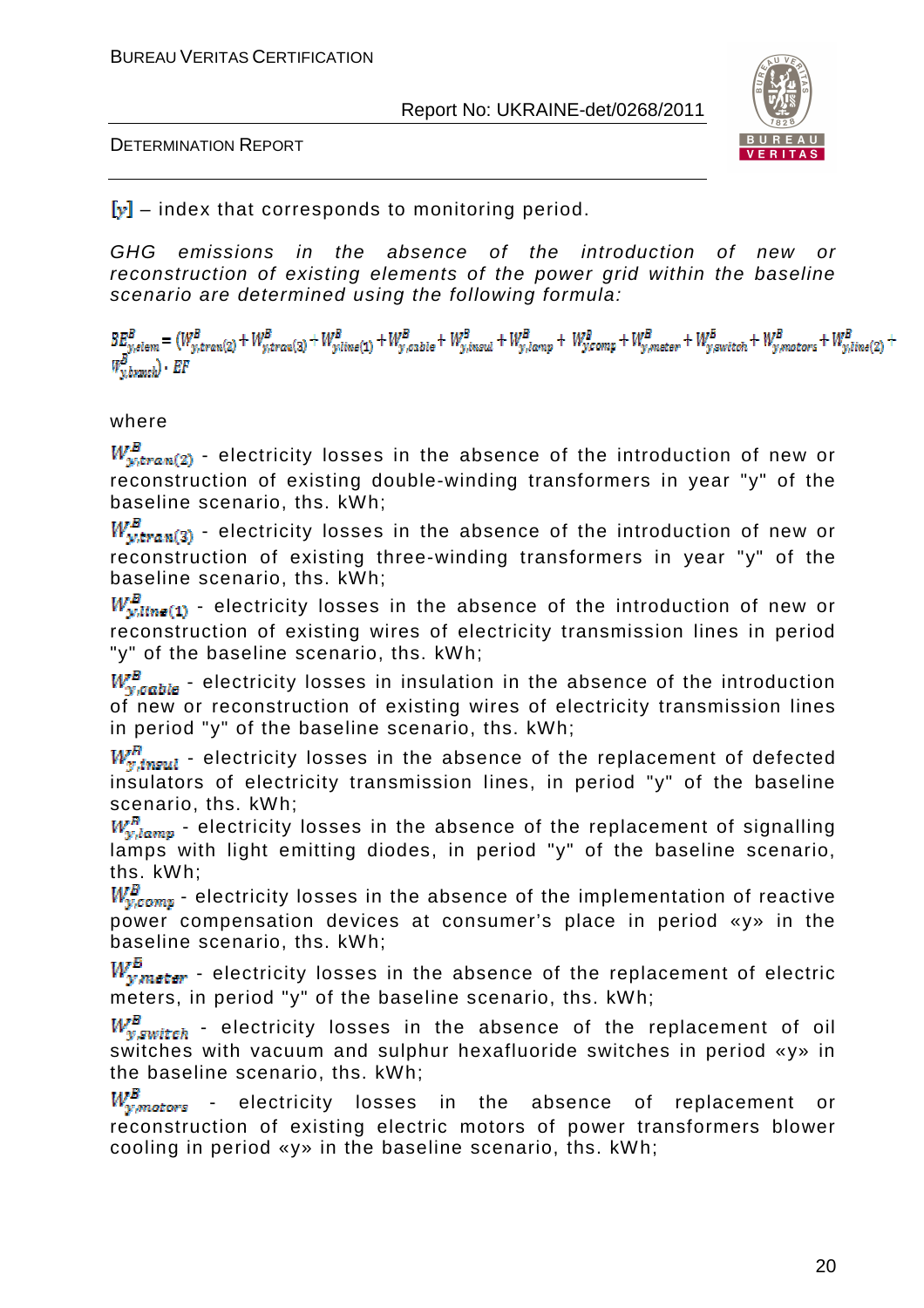



 $W^B_{y,line(2)}$  - electricity losses in the absence of the replacement or reconstruction of existing electricity lines with distributed load in period «y» in the baseline scenario, ths. kWh;

 $W_{v\,h\nu\,mol}^B$  - electricity losses in the absence of the implementation of new or reconstruction of existing branches, in period «y» in the baseline scenario, ths. kWh;

 $EF -$  carbon dioxide emission factor, tCO2/kWh;

 $[B]$  – index which corresponds to the baseline scenario;

 $[y]$  – index relating to the monitoring period.

For calculation of GHG emissions in the absence of the reconstruction of existing segments of the electricity grid in period "y" in the baseline scenario the following formula is applied:

$$
BE_{y,segm}^{B} - \sum_{i_{12}=1}^{i_{12}} \sum_{n=1}^{N} W_{y,n,(segm n),i}^{B} \cdot EF,
$$

#### where

 $W^B_{y,n, (segmn), i_{43}}$  - electricity losses in element n of the grid's segment before reconstruction of the element that are estimated by means of calculated values of the segment's operating mode after the reconstruction, ths. kWh;

 $EF -$  carbon dioxide emissions factor, tCO2/kWh;

 $[i_{12}]$  – index that corresponds to certain scheme;

 $\sqrt{\text{tau}}$  – index of grid element, which belongs to the set of elements considered in the project, that identifies it in terms of methods of calculating energy losses in elements of grid, identified in the project;

 $[B]$  – index which corresponds to the baseline scenario;

 $[n]$  number of element of grid segment, that existed before reconstruction of segment in it;

 $\|\mathbf{v}\|$  – index relating to the monitoring period.

GHG emissions in the absence of systematic effect from the implementation of new or reconstruction of existing elements and segments of the electrical grid in the baseline scenario are calculated with the formula:

 $BE_{w, system}^B = W_{w, system}^B * EF,$ 

Where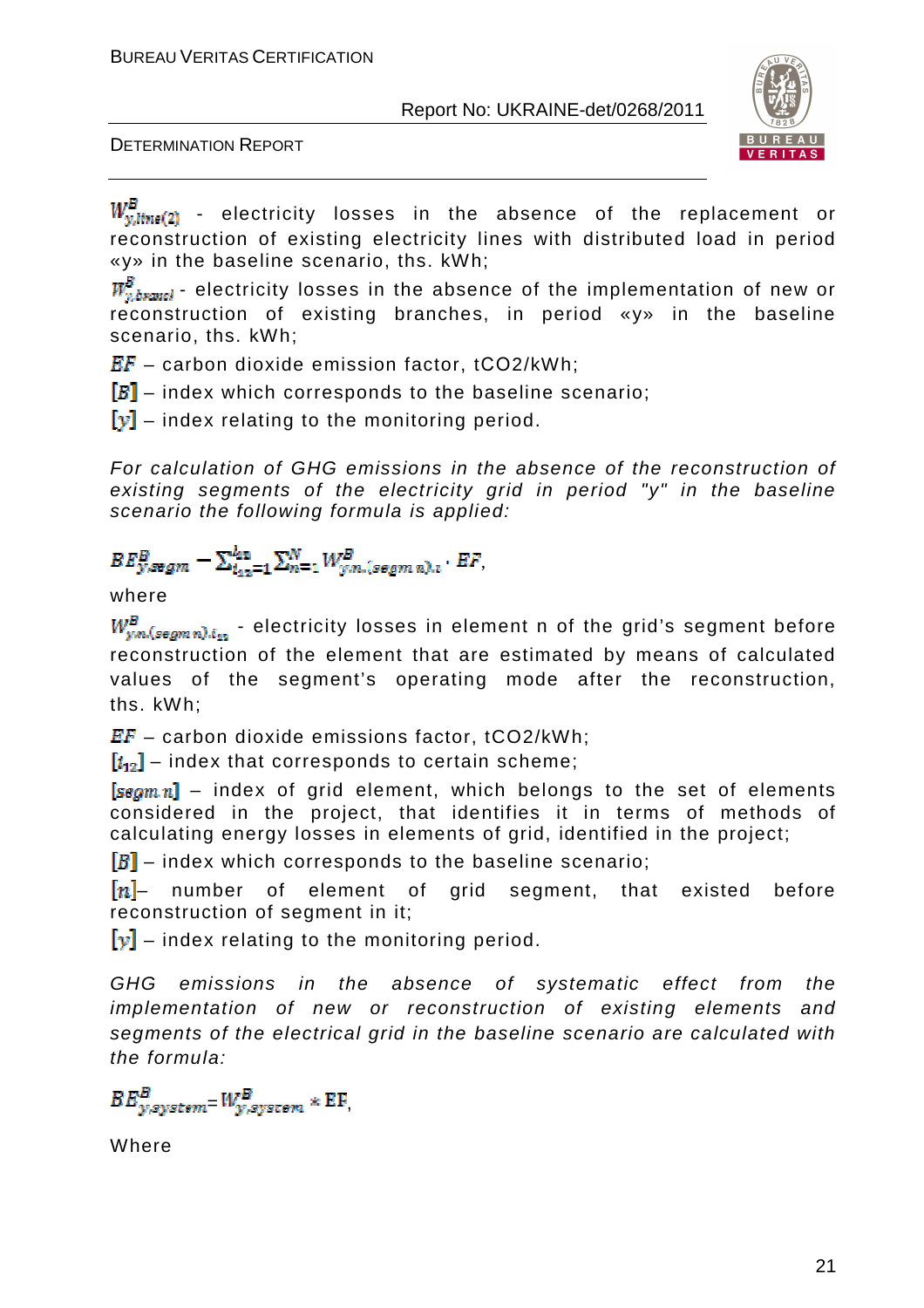

DETERMINATION REPORT

 $W_{y, system}^B$  – electricity losses in the absence of systemic effect in the absence of implementation of new and reconstruction of existing elements and segments of the electrical grid in period «y» in the baseline scenario, ths. kWh;

 $EF -$  carbon dioxide emissions factor, tCO2/kWh;

 $[B]$  – index which corresponds to the baseline scenario;

 $[y]$  – index relating to the monitoring period.

**Emission reductions** are calculated with the following formula:

$$
ER^y = BE_y^B - PE_y^P
$$

where,

 ${\it ER}^{\rm y}$  – emission reduction due to the project activity during the monitoring period «у», tCO2e;

*B BE<sup>y</sup>* – GHG emissions from burning fossil fuels for production of electricity that is lost in the distribution electrical grid in period «у» under the baseline scenario, tСO2e;

*P PE<sup>y</sup>* – GHG emissions from burning fossil fuels for production of electricity that is lost in the distribution electrical grid in period «y» under the project scenario, tСO2e;

 $|y|$  - relates to the monitoring period;

 $[B]$ - relates to baseline scenario;

 $[P]$ - relates to project scenario.

The monitoring plan presents the quality assurance and control procedures for the monitoring process which are described in the section D.2 and Annex 3 of the PDD. This includes information on calibration and on how records on data and method validity and accuracy are kept and made available on request.

The monitoring plan clearly identifies the responsibilities and the authority regarding the monitoring activities. Operational structure includes enterprise's operational departments (repair-and-renewal operations, etc.) and personnel for operation of the distribution electrical grids. Detailed operational and management structure in presented on the figure 12 in the section D.3 of the PDD. The project monitoring is to be conducted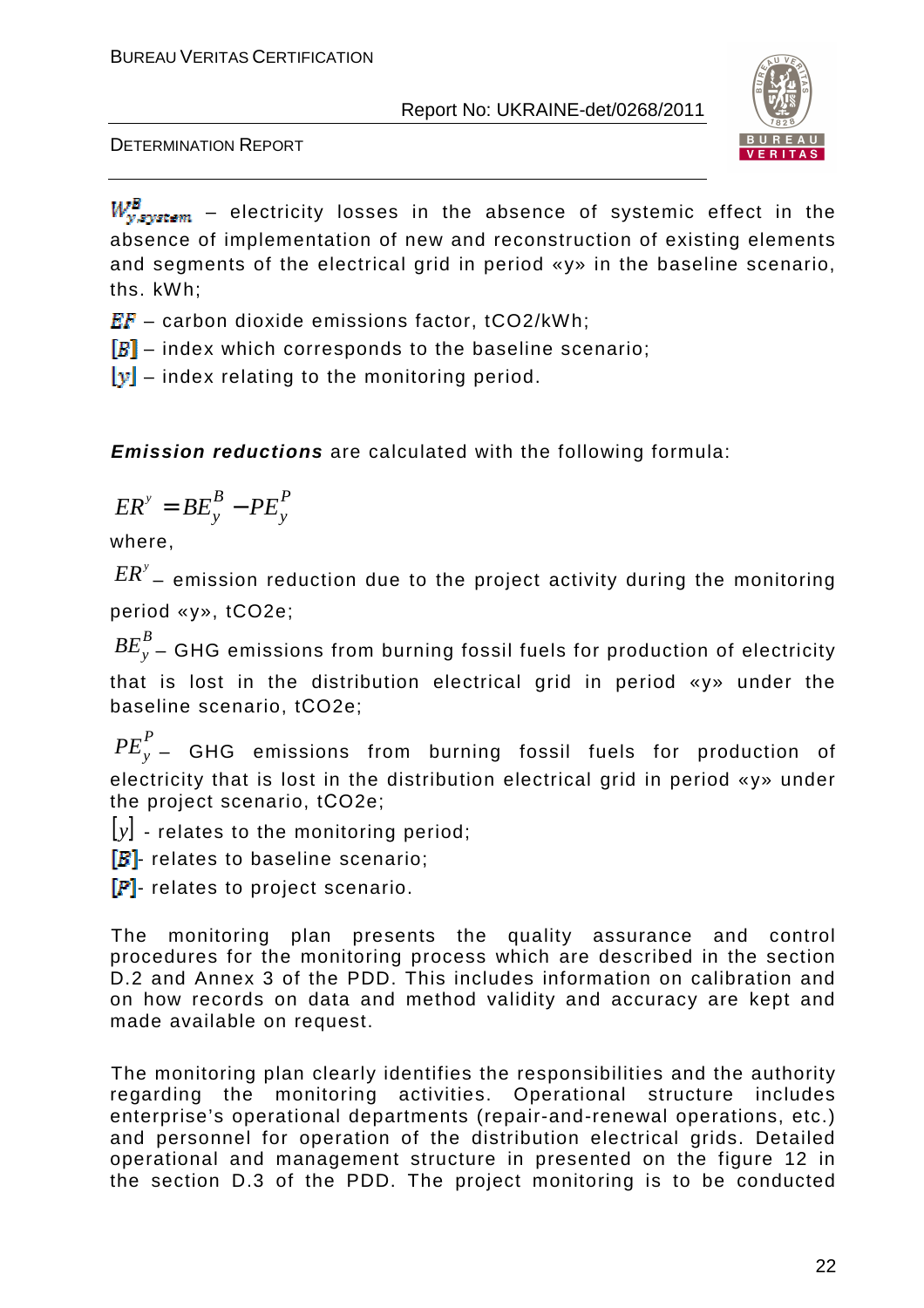

DETERMINATION REPORT

according to standard operational practices established at the enterprise within the existing system of the data collection, accounting and reporting. The scheme of data collection using automated system of electricity consumption commercial recording within the framework of the energy supply company is provided on the figure 13 in the PDD. The diagram of the data collection prior to implementation of the automated system of electricity consumption commercial records is also presented in the PDD (section D.3, fig.14).

On the whole, the monitoring plan reflects good monitoring practices appropriate to the project type.

The monitoring plan provides, in tabular form, a complete compilation of the data that need to be collected for its application, including data that are measured or sampled and data that are collected from other sources (e.g. official statistics, expert judgment, proprietary data, commercial and scientific literature etc.) but not including data that are calculated with equations.

The monitoring plan indicates that the data monitored and required for verification are to be kept for two years after the last transfer of ERUs for the project.

The identified areas of concern as to the monitoring plan, project participants' response and BVC's conclusion are described in Appendix A, Table 2 (refer to CAR22, CAR23, CAR24, CAR25, CAR26, CAR27, CAR28, CAR29, FAR1).

## **4.8 Leakage (40-41)**

The PDD appropriately describes an assessment of the potential leakage of the project and appropriately explains which sources of leakage are to be calculated, and which can be neglected.

The project envisages installation of hexafluoride circuit breakers and current transformers, which currently are widely used in the energy sector to transport electric energy in distribution electricity grids. They are characterized by high reliability, durability, simplicity of construction and installation as well as safety. A sulfur hexafluoride (SF6) fulfils the function of arc control and heat insulating medium in such equipment. The BVC's determination team has checked the relevant installed equipment and manufacture's specifications and can confirm its reliable smooth operation for 25 years without depressurization of the equipment's chamber. This is ensured by the system of leak-proof control. Based on this, the determination team can conclude that leakages of SF6 are absent and was reasonably excluded from the project boundaries.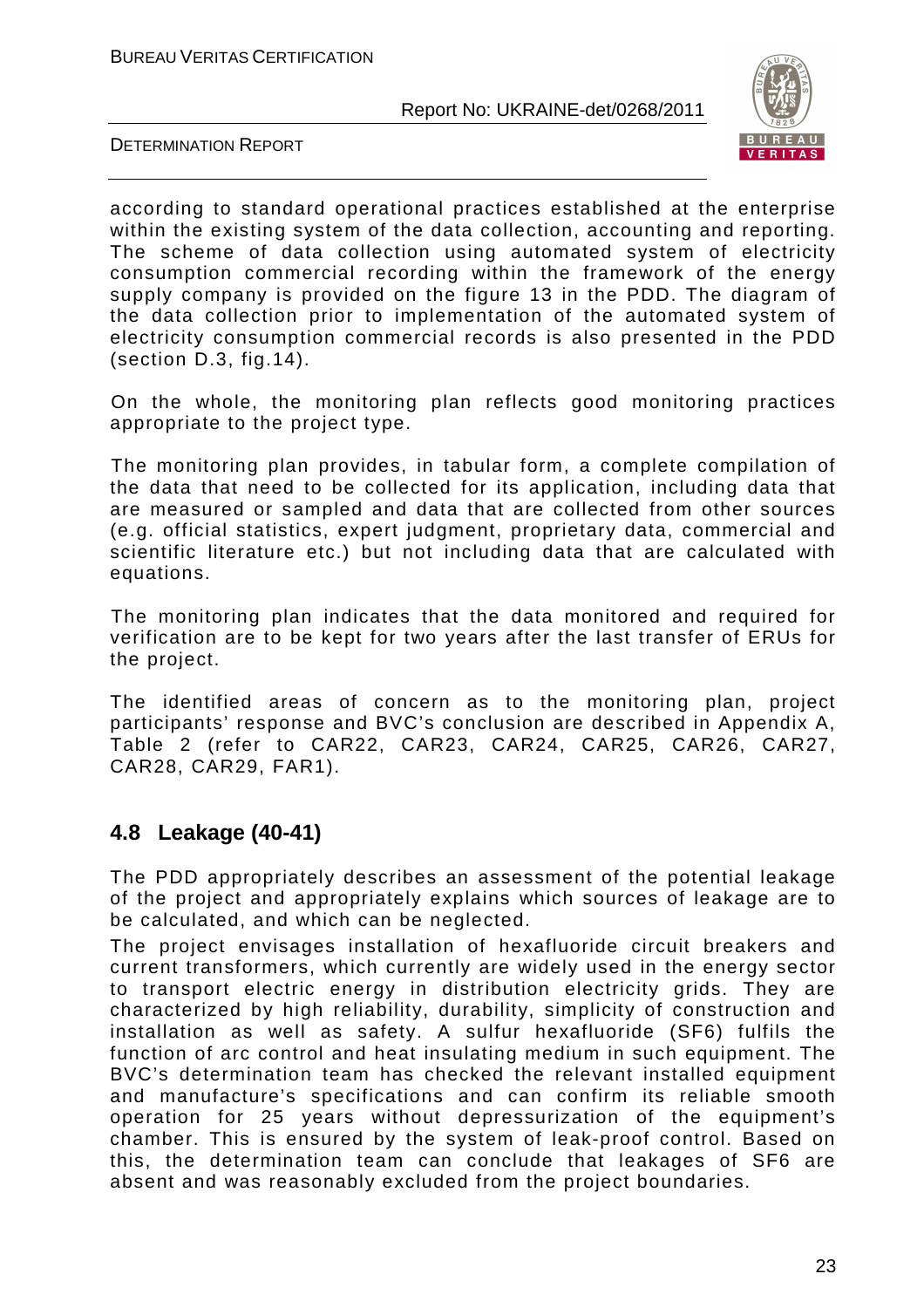

DETERMINATION REPORT

Indirect extraneous leakage of  $CO<sub>2</sub>$ ,  $CH<sub>4</sub>$ , N<sub>2</sub>O from fuel extraction and its transportation is the only source of the potential leakage, however it can not be measured and it is impossible to estimate its quantity, thus it can be neglected.

Therefore, leakage emissions are considered zero.

The identified areas of concern as to the leakage, project participants' response and BVC's conclusion are described in Appendix A, Table 2 (refer to CL02).

## **4.9 Estimation of emission reductions (42-47)**

The PDD indicates assessment of emissions in the baseline scenario and in the project scenario as the approach chosen to estimate the emission reductions generated by the project.

The PDD provides the ex ante estimates of:

(a) Emissions for the project scenario (within the project boundary), which are 257244 tons of CO2eq for 2004-2007, 1725027 tons of CO2eq for 2008-2012 and 3263328 for 2013-2020;

(b) Leakage, which is considered equal zero tons of  $CO<sub>2</sub>$ eq;

(c) Emissions for the baseline scenario (within the project boundary), which are 608317 tons of CO2eq for 2004-2007, 4060296 tons of CO2eq for 2008-2012 and 7662920 for 2013-2020;

(d) Emission reductions adjusted by leakage (based on (a)-(c) above), which are 351073 tons of CO2eq for 2004-2007, 2335269 tons of CO2eq for 2008-2012 and 4399592 for 2013-2020.

The estimates referred to above are given:

- (a) On an annual basis;
- (b) From 01/01/2004 to 31/12/2020, covering the whole crediting period;
- (c) On a source-by-source basis;
- (d) For each GHG gas, which is  $CO<sub>2</sub>$ ;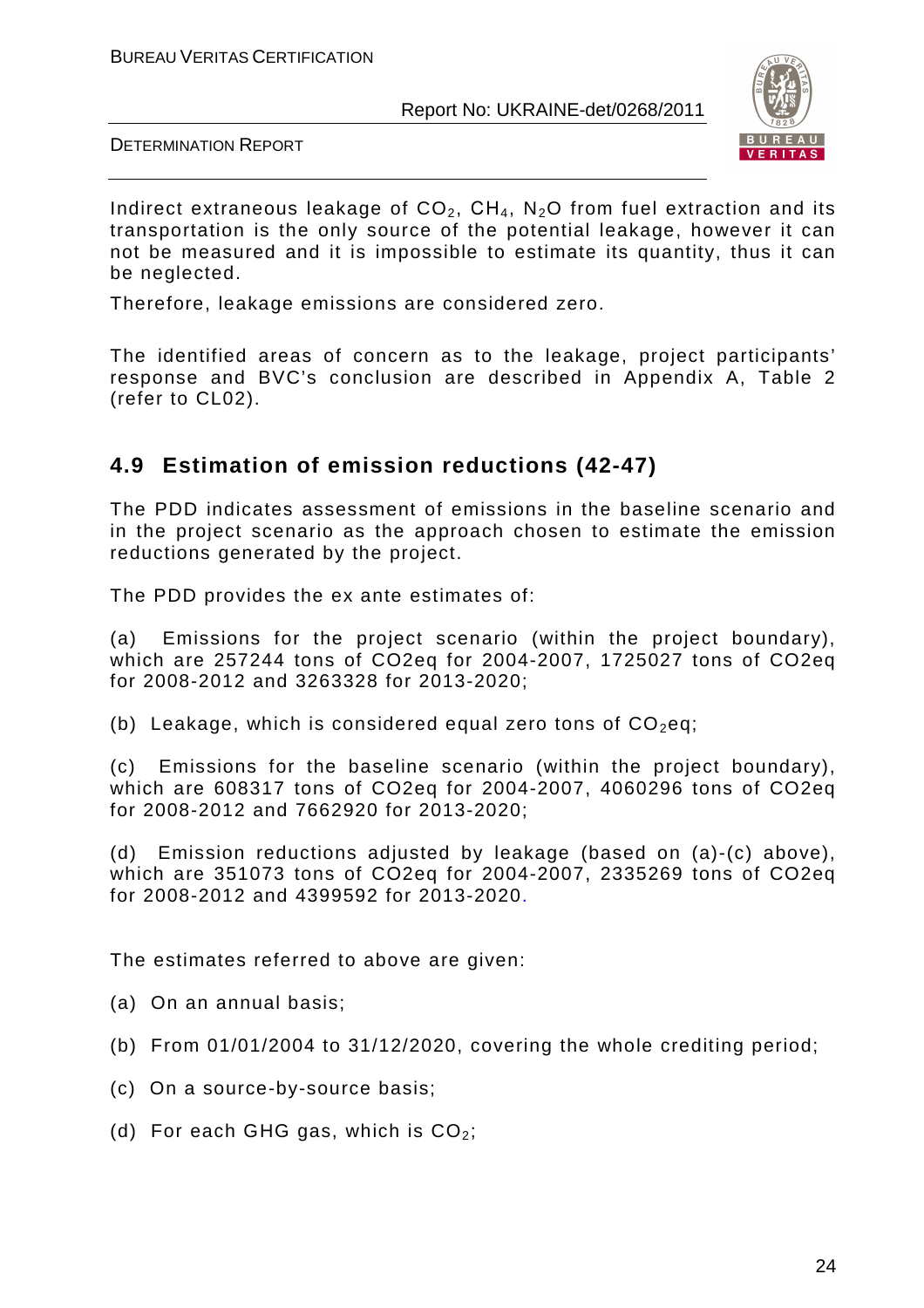

DETERMINATION REPORT

(e) In tonnes of  $CO<sub>2</sub>$  equivalent, using global warming potentials defined by decision 2/CP.3 or as subsequently revised in accordance with Article 5 of the Kyoto Protocol;

The formulas used for calculating the estimates referred above are the same as those used for project monitoring and described in the section 4.7 above. All formulas are consistent throughout the PDD.

For calculating the estimates referred to above, key factors, influencing the baseline emissions and the activity level of the project and the emissions as well as risks associated with the project were taken into account, as appropriate.

Data sources used for calculating the estimates referred to above, such as actual historical monitored data, forecasts, national officially approved data on  $CO<sub>2</sub>$  emission factor for Ukrainian power grid, ERUPT study of carbon emission factor for Ukraine, equipment specifications etc., are clearly identified, reliable and transparent.

Emission factor, such as  $CO<sub>2</sub>$  emission factor for power grid of Ukraine, was selected by carefully balancing accuracy and reasonableness, and appropriately justified of the choice.

The estimation referred to above is based on conservative assumptions and the most plausible scenarios in a transparent manner.

The estimates referred to above are consistent throughout the PDD.

The annual average of estimated emission reductions over the crediting period is calculated by dividing the total estimated emission reductions over the crediting period by the total months of the crediting period, and multiplying by twelve.

The identified areas of concern as to the estimation of emission reductions, project participants' response and BVC's conclusion are described in Appendix A, Table 2 (refer to CAR30, CAR31, CAR32, CAR33).

## **4.10 Environmental impacts (48)**

Under the legislative framework of Ukraine, specifically the Law of Ukraine "On Environmental Protection" and DBN А.2.2-1-2003 "Structure and Content of Environmental Impact Assessment (EIA), when Designing and Constructing Factories, Buildings and Facilities" PJSC "PC "Khersonoblenergo" is not obliged to carry out Environmental Impact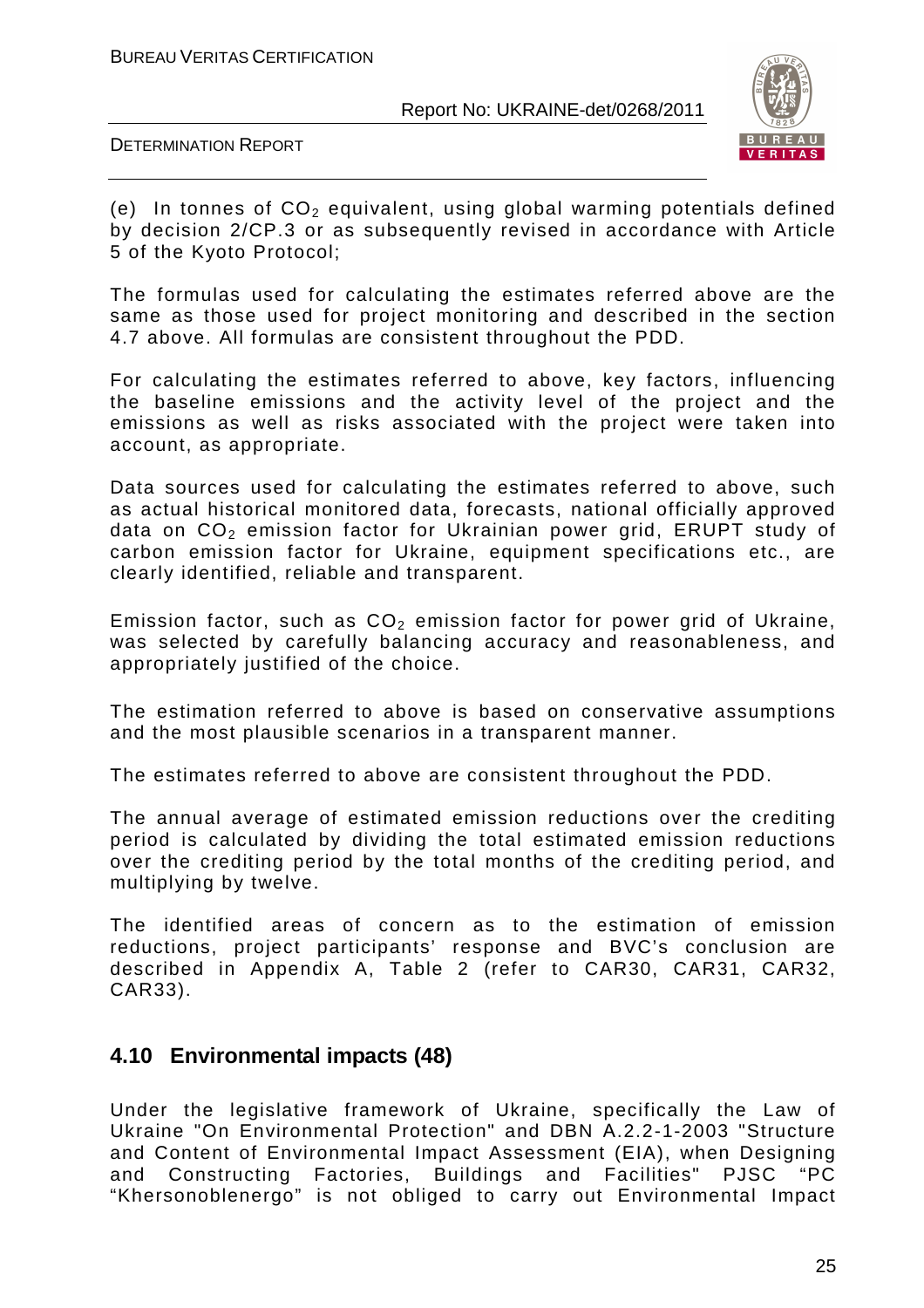



Assessment (EIA) for this project type. Therefore, EIA has not been carried out.

The project has no negative effect on the environment. The only environmental impact can be caused by the dismantled equipment. It is envisaged that this equipment will further be used as secondary raw material.

Transboundary impacts from the project activity according to their definition in the text of "Convention on transboundary long-distance pollution", ratified by Ukraine, will not take place.

PJSC "PC "Khersonoblenergo" has all necessary permits and licences for maintenance and operation of electrical grids.

### **4.11 Stakeholder consultation (49)**

Since the project activities do not imply any negative environmental impact and negative social effect, special public hearings were not necessary. Consultations with stakeholders were held at meetings with local authorities. Moreover, information on the activities under the project is presented in regional media, on television, and on the official website of the PJSC "PC "Khersonoblenergo".

### **5 SUMMARY AND REPORT OF HOW DUE ACCOUNT WAS TAKEN OF COMMENTS RECEIVED PURSUANT TO PARAGRAPH 32 OF THE JI GUIDELINES**

No comments, pursuant to paragraph 32 of the JI Guidelines, were received.

## **6 DETERMINATION OPINION**

Bureau Veritas Certification has performed a determination of the "Modernization of electric power distribution system at PJSC "PC "Khersonoblenergo" Project in Kherson region, Ukraine. The determination was performed on the basis of UNFCCC criteria and host country criteria and also on the criteria given to provide for consistent project operations, monitoring and reporting.

The determination consisted of the following three phases: i) a desk review of the project design and the baseline and monitoring plan; ii) follow-up interviews with project stakeholders; iii) the resolution of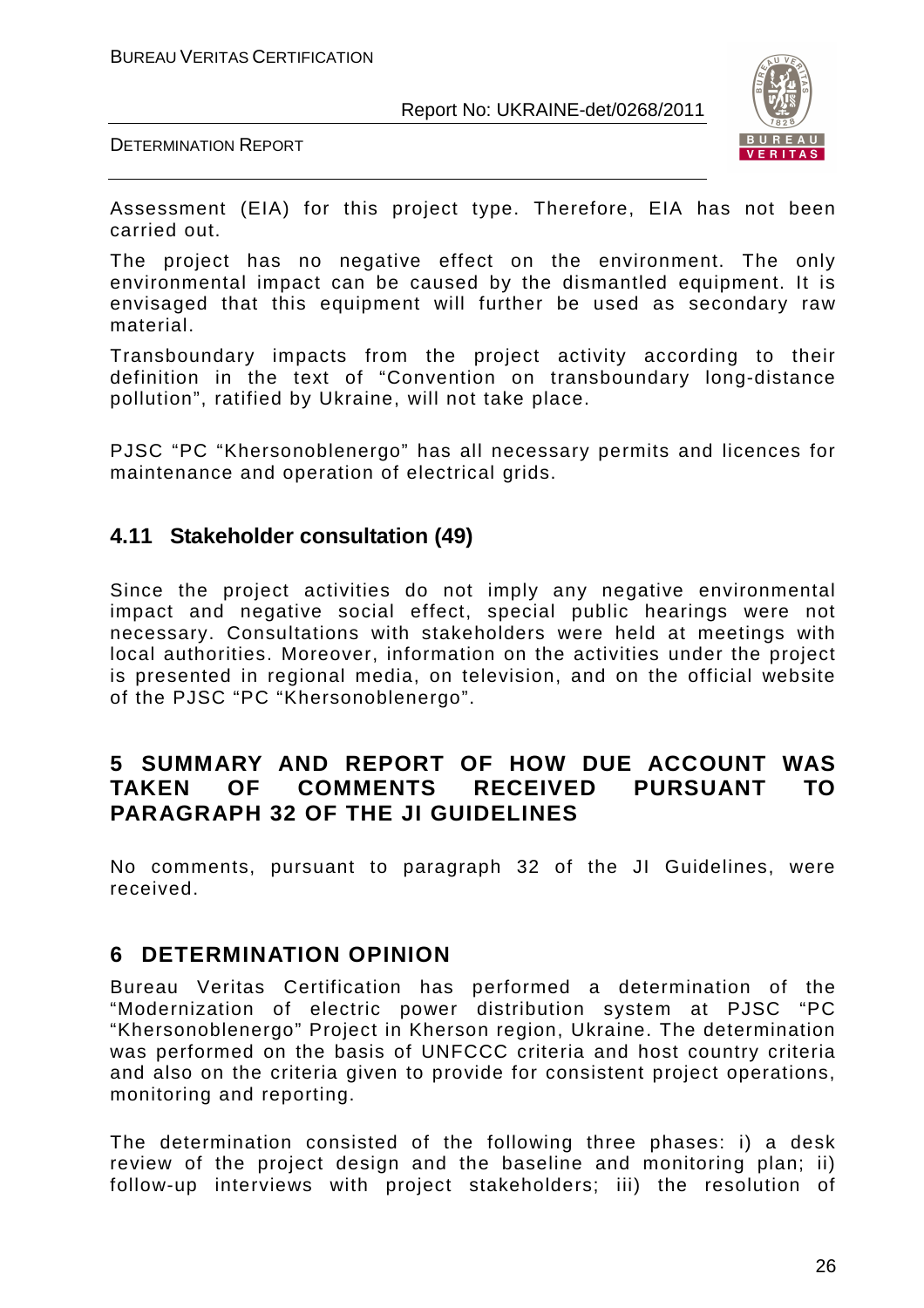

DETERMINATION REPORT

outstanding issues and the issuance of the final determination report and opinion.

Project participants used the latest tool for demonstration of the additionality. In line with this tool, the PDD provides investment analysis, and common practice analysis to determine that the project activity itself is not the baseline scenario.

Emission reductions attributable to the project are hence additional to any that would occur in the absence of the project activity. Given that the project is implemented and maintained as designed, the project is likely to achieve the estimated amount of emission reductions.

The determination revealed one pending issue related to the current determination stage of the project: the issue of the written approval of the project by the host Party. If the written approval by the host Party is awarded, it is our opinion that the project as described in the Project Design Document, Version 02 meets all the relevant UNFCCC requirements for the determination stage and the relevant host Party criteria.

The review of the project design documentation (version 02) and the subsequent follow-up interviews have provided Bureau Veritas Certification with sufficient evidence to determine the fulfillment of stated criteria. In our opinion, the project correctly applies and meets the relevant UNFCCC requirements for the JI and the relevant host country criteria.

The determination is based on the information made available to us and the engagement conditions detailed in this report.

## **7 REFERENCES**

#### **Category 1 Documents:**

Documents provided by the project participants that relate directly to the GHG components of the project.

- /1/ PDD "Modernization of electric power distribution system at PJSC "PC "Khersonoblenergo" , version 1 dated 17/02/2011
- /2/ PDD "Modernization of electric power distribution system at PJSC "PC "Khersonoblenergo", version 2 dated 07/07/2011
- /3/ Calculation of emission reductions, Excel file, Accompanying Document #1
- /4/ Calculation of technical electricity losses in the distribution grids of PJSC "PC "Khersonoblenergo", Excel spreadsheets, Accompanying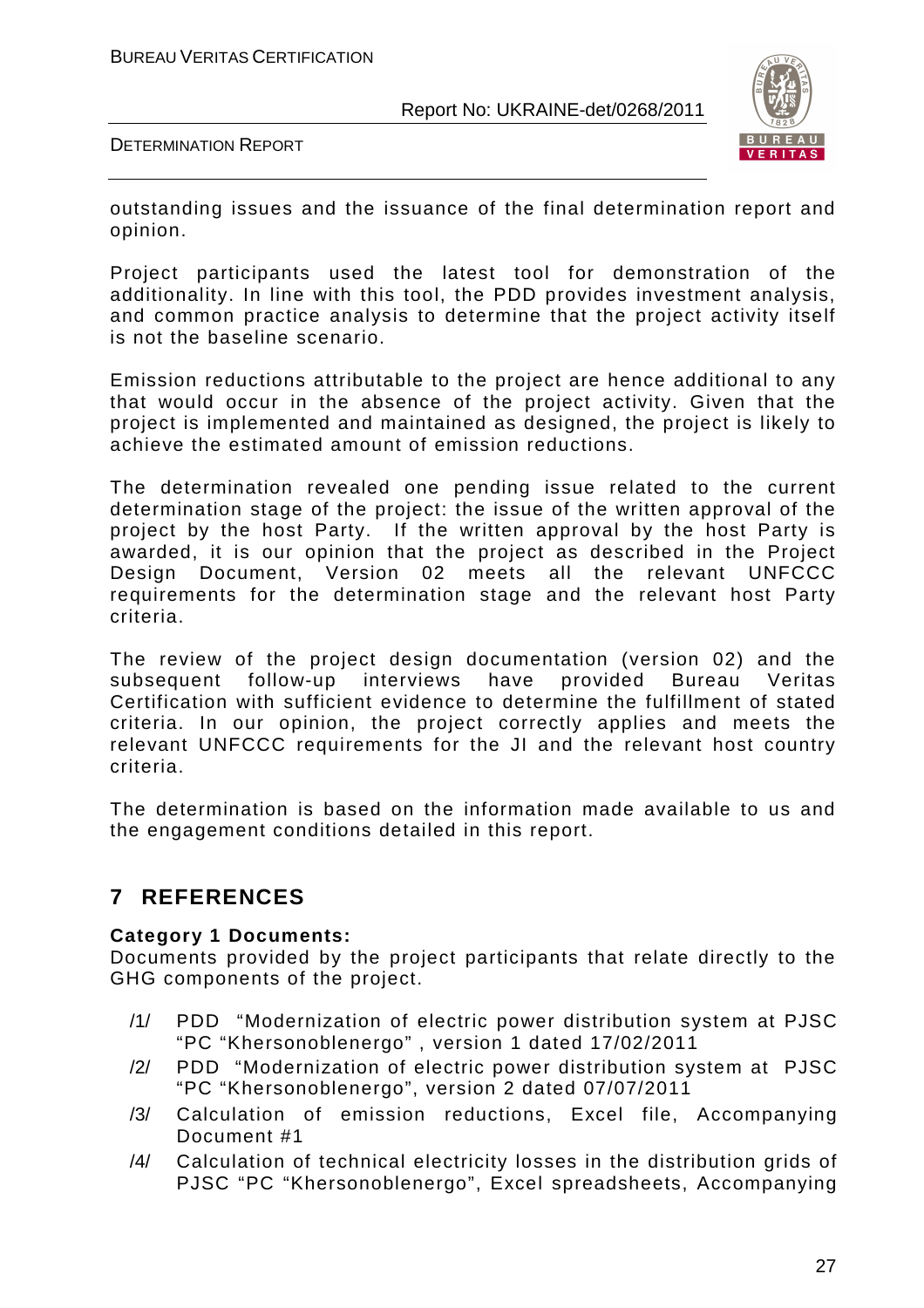



package of documents #2

- /5/ Letter of Endorsement №1384/23/7 on the JI project Modernization of electric power distribution system at PJSC "PC "Khersonoblenergo" dated 31 May, 2011, issued by National Environmental Investment Agency of Ukraine
- /6/ Minutes of the PJSC "PC "Khersonoblenergo" board meeting regarding JI project implementation dated 22/12/2002

#### **Category 2 Documents:**

Background documents related to the design and/or methodologies employed in the design or other reference documents.

- /1/ Guidelines for Users of the Join Implementation Project Design Document Form, version 04, JISC
- /2/ Joint Implementation Project Design Document Form, version 01
- /3/ Guidance on Criteria for Baseline Setting and Monitoring, version 02, JISC.
- /4/ Glossary of JI terms, version 03, JISC.
- /5/ Tool for the demonstration and assessment of additionality, Version 05.2
- /6/ JISC "Clarification regarding the public availability of documents under the verification procedure under the Joint Implementation Supervisory Committee." Version 03
- /7/ Decree of Cabinet of Ministers of Ukraine #206, dated 22/02/2006
- /8/ The Decision of the National Security and Defense Council of Ukraine "On the market development of energy resources within the Energy Strategy of Ukraine till 2030" of 05/06/2009
- /9/ Concept of functioning and development of the wholesale electricity market of Ukraine, approved by the Cabinet of Ministers of Ukraine of 16 November 2002
- /10/ Order of 25.03.2002, № 289 "On approval of the report on the activities of NERC in 2001"
- /11/ Law of Ukraine "On electric power"
- /12/ Law of Ukraine "On metrology and metrological activity"
- /13/ Order of the Cabinet of Ministers of Ukraine of 15 August 2005 № 745 "On the transition to unified tariffs on electricity sold to consumers"
- /14/ Decree № 309 of the National electricity regulatory commission of Ukraine (NERC) of 10.03.1999 "On electricity tariffs, which is released to the population and settlements"
- /15/ Decree № 47 the National electricity regulatory commission of Ukraine (NERC) of 22.01.2001 "On approval of the procedure for formation of retail tariff for electricity to consumers (except population and population settlements) by the licensees that supply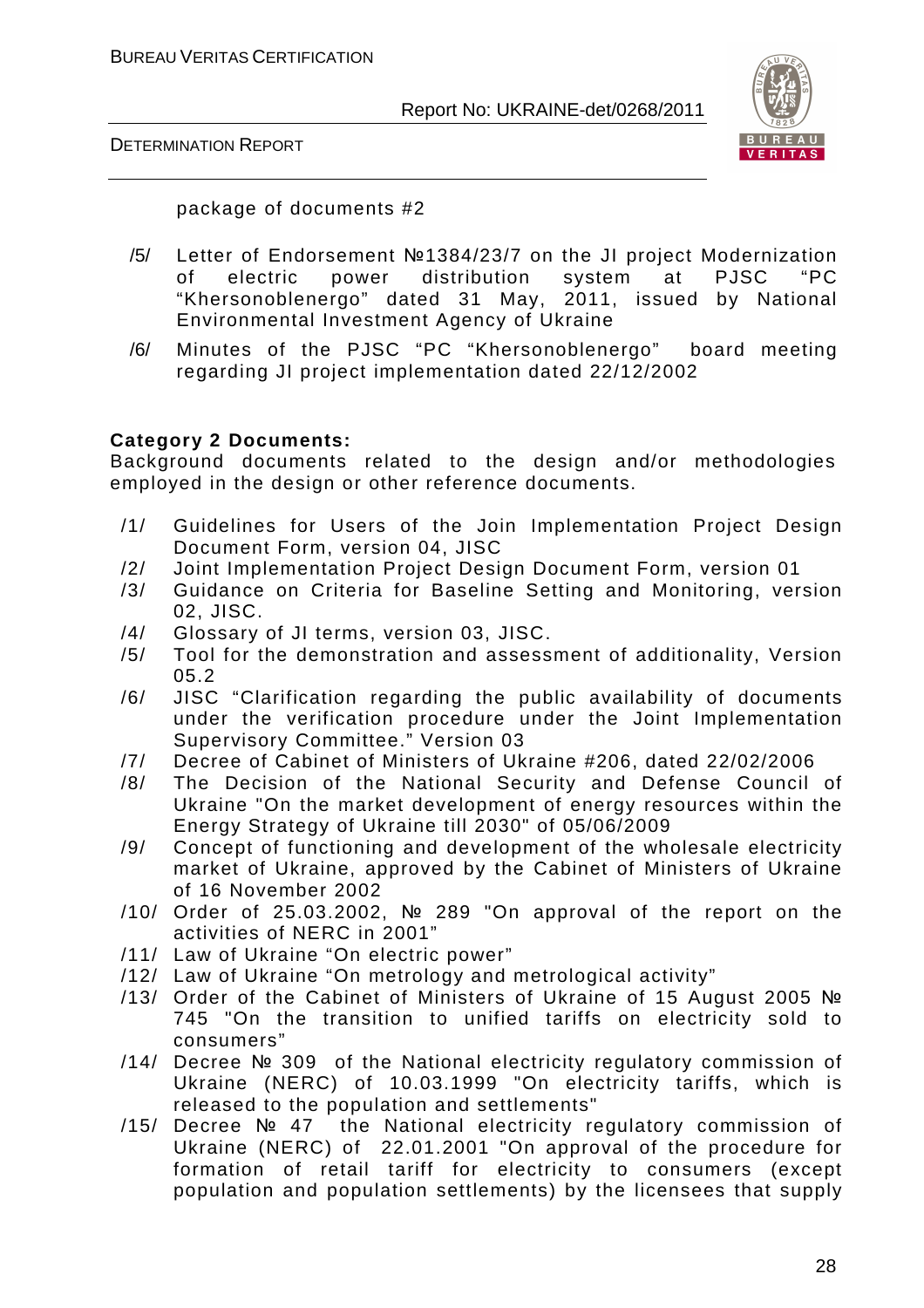

DETERMINATION REPORT

electricity at regulated rates"

- /16/ Decree № 654 of National electricity regulatory commission of Ukraine (NERC) s of 25.05.2006 "On approval of the procedure for filing, determination and approval of economic factors of standardized technical electricity losses"
- /17/ State building norms DBN A.2.2-1-2003 "Structure and Content of Environmental Impact Assessment (EIA) when Designing and Constructing Factories, Buildings and Structures"
- /18/ "Methodology for Determination of energy losses in transformers and power lines", approved by Ministry of Energy sector of Ukraine, on February 18, 1998
- /19/ Annex 7 (4) to the Agreement between the members of the wholesale electricity market of Ukraine dated 15/11/1996 (revision of 16/02/2007) "General technical requirements to the automated system of commercial accounting of the wholesale electricity market of Ukraine"
- /20/ The concept of building automation systems of accounting electric power in energy market, approved by a joint order of Ministry of Energy, NERC, State Committee for State Standard, State Building and State industrial policy of Ukraine # 32/28/28/276/75/54 of 17.04.2006
- /21/ Methods of compiling the balance of power structure in electrical networks of 0.38-150 kW, analysis of its components and electricity technological losses rate setting. GND 34.09.104-2003
- /22/ Operational Guidelines for Project Design Documents of Joint Implementation Projects, Volume 1: General guidelines, version 2.3, Ministry of Economic Affairs of the Netherlands
- /23/ "Ukraine Assessment of new calculation of CEF", approved by TUV SUD of 17/08/2007
- /24/ Order of the National Environmental Investment Agency of Ukraine (NEIA) № 43 of 28/03/2011 on approval of specific carbon dioxide emission indicators for 2010
- /25/ Order of the National Environmental Investment Agency of Ukraine (NEIA) № 62 of 15/04/2011 on approval of specific carbon dioxide emission indicators for 2008
- /26/ Order of the National Environmental Investment Agency of Ukraine (NEIA) № 63 of 15/04/2011 on approval of specific carbon dioxide emission indicators for 2009
- /27/ Order of the National Environmental Investment Agency of Ukraine (NEIA) № 75 of 12/05/2011 on approval of specific carbon dioxide emission indicators for 2011
- /28/ Report on scientific and technical work «Evaluation of greenhouse gases emission reductions due to process losses reduction in distribution grids of Ukraine» of the Institute of general power-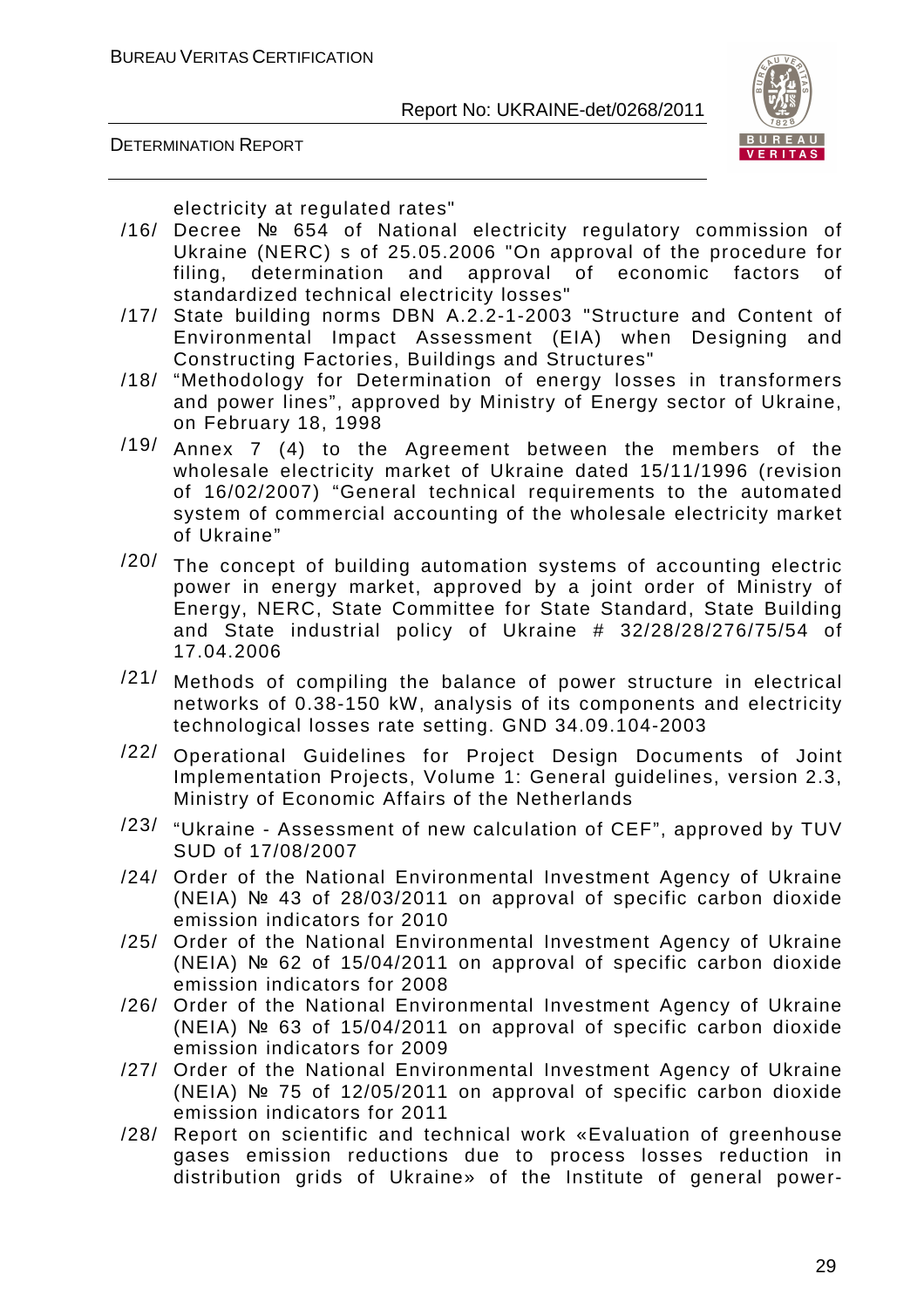



engineering, National Academy of Sciences of Ukraine, 22/07/2011

- /29/ The Ministry of Fuel and Energy of Ukraine. GND 34.47.503-2004. Sectoral regulatory document. SF6 circuit breaker exploitation manual, Kyiv, 2004
- /30/ Automated system of commercial accounting electricity. Program and methodology of state metrological certification U04728690/8.028-2010 PDMA, Lviv city 2010
- /31/ Program and methodology of trial operation. Automated System for current account of electricity substation boundaries JSC PC "Khersonoblenergo". АМYAА 466451.032 М1, Mykolaiv city, 2010
- /32/ The State Committee of Ukraine for Technical Regulation and Consumer Policy. State Scientific Research Institute of Metrology of Measuring and Control Systems "(SE RI"System"). Certificate on state metrological certification # C8,222-2010 of 28/09/2010. Automated systems of commercial energy account of JS "Odesaoblenergo" (ASCEA). 466453.118
- /33/ Act on including automated system of commercial account energy PJSC "Power supplying Company "Khersonoblenergo" АМYAА.466451.032 of 20/12/2010 in industrial operation, Kherson city, Pestelya Str., 5
- /34/ Regulation on cooperation between PJSC "Power supplying Company "Khersonoblenergo" and PJSC "Power supplying Company "Dniprooblenergo" during collection, formation and exchange per hour data of commercial electricity accounting, derived from ASCEA (automated systems of commercial energy account), 2010
- /35/ Regulation on cooperation between ASCEA PJSC "Power supplying Company "Khersonoblenergo" and SE "Ukrgidroenergo", during collection, formation and exchange per hour data of commercial electricity accounting, 2010
- /36/ Regulation on cooperation between PJSC "Power supplying Company "Khersonoblenergo" and Southern ES during collection, formation and exchange per hour data of commercial electricity accounting, derived from ASCEA, during model 30817 formation, 2010
- /37/ Regulation on cooperation between PJSC "Power supplying Company "Khersonoblenergo" and OJSC "Zaporizhoblenergo" during collection, formation and exchange per hour data of commercial electricity accounting, derived from ASCEA, 2010. General terms
- /38/ Regulation on cooperation between PJSC "Power supplying Company "Khersonoblenergo" and OJSC "Krymenergo" during collection, formation and exchange per hour data of commercial electricity accounting, derived from ASCEA, 2010
- /39/ Regulation on cooperation between PJSC "Power supplying Company "Khersonoblenergo" and PSC "Khersonska TETS" during collection, formation and exchange per hour data of commercial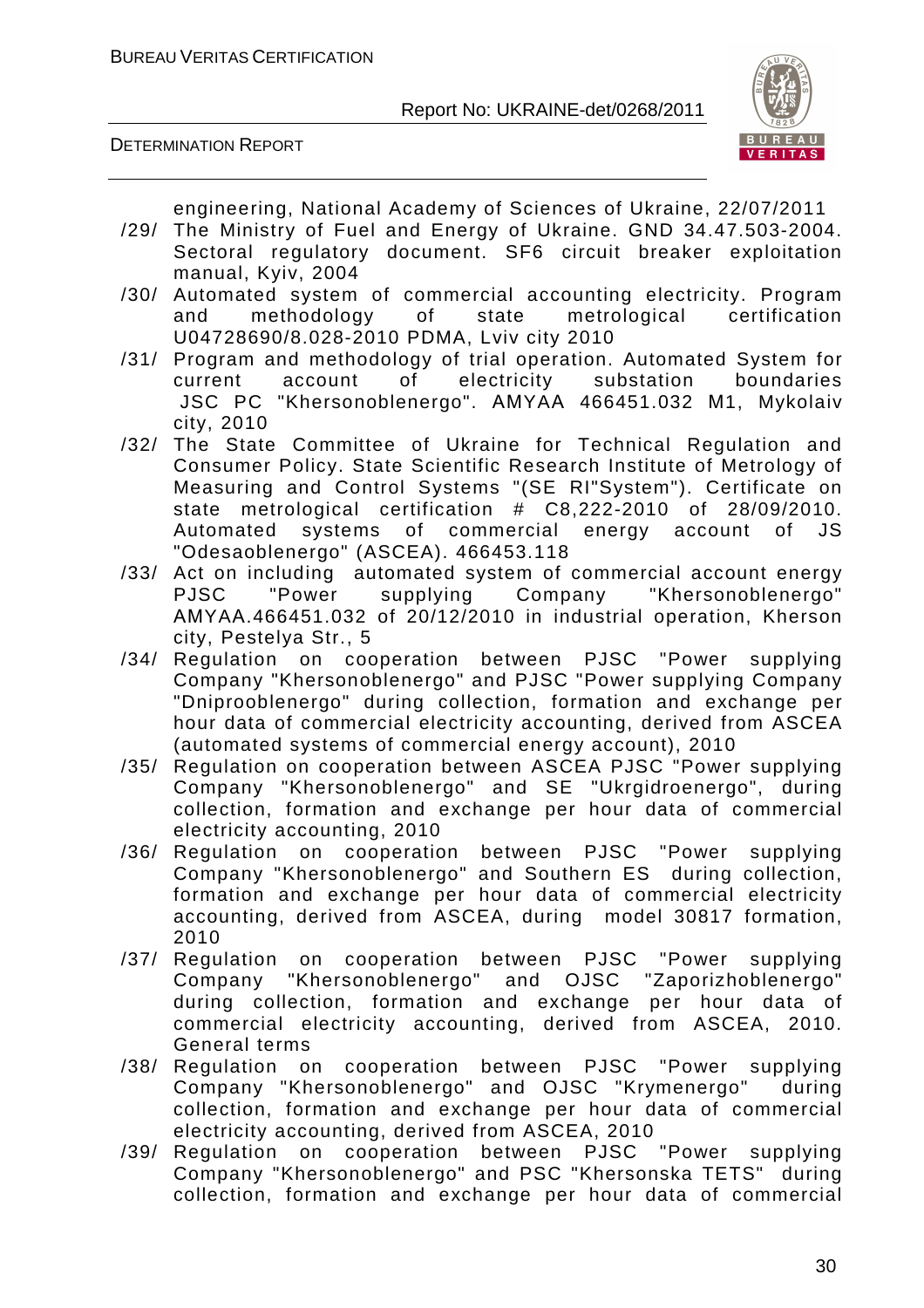



electricity accounting, derived from ASCEA, 2010

- /40/ Regulation on cooperation between PJSC "Power supplying Company "Khersonoblenergo" and PJSC "Power supplying Company "Mykolaivoblenergo" during collection, formation and exchange per hour data of commercial electricity accounting, derived from ASCEA, 2010
- /41/ Photo of the server room in the main office of Khersonoblenergo.
- /42/ National Electricity Regulation Commission of Ukraine, Kherson territorial representation, Act of initial verification of licensee's compliance with the legislation on electricity and the licensing conditions, of 08/04/2011 № 1, Kherson city
- /43/ "PSC" "Khersonoblenergo" verification results reference of the investment program for 2010, meter #1 SA4UY672K type, serial number 330183, meter # 2 type STEA OV D
- /44/ Act on verification (replacement) of e/e meters of 23/06/2010, GP 1006, meter number # 1 type STEA OV D, serial number 010168, meter # 2 type NIK 2303 AP1T, serial number 0030739
- /45/ SS Kyrylivka TS-1001, TS-1002, TS-1003, TS-1003a, TS-1004, TS-1005, TS-1006
- /46/ Photo of substation "PJSC " "Khersonoblenergo"
- /47/ Photo of the installed glass insulators.
- /48/ OJSC "PSC" "Khersonoblenergo" Chaplinsky REZ and EM, Acceptance certificate of repaired reconstructed and modernized facilities of 16/09/10. Facilities: TP 10 / 0,4 kW 353
- /49/ Act on operating readiness of completed reconstructed facilities of electrical networks for Admission state submission, Kherson city, 2005. Facilities: OHTL-0,4 kW from TP-419. Kherson city
- /50/ List of logic switches by installation years at PJSC "Khersonoblenergo"
- /51/ Passport # 2 PS CHNPZ switch VVE-1501-1T
- /52/ Switch circuit. VHB-35 Series. Passport YBKZH.674121.001-09 PS
- /53/ Khersonoblenergo SF6 circuit breaker exploitation manual 150 kV type ZARI FG production "Siemens", Kherson, 2009
- /54/ Measures for reducing TRE at OJSC. Annex 1

#### **Persons interviewed:**

List persons interviewed during the validation or persons that contributed with other information that are not included in the documents listed above.

- /1/ Vitalii Baklanov Deputy commercial director of PJSC "PC "Khersonoblenergo"
- /2/ Mykola Golinko Head of feeder analysis department of PJSC "PC "Khersonoblenergo"
- /3/ Volodymyr Hetmanov Technical director of PJSC "PC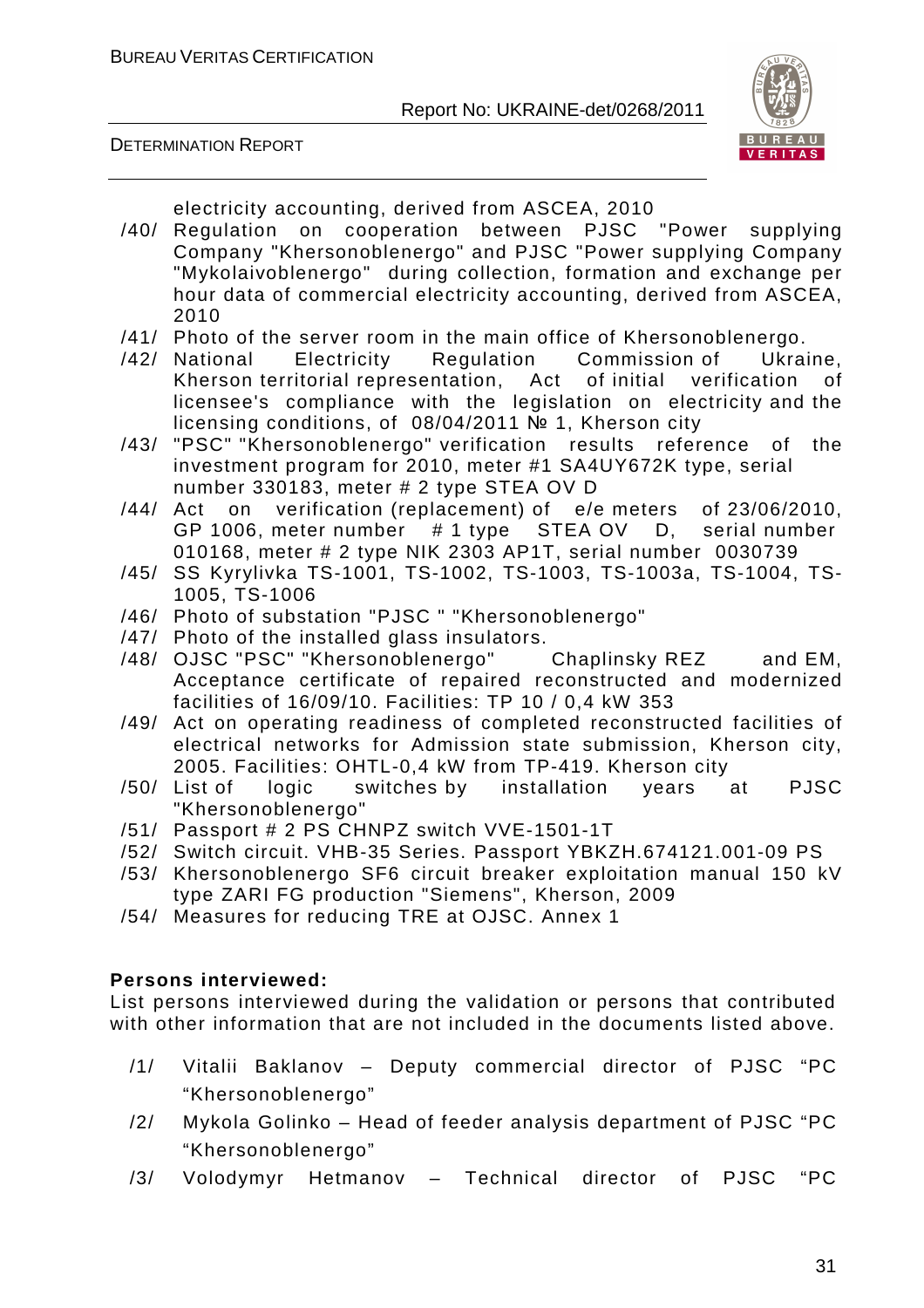



"Khersonoblenergo"

- /4/ Iurii Iurchenko Commercial director of PJSC "PC "Khersonoblenergo"
- /5/ Serhii Reshetniak Head of substation service of PJSC "PC "Khersonoblenergo"
- /6/ Honcharuk Viacheslav Deputy Technical director of PJSC "PC "Khersonoblenergo"
- /7/ Vasyl Boyarchuk Head of operation and technical service central group of PJSC "PC "Khersonoblenergo"
- /8/ Dmitriy Palamarchuk JI project consultant of VEMA S.A.
- /9/ Yevgen Vorobyov JI project consultant of VEMA S.A.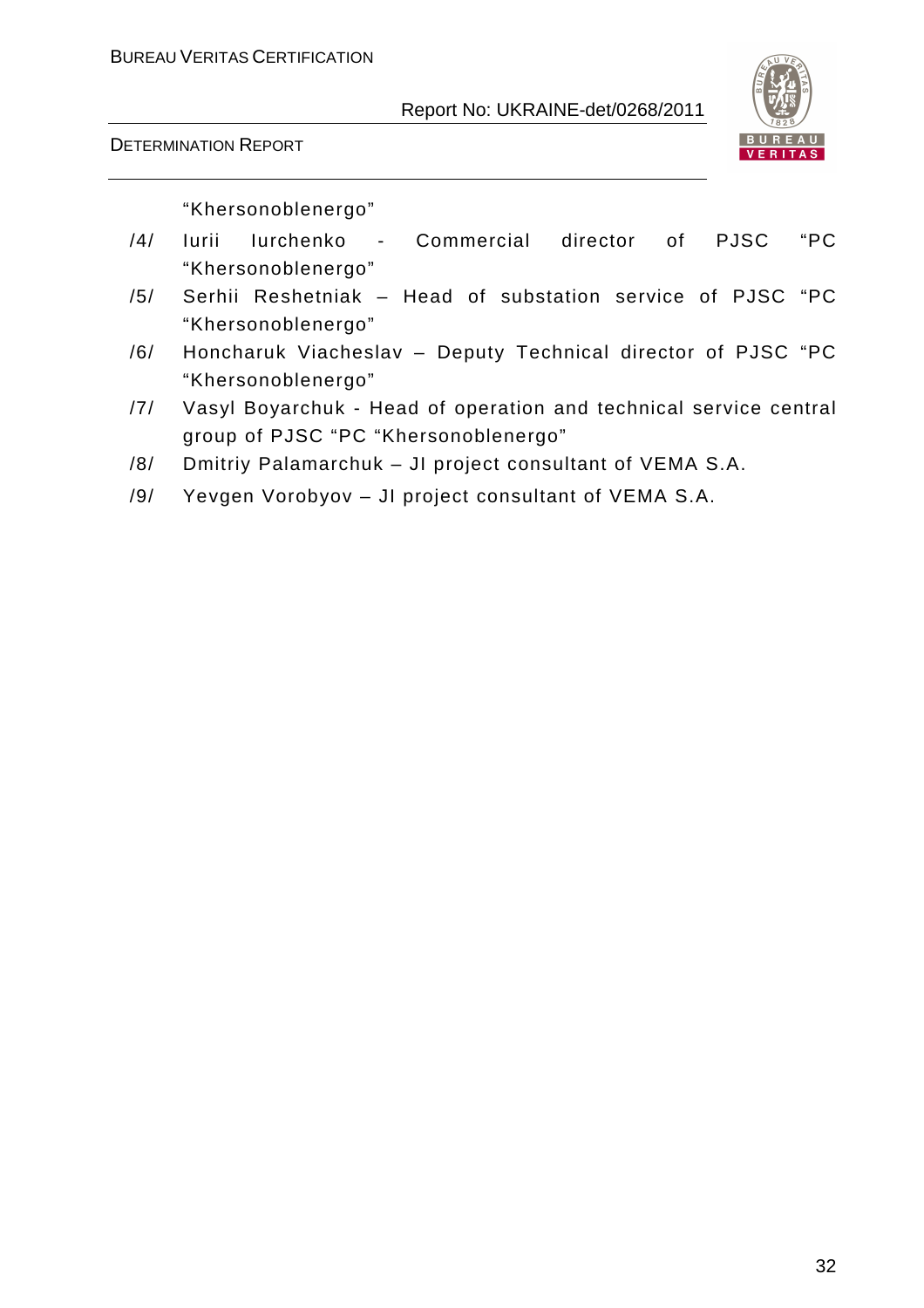

#### DETERMINATION REPORT

APPENDIX A: JI PROJECT DETERMINATION PROTOCOL

#### **BUREAU VERITAS CERTIFICATION HOLDING SAS**

#### **DETERMINATION PROTOCOL**

**Table 1. Check list for determination, according JOINT IMPLEMENTATION DETERMINATION AND VERIFICATION MANUAL (Ver. 01)** 

| <b>Guidelines</b><br>for JI PDD<br><b>Form Users</b><br>or DVM<br><b>Paragraph</b> | <b>Check Item</b>                                                                                                                                                                                                                        | Initial finding                                                                                                                                                                                                                                              | <b>Draft</b><br>conclusion | <b>Final</b><br>conclusion |
|------------------------------------------------------------------------------------|------------------------------------------------------------------------------------------------------------------------------------------------------------------------------------------------------------------------------------------|--------------------------------------------------------------------------------------------------------------------------------------------------------------------------------------------------------------------------------------------------------------|----------------------------|----------------------------|
|                                                                                    |                                                                                                                                                                                                                                          | <b>Guidelines for JI PDD Form Users</b><br>Section A General description of the project                                                                                                                                                                      |                            |                            |
|                                                                                    |                                                                                                                                                                                                                                          |                                                                                                                                                                                                                                                              |                            |                            |
|                                                                                    |                                                                                                                                                                                                                                          | A.1. Title of the project                                                                                                                                                                                                                                    |                            |                            |
| A.1                                                                                | title<br>of the<br>the<br>Is.<br>presented?<br>Is the sectoral scope to which<br>project pertains presented?<br>Is the current version number of<br>the document presented?<br>Is the date when the document<br>was completed presented? | project   The title of the project is provided in the<br>section A.1. of the PDD.<br>The sectoral scope #2 - "Energy<br>distribution".<br>The current version number and the date<br>of completion are also presented the in<br>the section A.1, of the PDD. | OK.                        | <b>OK</b>                  |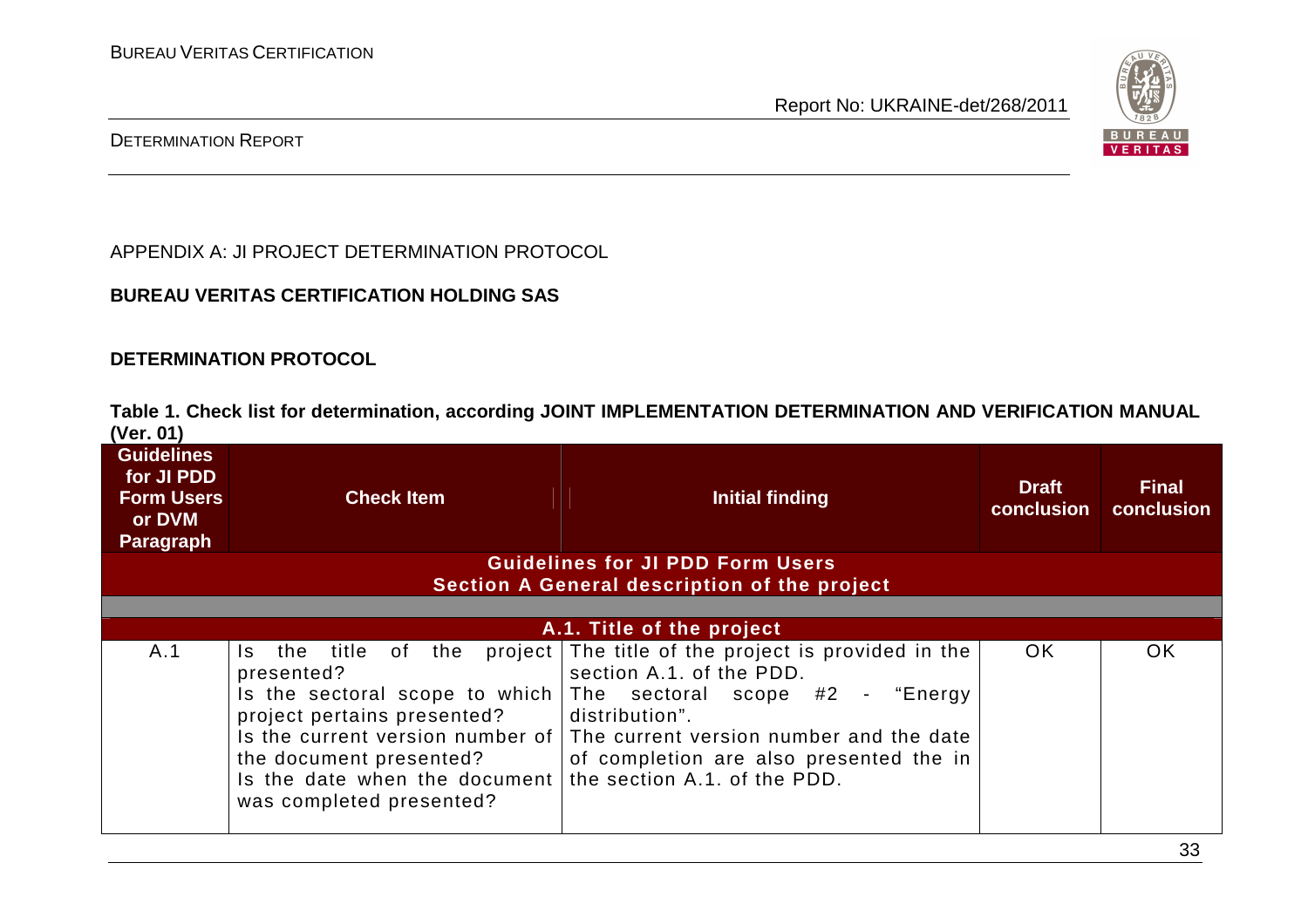

## DETERMINATION REPORT

| <b>Guidelines</b><br>for JI PDD<br><b>Form Users</b><br>or DVM<br><b>Paragraph</b> | <b>Check Item</b>                                                                                                                                                                                                                                                                                                                                                                                        | <b>Initial finding</b>                                                                                                                                                                                                                                                                                                                                               | <b>Draft</b><br>conclusion | <b>Final</b><br>conclusion |  |
|------------------------------------------------------------------------------------|----------------------------------------------------------------------------------------------------------------------------------------------------------------------------------------------------------------------------------------------------------------------------------------------------------------------------------------------------------------------------------------------------------|----------------------------------------------------------------------------------------------------------------------------------------------------------------------------------------------------------------------------------------------------------------------------------------------------------------------------------------------------------------------|----------------------------|----------------------------|--|
|                                                                                    |                                                                                                                                                                                                                                                                                                                                                                                                          | A.2 Description of the project                                                                                                                                                                                                                                                                                                                                       |                            |                            |  |
| A.2                                                                                | Is the purpose of the project<br>with<br>included<br>concise.<br>a<br>summarizing explanation<br>$(max. 1-2 pages)$ of the:<br>a) Situation existing prior to the<br>starting date of the project;<br>b) Baseline scenario; and<br>c) Project scenario (expected)<br>outcome, including a technical<br>description).<br>Is the history of the project<br>(incl. its JI component) briefly<br>summarized? | No, the information regarding baseline<br>scenario is missing.<br>CAR01<br>Please, add to the section A.2. of the<br>PDD the description of baseline scenario<br>as per Guidelines for users of the JI<br>PDD form (version 04).<br>CAR02<br>Please, provide the interpretation for<br>abbreviations and abridgments in the<br>PDD when first mentioned in the text. | CAR01<br>CAR02             | OK.<br><b>OK</b>           |  |
| A.3 Project participants                                                           |                                                                                                                                                                                                                                                                                                                                                                                                          |                                                                                                                                                                                                                                                                                                                                                                      |                            |                            |  |
| A.3                                                                                | Are project participants<br>Party(ies)<br>involved<br>in<br>the  <br>project listed?<br>Is contact information provided<br>in Annex 1 of the PDD?                                                                                                                                                                                                                                                        | and   Yes,<br>project participants,<br>Parties<br>involved and contact information are<br>provided in the corresponding sections<br>of the PDD.                                                                                                                                                                                                                      | OK.                        | <b>OK</b>                  |  |
|                                                                                    |                                                                                                                                                                                                                                                                                                                                                                                                          | A.4 Technical description of the project                                                                                                                                                                                                                                                                                                                             |                            |                            |  |
| A.4.1                                                                              | Location of the project                                                                                                                                                                                                                                                                                                                                                                                  | information<br>The<br>concerning<br>project<br>location is provided in the sections<br>A.4.1.                                                                                                                                                                                                                                                                        | <b>OK</b>                  | <b>OK</b>                  |  |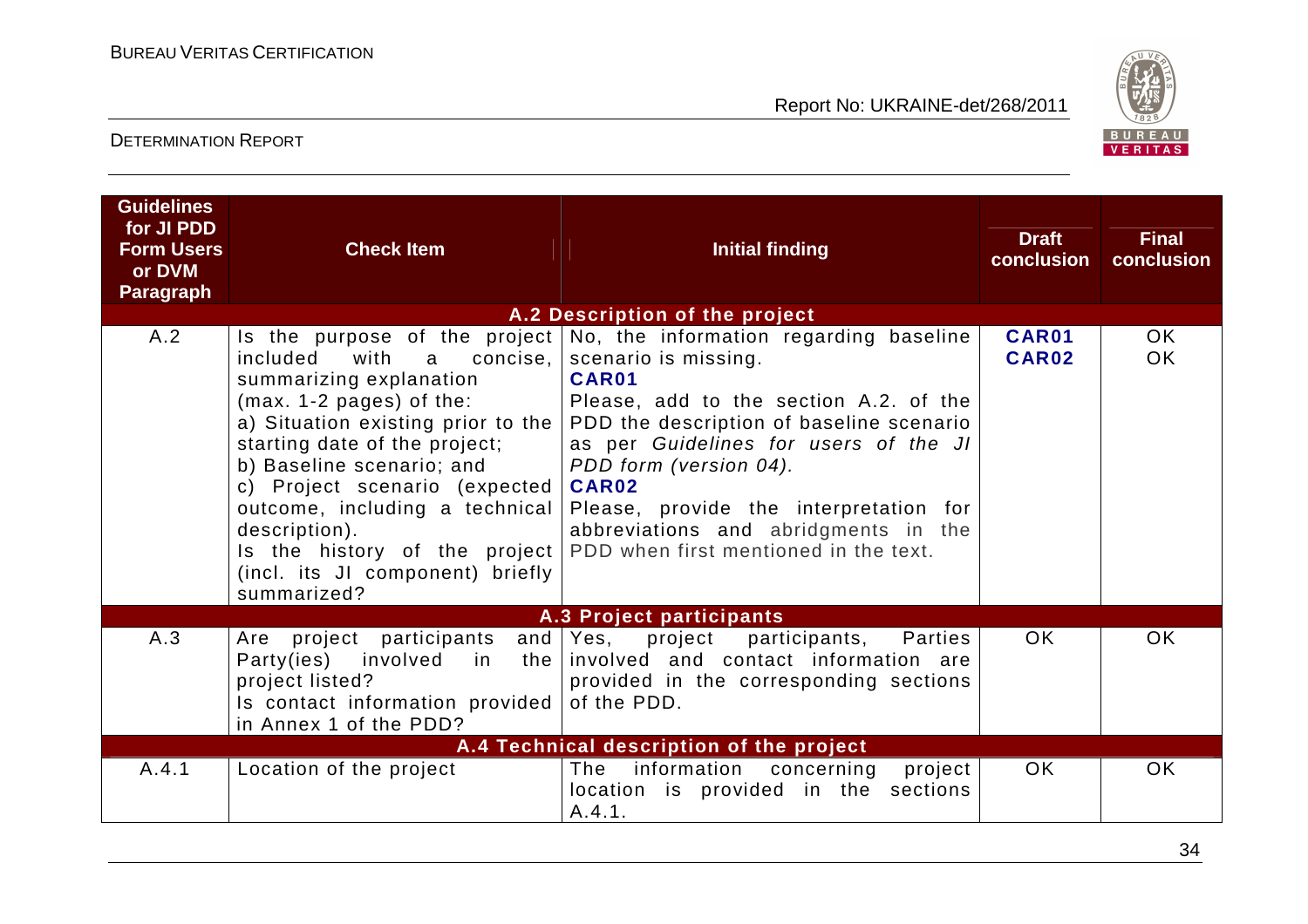

## DETERMINATION REPORT

| <b>Guidelines</b><br>for JI PDD<br><b>Form Users</b><br>or DVM<br><b>Paragraph</b> | <b>Check Item</b>                                                                                                                                                                                            | <b>Initial finding</b>                                                                                                                                                                                                                                                                                                                                | <b>Draft</b><br>conclusion | <b>Final</b><br>conclusion |  |
|------------------------------------------------------------------------------------|--------------------------------------------------------------------------------------------------------------------------------------------------------------------------------------------------------------|-------------------------------------------------------------------------------------------------------------------------------------------------------------------------------------------------------------------------------------------------------------------------------------------------------------------------------------------------------|----------------------------|----------------------------|--|
| A.4.1.1                                                                            | Host Party(ies)                                                                                                                                                                                              | The project is located in Ukraine.                                                                                                                                                                                                                                                                                                                    | OK.                        | OK.                        |  |
| A.4.1.2                                                                            | Region/State/Province etc.                                                                                                                                                                                   | See section A.4.1.2 of the PDD                                                                                                                                                                                                                                                                                                                        | <b>OK</b>                  | OK.                        |  |
| A.4.1.3                                                                            | City/Town/Community etc.                                                                                                                                                                                     | CAR03<br>Please, add the information concerning<br>project location to the section A.4.1.3.                                                                                                                                                                                                                                                           | CAR03                      | <b>OK</b>                  |  |
| A.4.1.4                                                                            | Detail of the physical location,<br>including information allowing<br>the unique identification of the<br>project. (This section should not<br>exceed one page)                                              | The geographical location of the project<br>is provided in the section A.4.1.4 of the<br>PDD.                                                                                                                                                                                                                                                         | <b>OK</b>                  | OK                         |  |
|                                                                                    |                                                                                                                                                                                                              | A.4.2. Technologies to be employed, or measures, operations or actions to be implemented by the project                                                                                                                                                                                                                                               |                            |                            |  |
| A.4.2                                                                              | Are the technology (ies) to be                                                                                                                                                                               | CAR04                                                                                                                                                                                                                                                                                                                                                 | CAR04                      | OK.                        |  |
|                                                                                    | employed,<br>or<br>measures,<br>operations or actions to be<br>implemented by the project,<br>including all relevant technical<br>data and the implementation<br>schedule described?                         | <b>PDD</b><br>Please, add<br>information<br>to<br>concerning each<br>be<br>measure<br>to<br>implemented<br>according<br>project<br>to<br>(organizational, technical) and explain<br>how they will be implemented.<br>CAR05<br>Please, add to PDD the information on<br>implementation schedule for each type of<br>measures envisaged by the project. | <b>CAR05</b>               | OK.                        |  |
|                                                                                    |                                                                                                                                                                                                              | A.4.3. Brief explanation of how the anthropogenic emissions of greenhouse gases by sources are to be                                                                                                                                                                                                                                                  |                            |                            |  |
|                                                                                    | reduced by the proposed JI project, including why the emission reductions would not occur in the<br>absence of the proposed project, taking into account national and/or sectoral policies and circumstances |                                                                                                                                                                                                                                                                                                                                                       |                            |                            |  |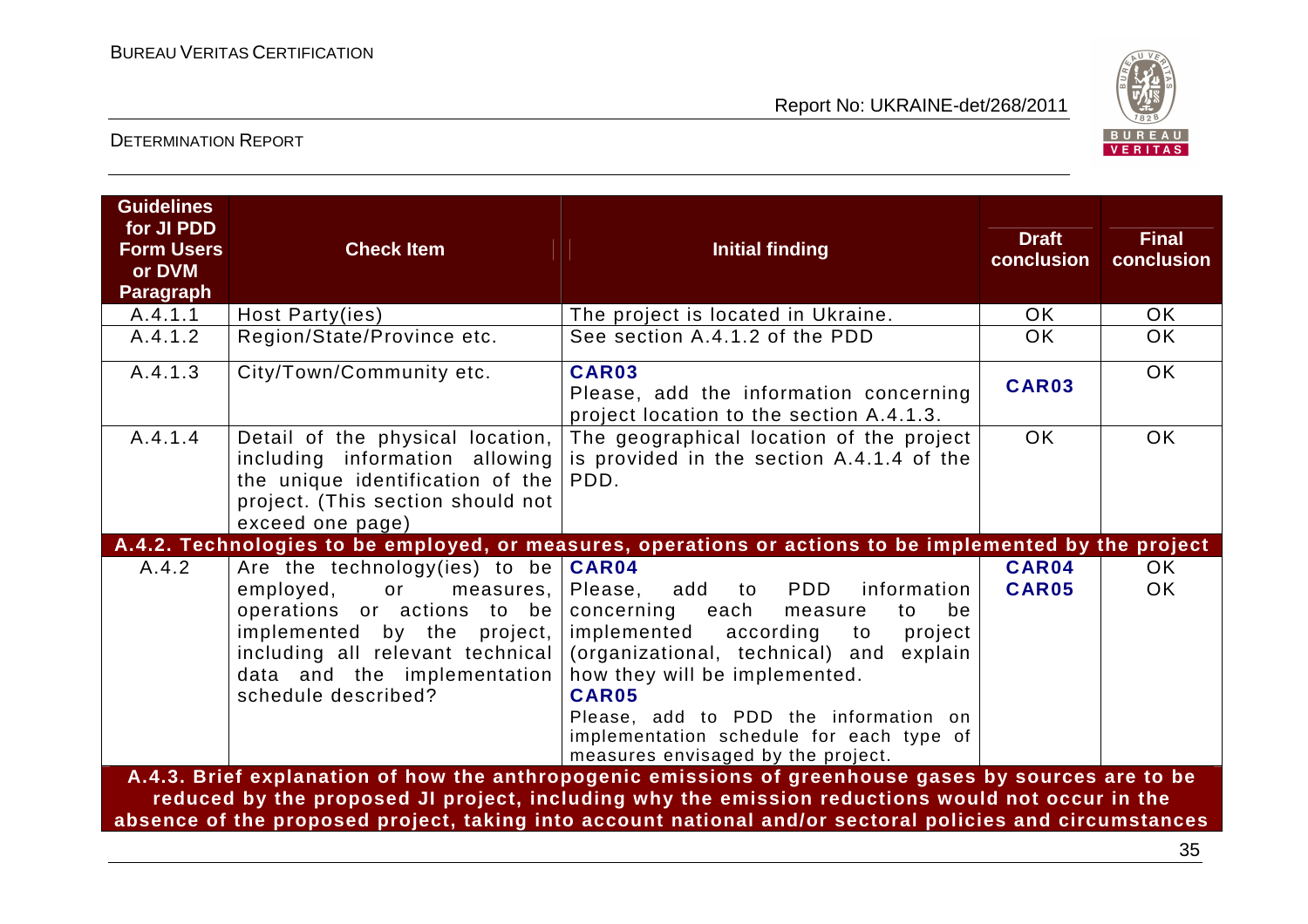

| <b>Guidelines</b><br>for JI PDD<br><b>Form Users</b><br>or DVM<br><b>Paragraph</b> | <b>Check Item</b>                                                                                                                                                                        | <b>Initial finding</b>                                                                                                                                                                                                                                                                                                                                                                                                       | <b>Draft</b><br>conclusion | <b>Final</b><br>conclusion |
|------------------------------------------------------------------------------------|------------------------------------------------------------------------------------------------------------------------------------------------------------------------------------------|------------------------------------------------------------------------------------------------------------------------------------------------------------------------------------------------------------------------------------------------------------------------------------------------------------------------------------------------------------------------------------------------------------------------------|----------------------------|----------------------------|
| A.4.3                                                                              | Is it explained briefly how<br>anthropogenic GHG emission<br>reductions are to be achieved?<br>(This section should not exceed<br>one page.)                                             | The<br>aims<br>project<br>introducing<br>at<br>measures to reduce energy losses in<br>electric power distribution system of the<br>Company. Correspondingly the use of<br>fossil fuels to produce electricity at<br>power generating plants will reduce.<br>Fuel savings will reduce GHG emissions.                                                                                                                          | OK.                        | <b>OK</b>                  |
|                                                                                    |                                                                                                                                                                                          | A.4.3.1. Estimated amount of emission reductions over the crediting period                                                                                                                                                                                                                                                                                                                                                   |                            |                            |
| A.4.3.1                                                                            | Is the length of the crediting<br>period Indicated?<br>Are estimates of total as well as<br>annual and average<br>annual<br>emission reductions in tonnes<br>of CO2 equivalent provided? | CAR06<br>Please, correct formatting of the section<br>A.4.3.1. as per Guidelines for users of<br>the JI PDD form (version 04).<br>CAR07<br>It is stated in the section A.4.3.1 that the<br>estimated amount of emission reductions<br>during the first commitment period is<br>enclosed in the Table 4 and the Table 6.<br>As the first commitment period lasts form<br>2008 till 2012, this statement must be<br>corrected. | CAR06<br>CAR07             | OK<br><b>OK</b>            |
|                                                                                    |                                                                                                                                                                                          | A.5. Project approval by the Parties involved                                                                                                                                                                                                                                                                                                                                                                                |                            |                            |
| A.5                                                                                | Is written project approvals by $CRR08$<br>the Parties involved attached?                                                                                                                | The project has no approval of the host                                                                                                                                                                                                                                                                                                                                                                                      | CAR08                      | Pending                    |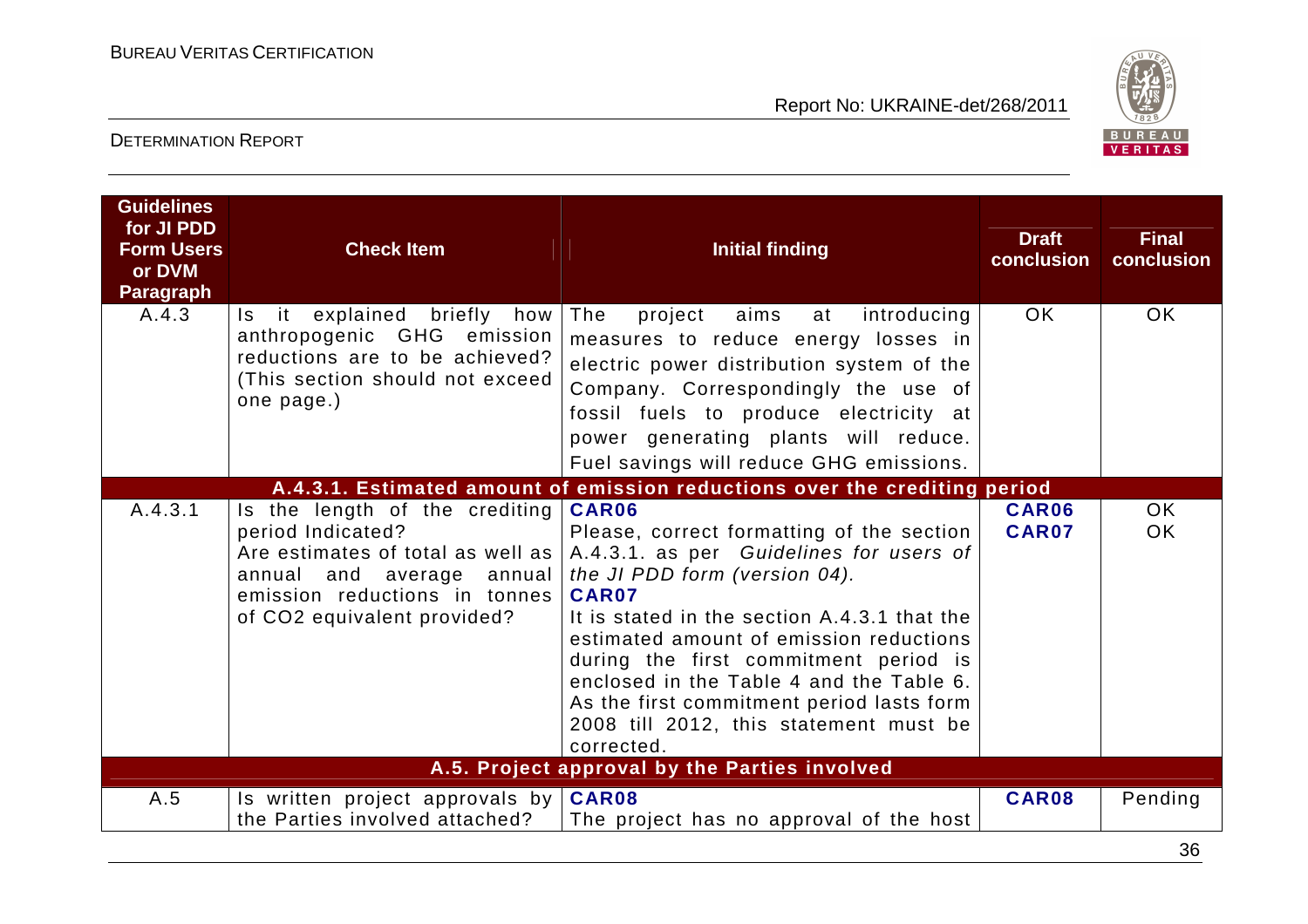

| <b>Guidelines</b><br>for JI PDD<br><b>Form Users</b><br>or DVM<br><b>Paragraph</b> | <b>Check Item</b>                                                                                                                                          | <b>Initial finding</b>                                                          | <b>Draft</b><br>conclusion | <b>Final</b><br>conclusion |
|------------------------------------------------------------------------------------|------------------------------------------------------------------------------------------------------------------------------------------------------------|---------------------------------------------------------------------------------|----------------------------|----------------------------|
|                                                                                    |                                                                                                                                                            | Party and the sponsor Parties. Please<br>submit corresponding approvals to AIE. |                            |                            |
|                                                                                    |                                                                                                                                                            | <b>DVM</b>                                                                      |                            |                            |
|                                                                                    |                                                                                                                                                            | <b>Project approvals by Parties</b>                                             |                            |                            |
| 19                                                                                 | listed as "Parties involved" in<br>PDD<br>provided<br>written<br>the<br>project approvals?                                                                 | Have the DFPs of all Parties See CAR from the section A.5. above.               | Pending                    | Pending                    |
| 19                                                                                 | the host Party as a "Party<br>involved"?                                                                                                                   | Does the PDD identify at least   Ukraine is identified as the Host Party.       | <b>OK</b>                  | <b>OK</b>                  |
| 19                                                                                 | written<br>project<br>issued<br>a a<br>approval?                                                                                                           | Has the DFP of the host Party   See CAR from the section A.5. above.            | Pending                    | Pending                    |
| 20                                                                                 | Are all the written<br>approvals by Parties involved $CAR$ in the section A.5. above.<br>unconditional?                                                    | project   Conclusion is pending a response to                                   | Pending                    | Pending                    |
| Authorization of project participants by Parties involved                          |                                                                                                                                                            |                                                                                 |                            |                            |
| 21                                                                                 | listed as project participants in $ $ CAR from the section A.5.<br>the PDD authorized by a Party<br>involved, which is also listed in<br>the PDD, through: | Is each of the legal entities Conclusion is pending a response to               | Pending                    | Pending                    |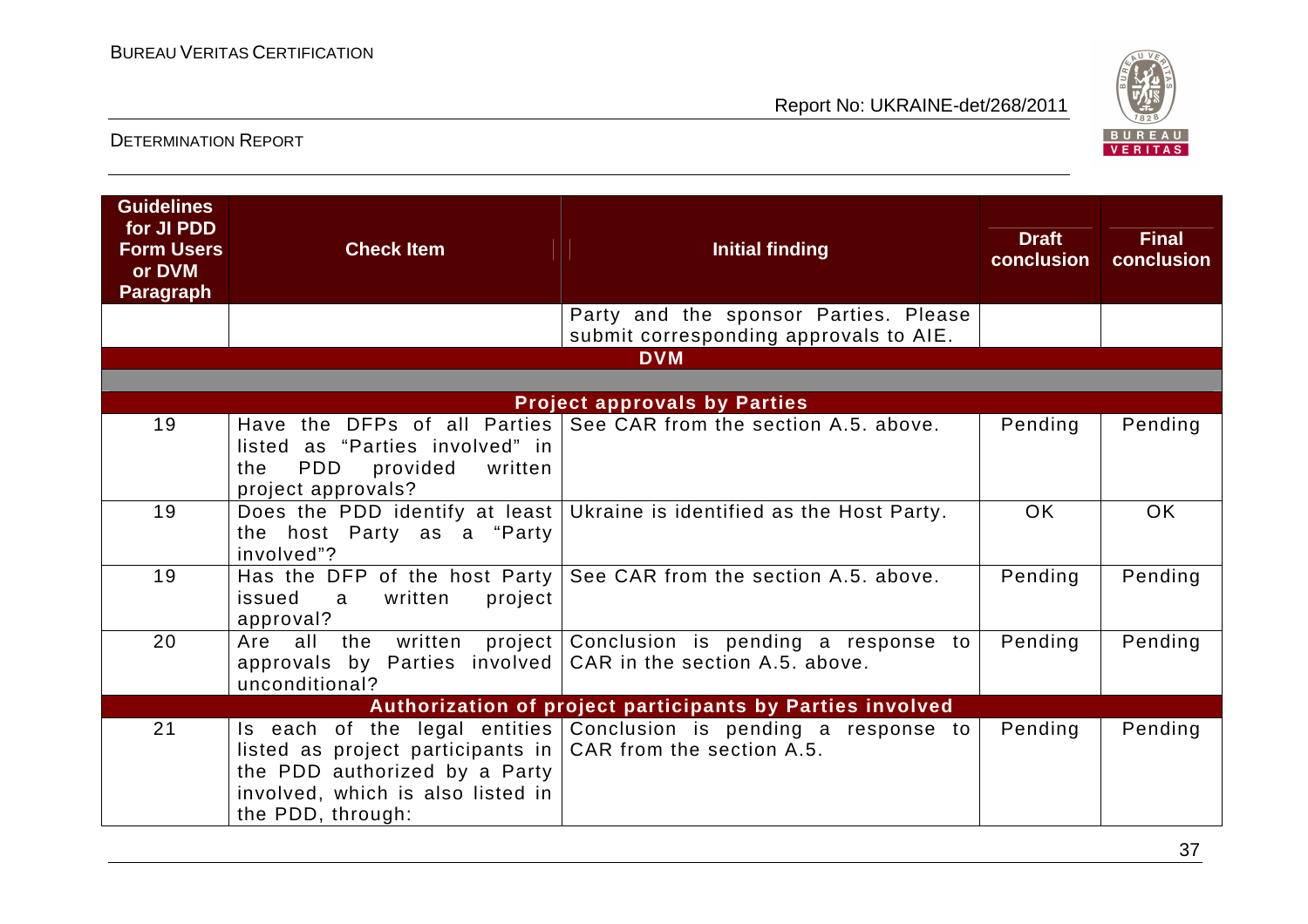

| <b>Guidelines</b><br>for JI PDD<br><b>Form Users</b><br>or DVM<br><b>Paragraph</b> | <b>Check Item</b>                                                                                                                                                                                                                                             | <b>Initial finding</b>                                                                                                                                                                                                                                                                                                    | <b>Draft</b><br>conclusion | <b>Final</b><br>conclusion |
|------------------------------------------------------------------------------------|---------------------------------------------------------------------------------------------------------------------------------------------------------------------------------------------------------------------------------------------------------------|---------------------------------------------------------------------------------------------------------------------------------------------------------------------------------------------------------------------------------------------------------------------------------------------------------------------------|----------------------------|----------------------------|
|                                                                                    | - A written project approval by<br>Party involved, explicitly<br>a<br>indicating the name of the legal<br>entity? or<br>Any other form of project<br>authorization<br>participant<br>in in<br>writing, explicitly indicating the<br>name of the legal entity? |                                                                                                                                                                                                                                                                                                                           |                            |                            |
|                                                                                    |                                                                                                                                                                                                                                                               | <b>Baseline setting</b>                                                                                                                                                                                                                                                                                                   |                            |                            |
| 22                                                                                 | Does the PDD explicitly indicate<br>which<br>of<br>the<br>following<br>approaches<br>is<br>used<br>for $\vert$<br>identifying the baseline?<br>- JI specific approach<br>- Approved CDM methodology<br>approach                                               | PDD explicitly indicates that JI specific<br>approach is applied for identifying the<br>baseline.<br>CAR09<br>According to Guidance on criteria for<br>baseline setting and monitoring, the<br>detailed description of each alternative<br>used to establish baseline must be<br>provided in the section B.1. of the PDD. | CAR09                      | OK                         |
|                                                                                    |                                                                                                                                                                                                                                                               | JI specific approach only                                                                                                                                                                                                                                                                                                 |                            |                            |
| 23                                                                                 | PDD<br>the<br>Does<br>in a complete and transparent<br>manner?                                                                                                                                                                                                | provide $a \mid A$ satisfactory description is provided in<br>detailed theoretical description the section B.1. of the PDD in complete<br>and transparent manner.<br>CAR <sub>10</sub><br>Annex 2 shall contain a short description                                                                                       | <b>CAR10</b>               | OK                         |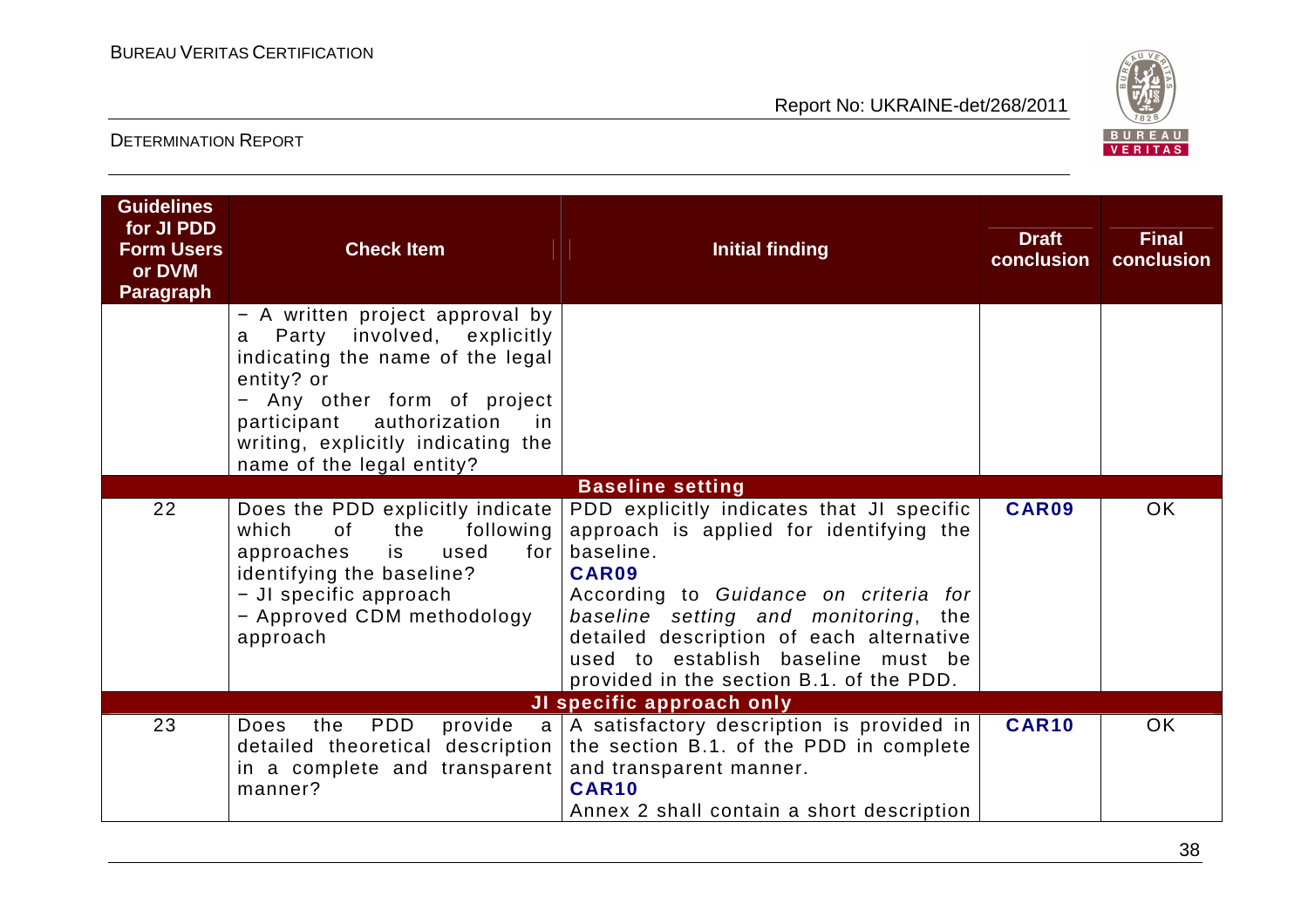

| <b>Guidelines</b><br>for JI PDD<br><b>Form Users</b><br>or DVM<br><b>Paragraph</b> | <b>Check Item</b>                                                                                                                                                                                                                                                                                                                                                                                                                                                                                                                                                                                                                                                                      | <b>Initial finding</b>                                                                                                                                                                                                                                                                                                                                                                                                                                                                                                                                                                                                                                                                                                                                                                                                            | <b>Draft</b><br>conclusion   | <b>Final</b><br>conclusion |
|------------------------------------------------------------------------------------|----------------------------------------------------------------------------------------------------------------------------------------------------------------------------------------------------------------------------------------------------------------------------------------------------------------------------------------------------------------------------------------------------------------------------------------------------------------------------------------------------------------------------------------------------------------------------------------------------------------------------------------------------------------------------------------|-----------------------------------------------------------------------------------------------------------------------------------------------------------------------------------------------------------------------------------------------------------------------------------------------------------------------------------------------------------------------------------------------------------------------------------------------------------------------------------------------------------------------------------------------------------------------------------------------------------------------------------------------------------------------------------------------------------------------------------------------------------------------------------------------------------------------------------|------------------------------|----------------------------|
|                                                                                    |                                                                                                                                                                                                                                                                                                                                                                                                                                                                                                                                                                                                                                                                                        | of the key elements in a tabular form.<br>Please, make corresponding corrections.                                                                                                                                                                                                                                                                                                                                                                                                                                                                                                                                                                                                                                                                                                                                                 |                              |                            |
| 23                                                                                 | <b>PDD</b><br>the<br>provide<br>Does<br>justification that the baseline is<br>established:<br>(a) By listing and describing<br>plausible future scenarios on<br>basis of conservative<br>the<br>assumptions and selecting the<br>most plausible one?<br>(b) Taking into account relevant<br>national and/or sectoral policies<br>and circumstance?<br>- Are key factors that affect a<br>baseline taken into account?<br>(c) In a transparent manner with<br>choice<br>regard to the<br>.of<br>approaches,<br>assumptions,<br>methodologies, parameters,<br>date sources and key factors?<br>uncertainties<br>and<br>using<br>conservative assumptions?<br>(e) In such a way that ERUs | PDD provides sufficient justification that<br>all key factors that affect a baseline are<br>taken into account.<br><b>CAR11</b><br>Please, note that the parameters<br>indicated in the section B.1 of the PDD<br>do not allow to calculate electricity<br>losses for each type of equipment and<br>transmission line of various types.<br>Please, provide all key factors in the<br>section B in a tabular form as per<br>Guidelines for users of the JI PDD form<br>(version $04$ ).<br><b>CAR12</b><br>The information concerning selected<br>baseline period<br>and<br>algorithm<br>0f<br>baseline emissions calculation must be<br>clearly indicated in the section B of the<br>(d) Taking into account of PDD. The required justification regarding<br>baseline scenario establishment also<br>must be provided in the PDD. | <b>CAR11</b><br><b>CAR12</b> | OK.<br>OK                  |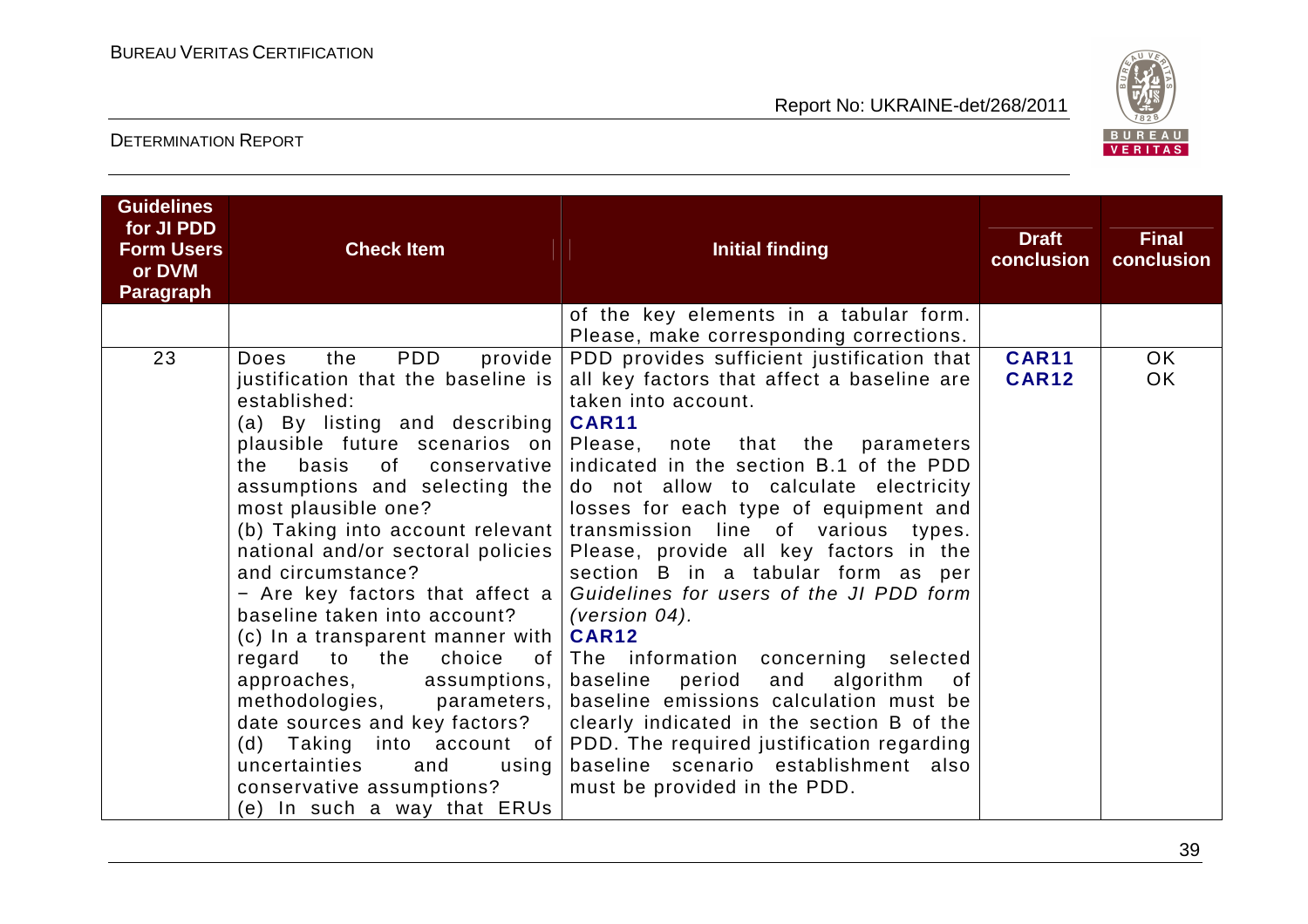

| <b>Guidelines</b><br>for JI PDD<br><b>Form Users</b><br>or DVM<br><b>Paragraph</b> | <b>Check Item</b>                                                                                                                                                                                                                                                                                                                                  | <b>Initial finding</b>                                                                                                                                                                   | <b>Draft</b><br>conclusion | <b>Final</b><br>conclusion |
|------------------------------------------------------------------------------------|----------------------------------------------------------------------------------------------------------------------------------------------------------------------------------------------------------------------------------------------------------------------------------------------------------------------------------------------------|------------------------------------------------------------------------------------------------------------------------------------------------------------------------------------------|----------------------------|----------------------------|
|                                                                                    | cannot be earned for decreases<br>in activity levels outside the<br>project or due to force majeur?<br>(f) By drawing on the list of<br>standard variables contained in<br>appendix B to "Guidance on<br>criteria for baseline setting and<br>monitoring", as appropriate?                                                                         |                                                                                                                                                                                          |                            |                            |
| 24                                                                                 | If.<br>selected<br>elements<br>combinations of approved CDM<br>methodologies<br><u>or</u><br>methodological tools<br>for<br>baseline setting are used,<br>are<br>selected<br>elements<br>the<br>$\alpha$ r<br>combinations together with the<br>elements<br>supplementary<br>developed by the<br>project<br>participants in line with 23<br>above? | or The own developed approach is used to<br>establish a baseline.                                                                                                                        | OK.                        | <b>OK</b>                  |
| 25                                                                                 | f <br>multi-project<br>emission  <br>a a<br>factor is used, does the PDD<br>provide<br>appropriate  <br>justification?                                                                                                                                                                                                                             | <b>CAR13</b><br>Application of emission<br>factor<br>for<br>Ukrainian<br>electricity grid<br>for<br>2005<br>referred to "Ukraine - Assessment of<br>new calculation of CEF" approved TUV | <b>CAR13</b>               | <b>OK</b>                  |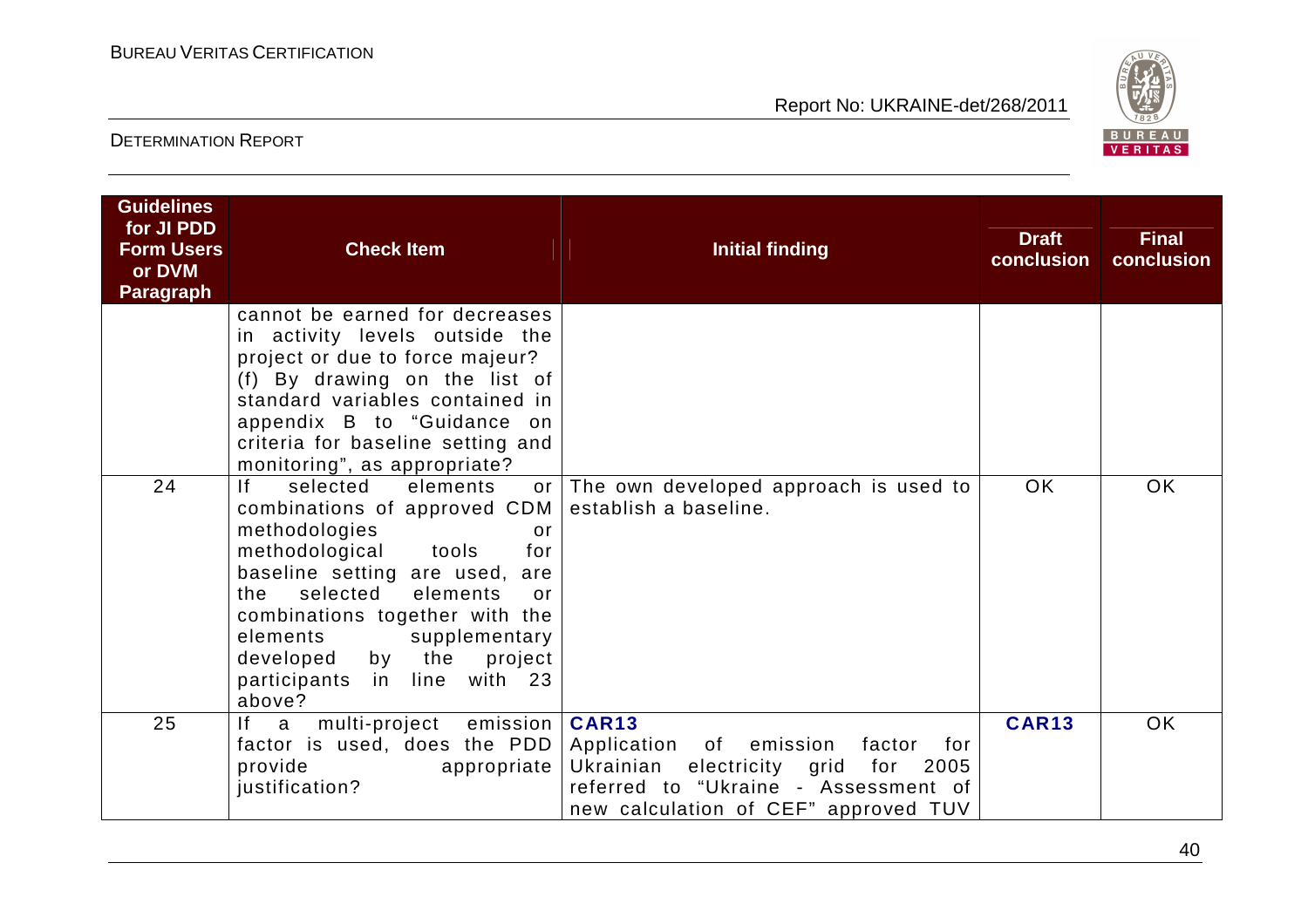

| <b>Guidelines</b><br>for JI PDD<br><b>Form Users</b><br>or DVM<br><b>Paragraph</b> | <b>Check Item</b>                                                                                                                                                                                                                                                               | <b>Initial finding</b>                                                                                                                                           | <b>Draft</b><br>conclusion | <b>Final</b><br>conclusion |
|------------------------------------------------------------------------------------|---------------------------------------------------------------------------------------------------------------------------------------------------------------------------------------------------------------------------------------------------------------------------------|------------------------------------------------------------------------------------------------------------------------------------------------------------------|----------------------------|----------------------------|
|                                                                                    |                                                                                                                                                                                                                                                                                 | SUD 17.08.2007" is illegitimate as this<br>coefficient is valid since 2006. Please,<br>make corresponding corrections and<br>provide corresponding confirmation. |                            |                            |
|                                                                                    |                                                                                                                                                                                                                                                                                 | Approved CDM methodology approach only                                                                                                                           |                            |                            |
| 26(a)                                                                              | Does the PDD provide the title,<br>reference number and version<br><b>CDM</b><br>of<br>the<br>approved<br>methodology used?                                                                                                                                                     | N/A                                                                                                                                                              | N/A                        | N/A                        |
| 26(a)                                                                              | CDM<br>the<br>approved<br>Is.<br>methodology the most recent<br>valid version when the PDD is<br>submitted for publication? If<br>not, is the methodology still<br>within the grace period (was the<br>methodology revised to a newer<br>version in the past<br>two<br>months)? | N/A                                                                                                                                                              | N/A                        | N/A                        |
| 26(b)                                                                              | the PDD<br>provide<br>Does<br>a<br>description of why the approved<br>CDM methodology is applicable<br>to the project?                                                                                                                                                          | N/A                                                                                                                                                              | N/A                        | N/A                        |
| 26(c)                                                                              | Are<br>all<br>explanations,<br>analyses<br>descriptions<br>and                                                                                                                                                                                                                  | N/A                                                                                                                                                              | N/A                        | N/A                        |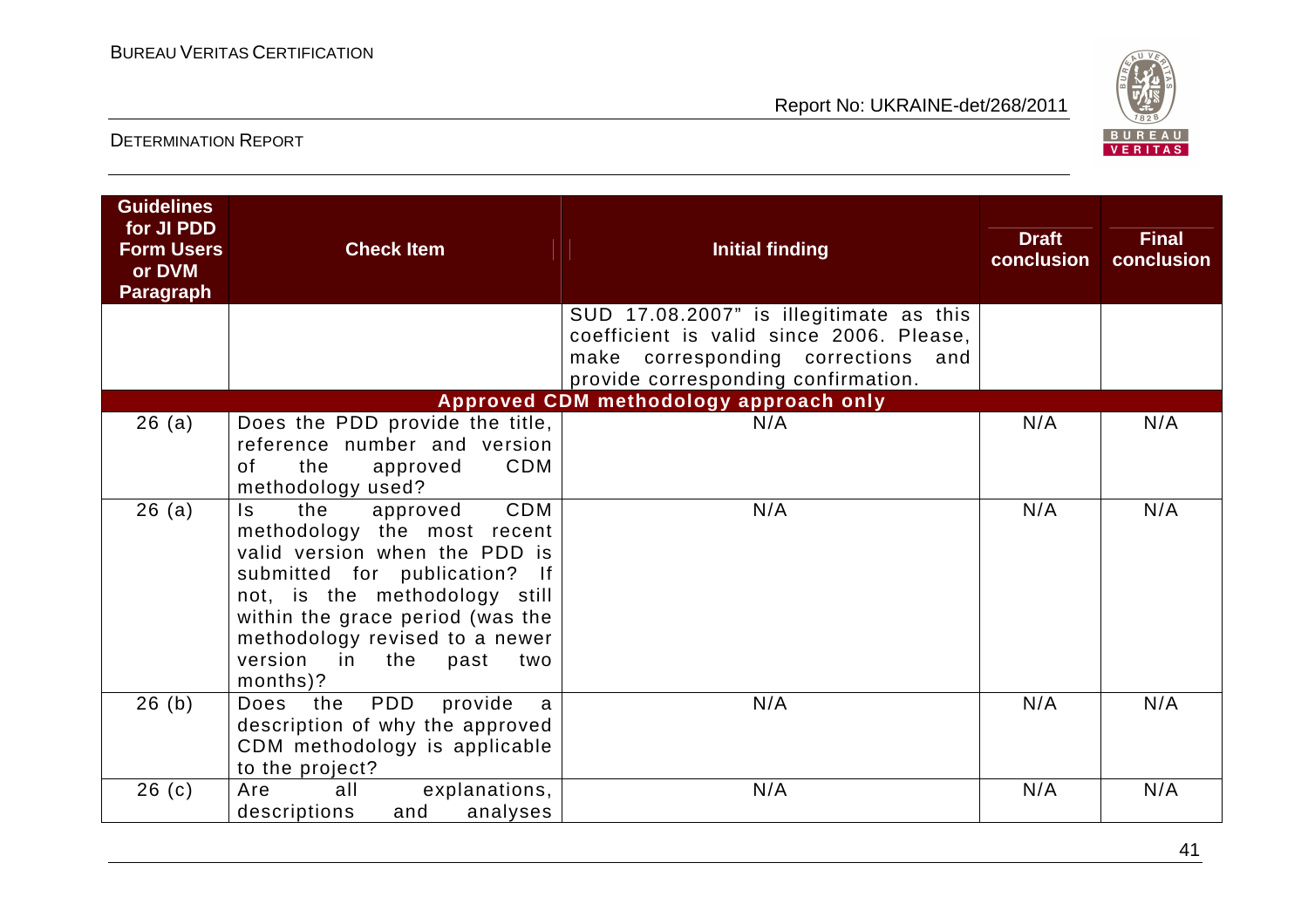

| <b>Guidelines</b><br>for JI PDD<br><b>Form Users</b><br>or DVM<br><b>Paragraph</b> | <b>Check Item</b>                                                                                                                                                                                                                                                                                                                                                                                                         | <b>Initial finding</b>                                                                                                                                                                                                                                                                                                                                                                                                                                                                                                                                                                                                                                                                                      | <b>Draft</b><br>conclusion                  | <b>Final</b><br>conclusion          |
|------------------------------------------------------------------------------------|---------------------------------------------------------------------------------------------------------------------------------------------------------------------------------------------------------------------------------------------------------------------------------------------------------------------------------------------------------------------------------------------------------------------------|-------------------------------------------------------------------------------------------------------------------------------------------------------------------------------------------------------------------------------------------------------------------------------------------------------------------------------------------------------------------------------------------------------------------------------------------------------------------------------------------------------------------------------------------------------------------------------------------------------------------------------------------------------------------------------------------------------------|---------------------------------------------|-------------------------------------|
|                                                                                    | pertaining to the baseline in the<br>PDD made in accordance with<br>the referenced approved CDM<br>methodology?                                                                                                                                                                                                                                                                                                           |                                                                                                                                                                                                                                                                                                                                                                                                                                                                                                                                                                                                                                                                                                             |                                             |                                     |
| 26(d)                                                                              | identified<br>baseline<br>the<br>Is.<br>appropriately as a result?                                                                                                                                                                                                                                                                                                                                                        | N/A                                                                                                                                                                                                                                                                                                                                                                                                                                                                                                                                                                                                                                                                                                         | N/A                                         | N/A                                 |
|                                                                                    |                                                                                                                                                                                                                                                                                                                                                                                                                           | <b>Additionality</b>                                                                                                                                                                                                                                                                                                                                                                                                                                                                                                                                                                                                                                                                                        |                                             |                                     |
|                                                                                    |                                                                                                                                                                                                                                                                                                                                                                                                                           | JI specific approach only                                                                                                                                                                                                                                                                                                                                                                                                                                                                                                                                                                                                                                                                                   |                                             |                                     |
| 28                                                                                 | the following approaches for<br>demonstrating additionality is<br>used?<br>(a) Provision of traceable and<br>transparent information showing<br>the baseline was identified on<br>basis of<br>conservative  <br>the<br>assumptions, that the project<br>that the project will lead to<br>reductions<br>emission<br>or 1<br>enhancements of removals;<br>(b) Provision of traceable and<br>transparent information that an | Does the PDD indicate which of The document states that that the<br>project scenario is not a part of the<br>identified baseline scenario and that the<br>project will lead to emission reductions.<br>for<br>the<br>Tool<br>demonstration<br>and<br>assessment of additionality was used for<br>demonstrating<br>the<br>of<br>project<br>additionality.<br>CAR14<br>scenario is not part of the Please, provide in the section B.2. the<br>identified baseline scenario and   justification of the project additionality<br>on the basis of the investment analysis.<br>Please, note that the barrier analysis<br>does not provide reasonable evidences<br>that the project is additional.<br><b>CAR15</b> | <b>CAR14</b><br><b>CAR15</b><br><b>CL01</b> | <b>OK</b><br><b>OK</b><br><b>OK</b> |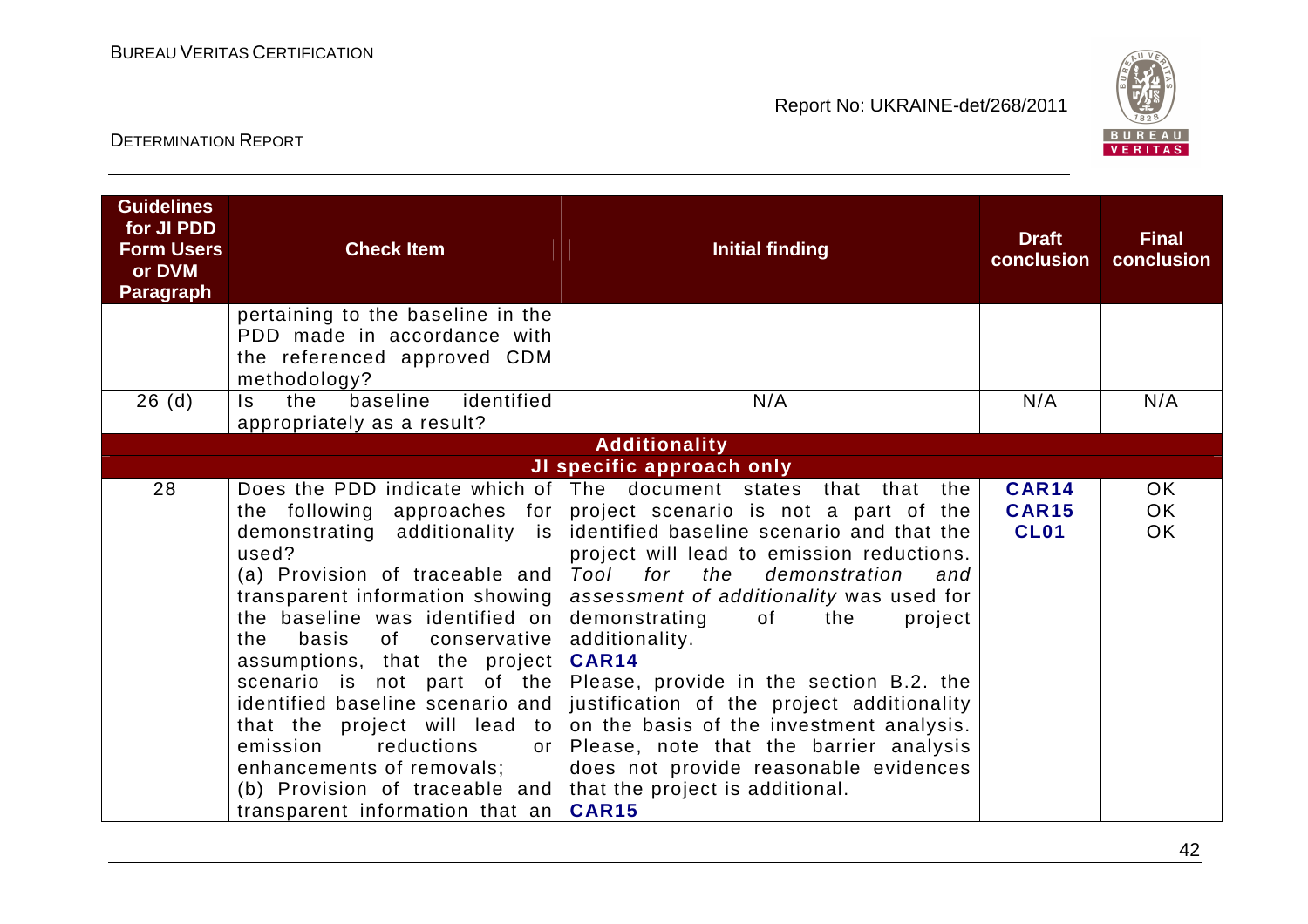

| <b>Guidelines</b><br>for JI PDD<br><b>Form Users</b><br>or DVM<br><b>Paragraph</b> | <b>Check Item</b>                                                                                                                                                                                                                                                                                                                                                                                                            | <b>Initial finding</b>                                                                                                                                                                                                                                                                                                                                                                                                                                                                                                                                                                                                                                                                      | <b>Draft</b><br>conclusion | <b>Final</b><br>conclusion |
|------------------------------------------------------------------------------------|------------------------------------------------------------------------------------------------------------------------------------------------------------------------------------------------------------------------------------------------------------------------------------------------------------------------------------------------------------------------------------------------------------------------------|---------------------------------------------------------------------------------------------------------------------------------------------------------------------------------------------------------------------------------------------------------------------------------------------------------------------------------------------------------------------------------------------------------------------------------------------------------------------------------------------------------------------------------------------------------------------------------------------------------------------------------------------------------------------------------------------|----------------------------|----------------------------|
|                                                                                    | <b>AIE</b><br>has<br>determined that a comparable<br>project (to be) implemented<br>under<br>comparable  <br>circumstances has additionality;  <br>(c) Application of the most<br>recent version of the "Tool for<br>demonstration<br>and<br>the<br>of additionality.<br>assessment<br>(allowing for a two-month grace)<br>period) or any other method for<br>proving additionality approved<br>by the CDM Executive Board". | already positively Please, add to the section B.2. the<br>transparent analysis of any<br>other<br>activities similar to the project activity.<br>Please, indicate if such projects were<br>implemented in Ukraine earlier.<br><b>CL01</b><br>Simple cost analysis was correctly used<br>to justify project's additionality. Please,<br>clarify if the analysis provided considers<br>profit obtained form the implementation<br>of the energy efficient measures during<br>first<br>of<br>the<br>year<br>project<br>the<br>implementation (when the normative<br>losses are approved for the previous<br>year). Please, clarify if the simple cost<br>analysis can be applied in this case. |                            |                            |
| 29(a)                                                                              | PDD<br>provide<br>Does<br>the<br>justification of the applicability the section B.2. of the PDD.<br>of the approach with a clear and<br>transparent description?                                                                                                                                                                                                                                                             | a   The necessary justification is included in                                                                                                                                                                                                                                                                                                                                                                                                                                                                                                                                                                                                                                              | OK.                        | OK.                        |
| 29(b)                                                                              | additionality<br>Are<br>provided?                                                                                                                                                                                                                                                                                                                                                                                            | proofs   Yes. See section B.2. of the PDD.                                                                                                                                                                                                                                                                                                                                                                                                                                                                                                                                                                                                                                                  | OK.                        | OK.                        |
| 29(c)                                                                              | $\mathsf{ls}$<br>the<br>demonstrated appropriately as a $ $ above.                                                                                                                                                                                                                                                                                                                                                           | additionality See CARs and CLs in the section 28                                                                                                                                                                                                                                                                                                                                                                                                                                                                                                                                                                                                                                            | Pending                    | <b>OK</b>                  |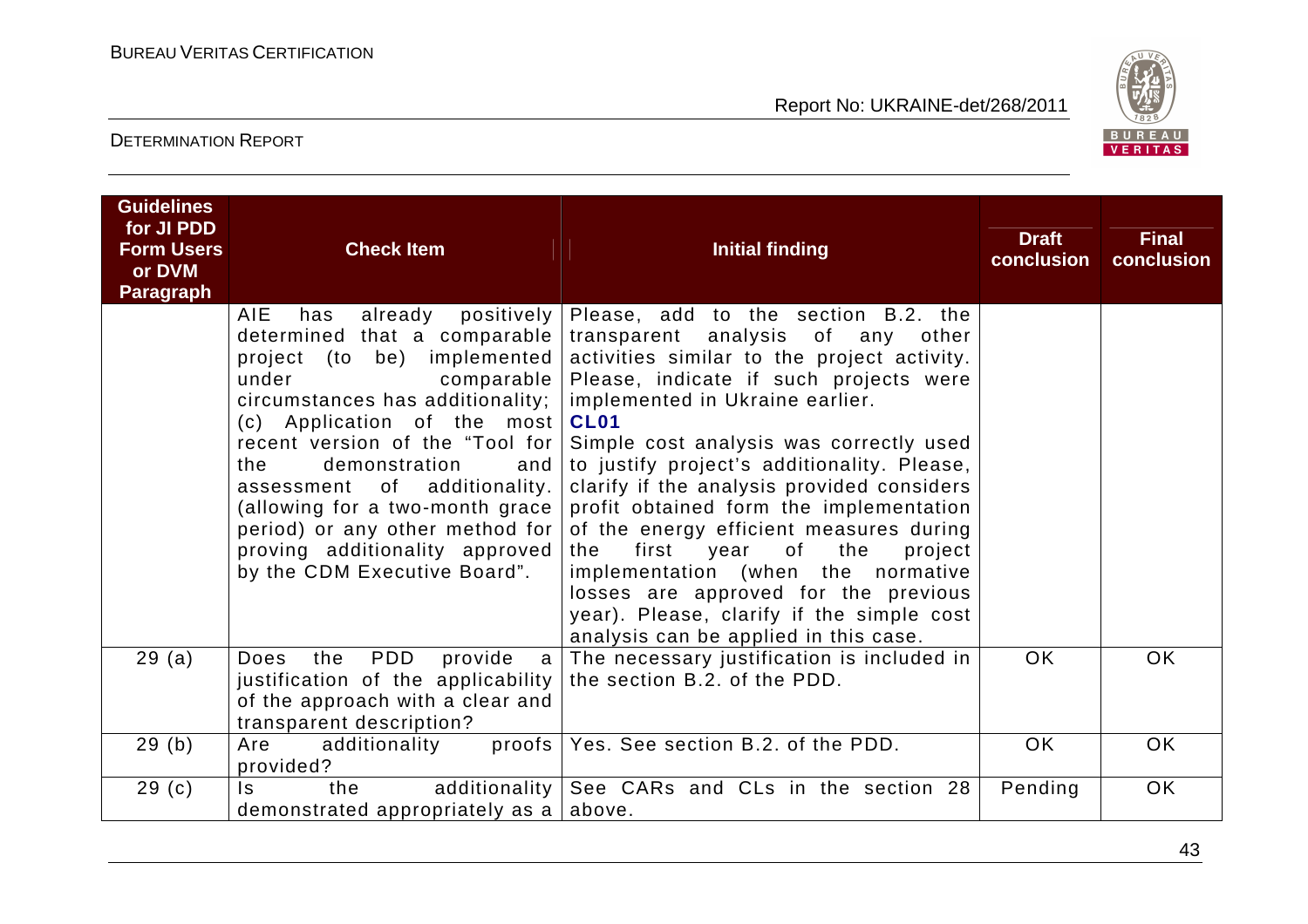

| for JI PDD<br><b>Draft</b><br><b>Form Users</b><br><b>Check Item</b><br><b>Initial finding</b><br>conclusion<br>or DVM<br><b>Paragraph</b> | <b>Final</b><br>conclusion |
|--------------------------------------------------------------------------------------------------------------------------------------------|----------------------------|
| result?<br>30<br>If the<br>approach 28 (c) is Yes, all explanations, descriptions and<br>OK.                                               | OK                         |
| chosen, are all explanations, analysis are made in accordance with                                                                         |                            |
| descriptions and analyses made the $Tool$<br>for demonstration<br>and<br>in accordance with the selected $ $                               |                            |
| assessment of additionality (version<br>$05.2$ ).<br>tool or method?                                                                       |                            |
| Approved CDM methodology approach only                                                                                                     |                            |
| Does the PDD provide the title,<br>N/A<br>31(a)<br>N/A                                                                                     | N/A                        |
| reference number and version                                                                                                               |                            |
| CDM<br>of<br>the<br>approved<br>methodology used?                                                                                          |                            |
| 31 <sub>(b)</sub><br>provide<br>N/A<br>Does the<br><b>PDD</b><br>N/A<br>a                                                                  | N/A                        |
| description of why and how the                                                                                                             |                            |
| referenced<br>approved<br>CDM                                                                                                              |                            |
| methodology is applicable to                                                                                                               |                            |
| the project?                                                                                                                               |                            |
| 31 <sub>(c)</sub><br>N/A<br>all<br>explanations,<br>N/A<br>Are<br>descriptions and analyses with                                           | N/A                        |
| regard to additionality made in                                                                                                            |                            |
| accordance with the selected                                                                                                               |                            |
| methodology?                                                                                                                               |                            |
| Are additionality<br>31 <sub>(d)</sub><br>proofs<br>N/A<br>N/A<br>provided?                                                                | N/A                        |
| additionality<br>N/A<br>31(e)<br>N/A<br>$\mathsf{ls}$<br>the                                                                               | N/A                        |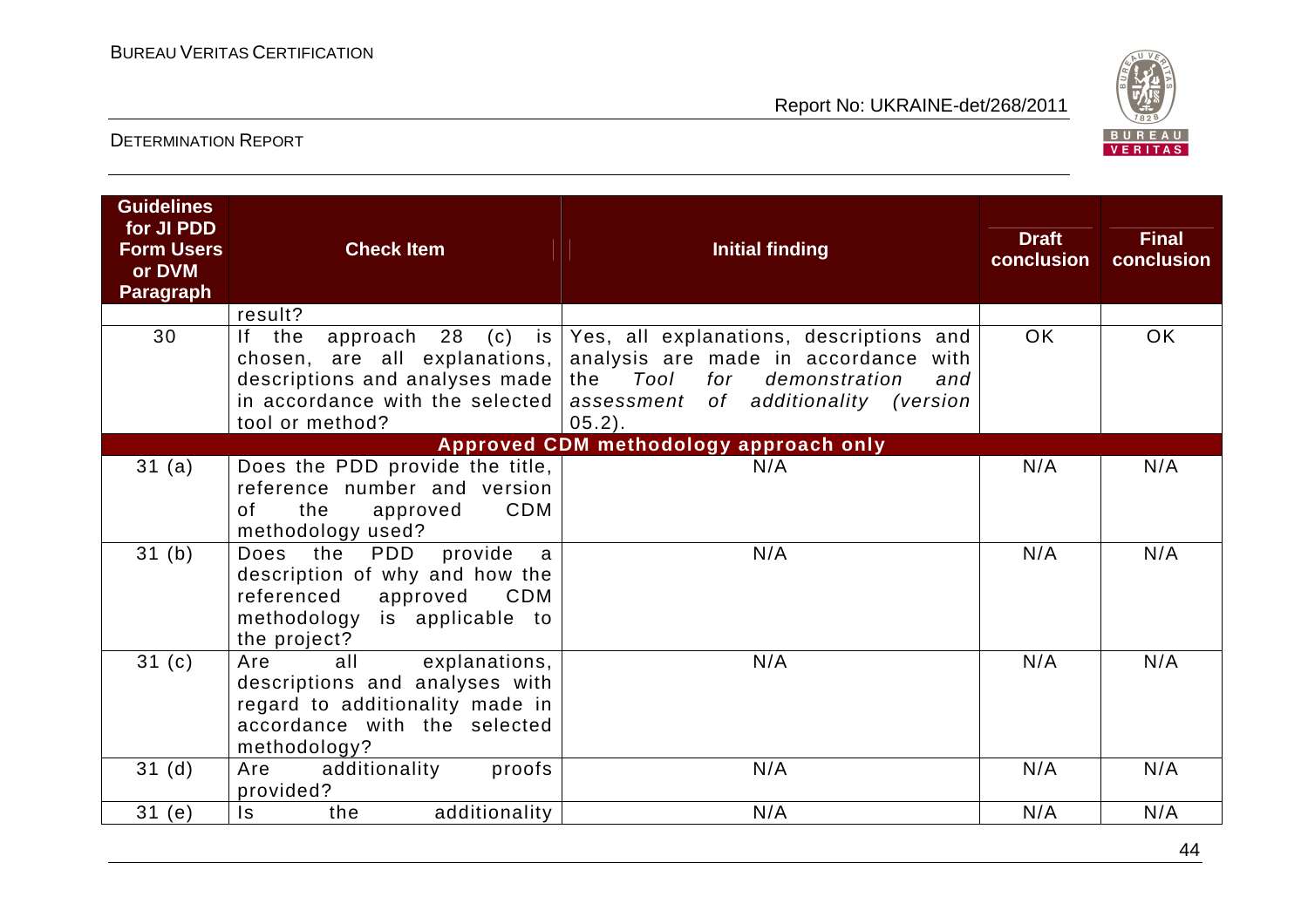

| <b>Guidelines</b><br>for JI PDD<br><b>Form Users</b><br>or DVM<br><b>Paragraph</b> | <b>Check Item</b>                                                                                                                                                                                                                                                               | <b>Initial finding</b>                                                                                                                                                                                                                                                                                                                                                                               | <b>Draft</b><br>conclusion | <b>Final</b><br>conclusion |
|------------------------------------------------------------------------------------|---------------------------------------------------------------------------------------------------------------------------------------------------------------------------------------------------------------------------------------------------------------------------------|------------------------------------------------------------------------------------------------------------------------------------------------------------------------------------------------------------------------------------------------------------------------------------------------------------------------------------------------------------------------------------------------------|----------------------------|----------------------------|
|                                                                                    | demonstrated appropriately as a<br>result?                                                                                                                                                                                                                                      |                                                                                                                                                                                                                                                                                                                                                                                                      |                            |                            |
|                                                                                    |                                                                                                                                                                                                                                                                                 | Project boundary (applicable except for JI LULUCF projects                                                                                                                                                                                                                                                                                                                                           |                            |                            |
|                                                                                    |                                                                                                                                                                                                                                                                                 | JI specific approach only                                                                                                                                                                                                                                                                                                                                                                            |                            |                            |
| 32(a)                                                                              | boundary  <br>project<br>Does<br>the<br>defined in the PDD encompass  <br>all anthropogenic emissions by<br>sources of GHGs that are:<br>(i) Under the control of the $CART6$<br>project participants?<br>(ii) Reasonably attributable to<br>the project?<br>(iii) Significant? | The review of emission sources in the<br>project scenario is demonstrated in the<br>PDD. The respective information is<br>provided in the PDD, section B.3.<br>The scheme of "project boundaries for<br>baseline scenario" is indicated in the<br>Figure 13 of the PDD. Please, explain<br>how the project boundaries can be<br>applied for baseline scenario and make<br>corresponding corrections. | <b>CAR16</b>               | <b>OK</b>                  |
| 32(b)                                                                              | Is the project boundary defined<br>on the basis of a case-by-case<br>assessment with regard to the<br>criteria referred to in 32 (a)<br>above?                                                                                                                                  | Yes, the project boundary defined on the<br>basis of a case-by-case assessment with<br>regard to the criteria referred to in 32 (a)<br>above.                                                                                                                                                                                                                                                        | <b>OK</b>                  | <b>OK</b>                  |
| 32(c)                                                                              | delineation<br>of .<br>the  <br>Are the<br>project boundary and the gases<br>included<br>and<br>sources<br>appropriately described<br>and                                                                                                                                       | Yes. The project boundary is clearly<br>determined. The corresponding schemes<br>are indicated in the section B.3. of the<br>PDD.                                                                                                                                                                                                                                                                    | <b>OK</b>                  | <b>OK</b>                  |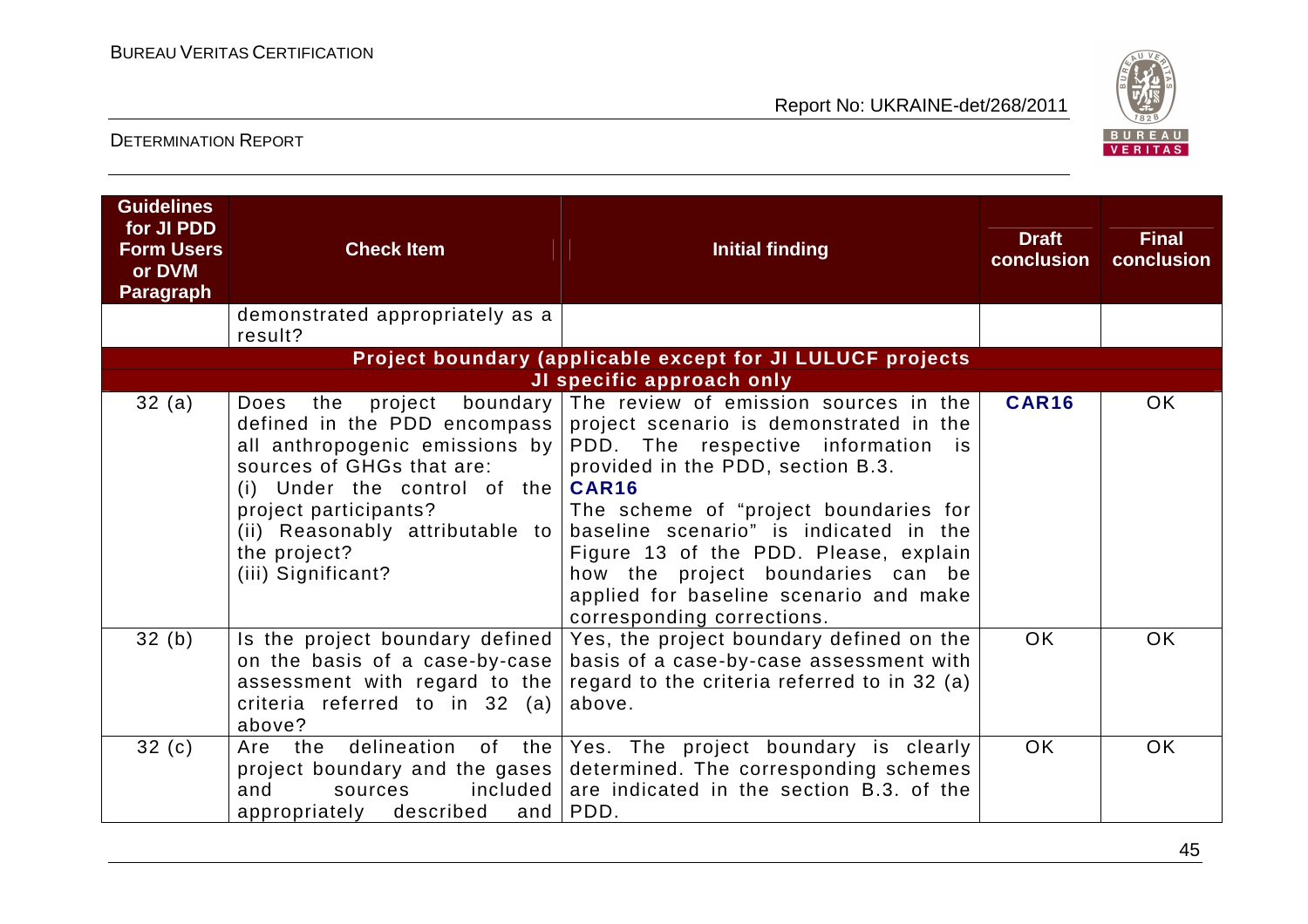

| <b>Guidelines</b><br>for JI PDD<br><b>Form Users</b><br>or DVM<br><b>Paragraph</b> | <b>Check Item</b>                                                                                                                                     | Initial finding                                                                                                                                                                                                                          | <b>Draft</b><br>conclusion | <b>Final</b><br>conclusion |
|------------------------------------------------------------------------------------|-------------------------------------------------------------------------------------------------------------------------------------------------------|------------------------------------------------------------------------------------------------------------------------------------------------------------------------------------------------------------------------------------------|----------------------------|----------------------------|
|                                                                                    | justified in the PDD by using a<br>flow<br>chart<br>figure<br>or<br>as<br>appropriate?                                                                |                                                                                                                                                                                                                                          |                            |                            |
| 32(d)                                                                              | Are all<br>gases and sources<br>included explicitly stated, and<br>the exclusions of any sources  <br>project<br>appropriately  <br>are<br>justified? | <b>CAR17</b><br>Please, estimate in the<br>PDD<br>the<br>emissions of sulphur hexafluoride as a<br>related to the baseline or the result of project implementation. Please,<br>indicate if the emission of this gas can<br>be neglected. | <b>CAR17</b>               | OK.                        |
|                                                                                    |                                                                                                                                                       | Approved CDM methodology approach only                                                                                                                                                                                                   |                            |                            |
| 33                                                                                 | Is the project boundary defined<br>accordance<br>with<br>the<br>in.<br>approved CDM methodology?                                                      | N/A                                                                                                                                                                                                                                      | N/A                        | N/A                        |
| <b>Crediting period</b>                                                            |                                                                                                                                                       |                                                                                                                                                                                                                                          |                            |                            |
| 34(a)                                                                              | Does the PDD state the starting<br>on which the implementation or<br>construction or real action of<br>the project will begin or began?               | CAR18<br>date of the project as the date Please, state in the PDD the actual<br>starting date of the project which is<br>indicated in the documentation on JI<br>project realization at the Company.                                     | <b>CAR18</b>               | OK.                        |
| 34(a)                                                                              | Is the starting date after the<br>beginning of 2000?                                                                                                  | Yes. The starting date is after the<br>beginning of 2000.                                                                                                                                                                                | <b>OK</b>                  | <b>OK</b>                  |
| 34(b)                                                                              | <b>PDD</b><br><b>Does</b><br>the<br>the<br>state<br>expected operational lifetime of Please,<br>the<br>project in years                               | <b>CAR19</b><br>compare<br>the<br>expected<br>and operational lifetime, the crediting period                                                                                                                                             | <b>CAR19</b>               | <b>OK</b>                  |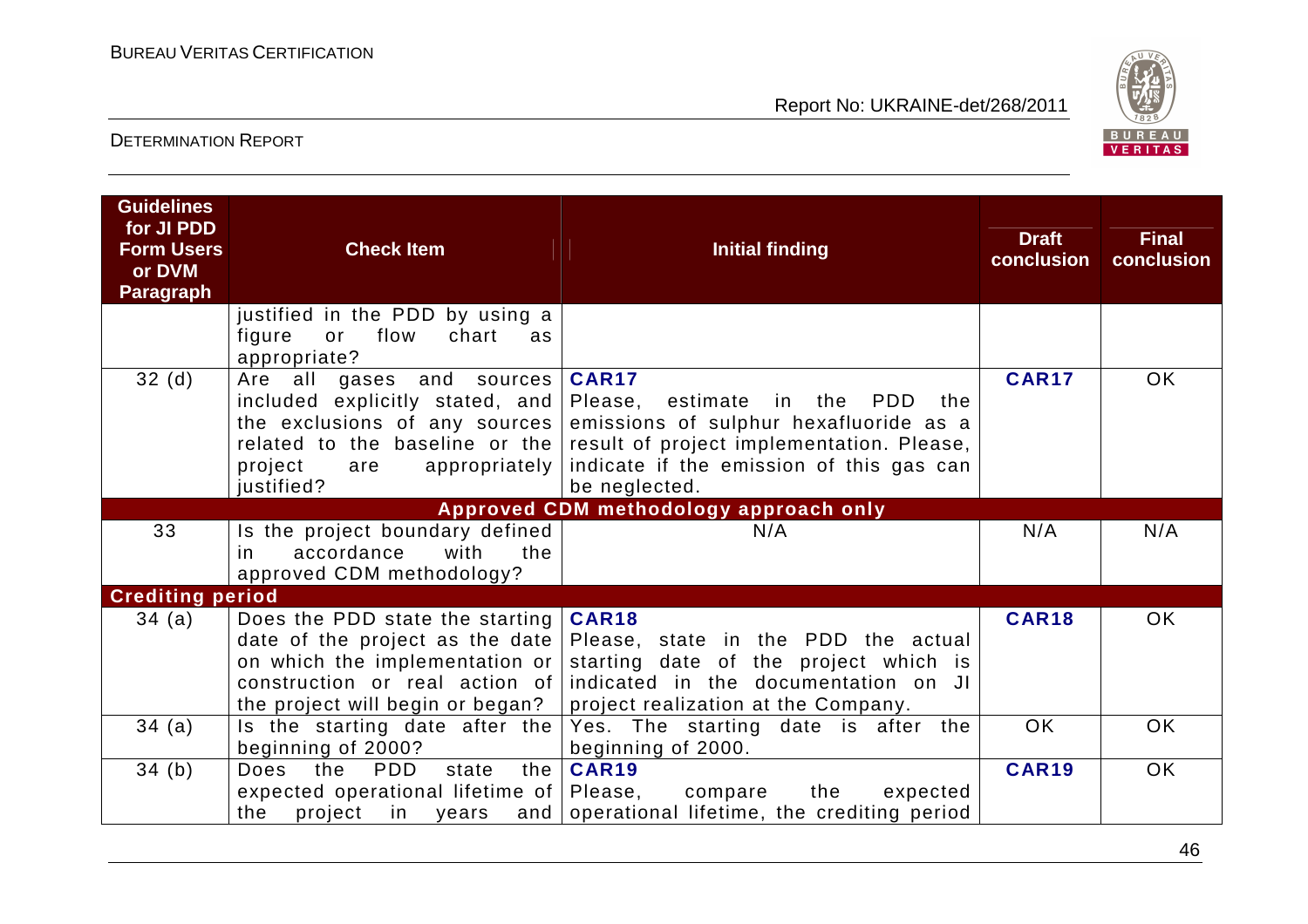

| <b>Guidelines</b><br>for JI PDD<br><b>Form Users</b><br>or DVM<br><b>Paragraph</b> | <b>Check Item</b>                                                                                                                                                                 | <b>Initial finding</b>                                                                                                                                                                                        | <b>Draft</b><br>conclusion | <b>Final</b><br>conclusion |
|------------------------------------------------------------------------------------|-----------------------------------------------------------------------------------------------------------------------------------------------------------------------------------|---------------------------------------------------------------------------------------------------------------------------------------------------------------------------------------------------------------|----------------------------|----------------------------|
|                                                                                    | months?                                                                                                                                                                           | length and the starting date of the<br>and provide corresponding<br>project<br>corrections in the PDD.                                                                                                        |                            |                            |
| 34(c)                                                                              | Does the PDD state the length<br>of the crediting period in years<br>and months?                                                                                                  | <b>CAR20</b><br>Please, correct the length of the<br>crediting period taking into account the<br>project starting date and the crediting<br>period length stated in the section A of<br>the PDD.              | <b>CAR20</b>               | <b>OK</b>                  |
| 34(c)                                                                              | Is the starting date of the<br>crediting period on or after the<br>of the first<br>emission<br>date<br>reductions or enhancements of<br>net removals generated by the<br>project? | See CAR in the section 34 (c) above.                                                                                                                                                                          | Pending                    | <b>OK</b>                  |
| 34(d)                                                                              | crediting period for issuance of<br>ERUs starts only after the<br>beginning of 2008 and does not<br>extend beyond the operational<br>lifetime of the project?                     | Does the PDD state that the $ Yes $ , the crediting period for issuance of<br>ERUs starts on the 1 <sup>st</sup> of January of<br>2008 and does not extend beyond the<br>operational lifetime of the project. | <b>OK</b>                  | <b>OK</b>                  |
| 34(d)                                                                              | If the crediting period extends $CAR21$<br>beyond 2012, does the $PDD$<br>state that the extension is                                                                             | Necessary<br>information<br>No.<br>to<br>as<br>emission reductions before 2012 and                                                                                                                            | <b>CAR21</b>               | <b>OK</b>                  |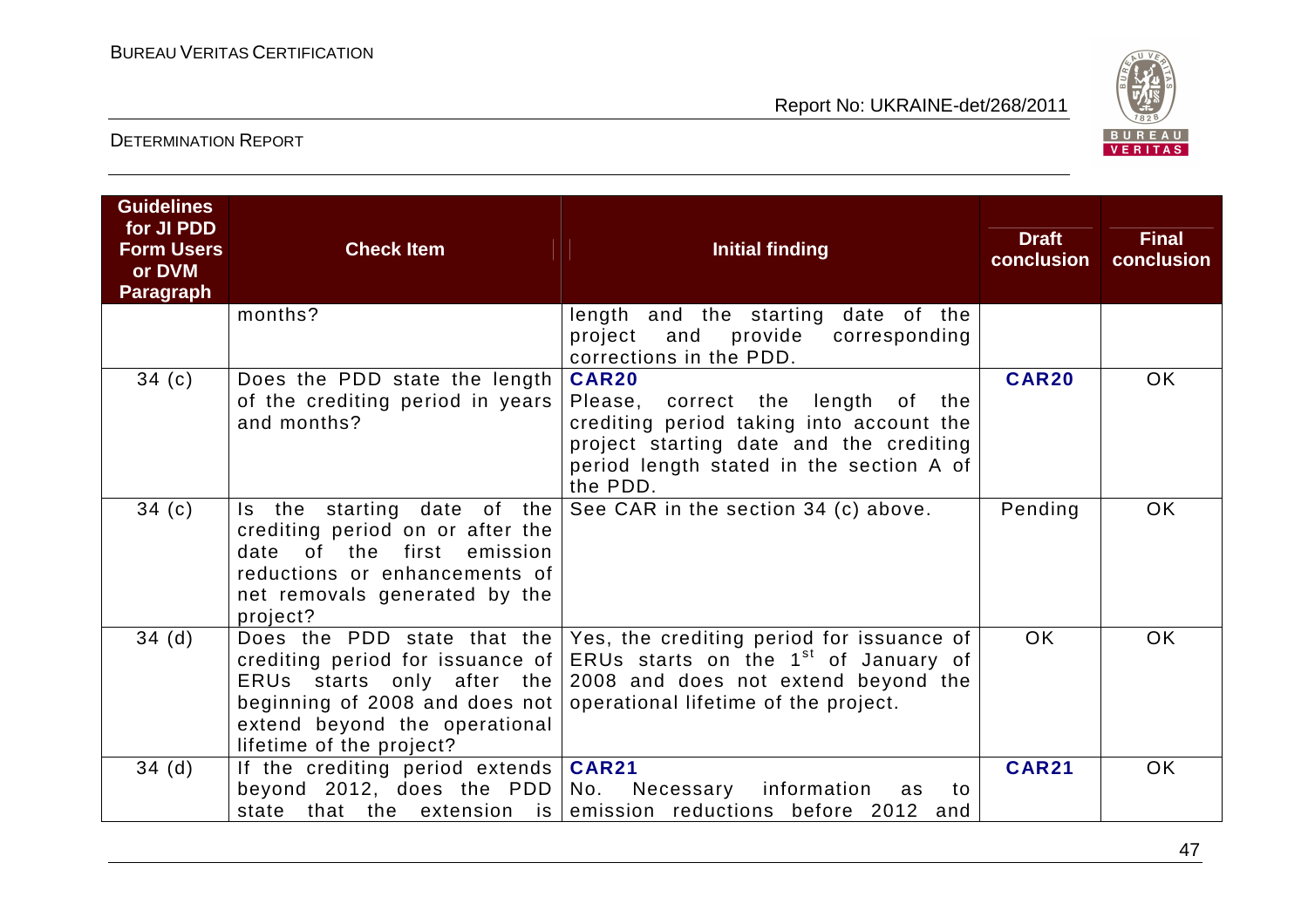

| <b>Guidelines</b><br>for JI PDD<br><b>Form Users</b><br>or DVM<br><b>Paragraph</b> | <b>Check Item</b>                                                                                                                                                                                                | <b>Initial finding</b>                                                                                                                                                                                                                                                                              | <b>Draft</b><br>conclusion | <b>Final</b><br>conclusion |
|------------------------------------------------------------------------------------|------------------------------------------------------------------------------------------------------------------------------------------------------------------------------------------------------------------|-----------------------------------------------------------------------------------------------------------------------------------------------------------------------------------------------------------------------------------------------------------------------------------------------------|----------------------------|----------------------------|
|                                                                                    | Party<br>subject<br>host<br>to<br>the<br>approval?<br>Are the estimates of emission<br>reductions or enhancements of<br>removals<br>presented<br>net<br>separately for those until 2012<br>and those after 2012? | after 2012 must bee added to the section<br>C of the PDD.                                                                                                                                                                                                                                           |                            |                            |
|                                                                                    |                                                                                                                                                                                                                  | <b>Monitoring plan</b>                                                                                                                                                                                                                                                                              |                            |                            |
| 35                                                                                 | Does the PDD explicitly indicate<br>which<br>0f<br>the<br>following<br>approaches is used?<br>-JI specific approach<br>-Approved CDM methodology<br>approach                                                     | The own developed JI specific approach<br>was used to establish the monitoring<br>plan.<br><b>CAR22</b><br>All equations in the section D of the PDD<br>must be numbered as per Guidance on<br>baseline<br>criteria for<br>setting<br>and<br>monitoring. Please, make corresponding<br>corrections. | <b>CAR22</b>               | <b>OK</b>                  |
|                                                                                    |                                                                                                                                                                                                                  | JI specific approach only                                                                                                                                                                                                                                                                           | <b>CAR22</b>               |                            |
| 36(a)                                                                              | <b>Does</b><br>the<br>monitoring<br>describe:<br>will<br>characteristics<br>that<br>be<br>monitored?<br>- The period in which they will equipment and transmission                                               | plan   CAR23<br>note that the<br>Please,<br>parameters<br>- All relevant factors and key indicated in the section D of the PDD<br>version 01 do not allow to calculate<br>electricity losses for each<br>of<br>type<br>of<br>line                                                                   |                            | <b>OK</b>                  |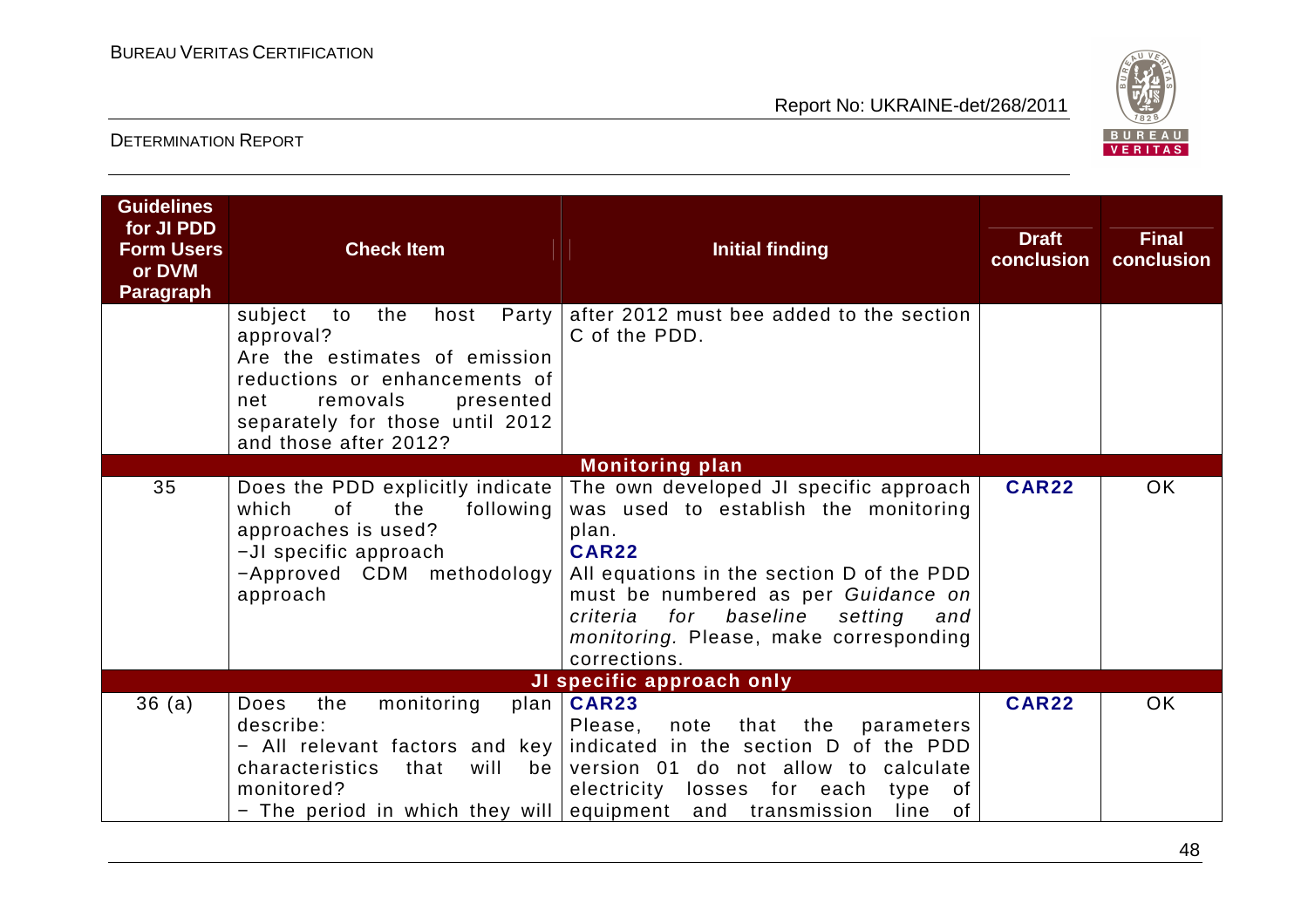

| <b>Guidelines</b><br>for JI PDD<br><b>Form Users</b><br>or DVM<br><b>Paragraph</b> | <b>Check Item</b>                                                                                                                                                                                                                              | <b>Initial finding</b>                                                                                                                                                                                                                                                                                                                                                                                                                       | <b>Draft</b><br>conclusion | <b>Final</b><br>conclusion |
|------------------------------------------------------------------------------------|------------------------------------------------------------------------------------------------------------------------------------------------------------------------------------------------------------------------------------------------|----------------------------------------------------------------------------------------------------------------------------------------------------------------------------------------------------------------------------------------------------------------------------------------------------------------------------------------------------------------------------------------------------------------------------------------------|----------------------------|----------------------------|
|                                                                                    | be monitored?<br>- All decisive factors for the<br>control and reporting of project<br>performance?                                                                                                                                            | various types. The monitoring plan must<br>be altered to reflect only those electricity<br>losses which are achieved as a result of<br>project implementation.                                                                                                                                                                                                                                                                               |                            |                            |
| 36(b)                                                                              | monitoring<br>the<br>Does<br>emission<br>reductions<br>or <sub>l</sub><br>enhancements of net removals<br>to be monitored?                                                                                                                     | plan   CAR24<br>specify the indicators, constants   All the monitored baseline parameters<br>and variables used that are must be included in the monitoring plan<br>reliable, valid and provide in the section D.1.1.3. of the PDD as per<br>transparent picture of the Guidelines for users of the JI PDD form<br>(version $04$ ).                                                                                                          | <b>CAR24</b>               | OK.                        |
| 36(b)                                                                              | If default values are used:<br>Are<br>accuracy<br>reasonableness<br>balanced in their selection?<br>Do<br>originate<br>from<br>sources?<br>by<br>supported<br>analyses providing reasonable<br>confidence levels?<br>default values<br>Are the | <b>CAR25</b><br>and Application of emission<br>factor for<br>carefully Ukrainian electricity grid<br>for 2005<br>referred to "Ukraine - Assessment of<br>the default values new calculation of CEF" approved TUV<br>recognized SUD 17.08.2007" is illegitimate as this<br>coefficient is valid since 2006. Please,<br>Are the default values   make corresponding corrections of the<br>statistical   monitoring plan and ERUs calculations. | <b>CAR25</b>               | <b>OK</b>                  |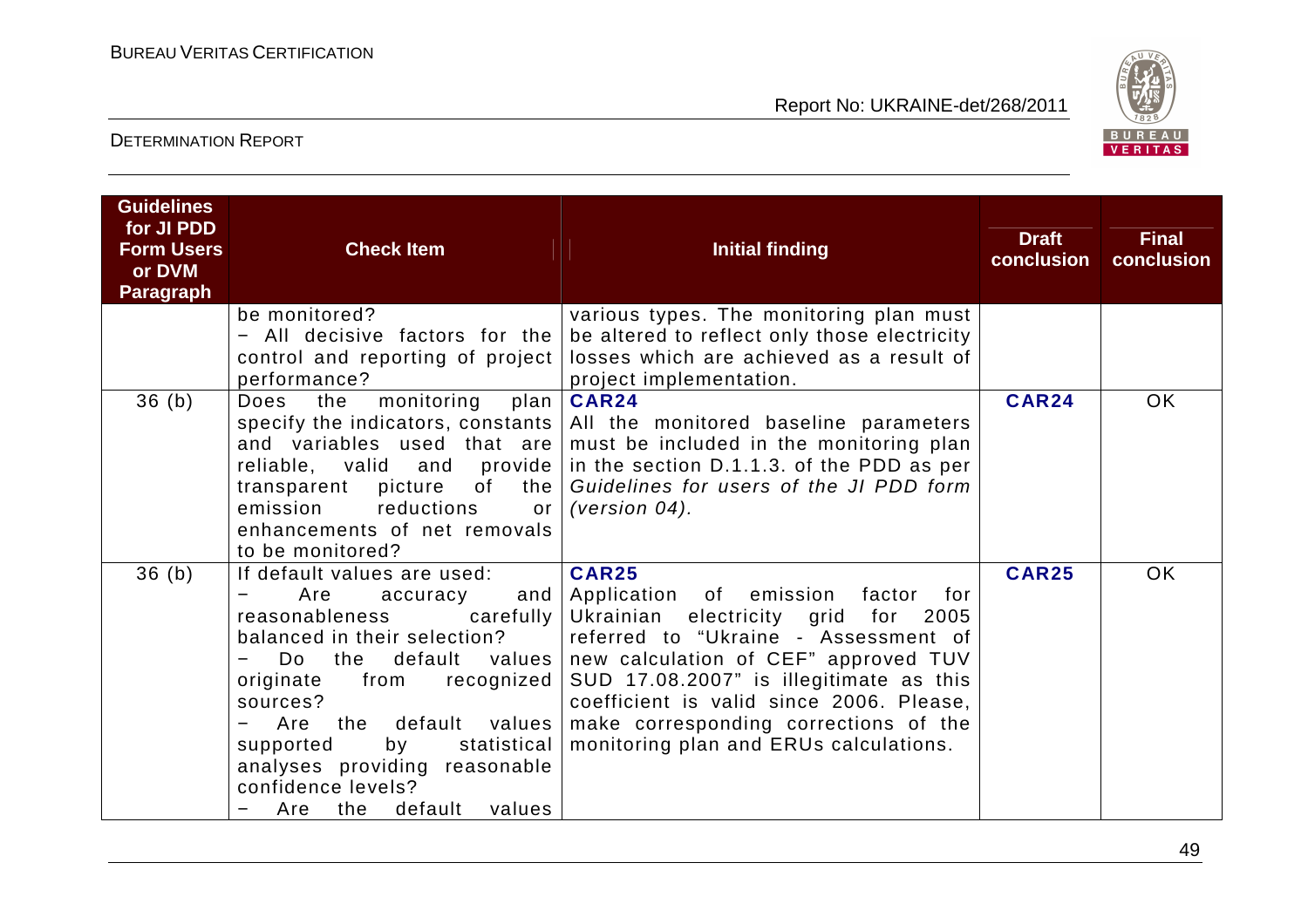

| <b>Guidelines</b><br>for JI PDD<br><b>Form Users</b><br>or DVM<br><b>Paragraph</b> | <b>Check Item</b>                                                                                                                                                                                     | <b>Initial finding</b>                                                     | <b>Draft</b><br>conclusion | <b>Final</b><br>conclusion |
|------------------------------------------------------------------------------------|-------------------------------------------------------------------------------------------------------------------------------------------------------------------------------------------------------|----------------------------------------------------------------------------|----------------------------|----------------------------|
|                                                                                    | presented<br>in a<br>transparent<br>manner?                                                                                                                                                           |                                                                            |                            |                            |
| 36(b) (i)                                                                          | provided<br>by<br>project<br>the<br>does<br>participants,<br>the<br>monitoring plan clearly indicate<br>how the values are to be<br>selected and justified?                                           | For those values that are to be $ $ See CAR from the item 36 (a) above.    | Pending                    | OK.                        |
| $36$ (b) (ii)                                                                      | For other values,<br>- Does the monitoring plan<br>clearly indicate the precise<br>references from which these<br>values are taken?<br>- Is the conservativeness of the<br>values provided justified? | See CAR from the item 36 (a) above.                                        | Pending                    | <b>OK</b>                  |
| $36$ (b) (iii)                                                                     | monitoring plan specify the<br>procedures to be followed if<br>expected data are unavailable?                                                                                                         | For all data sources, does the $\vert$ See CAR from the item 36 (a) above. | Pending                    | OK.                        |
| $36$ (b) (iv)                                                                      | Are International System Unit  <br>(SI units) used?                                                                                                                                                   | The International System Unit is used for<br>some parameters.              | <b>OK</b>                  | <b>OK</b>                  |
| 36(b)(v)                                                                           | Does the monitoring plan note<br>any parameters, coefficients,<br>variables, etc. that are used to                                                                                                    | See CAR from the item 36 (a) above.                                        | Pending                    | <b>OK</b>                  |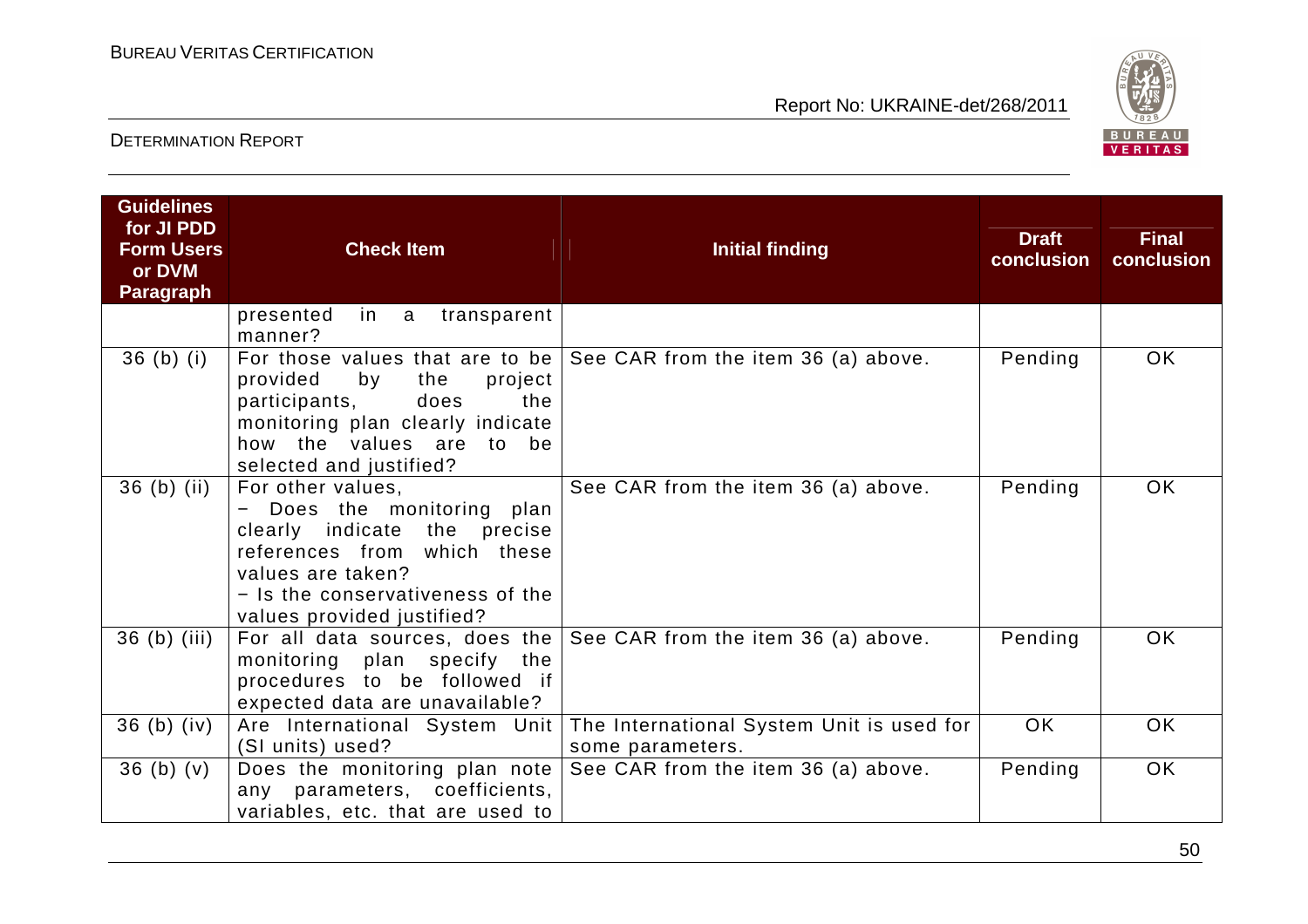

| <b>Guidelines</b><br>for JI PDD<br><b>Form Users</b><br>or DVM<br><b>Paragraph</b> | <b>Check Item</b>                                                                                                                                                                                                                                                                                                                                            | <b>Initial finding</b>                                                                                                                                                                                                                                                                                                                                                                                                | <b>Draft</b><br>conclusion | <b>Final</b><br>conclusion |
|------------------------------------------------------------------------------------|--------------------------------------------------------------------------------------------------------------------------------------------------------------------------------------------------------------------------------------------------------------------------------------------------------------------------------------------------------------|-----------------------------------------------------------------------------------------------------------------------------------------------------------------------------------------------------------------------------------------------------------------------------------------------------------------------------------------------------------------------------------------------------------------------|----------------------------|----------------------------|
|                                                                                    | calculate baseline emissions or<br>net removals but are obtained<br>through monitoring?                                                                                                                                                                                                                                                                      |                                                                                                                                                                                                                                                                                                                                                                                                                       |                            |                            |
| 36(b)(v)                                                                           | the<br>of<br>use<br>Is a<br>coefficients, variables,<br>etc.<br>consistent between the baseline<br>and monitoring plan?                                                                                                                                                                                                                                      | parameters, The use of parameters, coefficients,<br>variables, etc. is consistent between the<br>baseline and monitoring plan.                                                                                                                                                                                                                                                                                        | <b>OK</b>                  | <b>OK</b>                  |
| 36(c)                                                                              | on the list of standard variables<br>contained in appendix B of<br>"Guidance<br>criteria<br>for<br>on<br>baseline<br>setting<br>and<br>monitoring"?                                                                                                                                                                                                          | Does the monitoring plan draw Some variables contained in appendix B<br>of "Guidance on criteria for baseline<br>setting and monitoring" were included in<br>the monitoring plan.                                                                                                                                                                                                                                     | <b>OK</b>                  | OK.                        |
| 36(d)                                                                              | monitoring<br>plan<br>Does<br>the<br>explicitly<br>clearly  <br>and<br>distinguish:<br>(i) Data and parameters that are $ $<br>not monitored throughout the<br>crediting<br>period,<br>but<br>are<br>determined only once (and thus<br>remain fixed throughout the<br>crediting period), and that are<br>available already at the stage of<br>determination? | <b>CAR26</b><br>Please, after making alteration of the<br>monitoring plan and adding of all<br>necessary parameters to be monitored,<br>explicitly distinguish:<br>(i) Data and parameters that are not<br>monitored throughout the crediting<br>period, but are determined only once<br>(and thus remain fixed throughout the<br>crediting period), and that are available<br>already at the stage of determination; | CAR26                      | <b>OK</b>                  |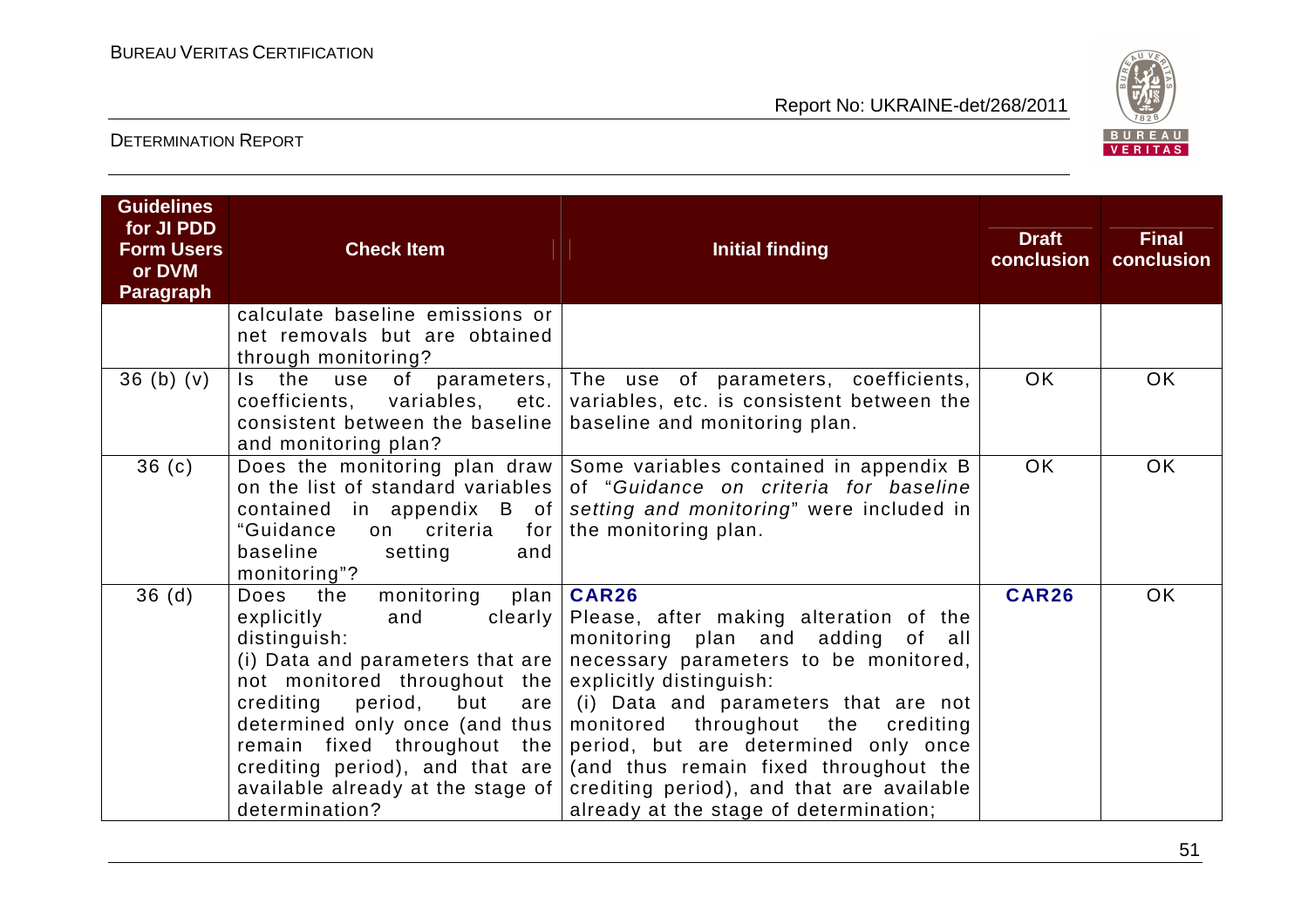

| <b>Guidelines</b><br>for JI PDD<br><b>Form Users</b><br>or DVM<br><b>Paragraph</b> | <b>Check Item</b>                                                                                                                                                                                                                                            | <b>Initial finding</b>                                                                                                                                                                                                                                                                                                                                                                                                            | <b>Draft</b><br>conclusion | <b>Final</b><br>conclusion |
|------------------------------------------------------------------------------------|--------------------------------------------------------------------------------------------------------------------------------------------------------------------------------------------------------------------------------------------------------------|-----------------------------------------------------------------------------------------------------------------------------------------------------------------------------------------------------------------------------------------------------------------------------------------------------------------------------------------------------------------------------------------------------------------------------------|----------------------------|----------------------------|
|                                                                                    | are not monitored throughout<br>determined only once (and thus  <br>remain fixed throughout the<br>crediting period), but that are<br>stage of determination?<br>(iii) Data and parameters that period.<br>are monitored throughout the<br>crediting period? | (ii) Data and parameters that $\vert$ (ii) Data and parameters that are not<br>monitored throughout the crediting<br>the crediting period, but are period, but are determined only once<br>(and thus remain fixed throughout the<br>crediting period), but that are not<br>available at the stage of determination;<br>not already available at the $(iii)$ Data and parameters that are<br>monitored throughout the<br>crediting |                            |                            |
| 36(e)                                                                              | describe the methods employed $\vert$ monitoring plan.<br>for data monitoring (including<br>its frequency) and recording?                                                                                                                                    | Does the monitoring plan $\sqrt{e}$ Yes. This information is included in the                                                                                                                                                                                                                                                                                                                                                      | <b>OK</b>                  | <b>OK</b>                  |
| 36(f)                                                                              | the<br>Does<br>monitoring<br>formulae<br>used<br>for<br>estimation/calculation<br>emissions/removals  <br>baseline<br>reductions from the project,  <br>leakage, as appropriate?                                                                             | plan   CAR27<br>elaborate all algorithms and $\vert$ All algorithms and formulae used to for<br>the the estimation/calculation of baseline<br>of and project emissions form each source,<br>equipment type, transmission line of<br>and project emissions/ removals various types etc. must be included in<br>or direct monitoring of emission   the sections D.1.1.2. and D.1.1.4. of the<br>PDD.                                | <b>CAR27</b>               | <b>OK</b>                  |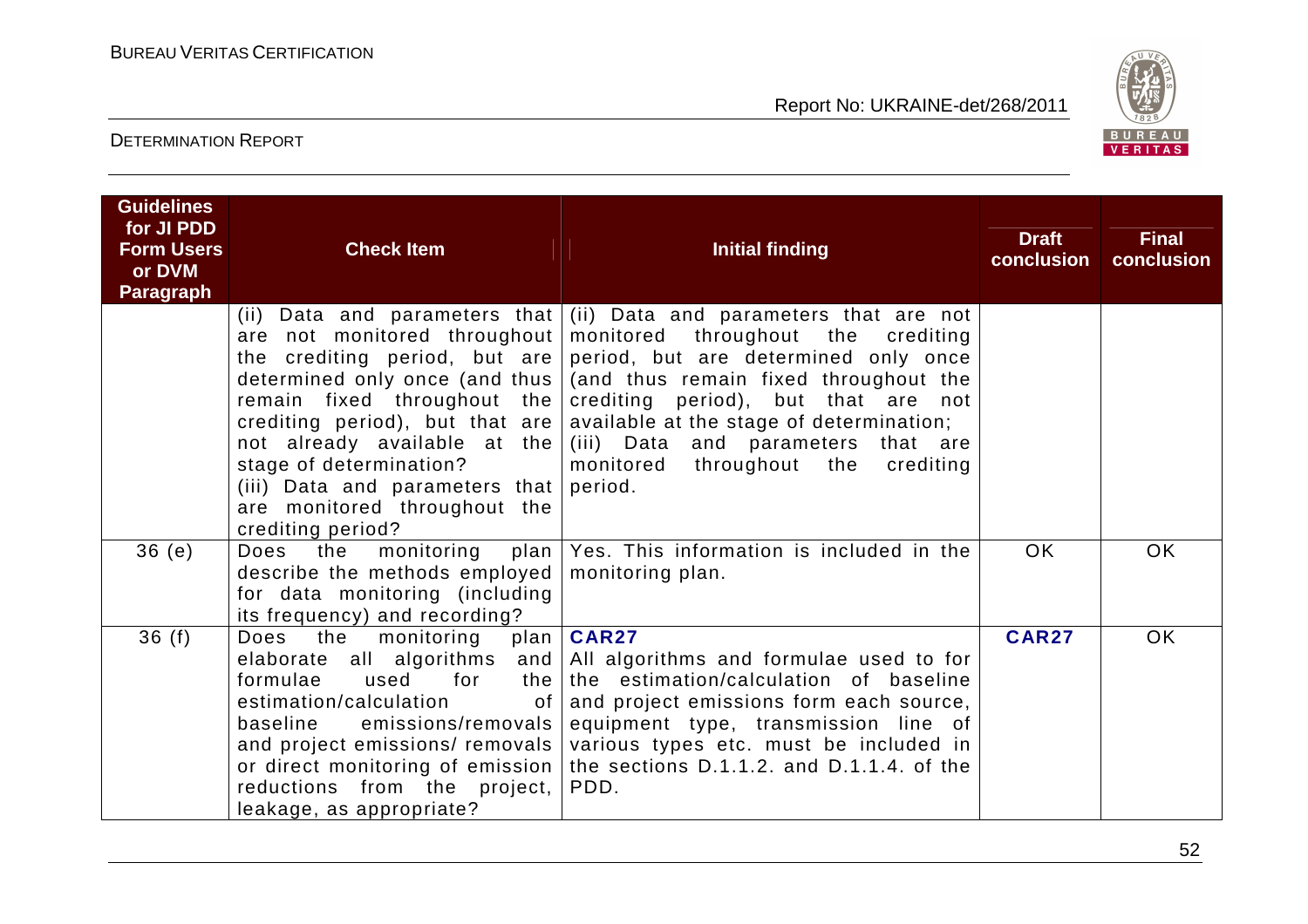

| <b>Guidelines</b><br>for JI PDD<br><b>Form Users</b><br>or DVM<br><b>Paragraph</b> | <b>Check Item</b>                                                                                                                                                                     | <b>Initial finding</b>                                                                                      | <b>Draft</b><br>conclusion | <b>Final</b><br>conclusion |
|------------------------------------------------------------------------------------|---------------------------------------------------------------------------------------------------------------------------------------------------------------------------------------|-------------------------------------------------------------------------------------------------------------|----------------------------|----------------------------|
| 36 $(f)$ $(i)$                                                                     | algorithms/formulae<br>the<br>explained?                                                                                                                                              | Is the underlying rationale for Pending a response to CARs in the items<br>$35(a) - 36(f)$ above.           | Pending                    | <b>OK</b>                  |
| $36(f)$ (ii)                                                                       | variables,<br>consistent<br>Are<br>subscripts<br>equation formats,<br>etc. used?                                                                                                      | Pending a response to CARs in the items<br>$35(a) - 36(f)$ above.                                           | Pending                    | <b>OK</b>                  |
| 36(f)<br>(iii)                                                                     | Are all equations numbered?                                                                                                                                                           | No see CAR from the item 35 above.                                                                          | Pending                    | <b>OK</b>                  |
| 36 $(f)$ (iv)                                                                      | Are all variables, with units<br>indicated defined?                                                                                                                                   | Pending a response to CARs in the items<br>$35(a) - 36(f)$ above.                                           | Pending                    | <b>OK</b>                  |
| 36(f)(v)                                                                           | Is the conservativeness of the<br>algorithms/procedures justified?                                                                                                                    | Yes, algorithms/procedures used are in<br>line with the state norms and used in<br>conservative manner.     | <b>OK</b>                  | <b>OK</b>                  |
| 36(f)(v)                                                                           | To the extent possible, are<br>to<br>quantitatively<br>methods<br>account for uncertainty in key<br>parameters included?                                                              | The uncertainties for the parameters<br>used are generally low taking into<br>account monitoring algorithm. | OK.                        | <b>OK</b>                  |
| 36(f)(vi)                                                                          | Is consistency between the<br>elaboration of the<br>baseline  <br>scenario and the procedure for<br>calculating the emissions or net<br>removals<br>baseline<br>of<br>the<br>ensured? | Pending a response to CARs in the items<br>$35(a) - 36(f)$ above.                                           | Pending                    | <b>OK</b>                  |
| 36 (f) (vii)                                                                       | or formulae that are not self-                                                                                                                                                        | Are any parts of the algorithms   All algorithms and formulas are clearly<br>explained.                     | <b>OK</b>                  | <b>OK</b>                  |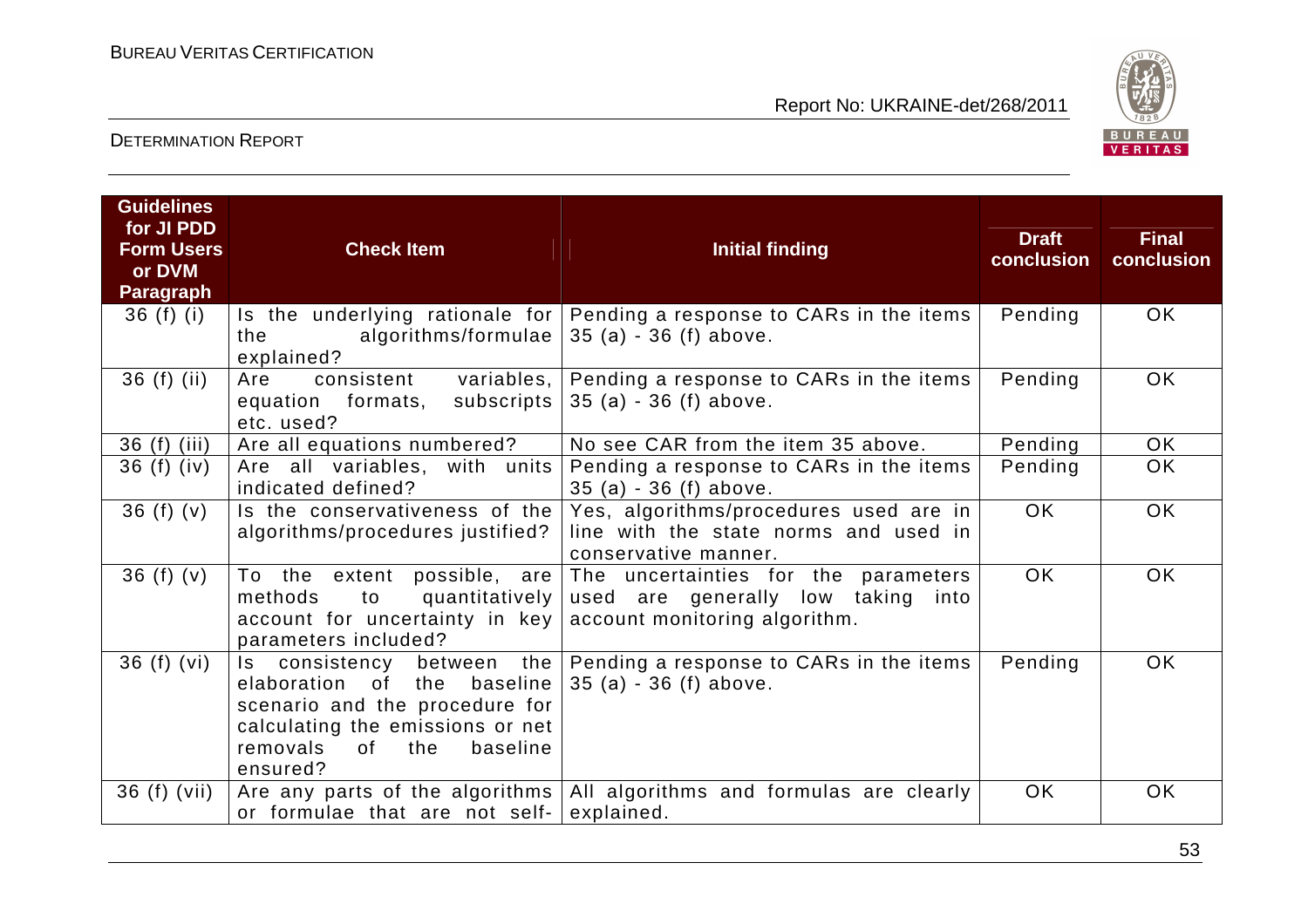

| <b>Guidelines</b><br>for JI PDD<br><b>Form Users</b><br>or DVM<br><b>Paragraph</b> | <b>Check Item</b>                                                                                                                                                                                                                                                       | <b>Initial finding</b>                                                                                                                                                    | <b>Draft</b><br>conclusion | <b>Final</b><br>conclusion |
|------------------------------------------------------------------------------------|-------------------------------------------------------------------------------------------------------------------------------------------------------------------------------------------------------------------------------------------------------------------------|---------------------------------------------------------------------------------------------------------------------------------------------------------------------------|----------------------------|----------------------------|
|                                                                                    | evident explained?                                                                                                                                                                                                                                                      |                                                                                                                                                                           |                            |                            |
| 36 (f) (vii)                                                                       | is consistent with standard<br>$technical$ procedures in the<br>relevant sector?                                                                                                                                                                                        | Is it justified that the procedure $ $ The procedure is consistent<br>with<br>standard technical procedures in the<br>relevant sector and is well justified.              | OK.                        | OK.                        |
| 36 (f) (vii)                                                                       | Are references provided<br>necessary?                                                                                                                                                                                                                                   | as   All necessary references are provided.                                                                                                                               | OK.                        | OK.                        |
| 36 (f) (vii)                                                                       | Are implicit and explicit key<br>assumptions explained in a<br>transparent manner?                                                                                                                                                                                      | All implicit and explicit assumptions are<br>explained in a transparent manner.                                                                                           | <b>OK</b>                  | OK                         |
| 36 (f) (vii)                                                                       | stated which<br>Is it<br>clearly<br>assumptions and procedures  <br>significant uncertainty<br>have<br>associated with them, and how<br>uncertainty is to be<br>such<br>addressed?                                                                                      | <b>CAR28</b><br>Please, include all key<br>monitored<br>parameters to the table D.2., describe<br>uncertainties and quality assurance<br>procedures associated with them. | <b>CAR28</b>               | OK                         |
| 36 (f) (vii)                                                                       | Is the uncertainty of<br>key<br>described<br>and,<br>parameters<br>where<br>possible, is<br>an<br>95%<br>uncertainty range<br>at<br>level<br>confidence<br>for<br>key<br>parameters for the calculation<br>of emission reductions<br>or<br>enhancements of net removals | See CAR form the item 36 (f) (vii) above.                                                                                                                                 | Pending                    | <b>OK</b>                  |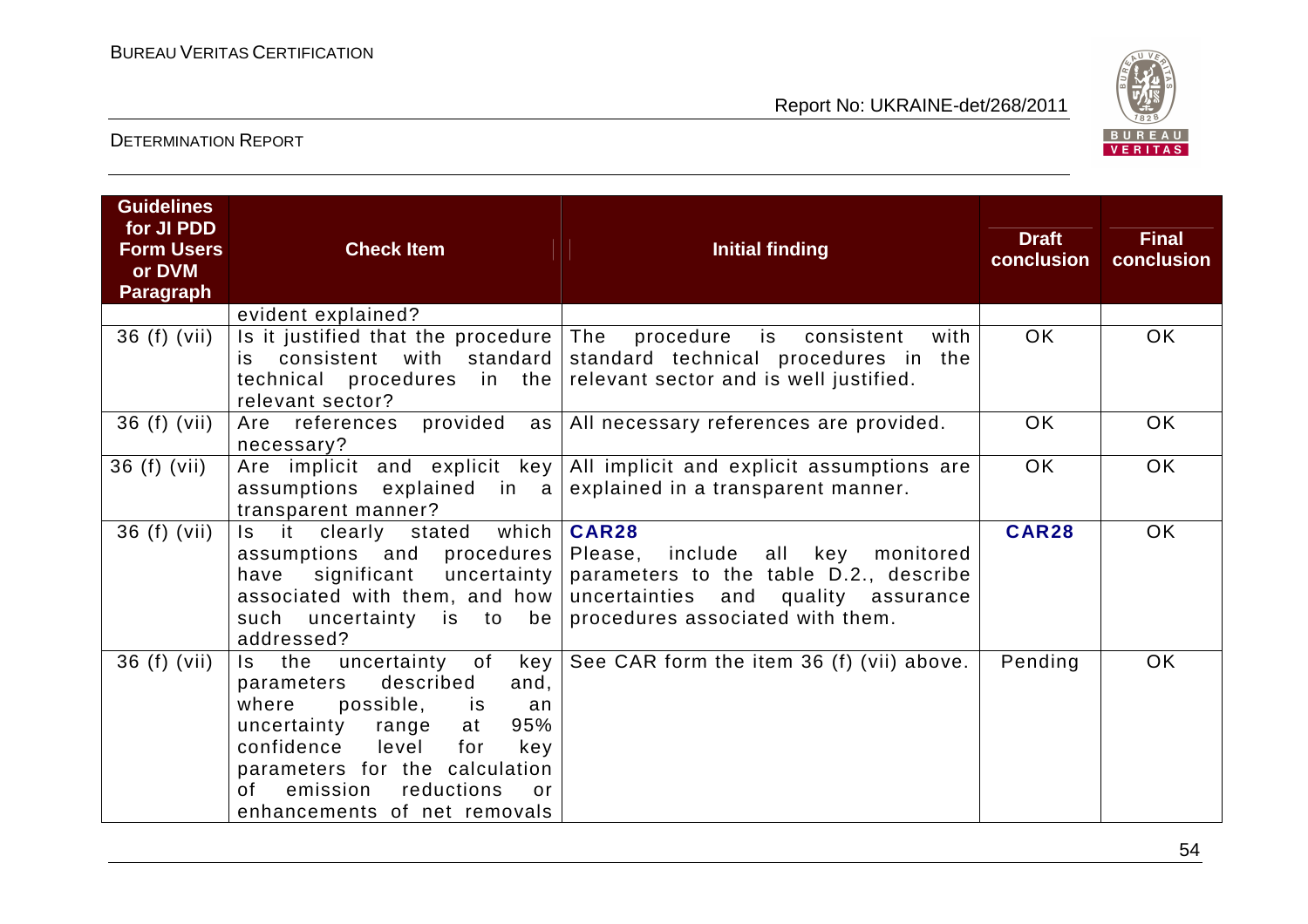

| <b>Guidelines</b><br>for JI PDD<br><b>Form Users</b><br>or DVM | <b>Check Item</b>                                                                                                                                                                                                                                                                                                                           | <b>Initial finding</b>                                                       | <b>Draft</b><br>conclusion | <b>Final</b><br>conclusion |
|----------------------------------------------------------------|---------------------------------------------------------------------------------------------------------------------------------------------------------------------------------------------------------------------------------------------------------------------------------------------------------------------------------------------|------------------------------------------------------------------------------|----------------------------|----------------------------|
| <b>Paragraph</b>                                               |                                                                                                                                                                                                                                                                                                                                             |                                                                              |                            |                            |
|                                                                | provided?                                                                                                                                                                                                                                                                                                                                   |                                                                              |                            |                            |
| 36 <sub>(g)</sub>                                              | the<br>Does<br>monitoring<br>identify<br>national<br>$\alpha$<br><b>or</b><br>international<br>monitoring<br>standard if such standard has to<br>be and/or is applied to certain<br>aspects of the project?<br>Does the<br>monitoring<br>plan<br>provide a reference as to where<br>a detailed description of the<br>standard can be found? | plan The monitoring plan is in line with the<br>relevant national standards. | <b>OK</b>                  | OK.                        |
| 36(h)                                                          | Does the monitoring<br>plan<br>document statistical techniques,<br>if used for monitoring, and that<br>they are used in a conservative<br>manner?                                                                                                                                                                                           | N/A                                                                          | N/A                        | N/A                        |
| 36(i)                                                          | the monitoring<br>Does<br>present the quality assurance<br>and control procedures for the<br>monitoring process, including,<br>as appropriate, information on<br>calibration and on how records<br>on data and/or method validity<br>and accuracy are kept and                                                                              | plan $\vert$ See CAR form the item 36 (f) (vii) above.                       | Pending                    | <b>OK</b>                  |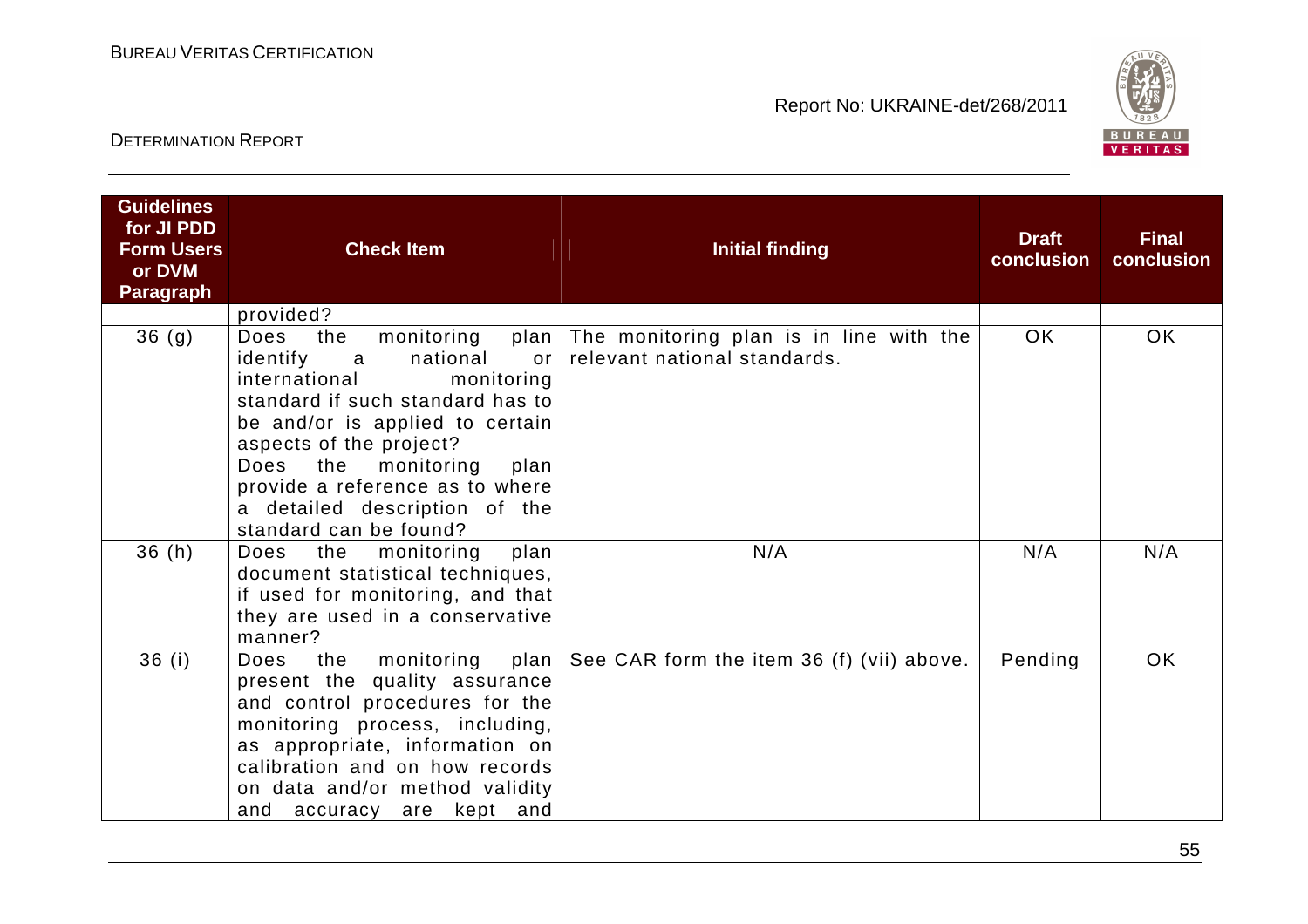

| <b>Guidelines</b><br>for JI PDD<br><b>Form Users</b><br>or DVM<br><b>Paragraph</b> | <b>Check Item</b>                                                                                                                                                                                                                                                                    | Initial finding                                                                                                                                                                      | <b>Draft</b><br>conclusion | <b>Final</b><br>conclusion |
|------------------------------------------------------------------------------------|--------------------------------------------------------------------------------------------------------------------------------------------------------------------------------------------------------------------------------------------------------------------------------------|--------------------------------------------------------------------------------------------------------------------------------------------------------------------------------------|----------------------------|----------------------------|
| 36(j)                                                                              | made available upon request?<br>the<br>Does<br>monitoring<br>plan<br>identify<br>clearly<br>responsibilities<br>and<br>the  <br>authority<br>regarding<br>the  <br>monitoring activities?                                                                                            | <b>CAR29</b><br>the $\vert$ Please, add to the PDD (section D.3.)<br>scheme identifying the responsibilities<br>and roles establishing in the context<br>project of monitoring plan. | <b>CAR29</b>               | OK.                        |
| 36(k)                                                                              | whole, reflect<br>the<br>good  <br>practices<br>monitoring<br>appropriate to the project type?<br>If it is a JI LULUCF project, is<br>the good practice guidance<br>developed by IPCC applied?                                                                                       | Does the monitoring plan, on The monitoring plan reflects<br>good<br>monitoring practices appropriate to the<br>project type.                                                        | <b>OK</b>                  | OK                         |
| 36(1)                                                                              | Does<br>the monitoring<br>complete compilation of the<br>data that need to be collected<br>for its application, including<br>data that are measured or<br>sampled and data that are<br>collected from other sources but<br>not including data that are<br>calculated with equations? | plan Yes. The appropriate information is<br>provide, in tabular form, a indicated in the section D of the PDD.                                                                       | <b>OK</b>                  | <b>OK</b>                  |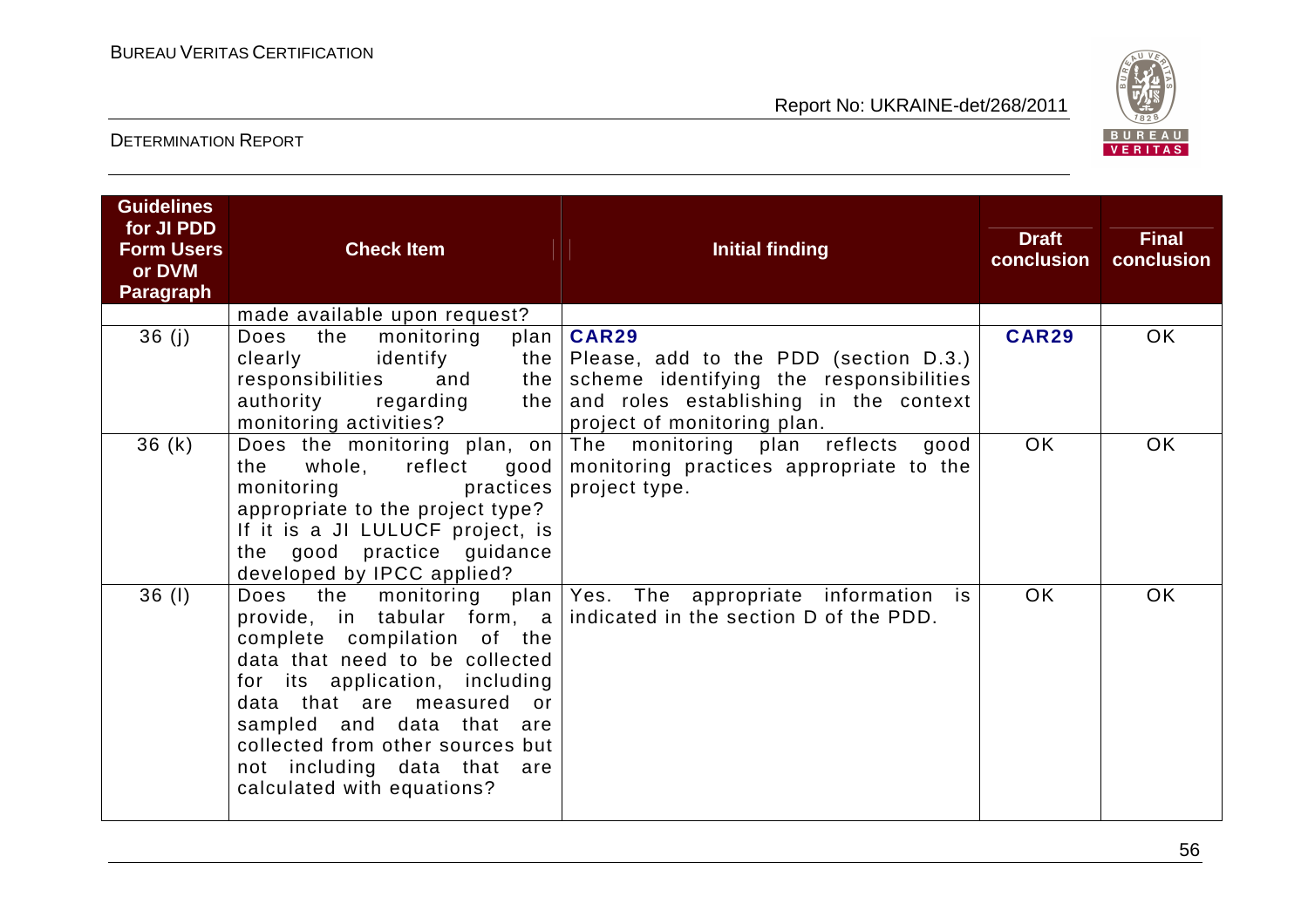

| <b>Guidelines</b><br>for JI PDD<br><b>Form Users</b><br>or DVM<br><b>Paragraph</b> | <b>Check Item</b>                                                                                                                                                                                                                                                                                           | <b>Initial finding</b>                                                                                                                                                                                                                                                                                            | <b>Draft</b><br>conclusion | <b>Final</b><br>conclusion                                         |
|------------------------------------------------------------------------------------|-------------------------------------------------------------------------------------------------------------------------------------------------------------------------------------------------------------------------------------------------------------------------------------------------------------|-------------------------------------------------------------------------------------------------------------------------------------------------------------------------------------------------------------------------------------------------------------------------------------------------------------------|----------------------------|--------------------------------------------------------------------|
| 36(m)                                                                              | monitoring<br>Does<br>the<br>indicate that the data monitored   Please,<br>project?                                                                                                                                                                                                                         | plan   FAR1<br>submit<br>documented<br>any<br>and required for verification are instruction indicating that the data<br>to be kept for two years after   monitored are to be kept for two years<br>the last transfer of ERUs for the after last ERUs transfer as per JI<br>determination and verification manual. | FAR1                       | This issue<br>be<br>must<br>checked<br>during<br>verificatio<br>n. |
| 37                                                                                 | If<br>selected<br>elements<br>combinations of approved CDM  <br>methodologies<br>or<br>for establishing the monitoring<br>plan, are the selected elements<br>or combination, together with<br>supplementary<br>elements<br>the<br>by<br>project l<br>developed<br>participants<br>in line with 36<br>above? | or No<br>selected<br>elements<br>any<br>$\alpha$ r<br>combinations<br>of<br>CDM<br>approved<br>methodologies or methodological tools<br>methodological tools are used are used for establishing the monitoring<br>plan.                                                                                           | <b>OK</b>                  | <b>OK</b>                                                          |
|                                                                                    |                                                                                                                                                                                                                                                                                                             | Approved CDM methodology approach only                                                                                                                                                                                                                                                                            |                            |                                                                    |
| 38(a)                                                                              | Does the PDD provide the title,<br>reference number and version<br>CDM<br>the<br>of<br>approved<br>methodology used?                                                                                                                                                                                        | N/A                                                                                                                                                                                                                                                                                                               | N/A                        | N/A                                                                |
| 38(a)                                                                              | CDM<br>$\mathsf{ls}$<br>the<br>approved<br>methodology the most recent                                                                                                                                                                                                                                      | N/A                                                                                                                                                                                                                                                                                                               | N/A                        | N/A                                                                |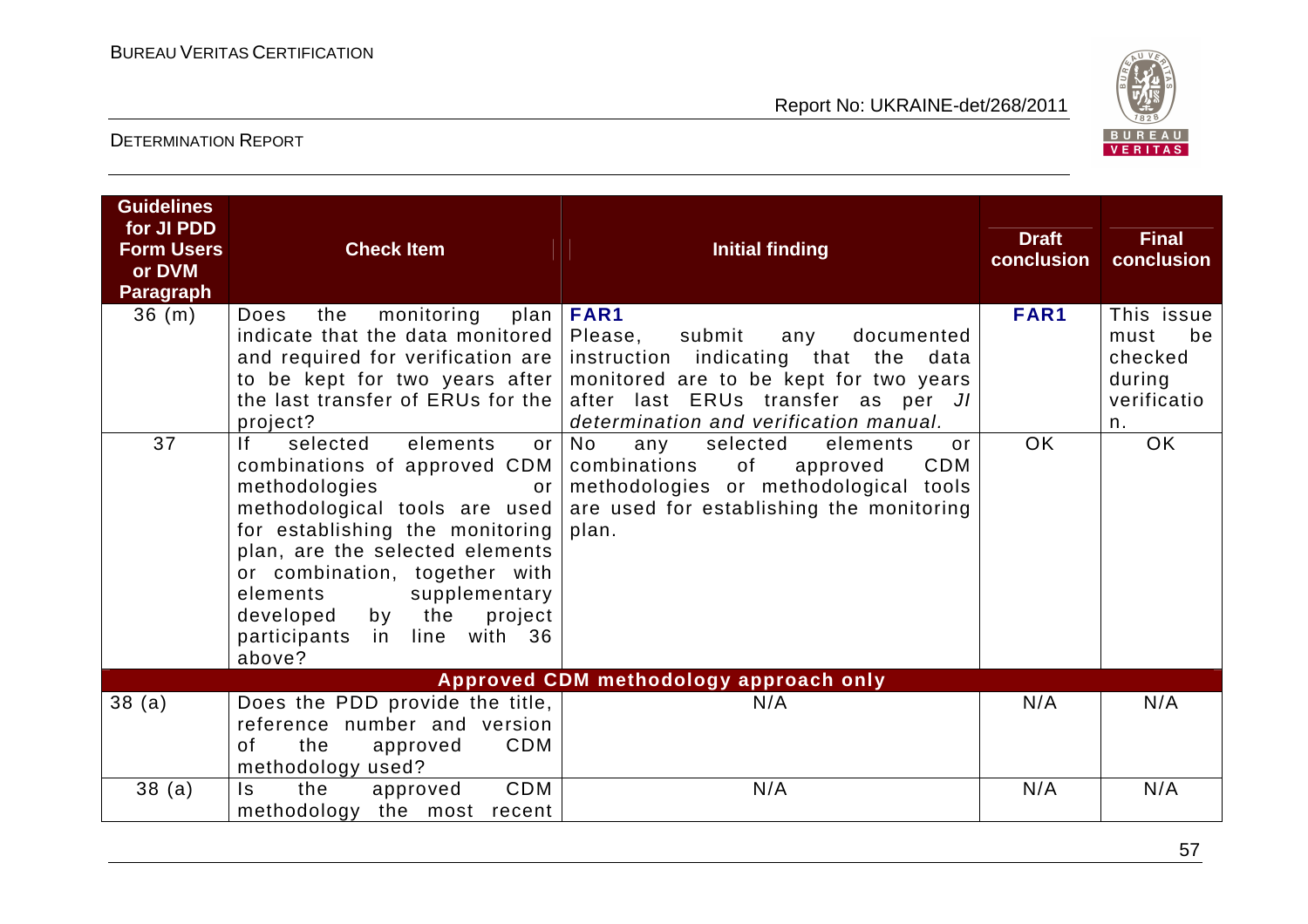

| <b>Guidelines</b><br>for JI PDD<br><b>Form Users</b><br>or DVM<br><b>Paragraph</b> | <b>Check Item</b>                                                                                                                                                                                               | <b>Initial finding</b>                                                                                                                      | <b>Draft</b><br>conclusion | <b>Final</b><br>conclusion |
|------------------------------------------------------------------------------------|-----------------------------------------------------------------------------------------------------------------------------------------------------------------------------------------------------------------|---------------------------------------------------------------------------------------------------------------------------------------------|----------------------------|----------------------------|
|                                                                                    | valid version when the PDD is<br>submitted for publication? If<br>not, is the methodology still<br>within the grace period (was the<br>methodology revised to a newer<br>version in the past<br>two<br>months)? |                                                                                                                                             |                            |                            |
| 38(b)                                                                              | PDD<br>provide<br>Does the<br>a<br>description of why the approved<br>CDM methodology is applicable<br>to the project?                                                                                          | N/A                                                                                                                                         | N/A                        | N/A                        |
| 38 <sub>(c)</sub>                                                                  | explanations,<br>Are<br>all<br>analyses<br>and<br>descriptions<br>pertaining to monitoring in the<br>PDD made in accordance with<br>the referenced approved CDM<br>methodology?                                 | N/A                                                                                                                                         | N/A                        | N/A                        |
| 38 <sub>(d)</sub>                                                                  | monitoring<br>the<br>plan<br>Is.<br>established appropriately as a<br>result?                                                                                                                                   | N/A                                                                                                                                         | N/A                        | N/A                        |
|                                                                                    |                                                                                                                                                                                                                 | Applicable to both JI specific approach and approved CDM methodology approach                                                               |                            |                            |
| 39                                                                                 | during the crediting period:                                                                                                                                                                                    | If the monitoring plan indicates There are no overlapping monitoring<br>overlapping monitoring periods periods during the crediting period. | <b>OK</b>                  | <b>OK</b>                  |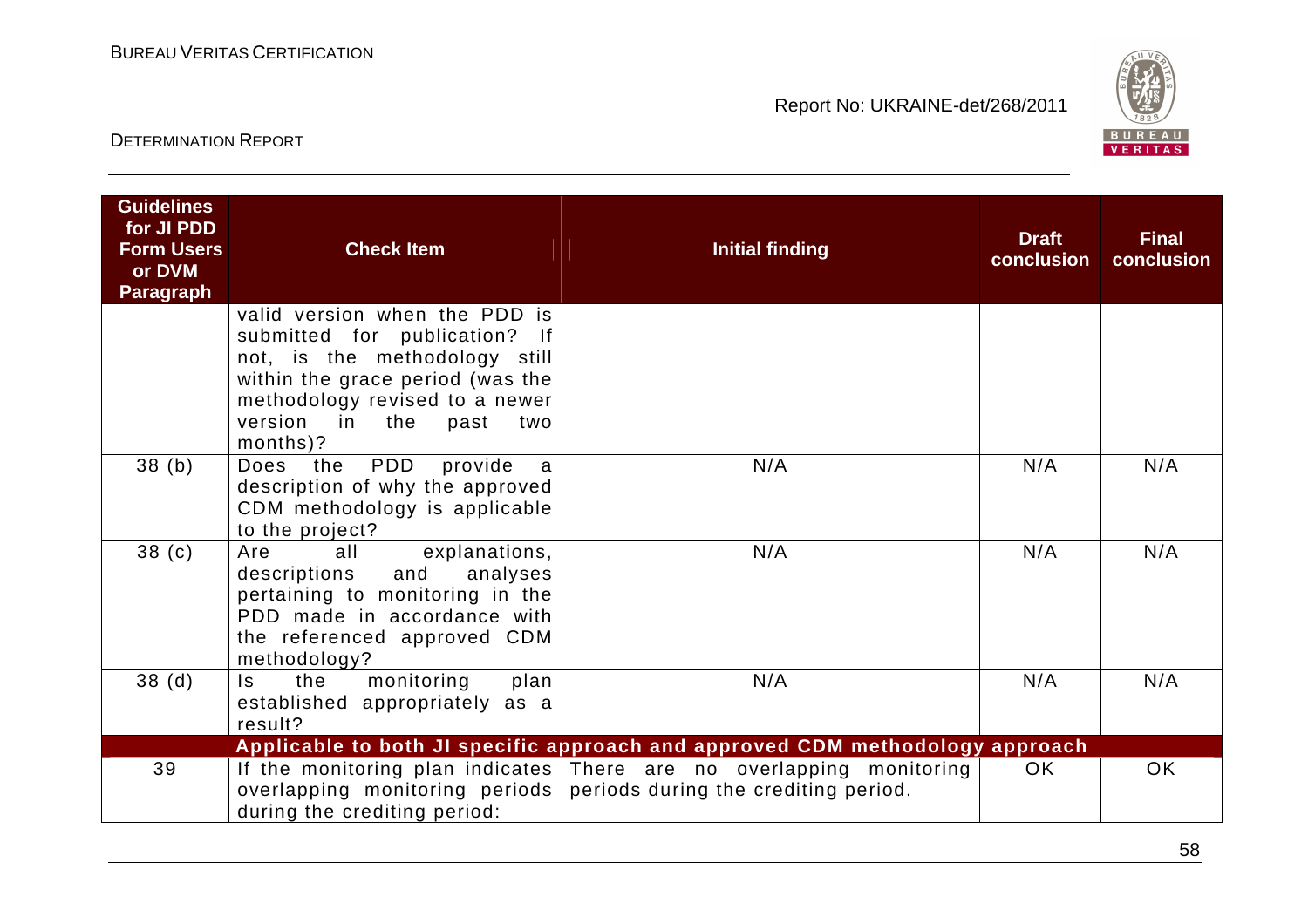

| <b>Guidelines</b><br>for JI PDD<br><b>Form Users</b><br>or DVM<br><b>Paragraph</b> | <b>Check Item</b>                                           | <b>Initial finding</b> | <b>Draft</b><br>conclusion | <b>Final</b><br>conclusion |
|------------------------------------------------------------------------------------|-------------------------------------------------------------|------------------------|----------------------------|----------------------------|
|                                                                                    | (a) Is the underlying project                               |                        |                            |                            |
|                                                                                    | composed of clearly identifiable                            |                        |                            |                            |
|                                                                                    | components for which emission                               |                        |                            |                            |
|                                                                                    | reductions or enhancements of<br>removals can be calculated |                        |                            |                            |
|                                                                                    | independently?                                              |                        |                            |                            |
|                                                                                    | Can monitoring<br>(b)<br>be                                 |                        |                            |                            |
|                                                                                    | performed independently<br>for                              |                        |                            |                            |
|                                                                                    | each of these components (i.e.                              |                        |                            |                            |
|                                                                                    | the data/parameters monitored                               |                        |                            |                            |
|                                                                                    | for one component are not                                   |                        |                            |                            |
|                                                                                    | on/effect<br>dependent                                      |                        |                            |                            |
|                                                                                    | data/parameters to<br>be<br>monitored<br>for<br>another     |                        |                            |                            |
|                                                                                    | component)?                                                 |                        |                            |                            |
|                                                                                    | (c) Does the monitoring plan                                |                        |                            |                            |
|                                                                                    | ensure that monitoring<br>is is                             |                        |                            |                            |
|                                                                                    | performed for all components                                |                        |                            |                            |
|                                                                                    | and that in these cases all the                             |                        |                            |                            |
|                                                                                    | requirements of the<br>JI                                   |                        |                            |                            |
|                                                                                    | guidelines and further guidance                             |                        |                            |                            |
|                                                                                    | JISC regarding<br>the<br>by                                 |                        |                            |                            |
|                                                                                    | monitoring are met?<br>(d) Does the monitoring plan         |                        |                            |                            |
|                                                                                    |                                                             |                        |                            |                            |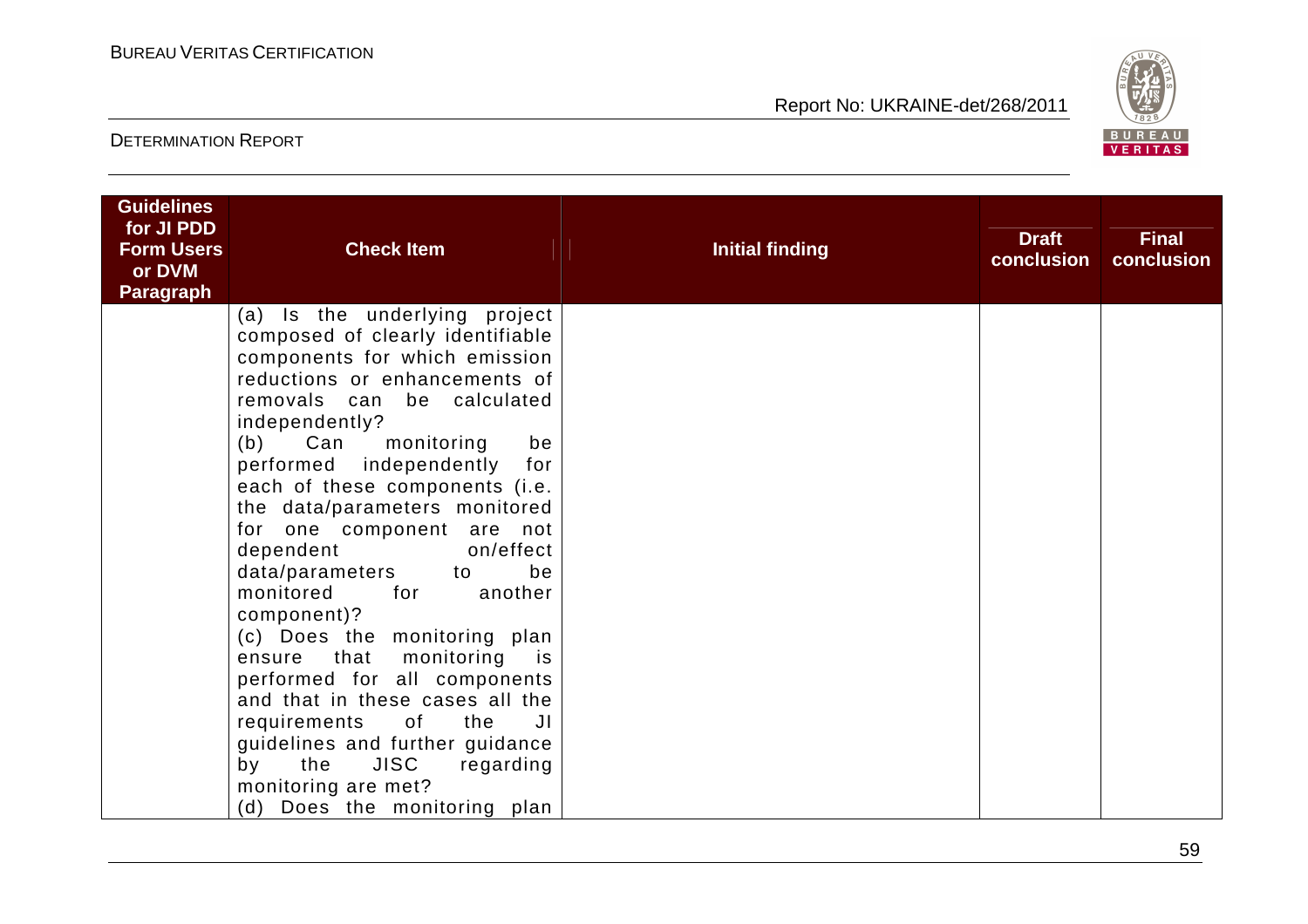

| <b>Guidelines</b><br>for JI PDD<br><b>Form Users</b><br>or DVM<br><b>Paragraph</b> | <b>Check Item</b><br>provide<br>for<br>explicitly                                                                                                                                   | <b>Initial finding</b>                                                                                                                                                                                                                                                                                                                                                                                                                                              | <b>Draft</b><br>conclusion | <b>Final</b><br>conclusion |
|------------------------------------------------------------------------------------|-------------------------------------------------------------------------------------------------------------------------------------------------------------------------------------|---------------------------------------------------------------------------------------------------------------------------------------------------------------------------------------------------------------------------------------------------------------------------------------------------------------------------------------------------------------------------------------------------------------------------------------------------------------------|----------------------------|----------------------------|
|                                                                                    | overlapping monitoring periods<br>clearly<br>defined<br>project<br>of<br>components, justify its need<br>and state how the conditions                                               |                                                                                                                                                                                                                                                                                                                                                                                                                                                                     |                            |                            |
|                                                                                    | mentioned in $(a)-(c)$ are met?                                                                                                                                                     |                                                                                                                                                                                                                                                                                                                                                                                                                                                                     |                            |                            |
|                                                                                    |                                                                                                                                                                                     | Leakage                                                                                                                                                                                                                                                                                                                                                                                                                                                             |                            |                            |
| 40(a)                                                                              | Does the PDD appropriately CL02<br>potential leakage of the project<br>and appropriately explain which<br>sources of leakage are to be<br>calculated and which can be<br>neglected? | JI specific approach only<br>describe an assessment of the As per Guidance on criteria for baseline<br>setting<br>and<br>monitoring<br>project<br>participants must undertake to assess<br>the potential leakage and appropriately<br>explain which sources of leakage are to<br>calculated and which<br>can be<br>be<br>neglected. Please, provide respective<br>assessment, in particular,<br>regarding<br>potential<br>leakage<br>sulphur<br>of<br>hexafluoride. | <b>CL02</b>                | <b>OK</b>                  |
| 40(b)                                                                              | PDD<br>the<br>provide<br><b>Does</b><br>a l<br>procedure<br>for an<br>ex ante<br>estimate of leakage?                                                                               | See CL form the issue 40 (b) above.                                                                                                                                                                                                                                                                                                                                                                                                                                 | Pending                    | <b>OK</b>                  |
|                                                                                    |                                                                                                                                                                                     | Approved CDM methodology approach only                                                                                                                                                                                                                                                                                                                                                                                                                              |                            |                            |
| 41                                                                                 | the  <br>the<br>leakage<br>and<br>Are                                                                                                                                               | N/A                                                                                                                                                                                                                                                                                                                                                                                                                                                                 | N/A                        | N/A                        |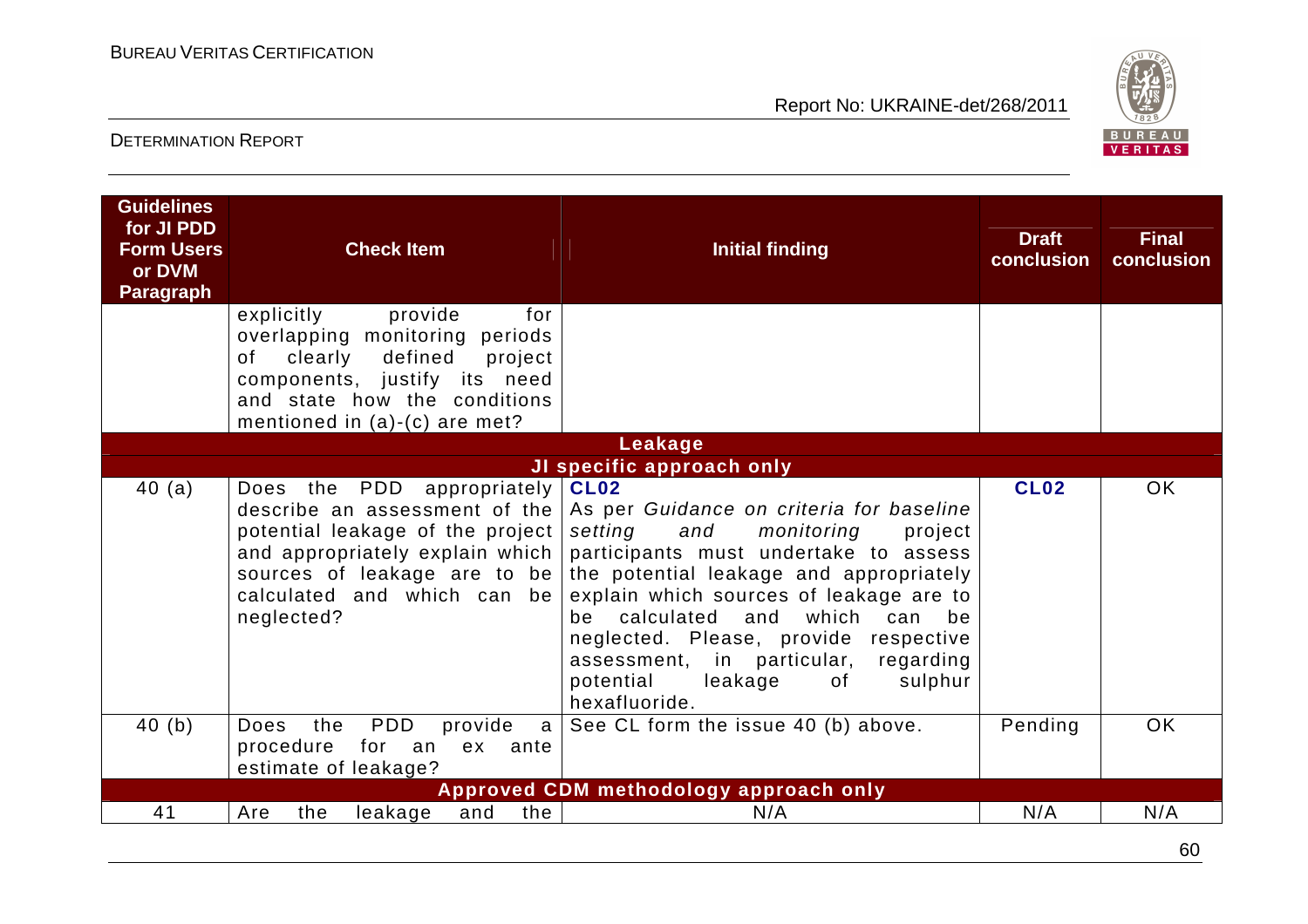

| <b>Guidelines</b><br>for JI PDD<br><b>Form Users</b><br>or DVM<br><b>Paragraph</b> | <b>Check Item</b>                                                                                                                                                                                                                                                                                                                                        | <b>Initial finding</b>                                                                                                                                                                                                                                                                                                                             | <b>Draft</b><br>conclusion | <b>Final</b><br>conclusion |
|------------------------------------------------------------------------------------|----------------------------------------------------------------------------------------------------------------------------------------------------------------------------------------------------------------------------------------------------------------------------------------------------------------------------------------------------------|----------------------------------------------------------------------------------------------------------------------------------------------------------------------------------------------------------------------------------------------------------------------------------------------------------------------------------------------------|----------------------------|----------------------------|
|                                                                                    | procedure for its estimation<br>defined in accordance with the<br>approved CDM methodology?                                                                                                                                                                                                                                                              |                                                                                                                                                                                                                                                                                                                                                    |                            |                            |
|                                                                                    |                                                                                                                                                                                                                                                                                                                                                          | Estimation of emission reductions or enhancements of net removals                                                                                                                                                                                                                                                                                  |                            |                            |
| 42                                                                                 | the following approaches it<br>chooses?<br>net removals in the baseline<br>scenario and in the project scenario was used.<br>scenario<br>Direct assessment<br>(b)<br>0f<br>emission reductions                                                                                                                                                           | Does the PDD indicate which of   Yes. The predicted assessment and the<br>detailed calculations are provided in the<br>supporting Excel file.<br>(a) Assessment of emissions or $ $ The assessment of emissions in the<br>baseline scenario and in the project                                                                                     | OK.                        | <b>OK</b>                  |
| 43                                                                                 | If the approach (a) in 42 is<br>chosen, does the PDD provide<br>ex ante estimates of:<br>(a) Emissions or net removals<br>for the project scenario (within)<br>the project boundary)?<br>(b) Leakage, as applicable?<br>(c) Emissions or net removals<br>for the baseline scenario (within<br>the project boundary)?<br>Emission reductions<br>(d)<br>or | The amount of electricity losses is<br>established on the basis of statistical<br>dependence of actual volumes of losses.<br>Calculations are<br>provided in the<br>Supporting Excel file.<br>The estimation of GHG emissions for the<br>project, baseline scenario and emission<br>reductions ex ante is provided in the<br>section E of the PDD. | <b>OK</b>                  | <b>OK</b>                  |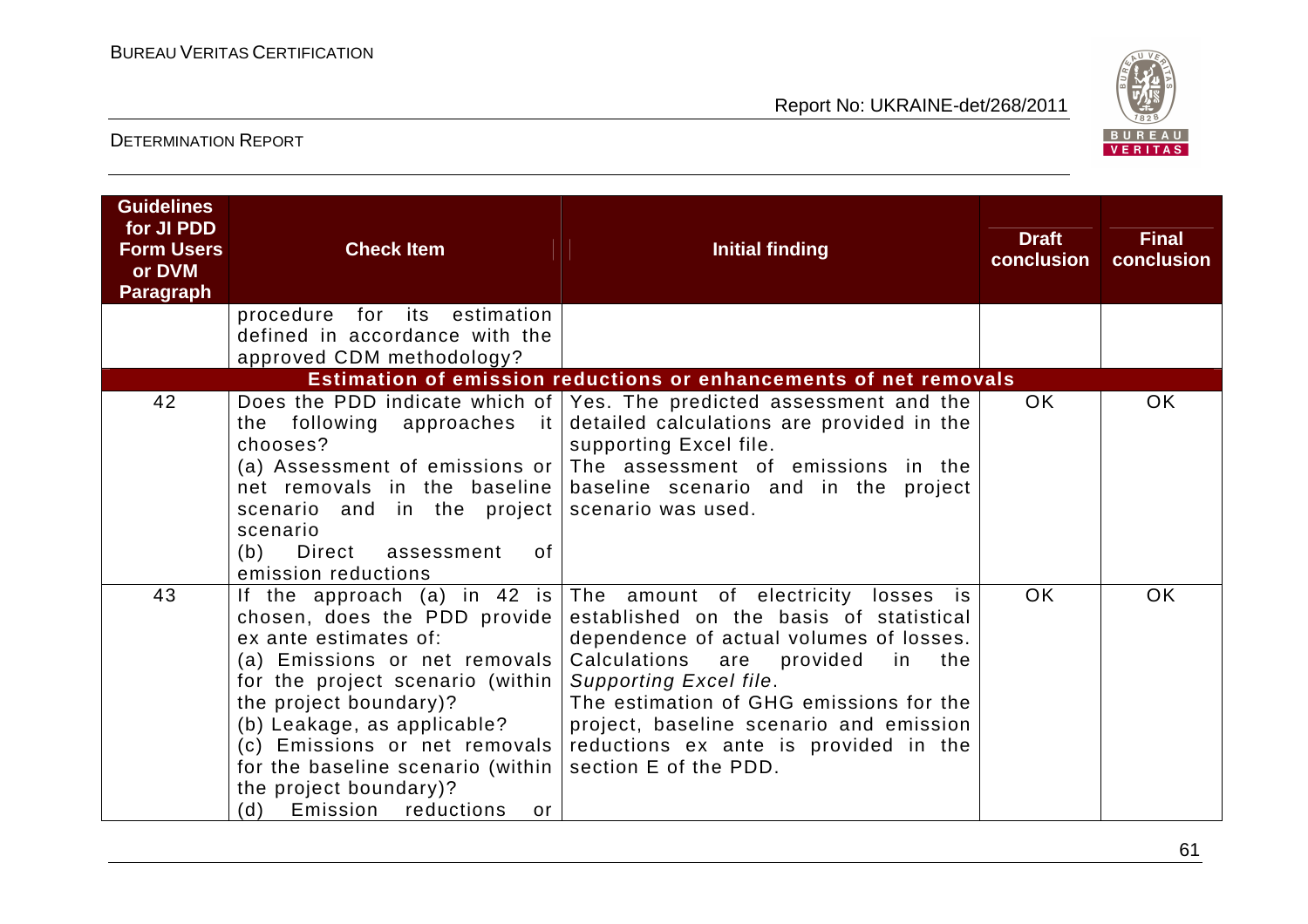

| <b>Guidelines</b><br>for JI PDD<br><b>Form Users</b><br>or DVM<br><b>Paragraph</b> | <b>Check Item</b>                                                                                                                                                                                                                                                                                                                                      | <b>Initial finding</b>                                                                                                                                                                                                                                                                                                                                                                                                                | <b>Draft</b><br>conclusion                                   | <b>Final</b><br>conclusion          |
|------------------------------------------------------------------------------------|--------------------------------------------------------------------------------------------------------------------------------------------------------------------------------------------------------------------------------------------------------------------------------------------------------------------------------------------------------|---------------------------------------------------------------------------------------------------------------------------------------------------------------------------------------------------------------------------------------------------------------------------------------------------------------------------------------------------------------------------------------------------------------------------------------|--------------------------------------------------------------|-------------------------------------|
|                                                                                    | enhancements of net removals<br>adjusted by leakage?                                                                                                                                                                                                                                                                                                   |                                                                                                                                                                                                                                                                                                                                                                                                                                       |                                                              |                                     |
| 44                                                                                 | If the approach $(b)$ in 42 is<br>chosen, does the PDD provide<br>ex ante estimates of:<br>reductions<br>Emission<br>(a)<br>$\alpha$ r<br>enhancements of net removals<br>(within the project boundary)?<br>(b) Leakage, as applicable?<br>(c) Emission reductions<br>or<br>enhancements of net removals<br>adjusted by leakage?                       | N/A                                                                                                                                                                                                                                                                                                                                                                                                                                   | N/A                                                          | N/A                                 |
| 45                                                                                 | For both approaches in 42<br>(a) Are the estimates in 43 or<br>44 given:<br>(i) On a periodic basis?<br>(ii) At least from the beginning<br>until the end of the crediting<br>period?<br>On<br>source-by-<br>(iii)<br>a<br>source/sink-by-sink basis?<br>(iv) For each GHG?<br>$(v)$ In tones of CO2 equivalent, $\vert$<br>using<br>global<br>warming | <b>CAR30</b><br>Algorithm of<br>project<br>and<br>baseline<br>emissions estimation for each gas and<br>emission source must be clearly indicted<br>in the section E of the PDD. Please,<br>explain which data (actual or historical)<br>were used for ERUs estimation.<br><b>CAR31</b><br>The amounts of ERUs estimates in the<br>Excel file and in the PDD are not equal.<br>Please, make corresponding corrections.<br><b>CAR32</b> | <b>CAR30</b><br><b>CAR31</b><br><b>CAR32</b><br><b>CAR33</b> | OK<br>OK.<br><b>OK</b><br><b>OK</b> |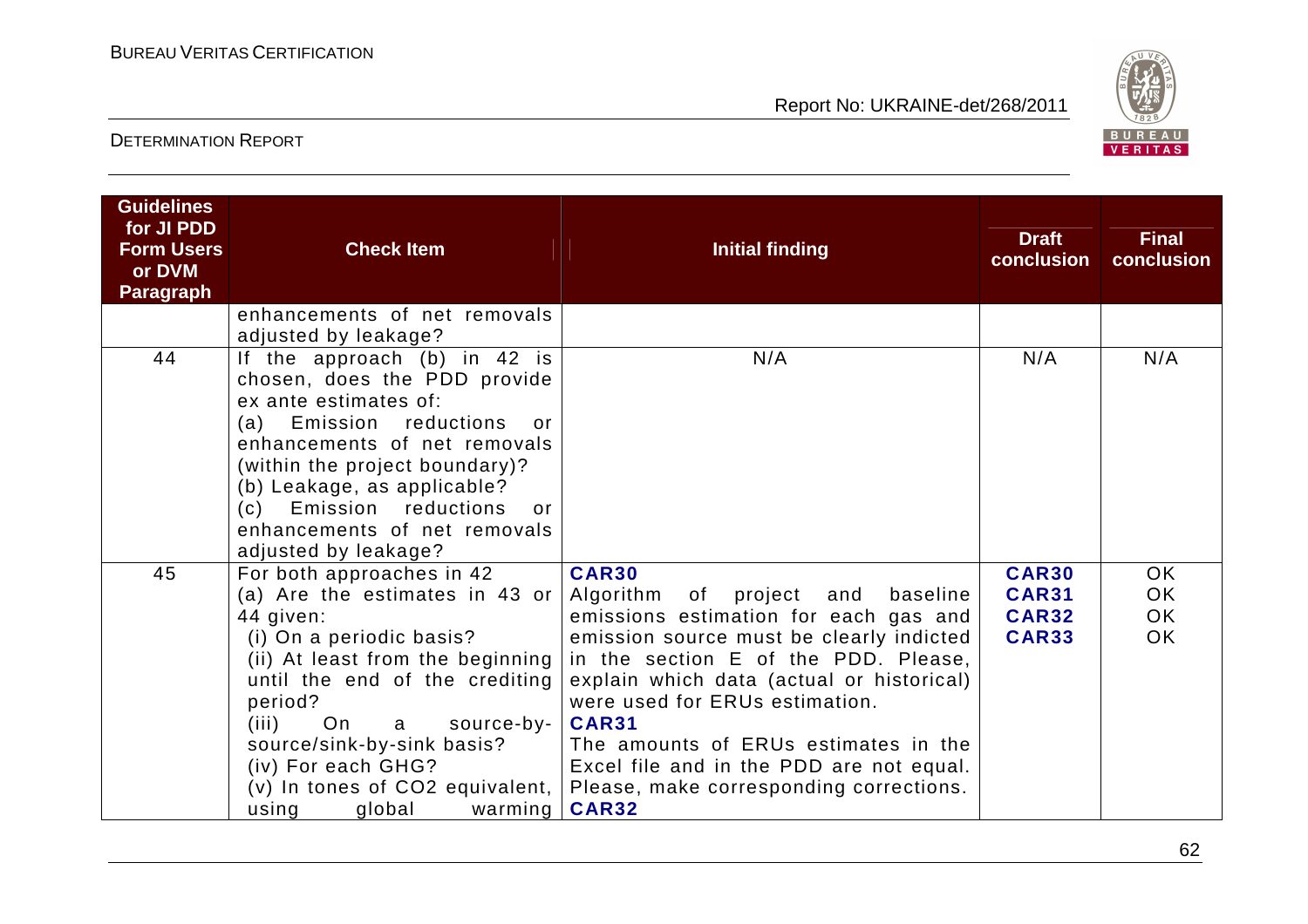

| <b>Guidelines</b><br>for JI PDD<br><b>Form Users</b> | <b>Check Item</b>                                                                                                                                                                                                                                                                                                                                                                                                                                                                                                                                                                                                       | <b>Initial finding</b>                                                                                                                                                                                                                                                                                                                                                                                                                                                                                                | <b>Draft</b><br>conclusion | <b>Final</b><br>conclusion |
|------------------------------------------------------|-------------------------------------------------------------------------------------------------------------------------------------------------------------------------------------------------------------------------------------------------------------------------------------------------------------------------------------------------------------------------------------------------------------------------------------------------------------------------------------------------------------------------------------------------------------------------------------------------------------------------|-----------------------------------------------------------------------------------------------------------------------------------------------------------------------------------------------------------------------------------------------------------------------------------------------------------------------------------------------------------------------------------------------------------------------------------------------------------------------------------------------------------------------|----------------------------|----------------------------|
| or DVM<br>Paragraph                                  |                                                                                                                                                                                                                                                                                                                                                                                                                                                                                                                                                                                                                         |                                                                                                                                                                                                                                                                                                                                                                                                                                                                                                                       |                            |                            |
|                                                      | Article<br>5 <sub>5</sub><br>of the<br>Kyoto  <br>Protocol?<br>or 44 consistent throughout the<br>PDD?<br>(c) For calculating estimates in $ $<br>43 or 44, are key factors<br>the<br>influencing<br>baseline<br>emissions or removals and the<br>activity level of the project and<br>the emissions or net removals<br>as well as risks associated with<br>the project taken into account,<br>as appropriate?<br>(d) Are data sources used for<br>calculating the estimates in 43<br>or 44 clearly identified, reliable<br>and transparent?<br>Are<br>emission<br>factors<br>(e)<br>(including)<br>default<br>emission | potentials defined by decision Information concerning emission sources<br>$2/CP.3$ or as subsequently in the project is missing in the section E.<br>revised in accordance with Please, add the appropriate information<br>to the PDD.<br><b>CAR33</b><br>(b) Are the formula used for The amount of ERUs in the section $E.6.$ ,<br>calculating the estimates in $43$ Table 19-21 is not equal to the<br>difference of emissions of the project<br>and baseline scenario. Please, make<br>corresponding corrections. |                            |                            |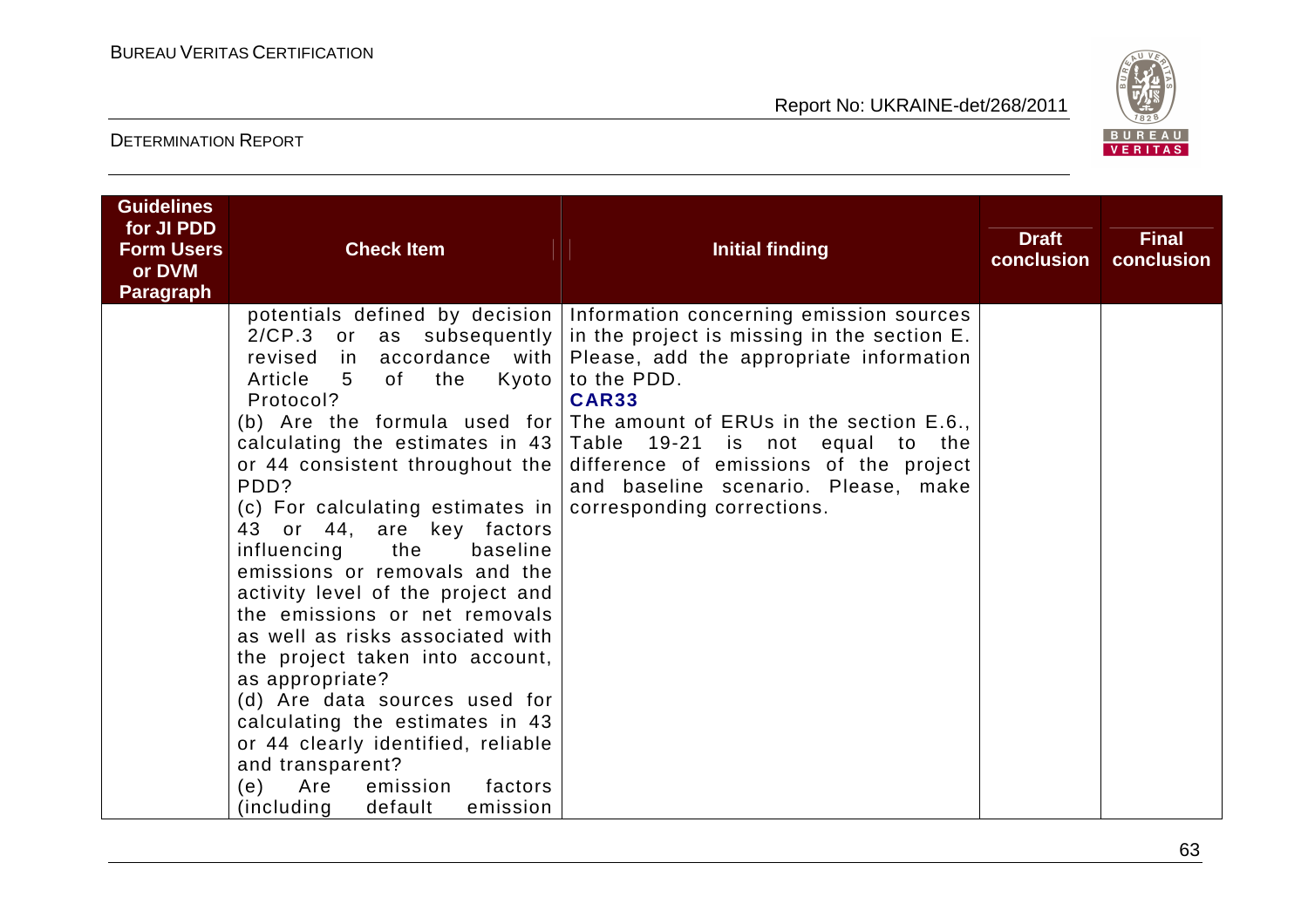

| <b>Guidelines</b><br>for JI PDD<br><b>Form Users</b><br>or DVM<br><b>Paragraph</b> | <b>Check Item</b>                                                                                                                                                                                                                                                                                                                                                                                                                                                                                                                                                                                                                                                                                                                                | <b>Initial finding</b> | <b>Draft</b><br>conclusion | <b>Final</b><br>conclusion |
|------------------------------------------------------------------------------------|--------------------------------------------------------------------------------------------------------------------------------------------------------------------------------------------------------------------------------------------------------------------------------------------------------------------------------------------------------------------------------------------------------------------------------------------------------------------------------------------------------------------------------------------------------------------------------------------------------------------------------------------------------------------------------------------------------------------------------------------------|------------------------|----------------------------|----------------------------|
|                                                                                    | factors) if used for calculating<br>the estimates in 43 or 44<br>selected by carefully balancing<br>accuracy and reasonableness,<br>and appropriately justified of<br>the choice?<br>(f) Is the estimation in 43 or 44<br>based on<br>conservative<br>assumptions and the most<br>plausible scenarios<br>in a<br>transparent manner?<br>(g) Are the estimates in 43 or<br>44 consistent throughout the<br>PDD?<br>(h) Is the annual average of<br>estimated emission reductions<br>enhancements of<br>net<br>or<br>removals calculated by dividing<br>the total estimated emission<br>reductions or enhancements of<br>net removals over the crediting<br>period by the total months of<br>the crediting period<br>and<br>multiplying by twelve? |                        |                            |                            |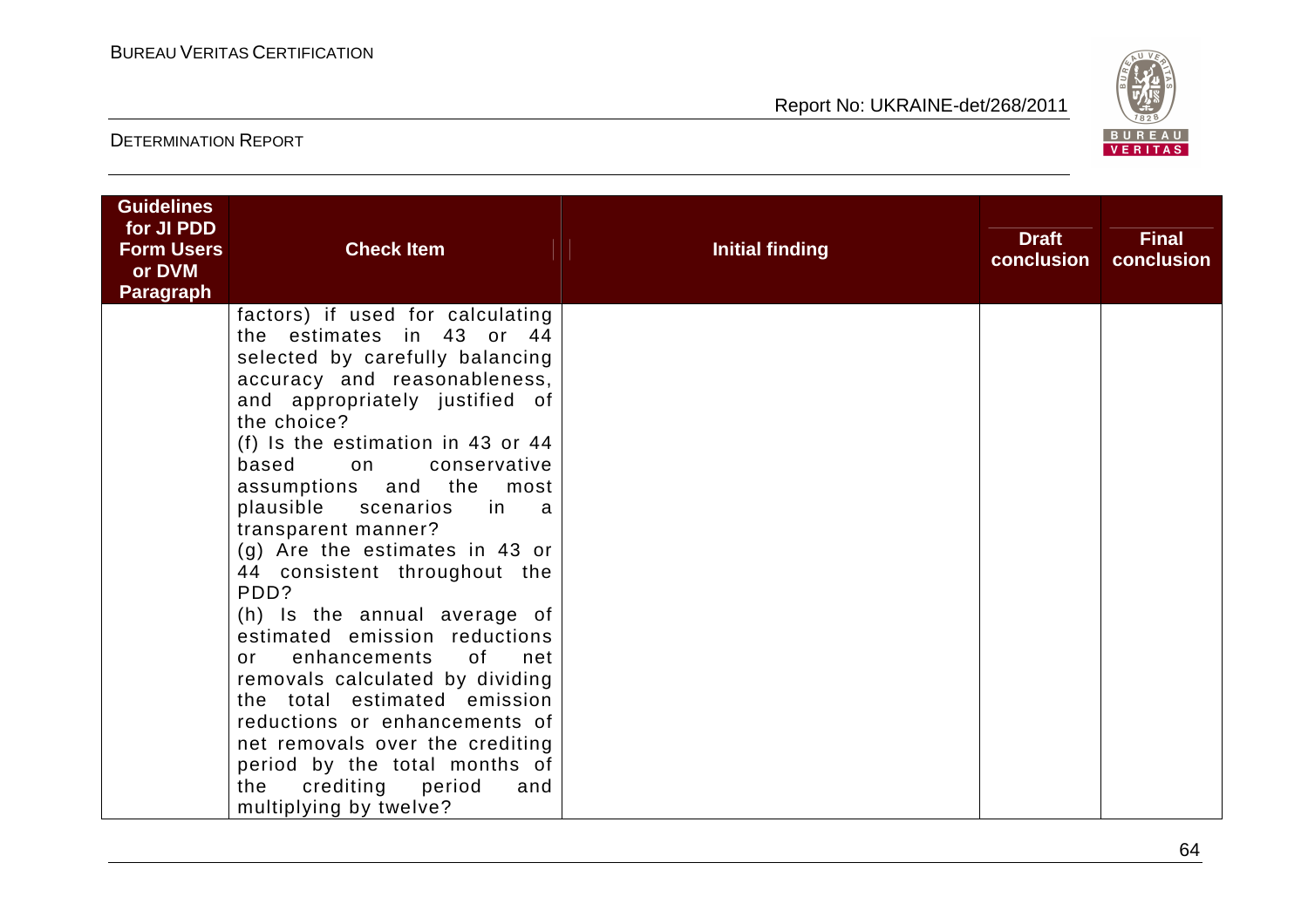

| <b>Guidelines</b><br>for JI PDD<br><b>Form Users</b><br>or DVM<br><b>Paragraph</b> | <b>Check Item</b>                                                                                                                                                                                                                                                                     | <b>Initial finding</b>                                                           | <b>Draft</b><br>conclusion | <b>Final</b><br>conclusion |
|------------------------------------------------------------------------------------|---------------------------------------------------------------------------------------------------------------------------------------------------------------------------------------------------------------------------------------------------------------------------------------|----------------------------------------------------------------------------------|----------------------------|----------------------------|
| 46                                                                                 | If the calculation of the baseline I<br>emissions or net removals is to<br>be performed ex post, does the<br>PDD include an illustrative ex<br>ante emissions or net removals<br>calculation?                                                                                         | Yes, the illustrative ex ante emission<br>calculations are presented in the PDD. | <b>OK</b>                  | OK.                        |
|                                                                                    |                                                                                                                                                                                                                                                                                       | Approved CDM methodology approach only                                           |                            |                            |
| 47(a)                                                                              | Is the estimation of emission<br>reductions or enhancements of<br>made<br>removals<br>net<br>in<br>accordance with the approved<br>CDM methodology?                                                                                                                                   | N/A                                                                              | N/A                        | N/A                        |
| 47(b)                                                                              | Is the estimation of emission<br>reductions or enhancements of<br>net removals presented in the<br>PDD:<br>- On a periodic basis?<br>- At least from the beginning<br>until the end of the crediting<br>period?<br>- On a source-by-source/sink-<br>by-sink basis?<br>- For each GHG? | N/A                                                                              | N/A                        | N/A                        |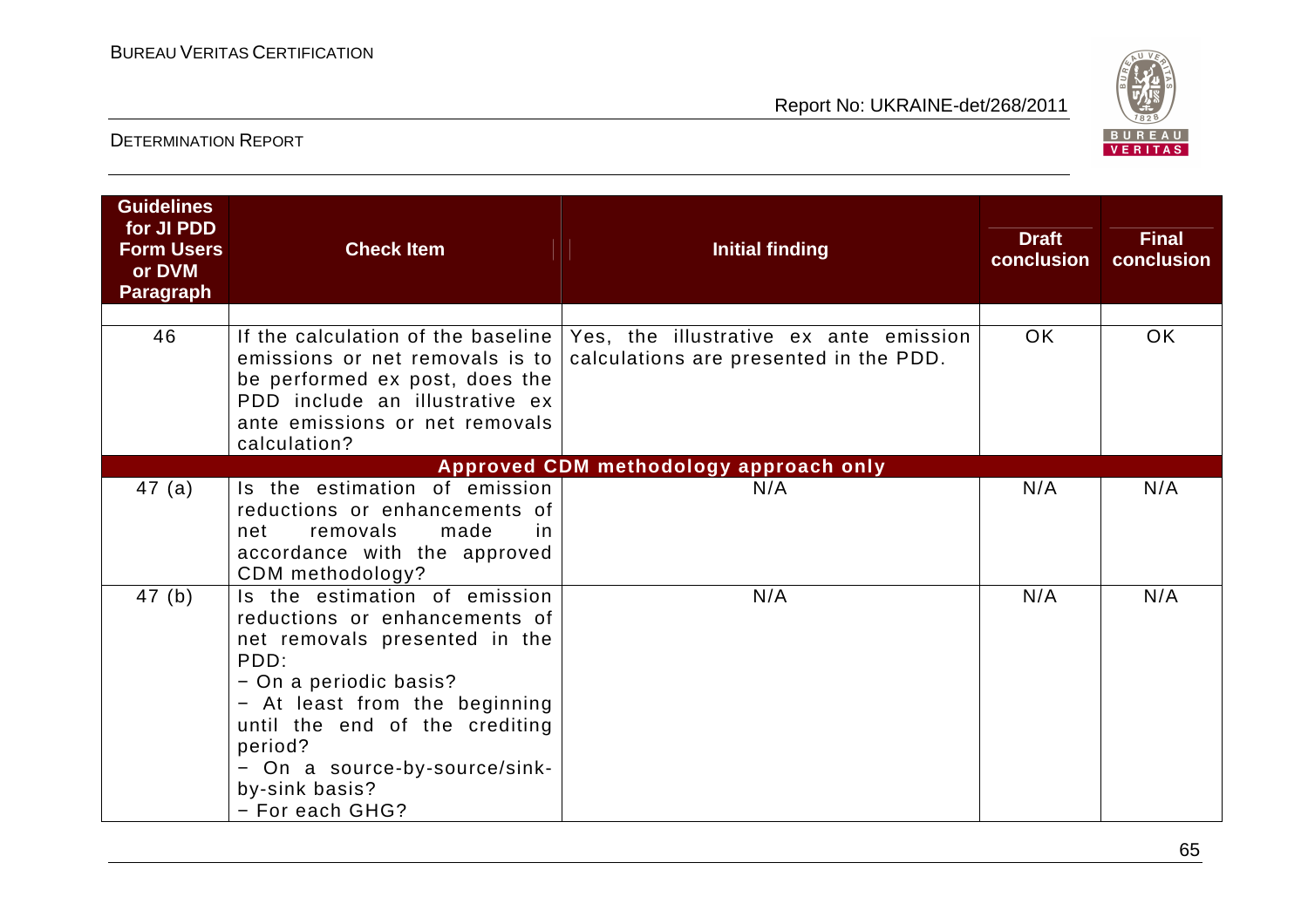

| <b>Guidelines</b><br>for JI PDD<br><b>Form Users</b> | <b>Check Item</b>                                                                                                                                                                                                                                                                                                                                                                                   |     | Initial finding                             |           |    | <b>Draft</b> | <b>Final</b> |
|------------------------------------------------------|-----------------------------------------------------------------------------------------------------------------------------------------------------------------------------------------------------------------------------------------------------------------------------------------------------------------------------------------------------------------------------------------------------|-----|---------------------------------------------|-----------|----|--------------|--------------|
| or DVM                                               |                                                                                                                                                                                                                                                                                                                                                                                                     |     |                                             |           |    | conclusion   | conclusion   |
| <b>Paragraph</b>                                     | - In tones of CO2 equivalent,<br>using global warming potentials<br>defined by decision 2/CP.3 or<br>as subsequently revised in<br>accordance with Article 5 of the<br>Kyoto Protocol?<br>- Are the formula used for<br>calculating the<br>estimates<br>consistent throughout the PDD?<br>- Are the estimates consistent<br>throughout the<br>PDD?<br>Is the annual average of<br>$\qquad \qquad -$ |     |                                             |           |    |              |              |
|                                                      | estimated emission reductions<br>of<br>enhancements<br>net<br>or<br>removals calculated by dividing<br>the total estimated emission<br>reductions or enhancements of<br>net removals over the crediting<br>period by the total months of<br>crediting period<br>the<br>and<br>multiplying by twelve?                                                                                                |     |                                             |           |    |              |              |
| 48(a)                                                | Does the PDD list and attach Under                                                                                                                                                                                                                                                                                                                                                                  | the | <b>Environmental impacts</b><br>legislative | framework | of | <b>OK</b>    | OK           |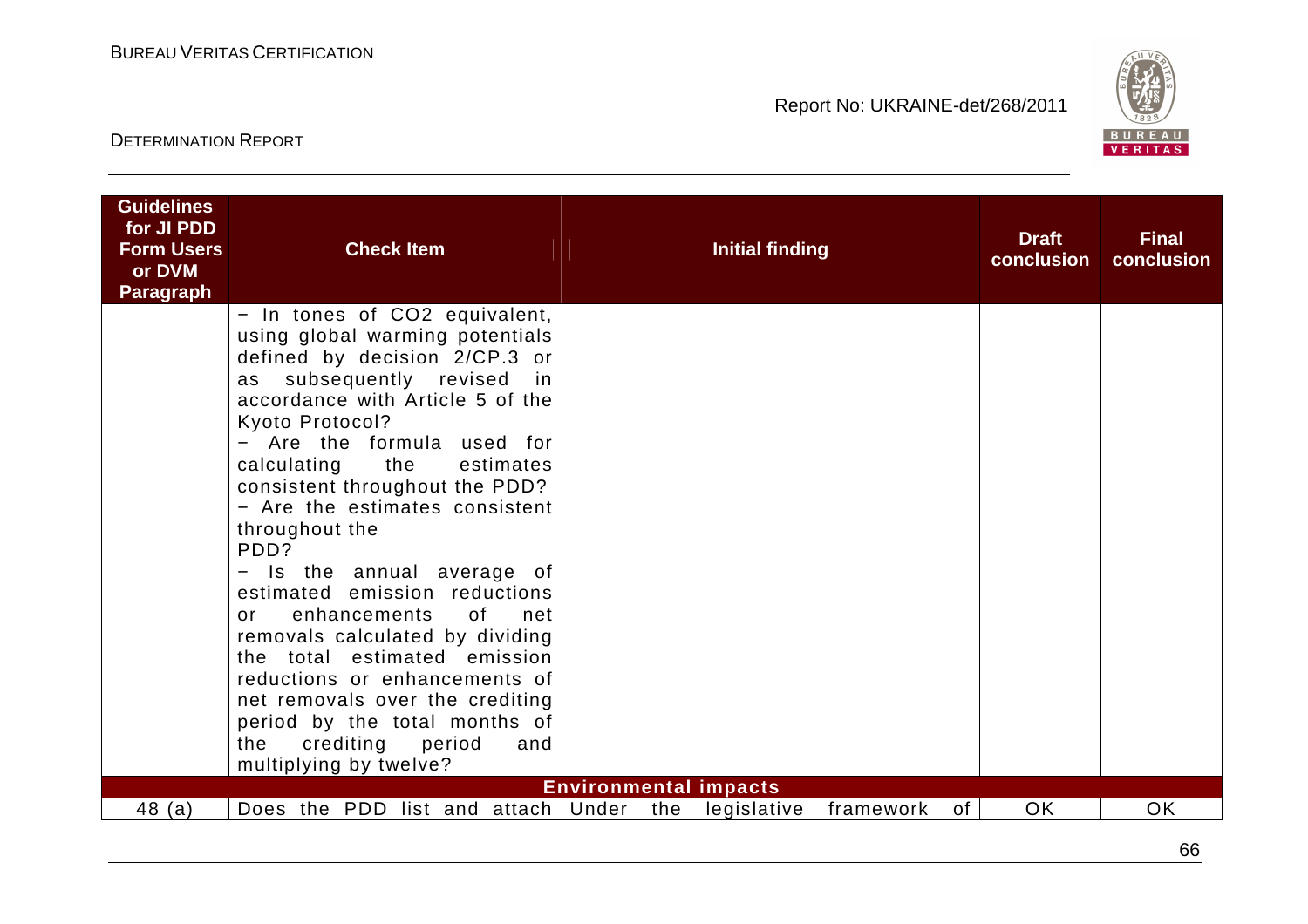

| <b>Guidelines</b><br>for JI PDD<br><b>Form Users</b><br>or DVM<br><b>Paragraph</b> | <b>Check Item</b>                                                                                                                                                                                                                                                                                                                                                                     | <b>Initial finding</b>                                                                                                                                                                                                                                                                                                      | <b>Draft</b><br>conclusion | <b>Final</b><br>conclusion |  |  |
|------------------------------------------------------------------------------------|---------------------------------------------------------------------------------------------------------------------------------------------------------------------------------------------------------------------------------------------------------------------------------------------------------------------------------------------------------------------------------------|-----------------------------------------------------------------------------------------------------------------------------------------------------------------------------------------------------------------------------------------------------------------------------------------------------------------------------|----------------------------|----------------------------|--|--|
|                                                                                    | documentation on the analysis<br>of the environmental impacts of<br>including<br>project,<br>the<br>transboundary<br>impacts,<br>in I<br>accordance with procedures as $ $<br>determined by the host Party?                                                                                                                                                                           | Ukraine "On Environmental Protection"<br>"Structure<br>and<br>Content<br>and<br>0f<br>Environmental Impact Assessment (EIA)<br>designing<br>when<br>and<br>constructiing<br>factories, buildings and structures" the<br>Company is not obliged to carry out<br>Environmental Impact Assessment for<br>this type of project. |                            |                            |  |  |
| 48(b)                                                                              | in 48<br>$ f -$<br>the<br>analysis<br>(a)<br>impacts<br>are<br>the<br>significant<br>by<br>project<br>participants or the host Party,<br><b>PDD</b><br>does<br>the<br>provide<br>conclusion and all references to<br>supporting documentation of an<br>environmental<br>impact<br>undertaken<br>assessment<br>-in<br>accordance with the procedures<br>as required by the host Party? | The information on environmental impact<br>indicates that the environmental is sufficiently described in the section<br>considered $ F.2.$ of the PDD.                                                                                                                                                                      | OK.                        | OK.                        |  |  |
|                                                                                    | <b>Stakeholder consultation</b>                                                                                                                                                                                                                                                                                                                                                       |                                                                                                                                                                                                                                                                                                                             |                            |                            |  |  |
| 49                                                                                 |                                                                                                                                                                                                                                                                                                                                                                                       | If stakeholder consultation was Special conferences and symposiums<br>undertaken in accordance with devoted to implementation of the project<br>and<br>the procedure as required by on electricity losses reduction                                                                                                         | <b>OK</b>                  | <b>OK</b>                  |  |  |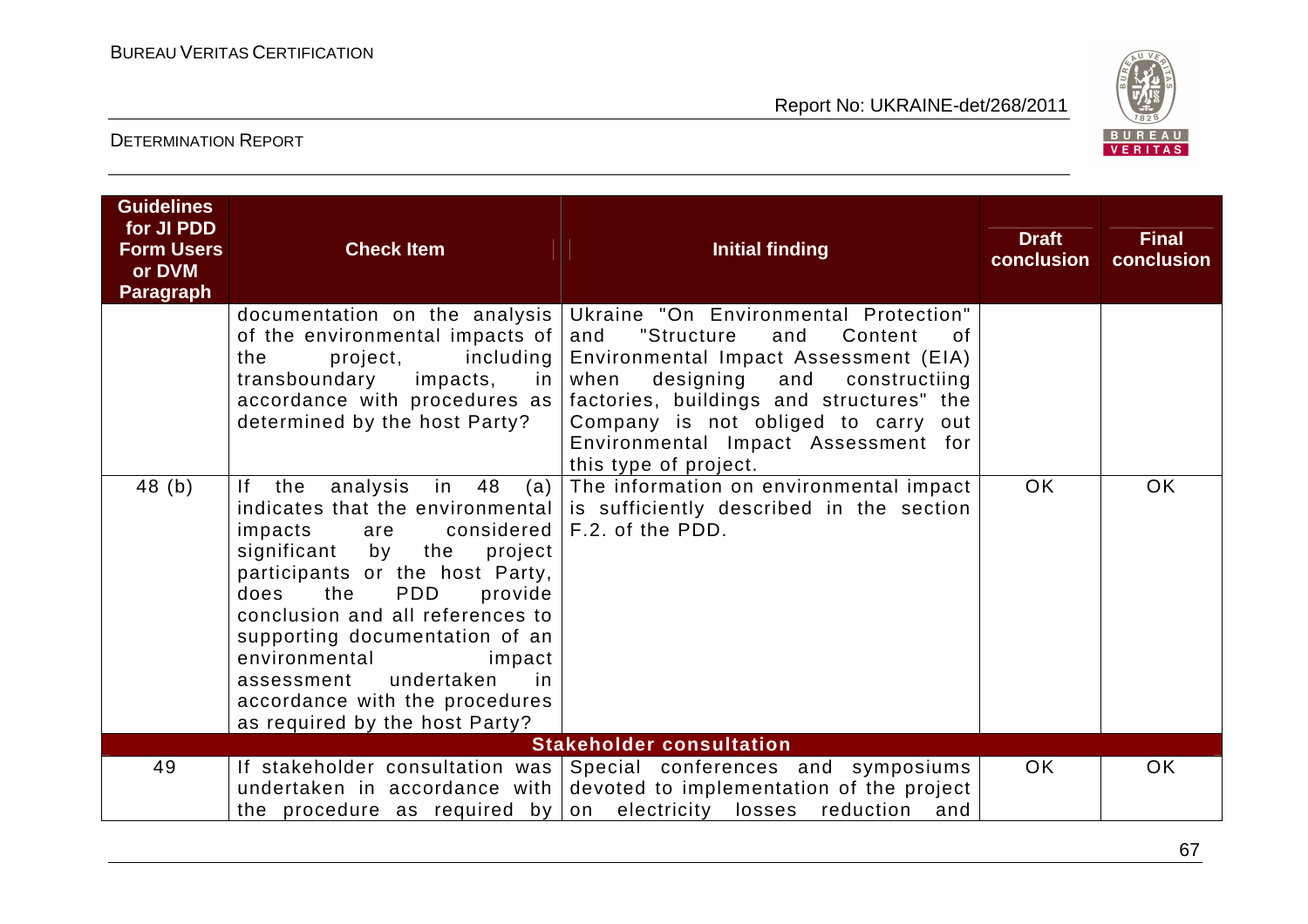

#### DETERMINATION REPORT

| <b>Guidelines</b><br>for JI PDD<br><b>Form Users</b><br>or DVM<br><b>Paragraph</b> | <b>Check Item</b>                                                                                                                                                                                                                            | Initial finding                                                                                                                                                                                                                    | <b>Draft</b><br>conclusion | <b>Final</b><br>conclusion |
|------------------------------------------------------------------------------------|----------------------------------------------------------------------------------------------------------------------------------------------------------------------------------------------------------------------------------------------|------------------------------------------------------------------------------------------------------------------------------------------------------------------------------------------------------------------------------------|----------------------------|----------------------------|
|                                                                                    | the host Party, does the PDD<br>provide:<br>(a) A list of stakeholders from<br>have been received, if any?<br>The<br>(b)<br>nature<br>the<br>0f<br>comments?<br>(c) A description on whether<br>and how the comments have<br>been addressed? | implementation of automated systems for<br>commercial accounting of electric power<br>organized in the Company.<br>were<br>whom comments on the projects   Information is constantly covered on the<br>official Company's website. |                            |                            |

#### **Table 2 Resolution of Corrective Action and Clarification Requests**

| Draft report clarifications,<br>corrective action and forward<br>action requests by<br>verification team       | Ref.<br>to<br>checklist<br>question<br>in table 1 | Summary of project participant<br>response                                                                        | <b>Verification team</b><br>conclusion                                 |
|----------------------------------------------------------------------------------------------------------------|---------------------------------------------------|-------------------------------------------------------------------------------------------------------------------|------------------------------------------------------------------------|
| CAR01<br>Please, add to the section A.2.<br>of the PDD the description of<br>baseline<br>scenario<br>as<br>per | A.2                                               | description of<br>baseline   The<br>The<br>scenario was added to the section   based<br>A.2 of the PDD version 2. | closed<br>issue<br>IS.<br>due<br>on.<br>amendments made in the<br>PDD. |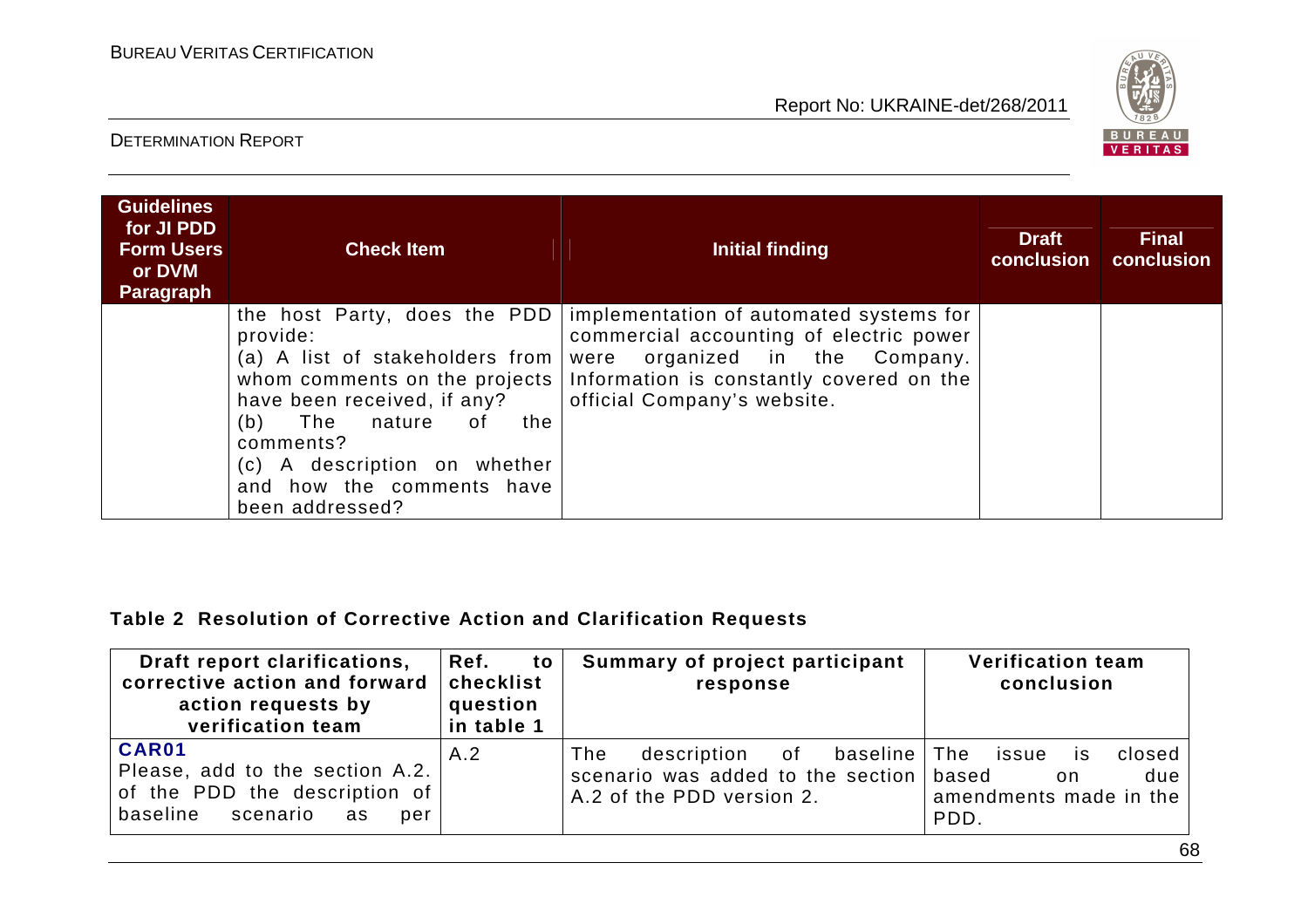

| Guidelines for users of the JI<br>PDD form (version 04).                                                                                                                                             |         |                                                                                                                                                                                                                                                                                                                                                                                                                                                                                                                                                                                                                                              |                                                                                        |
|------------------------------------------------------------------------------------------------------------------------------------------------------------------------------------------------------|---------|----------------------------------------------------------------------------------------------------------------------------------------------------------------------------------------------------------------------------------------------------------------------------------------------------------------------------------------------------------------------------------------------------------------------------------------------------------------------------------------------------------------------------------------------------------------------------------------------------------------------------------------------|----------------------------------------------------------------------------------------|
| <b>CAR02</b><br>Please,<br>provide<br>the<br>interpretation for abbreviations<br>and abridgments in the PDD<br>when first mentioned in the<br>text.                                                  | A.2     | The corresponding interpretation<br>for abbreviations and abridgments<br>are provided in the PDD version 2.                                                                                                                                                                                                                                                                                                                                                                                                                                                                                                                                  | PDD was checked. The<br>issue is closed.                                               |
| CAR03<br>information<br>Please, add the<br>concerning project location to<br>the section A.4.1.3.                                                                                                    | A.4.1.3 | The respective information was PDD was checked. The<br>added to the section A.4.1.3 of the $ $<br>PDD version 2.                                                                                                                                                                                                                                                                                                                                                                                                                                                                                                                             | issue is closed.                                                                       |
| CAR04<br>Please, add to PDD information<br>concerning each measure to be<br>implemented<br>according<br>to<br>(organizational,<br>project<br>technical) and explain how they<br>will be implemented. | A.4.2   | In the framework of the Project it is<br>form<br>the<br>provided<br>to<br><b>TLE</b><br>management system (energy rate<br>setting, energy audit and energy<br>management) in the Company for<br>effective implementation of a<br>number<br>of organizational<br>and<br>technical measures as well as<br>developing<br>and<br>measures<br>on<br>the<br>methodological<br>improving<br>provision of TLE reduction during<br>implementation<br>of<br>licensed<br>activities<br>electricity<br>on<br>transmission and distribution. Lists<br>of these activities are listed below:<br>Organizational measures of<br>1.<br>methodological support | The issue is closed on<br>the<br>basis<br>of<br>the<br>corrections made in the<br>PDD. |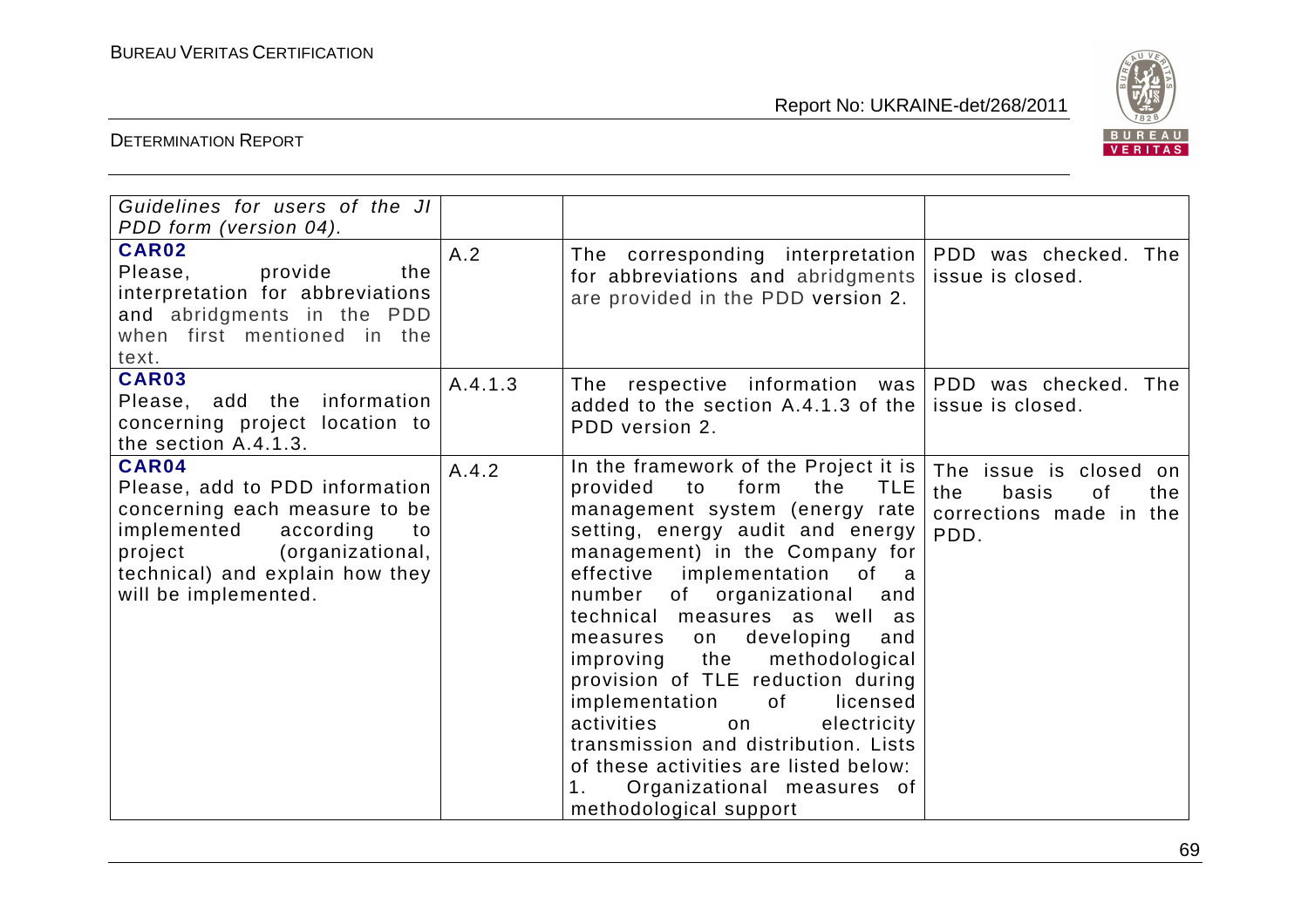

|                                                                                                                                                                                                                                                                                                                  |         | 2. Organizational and technical<br>measures<br>3. Technical measures<br>Corresponding corrections<br>were<br>made in the section A.4.2 of the<br>PDD version 2.                                                                                              |                                                                                                                        |
|------------------------------------------------------------------------------------------------------------------------------------------------------------------------------------------------------------------------------------------------------------------------------------------------------------------|---------|--------------------------------------------------------------------------------------------------------------------------------------------------------------------------------------------------------------------------------------------------------------|------------------------------------------------------------------------------------------------------------------------|
| <b>CAR05</b><br>PDD<br>Please,<br>add<br>to<br>the<br>information on implementation<br>schedule<br>for each type of<br>envisaged by the<br>measures<br>project.                                                                                                                                                  | A.4.2   | The project implementation was<br>added to the PDD ver.2.<br>The<br>schedule of reconstruction and<br>modernization<br>of the control of the control.<br>enterprise's<br>distribution electricity grids were<br>provided in the section A.4.2 of the<br>PDD. | The issue is closed on<br>the<br>basis<br>οf<br>the<br>information provided and<br>due corrections made in<br>the PDD. |
| <b>CAR06</b><br>Please, correct formatting of<br>the section A.4.3.1. as per<br>Guidelines for users of the JI<br>PDD form (version 04).                                                                                                                                                                         | A.4.3.1 | Formatting of the Table A.4.3.1<br>was corrected as per Guidelines<br>for users of the JI PDD form<br>(version $04$ ).                                                                                                                                       | PDD was checked. The<br>issue is closed.                                                                               |
| <b>CAR07</b><br>It is stated in the section<br>that<br>the<br>A.4.3.1<br>estimated<br>amount of emission reductions<br>during the first commitment<br>period is enclosed in the Table<br>4 and the Table 6. As the first<br>commitment period lasts form<br>2008 till 2012, this statement<br>must be corrected. | A.4.3.1 | The necessary corrections were<br>made to the PDD ver.2. The<br>amount of emission<br>expected<br>reductions before, during and after<br>the first commitment period were<br>presented in the section A.4.3.1 of<br>the PDD.                                 | The<br>closed<br>issue<br>is<br>based<br>the<br>on<br>due<br>corrections made.                                         |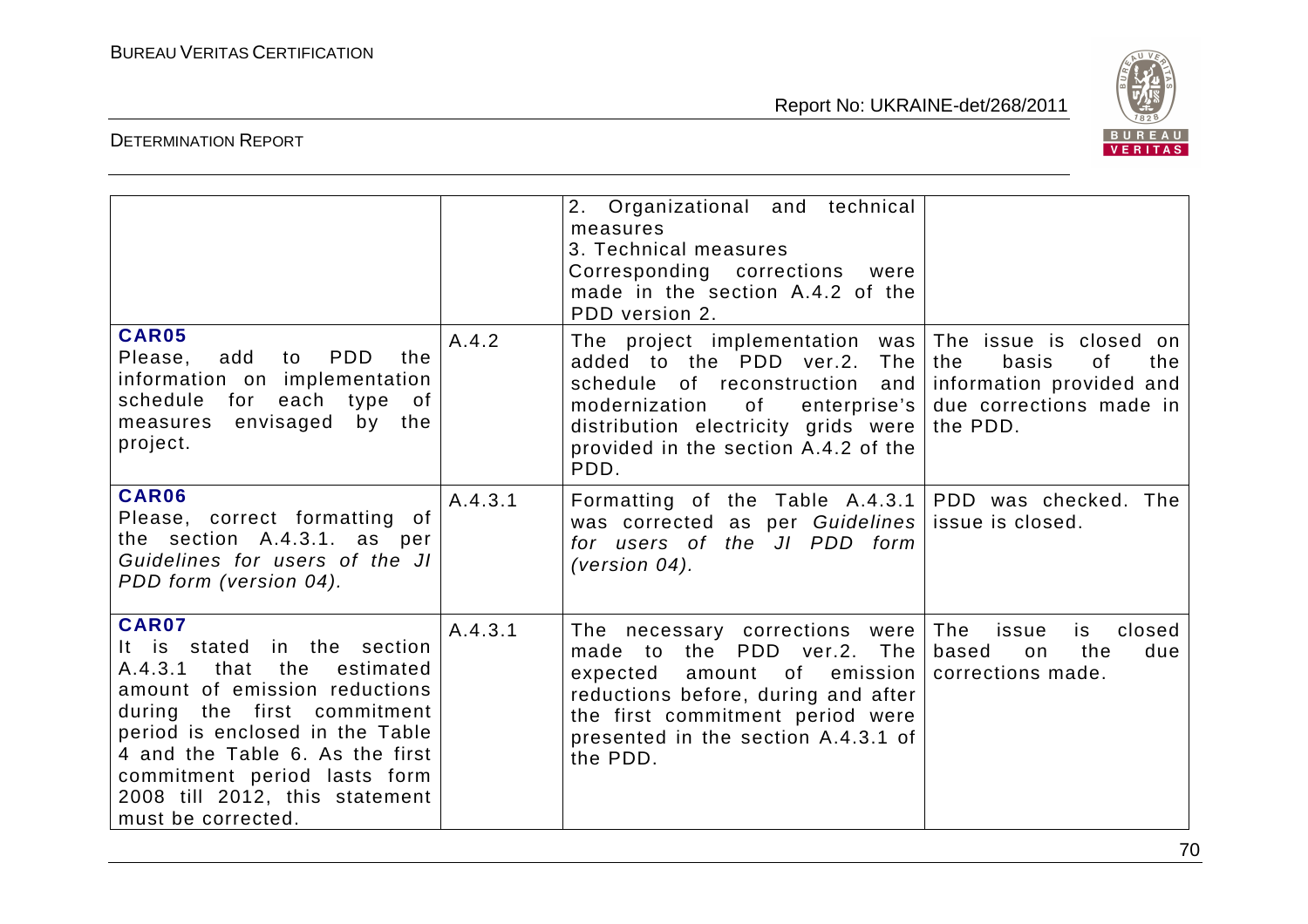

| CAR08<br>The project has no approval of<br>the host Party and the sponsor<br>Parties.<br>Please<br>submit<br>corresponding approvals to AIE.                                                                                           | A.5. | After determination the project, the<br>PDD and Determination report will<br>the<br>State<br>submitted<br>to<br>be<br>Environmental Investment Agency<br>of Ukraine to obtain a Letter of<br>Approval.                                                                                                                                                                                                                                                                                                                                      | The<br>conclusion<br>is.<br>pending<br>written<br>approvals by the Parties<br>involved.                                |
|----------------------------------------------------------------------------------------------------------------------------------------------------------------------------------------------------------------------------------------|------|---------------------------------------------------------------------------------------------------------------------------------------------------------------------------------------------------------------------------------------------------------------------------------------------------------------------------------------------------------------------------------------------------------------------------------------------------------------------------------------------------------------------------------------------|------------------------------------------------------------------------------------------------------------------------|
| CAR09<br>Guidance<br>According to<br>on<br>criteria for baseline setting and<br>detailed<br>monitoring,<br>the<br>description of each alternative<br>used to establish baseline must<br>be provided in the section B.1.<br>of the PDD. | 22   | Three alternatives were identified<br>to establish baseline:<br>Alternative 1.1: Continuation of the<br>current situation, without JI project<br>implementation.<br>Alternative 1.2: The proposed<br>project activity without the use of<br>Joint Implementation mechanism.<br>Alternative 1.3: Partial<br>project<br>activities (to implement not all<br>project equipment) without the use<br>the<br>Joint<br>Implementation<br>0f<br>Mechanism.<br>The detailed description of each<br>alternative was included in the<br>PDD version 2. | The issue is closed on<br>the<br>basis<br>0f<br>the<br>information provided and<br>due corrections made in<br>the PDD. |
| <b>CAR10</b><br>Annex 2 shall contain a short<br>description of the key elements<br>in a tabular form. Please, make<br>corresponding corrections.                                                                                      | 23   | of<br>the<br>The<br>description<br>key<br>elements in the tabular form was<br>added to the Annex 2 of the PDD<br>ver.2.                                                                                                                                                                                                                                                                                                                                                                                                                     | The PDD was checked.<br>The issue is closed.                                                                           |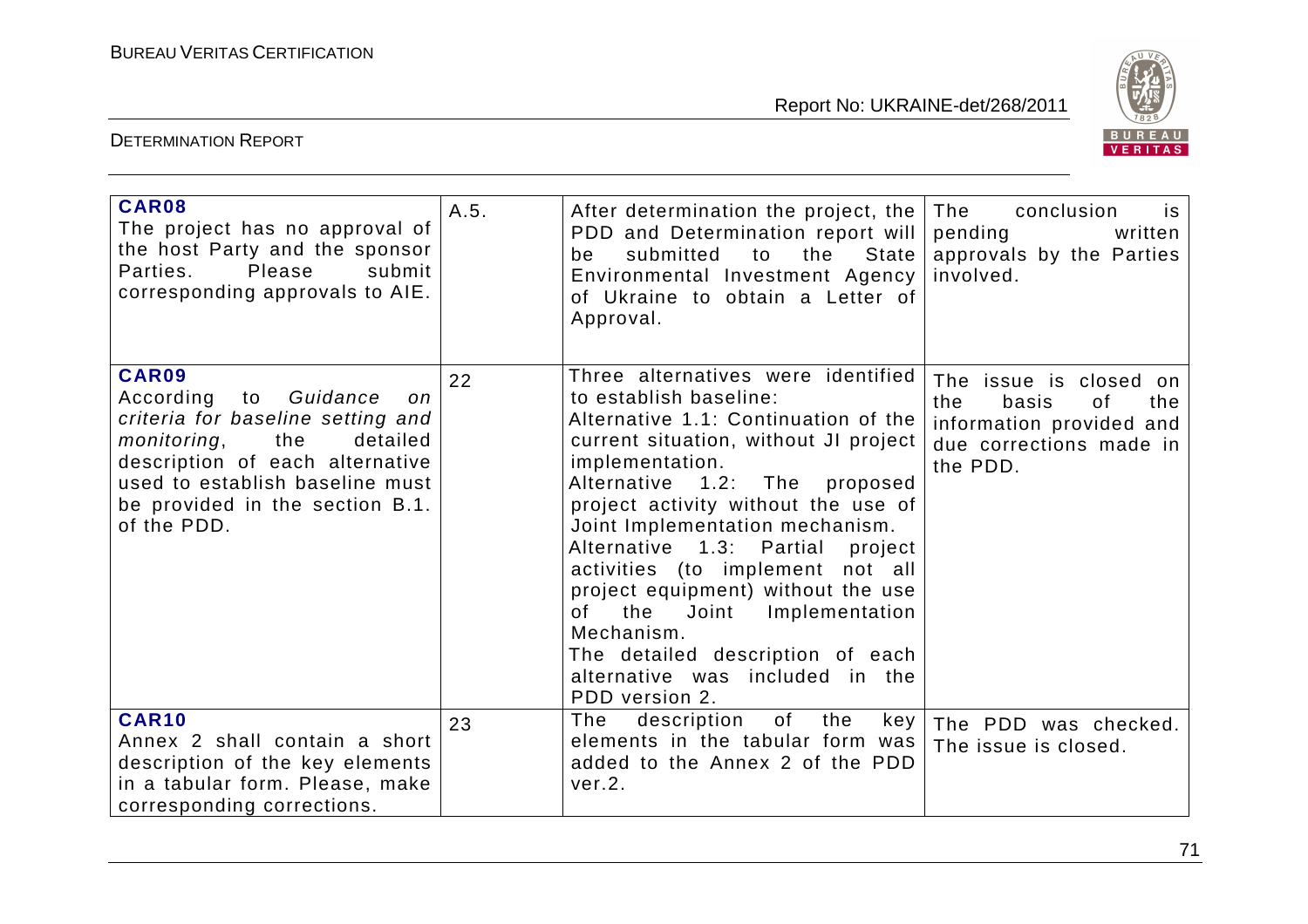

| <b>CAR11</b><br>note<br>that<br>the<br>Please,<br>parameters indicated in<br>the<br>section B.1 of the PDD do not<br>allow<br>calculating<br>electricity<br>losses for each<br>of<br>type<br>equipment and transmission<br>line of various types. Please,<br>provide all key factors in the<br>section B in a tabular form as<br>per Guidelines for users of the<br>JI PDD form (version 04). | 23 | The baseline scenario envisages<br>the continuation of the situation<br>existing prior to the project<br>implementation<br>with<br>minimum<br>repairs on the background of<br>overall deterioration in electricity<br>supply system. In<br>case<br>the<br>is<br>project<br>proposed<br>not<br>implemented electrical energy will<br>still<br>be<br>transported<br>with<br>considerable losses in the grid.<br>Electricity losses in the baseline<br>scenario will be determined for<br>each year when monitoring activity<br>takes place. These losses will be<br>for<br>calculated<br>each<br>project<br>measure based on the data on the<br>grid stat before the activity<br>implementation.<br>Detailed<br>information on the algorithm of<br>baseline calculation is given in<br>Section D.1 of the PDD ver.2. | The<br>issue<br>closed<br>is.<br>based on due corrections<br>made.                   |
|-----------------------------------------------------------------------------------------------------------------------------------------------------------------------------------------------------------------------------------------------------------------------------------------------------------------------------------------------------------------------------------------------|----|--------------------------------------------------------------------------------------------------------------------------------------------------------------------------------------------------------------------------------------------------------------------------------------------------------------------------------------------------------------------------------------------------------------------------------------------------------------------------------------------------------------------------------------------------------------------------------------------------------------------------------------------------------------------------------------------------------------------------------------------------------------------------------------------------------------------|--------------------------------------------------------------------------------------|
| <b>CAR12</b><br>information<br>concerning<br>The<br>selected baseline period and<br>algorithm of baseline emissions<br>must be clearly<br>calculation<br>indicated in the section B of the<br>PDD. The required justification                                                                                                                                                                 | 23 | The information concerning the<br>algorithm of baseline emissions<br>calculation with the appropriate  <br>justification was included into the<br>section B.1 of the PDD ver.2                                                                                                                                                                                                                                                                                                                                                                                                                                                                                                                                                                                                                                     | The<br>closed<br>issue<br>is<br>based<br>the<br>on<br>amendments made to the<br>PDD. |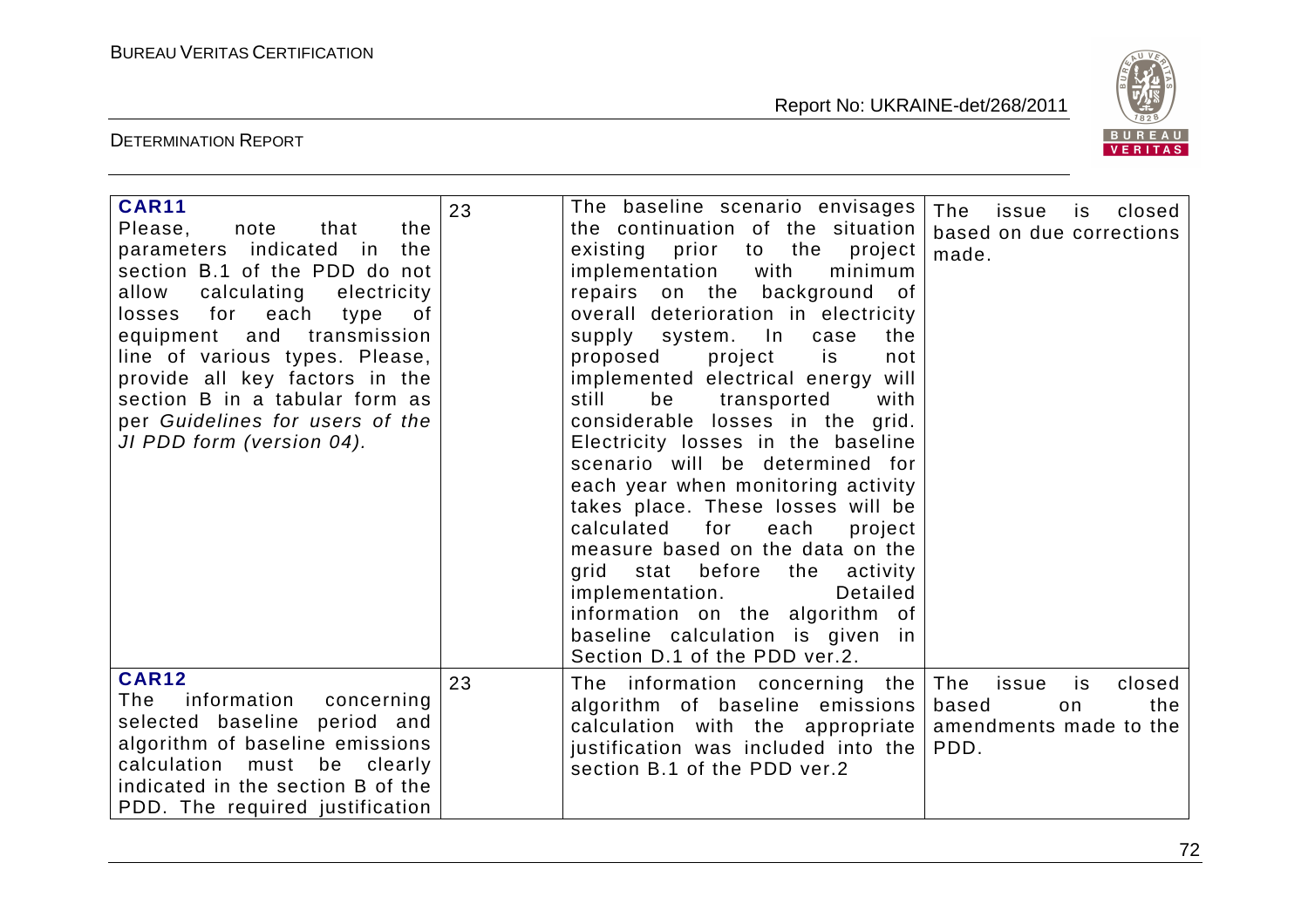

| regarding baseline scenario<br>establishment also<br>must be<br>provided in the PDD.                                                                                                                                                                                                                                                                            |    |                                                                                                                                                                                                                                                                                                                                                                                                                                                                                                                                                                                                                                                                                                                                                                                                                                                                             |                                                                                         |
|-----------------------------------------------------------------------------------------------------------------------------------------------------------------------------------------------------------------------------------------------------------------------------------------------------------------------------------------------------------------|----|-----------------------------------------------------------------------------------------------------------------------------------------------------------------------------------------------------------------------------------------------------------------------------------------------------------------------------------------------------------------------------------------------------------------------------------------------------------------------------------------------------------------------------------------------------------------------------------------------------------------------------------------------------------------------------------------------------------------------------------------------------------------------------------------------------------------------------------------------------------------------------|-----------------------------------------------------------------------------------------|
| <b>CAR13</b><br>Application of emission factor<br>for Ukrainian electricity grid for<br>2005 referred to "Ukraine -<br>Assessment of new calculation<br>of CEF" approved TUV SUD<br>17.08.2007" is illegitimate as<br>this coefficient is valid since<br>2006.<br>Please,<br>make<br>corresponding corrections and<br>provide<br>corresponding<br>confirmation. | 25 | The CAR has been taken into The issue is closed on<br>account I the PDD ver.2 and in the<br>ERUs calculation.<br>The CO2 emission factors for<br>2004-2005 were taken from the<br>"Operational Guidelines for Project<br>Design<br><b>Documents</b><br>0f<br>Joint<br>Implementation Projects Volume 1:<br>General guidelines" (ERUPT),<br>issued by Ministry of Economic<br>Affairs of the Netherlands.<br>Carbon dioxide emission factors<br>for 2006-2007 are taken from the<br>"Carbon<br>document<br>dioxide<br>emission factors (for energy<br>consumption according to the<br>methodology<br>"Ukraine<br>Assessment of new calculation of<br>CEF", approved by TUV SUD<br>$17.08.2007$ ;<br>Carbon dioxide emission factors<br>for 2008 are taken from Order of<br>National<br>Environmental<br>the<br>Investment Agency of Ukraine<br>(hereinafter - NEIAU) № 62 of | the basis of information<br>provided and appropriate<br>corrections made to the<br>PDD. |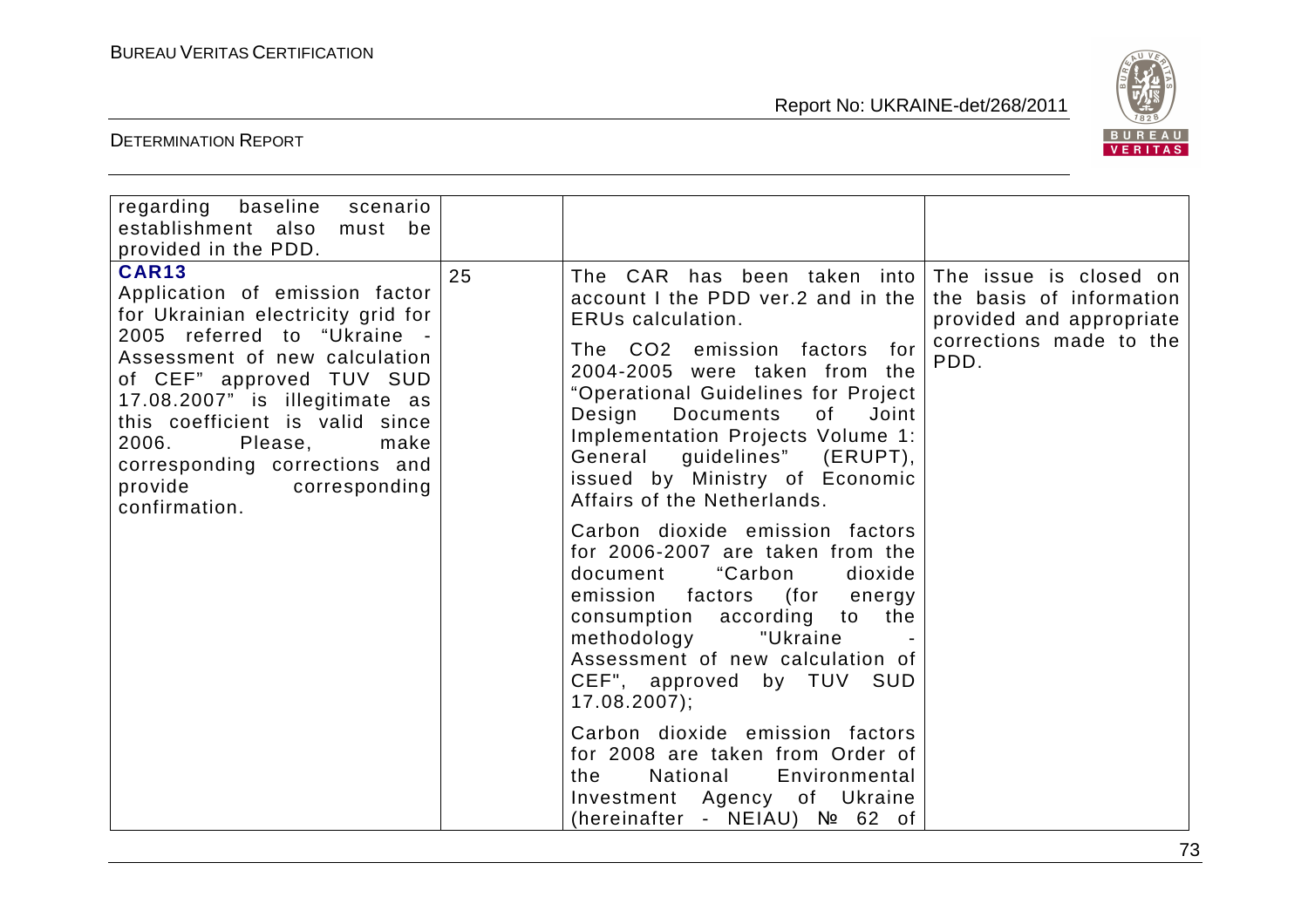

|                                                                                                                                                                                                                                                                                              |    | 15.04.2011  "On<br>of<br>approval<br>specific carbon dioxide emission<br>factors in 2008";                                                                                    |                                                                                                                      |
|----------------------------------------------------------------------------------------------------------------------------------------------------------------------------------------------------------------------------------------------------------------------------------------------|----|-------------------------------------------------------------------------------------------------------------------------------------------------------------------------------|----------------------------------------------------------------------------------------------------------------------|
|                                                                                                                                                                                                                                                                                              |    | Carbon dioxide emission factors<br>for 2009 are taken from the Order<br>of NEIAU # 63 of 15.04.2011 "On<br>approval of specific carbon dioxide<br>emission factors in 2009";  |                                                                                                                      |
|                                                                                                                                                                                                                                                                                              |    | Carbon dioxide emission factors<br>for 2010 are taken from the Order<br>of NEIAU # 43 of 28.03.2011. "On<br>approval of specific carbon dioxide<br>emission factors in 2010"  |                                                                                                                      |
|                                                                                                                                                                                                                                                                                              |    | Carbon dioxide emission factors<br>for 2011 are taken from the Order<br>of NEIAU # 75 of 12.05.2011. "On<br>approval of specific carbon dioxide<br>emission factors in 2011". |                                                                                                                      |
| <b>CAR14</b><br>Please, provide in the section<br>B.2. the justification of the<br>project additionality<br>on<br>the<br>of the investment<br>basis<br>analysis. Please, note that the<br>barrier analysis<br>does<br>not<br>provide reasonable evidences<br>that the project is additional. | 28 | In the corrected PDD additionality<br>of the project was proved by using<br>the simple cost analysis only.                                                                    | The<br>issue<br>is<br>closed<br>based on the provided<br>information<br>and<br>due<br>amendments made in the<br>PDD. |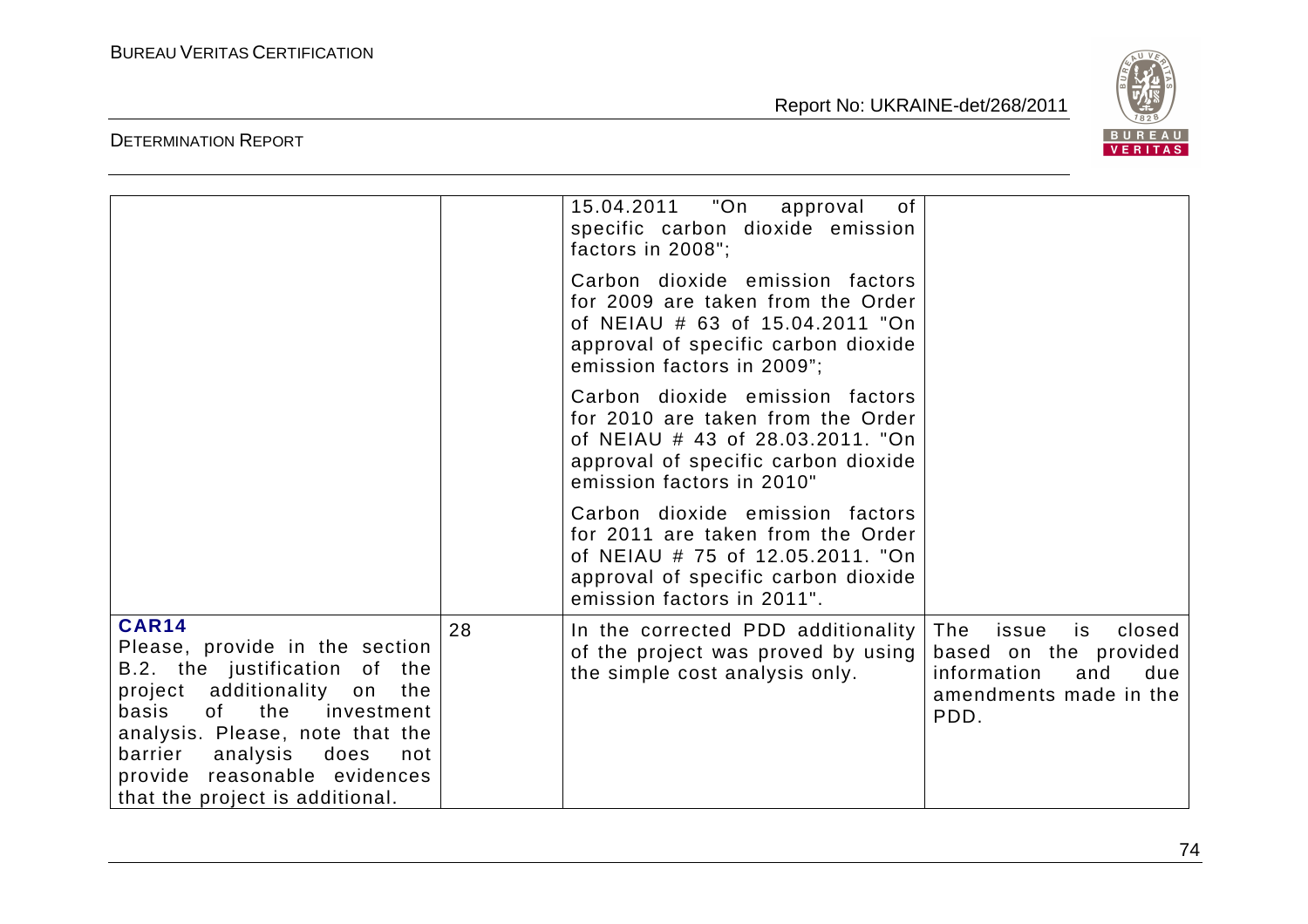

| <b>CAR15</b><br>Please, add to the section B.2.<br>the transparent analysis of any<br>other activities similar to the<br>project activity. Please, indicate<br>if<br>such<br>projects<br>were<br>implemented in Ukraine earlier.                                                     | 28    | Analysis<br>of<br>project<br>activity<br>similarity demonstrated absence of<br>similar<br>projects<br>in the second the second term in the second term in the second term in the second term in the second term in t<br>Ukraine.<br>Existing practice of equipment<br>maintenance represented in the<br>variant of baseline chosen for this<br>Project is customary for Ukraine.<br>Due to current practice all losses<br>of electric energy are borne by end<br>that is why the<br>consumers;<br>companies engaged in electricity<br>supply don't have incentives for<br>energy effective<br>projects<br>implementation. | The PDD was checked.<br>The issue is closed.                                                                           |
|--------------------------------------------------------------------------------------------------------------------------------------------------------------------------------------------------------------------------------------------------------------------------------------|-------|---------------------------------------------------------------------------------------------------------------------------------------------------------------------------------------------------------------------------------------------------------------------------------------------------------------------------------------------------------------------------------------------------------------------------------------------------------------------------------------------------------------------------------------------------------------------------------------------------------------------------|------------------------------------------------------------------------------------------------------------------------|
| <b>CAR16</b><br>scheme<br>of<br>"project"<br>The<br>for<br>boundaries<br>baseline<br>scenario" is indicated in the<br>Figure 13 of the PDD. Please,<br>explain<br>how<br>the<br>project<br>boundaries can be applied for<br>baseline scenario and make<br>corresponding corrections. | 32(a) | The CAR was taken into account I The<br>the PDD ver.2. The section $B.3$<br>contains the baseline scenario<br>boundary scheme and greenhouse<br>gas sources as well as boundaries<br>of the project scenario.                                                                                                                                                                                                                                                                                                                                                                                                             | closed<br>issue<br>is.<br>based on amendments<br>made to the PDD.                                                      |
| <b>CAR17</b><br>Please, estimate in the PDD the<br>emissions<br>of<br>sulphur<br>hexafluoride as a result of<br>project implementation. Please,<br>indicate if the emission of this                                                                                                  | 32(d) | Currently in the energy sector,<br>hexafluoride circuit breakers and<br>current transformers are used to<br>transport electric<br>energy<br>In.<br>electricity grids.<br>They are characterized by high                                                                                                                                                                                                                                                                                                                                                                                                                   | The issue is closed on<br>the<br>basis<br>of<br>the<br>information provided and<br>due corrections made in<br>the PDD. |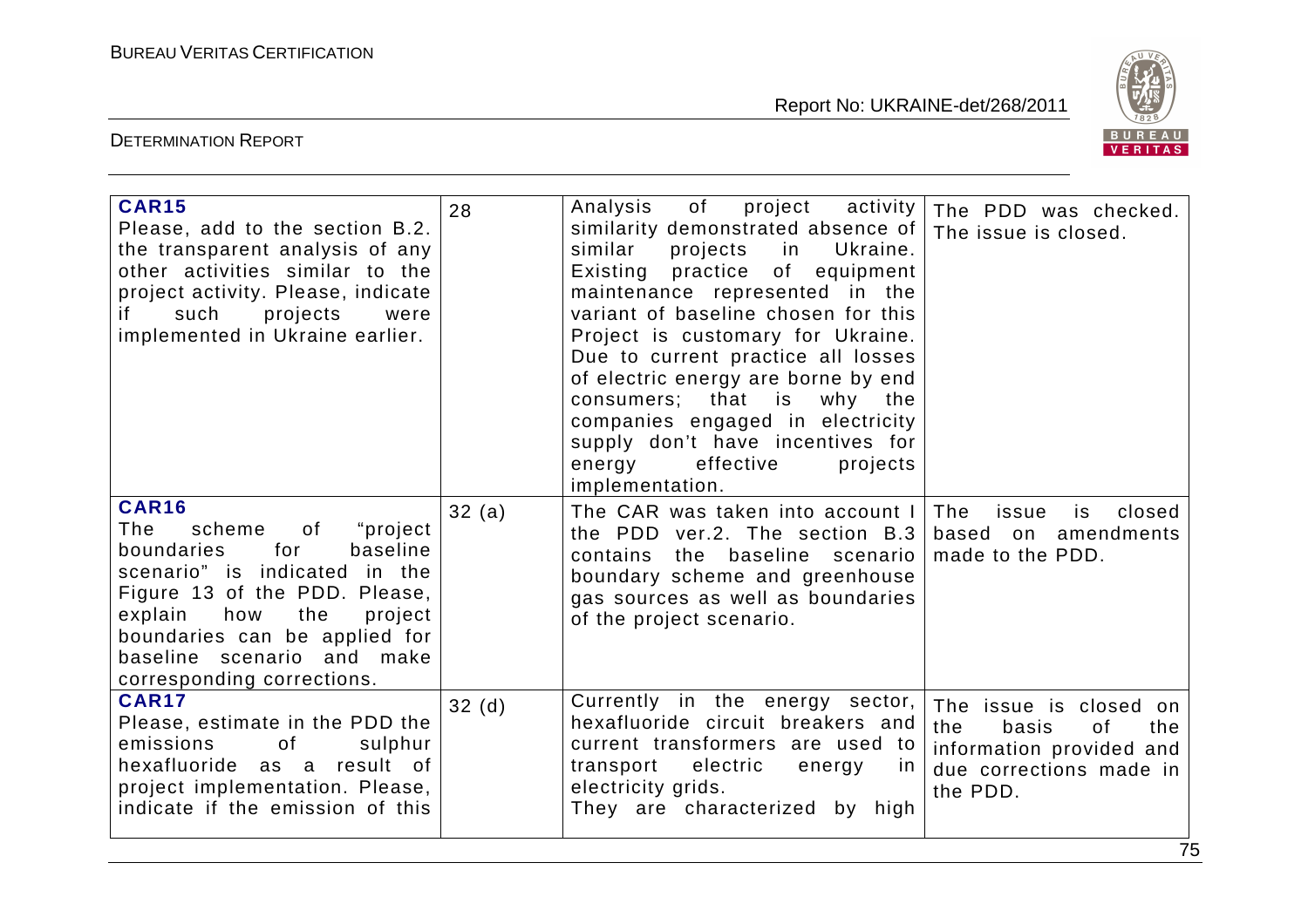

| gas can be neglected.                                                                                                                                                          |       | reliability, durability, simplicity of<br>construction and installation as<br>well as safety. A distinguishing<br>of hexafluoride circuit<br>feature<br>breakers and current transformers<br>the<br>fact<br>that<br>sulphur<br>is.<br>hexafluoride<br>(electrical<br>and<br>technical gas) fulfils the function of<br>arc control and heat insulating<br>Sulphur<br>hexafluoride<br>medium.<br>$(SF_6)$ is a greenhouse gas whose<br>density under normal conditions is<br>five times higher than density of<br>air. Since this equipment provides<br>for a system of leak-proofness<br>control<br>and<br>equipment<br>manufacturers<br>guarantee<br>its<br>smooth operation for 25 years, we<br>can conclude that leakages of $SF_6$<br>are absent and excluded from the<br>project boundaries. |                                          |
|--------------------------------------------------------------------------------------------------------------------------------------------------------------------------------|-------|--------------------------------------------------------------------------------------------------------------------------------------------------------------------------------------------------------------------------------------------------------------------------------------------------------------------------------------------------------------------------------------------------------------------------------------------------------------------------------------------------------------------------------------------------------------------------------------------------------------------------------------------------------------------------------------------------------------------------------------------------------------------------------------------------|------------------------------------------|
| <b>CAR18</b><br>Please, state in the PDD the<br>actual starting date of the<br>project which is indicated in the<br>documentation on JI project<br>realization at the Company. | 34(a) | The appropriate corrections were<br>made in the PDD version 2.                                                                                                                                                                                                                                                                                                                                                                                                                                                                                                                                                                                                                                                                                                                                   | PDD was checked. The<br>issue is closed. |
| <b>CAR19</b><br>Please, compare the expected                                                                                                                                   | 34(b) | The appropriate corrections were<br>made in the section C of the PDD                                                                                                                                                                                                                                                                                                                                                                                                                                                                                                                                                                                                                                                                                                                             | PDD was checked. The<br>issue is closed. |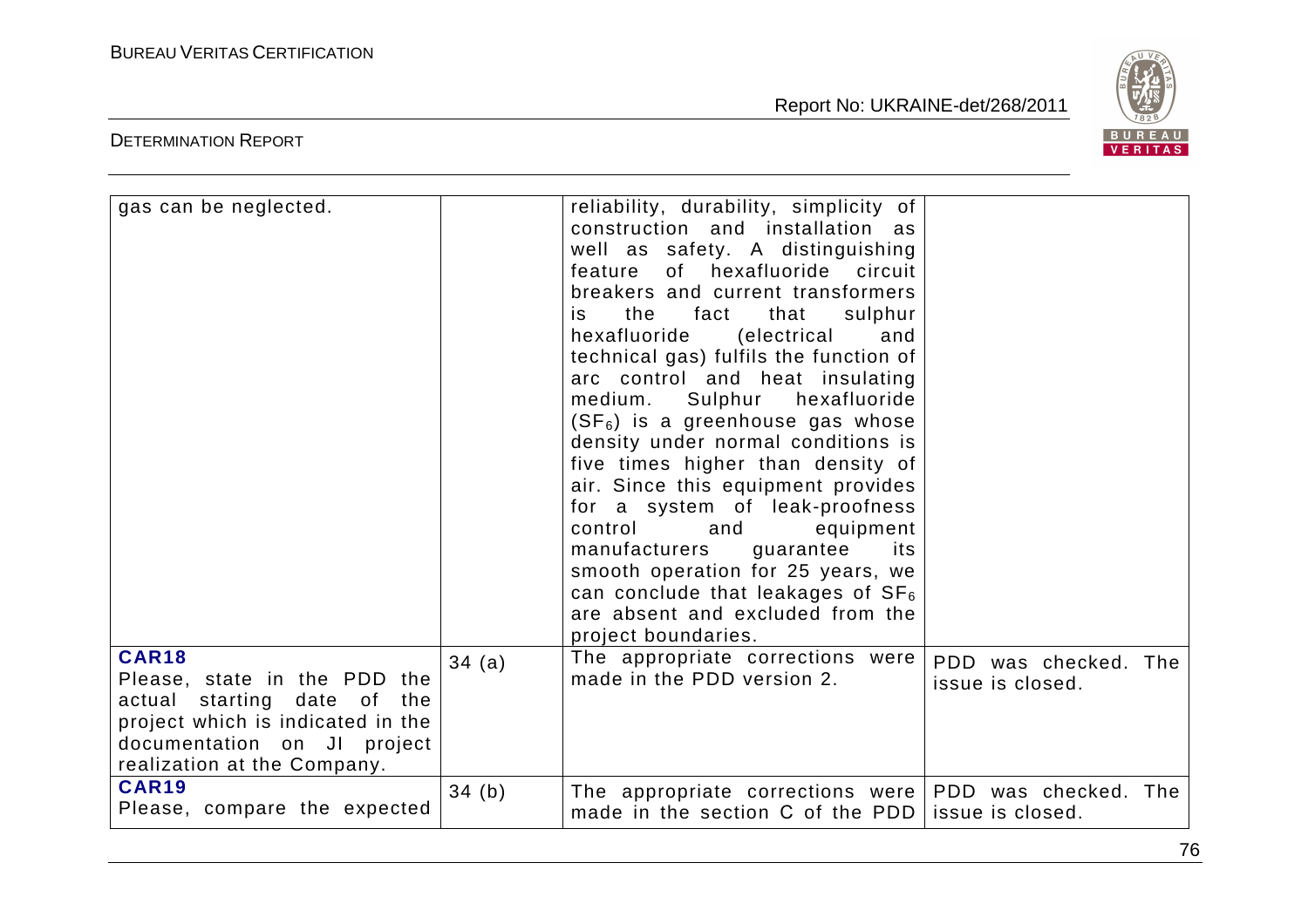

| operational<br>lifetime,<br>the<br>crediting period length and the<br>starting date of the project and<br>provide<br>corresponding<br>corrections in the PDD.                                       |          | version 2.                                                                                                                                                  |                                                                                                           |
|-----------------------------------------------------------------------------------------------------------------------------------------------------------------------------------------------------|----------|-------------------------------------------------------------------------------------------------------------------------------------------------------------|-----------------------------------------------------------------------------------------------------------|
| <b>CAR20</b><br>Please, correct the length of<br>the crediting period taking into<br>account the project starting<br>date and the crediting period<br>length stated in the section A of<br>the PDD. | 34 $(c)$ | The appropriate corrections were PDD was checked. The<br>made in the section C of the PDD<br>version 2.                                                     | issue is closed.                                                                                          |
| <b>CAR21</b><br>No. Necessary information as to<br>reductions<br>emission<br>before<br>2012 and after 2012 must bee<br>added to the section C of the<br>PDD.                                        | 34(d)    | The information as to the expected<br>emission reduction unit amount till<br>2012 and after 2012 was presented<br>in the section C of the PDD version<br>2. | The issue is closed on<br>the basis of amendments<br>made.                                                |
| <b>CAR22</b><br>All equations in the section D of<br>the PDD must be numbered as<br>per Guidance on criteria for<br>baseline setting and monitoring.<br>Please, make corresponding<br>corrections.  | 35       | All equations in the section $D$ of PDD was checked. The<br>the PDD were numbered as per<br>Guidance on criteria for baseline<br>setting and monitoring.    | issue is closed.                                                                                          |
| <b>CAR23</b><br>Please,<br>the<br>note<br>that<br>parameters indicated<br>the<br>in in<br>section D of the PDD version 01                                                                           | 36(a)    | methodology<br>of<br>emission  <br>The<br>reduction calculation was changed<br>taking<br>into<br>the<br>account<br>observations.<br>The<br>corrected        | The<br>issue<br>closed<br>is<br>based on the provided<br>information<br>and<br>appropriate<br>corrections |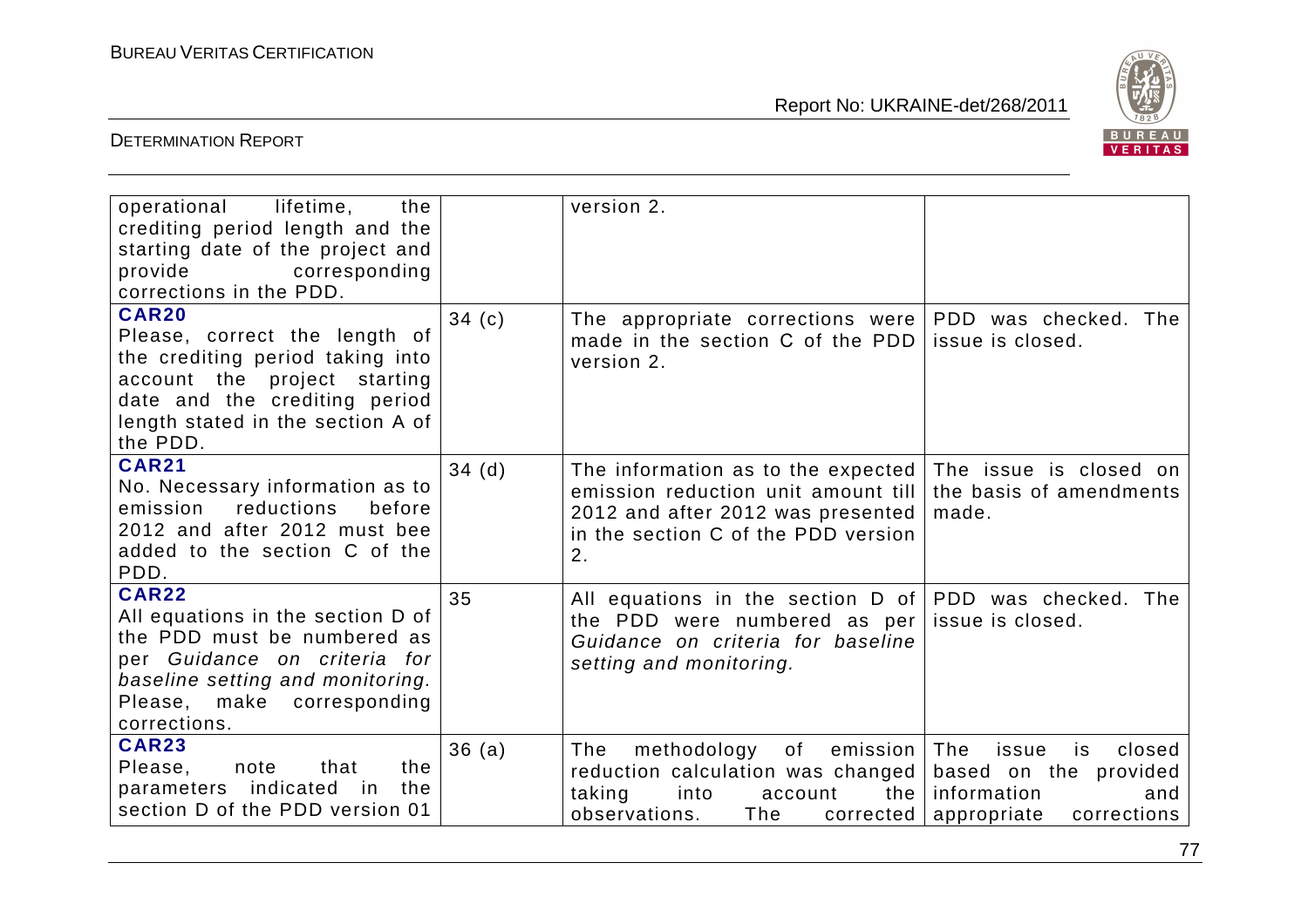

| not allow calculating<br>do<br>electricity losses for each type<br>of equipment and transmission<br>line of various types. The<br>monitoring plan must be altered<br>to reflect only those electricity<br>losses which are achieved as a<br>result<br>of<br>project<br>implementation.                                                                             |       | methodology was described in the $ $ made.<br>section D of the PDD version 2.<br>The monitoring plan was revised<br>according<br>to<br>the<br>corrected<br>methodology.                                                                                                                                                                                                                                                  |                                                                                         |
|--------------------------------------------------------------------------------------------------------------------------------------------------------------------------------------------------------------------------------------------------------------------------------------------------------------------------------------------------------------------|-------|--------------------------------------------------------------------------------------------------------------------------------------------------------------------------------------------------------------------------------------------------------------------------------------------------------------------------------------------------------------------------------------------------------------------------|-----------------------------------------------------------------------------------------|
| <b>CAR24</b><br>monitored<br>All the<br>baseline<br>parameters must be included in<br>the monitoring plan in the<br>section D.1.1.3. of the PDD as<br>per Guidelines for users of the<br>JI PDD form (version 04).                                                                                                                                                 | 36(h) | The monitoring plan in the PDD<br>ver.2<br>contains<br>all<br>necessary<br>baseline parameters.                                                                                                                                                                                                                                                                                                                          | PDD was checked. The<br>issue is closed.                                                |
| <b>CAR25</b><br>Application of emission factor<br>for Ukrainian electricity grid for<br>2005 referred to "Ukraine -<br>Assessment of new calculation<br>of CEF" approved TUV SUD<br>17.08.2007" is illegitimate as<br>this coefficient is valid since<br>2006.<br>Please,<br>make<br>corresponding corrections of<br>the monitoring plan and ERUs<br>calculations. | 36(h) | The CAR has been taken into The issue is closed on<br>account I the PDD ver.2 and in the<br><b>ERUs calculation.</b><br>The CO2 emission factors<br>for<br>2004-2005 were taken from the<br>"Operational Guidelines for Project<br>Design<br><b>Documents</b><br>of<br>Joint<br>Implementation Projects Volume 1:<br>guidelines"<br>General<br>(ERUPT),<br>issued by Ministry of Economic<br>Affairs of the Netherlands. | the basis of information<br>provided and appropriate<br>corrections made to the<br>PDD. |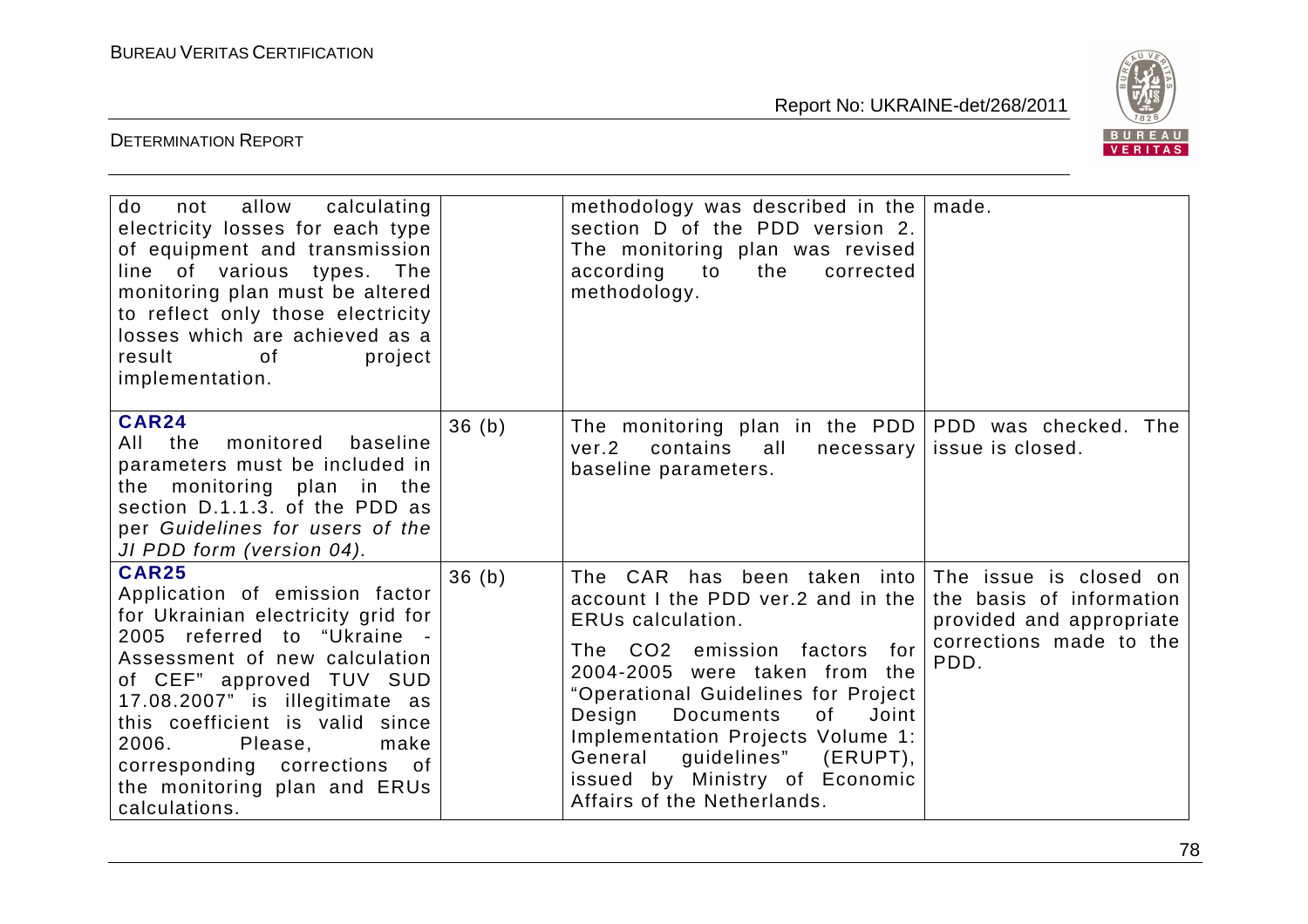DETERMINATION REPORT

Report No: UKRAINE-det/268/2011



| Carbon dioxide emission factors<br>for 2006-2007 are taken from the<br>"Carbon<br>document<br>dioxide<br>emission factors (for energy<br>consumption according to the<br>methodology<br>"Ukraine<br>Assessment of new calculation of<br>CEF", approved by TUV SUD<br>$17.08.2007$ ; |
|-------------------------------------------------------------------------------------------------------------------------------------------------------------------------------------------------------------------------------------------------------------------------------------|
| Carbon dioxide emission factors<br>for 2008 are taken from Order of<br>National<br>Environmental<br>the<br>Investment Agency of Ukraine<br>(hereinafter - NEIAU) № 62 of<br>15.04.2011 "On approval<br>of<br>specific carbon dioxide emission<br>factors in 2008";                  |
| Carbon dioxide emission factors<br>for 2009 are taken from the Order<br>of NEIAU # 63 of 15.04.2011 "On<br>approval of specific carbon dioxide<br>emission factors in 2009";                                                                                                        |
| Carbon dioxide emission factors<br>for 2010 are taken from the Order<br>of NEIAU # 43 of 28.03.2011. "On<br>approval of specific carbon dioxide<br>emission factors in 2010"                                                                                                        |
| Carbon dioxide emission factors                                                                                                                                                                                                                                                     |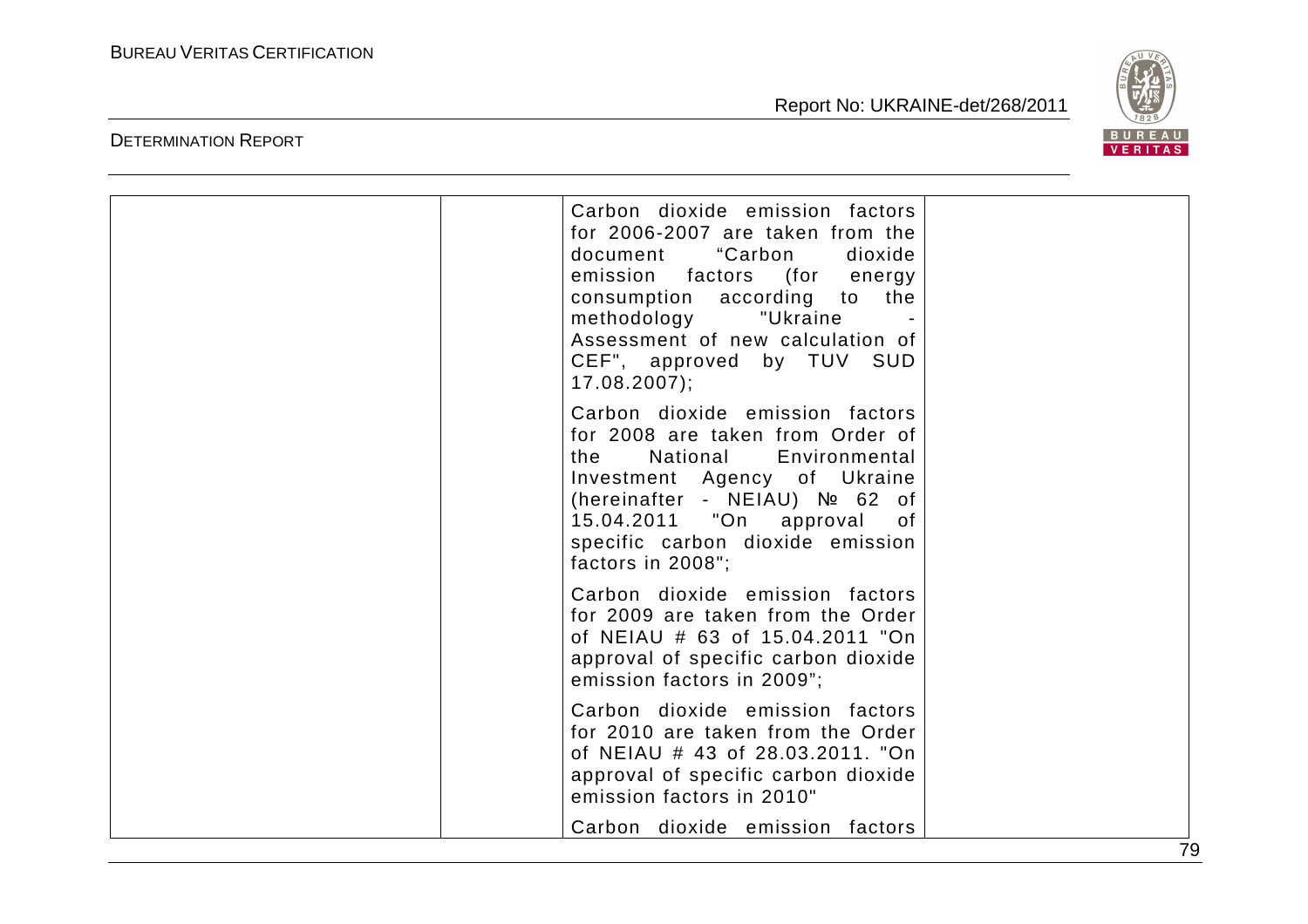

|                                                                                                                                                                                                                                                                                                                                                                                                                                                                                                                                                                                                                                                                                                                                                                 |       | for 2011 are taken from the Order<br>of NEIAU # 75 of 12.05.2011. "On<br>approval of specific carbon dioxide<br>emission factors in 2011".                                                                                                                                                                                                                                                                                                                                                                                                                                                                                                                                                                                                                                                                            |                                                                                       |
|-----------------------------------------------------------------------------------------------------------------------------------------------------------------------------------------------------------------------------------------------------------------------------------------------------------------------------------------------------------------------------------------------------------------------------------------------------------------------------------------------------------------------------------------------------------------------------------------------------------------------------------------------------------------------------------------------------------------------------------------------------------------|-------|-----------------------------------------------------------------------------------------------------------------------------------------------------------------------------------------------------------------------------------------------------------------------------------------------------------------------------------------------------------------------------------------------------------------------------------------------------------------------------------------------------------------------------------------------------------------------------------------------------------------------------------------------------------------------------------------------------------------------------------------------------------------------------------------------------------------------|---------------------------------------------------------------------------------------|
| <b>CAR26</b><br>Please, after making alteration<br>of the monitoring plan and<br>adding<br>of all<br>necessary<br>parameters to be monitored,<br>explicitly distinguish:<br>(i) Data and parameters that<br>are not monitored throughout<br>the crediting period, but are<br>determined only once (and thus<br>remain fixed throughout the<br>crediting period), and that are<br>available already at the stage<br>of determination;<br>(ii) Data and parameters that<br>are not monitored throughout<br>the crediting period, but are<br>determined only once (and thus<br>remain fixed throughout the<br>crediting period), but that are<br>not available at the stage of<br>determination;<br>(iii) Data and parameters that<br>are monitored throughout the | 36(d) | All parameters of the monitoring<br>plan, which was corrected taking<br>into account all issued remarks,<br>are divided into three groups:<br>(i) Data and parameters that are<br>monitored throughout<br>not<br>the<br>crediting<br>period,<br>but<br>are<br>determined only once (and thus<br>fixed<br>throughout<br>remain<br>the<br>crediting period), and that<br>are<br>available already at the stage of<br>determination;<br>(ii) Data and parameters that are<br>monitored throughout<br>the<br>not<br>crediting<br>period,<br>but<br>are<br>determined only once (and<br>thus<br>fixed<br>throughout<br>remain<br>the<br>crediting period), but that are not<br>available at<br>the<br>0f<br>stage<br>determination;<br>(iii) Data and parameters that are<br>monitored throughout the crediting<br>period. | The issue is closed on<br>the<br>basis<br>0f<br>due<br>amendments made in the<br>PDD. |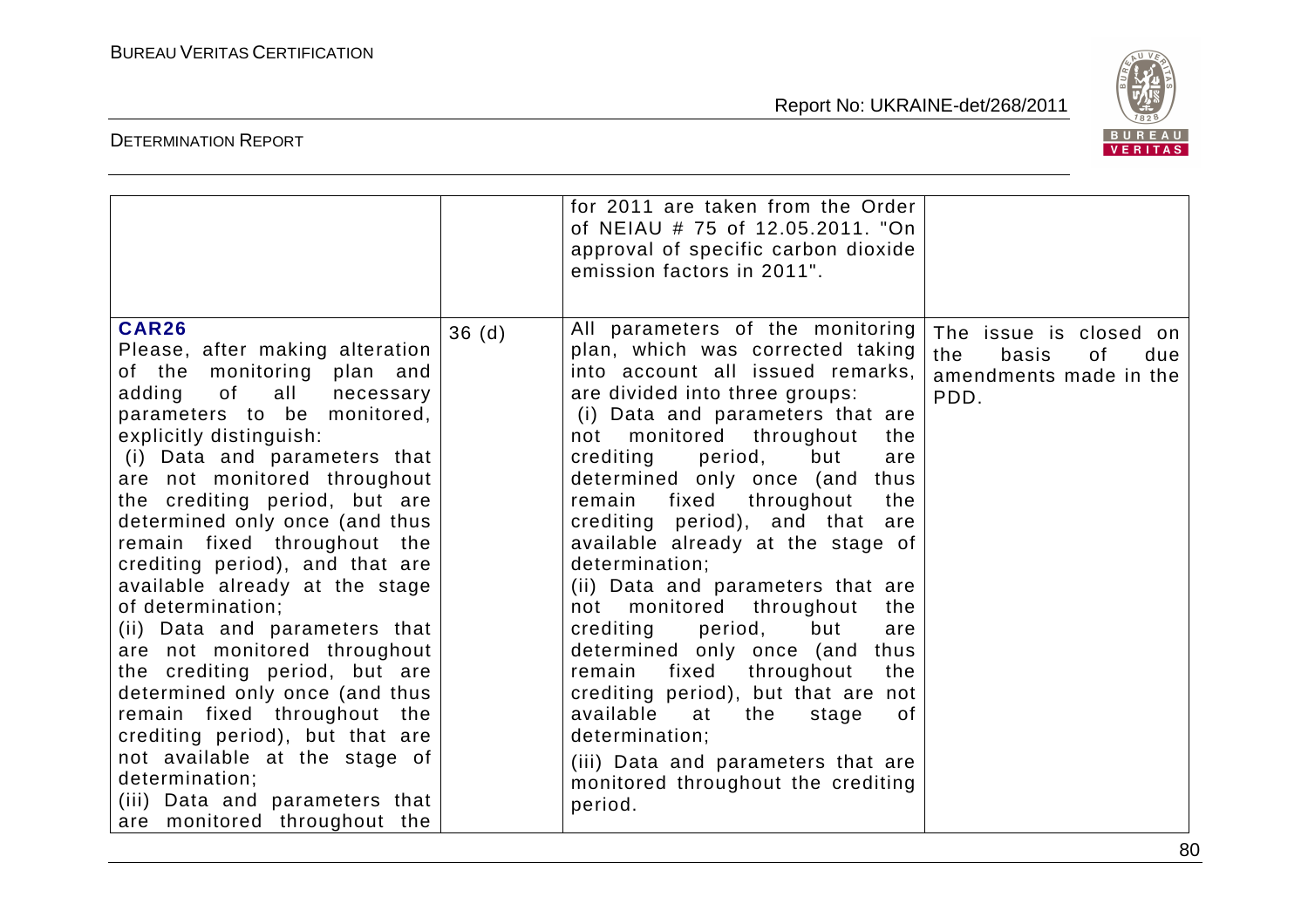

| crediting period.                                                                                                                                                                                                                                                                                         |              | Indicated parameters were listed in<br>the section D.1 of the PDD version<br>2.                                                                                                                                                                                                                                                                                                        |                                                                                                                            |
|-----------------------------------------------------------------------------------------------------------------------------------------------------------------------------------------------------------------------------------------------------------------------------------------------------------|--------------|----------------------------------------------------------------------------------------------------------------------------------------------------------------------------------------------------------------------------------------------------------------------------------------------------------------------------------------------------------------------------------------|----------------------------------------------------------------------------------------------------------------------------|
| <b>CAR27</b><br>All algorithms and formulae<br>for<br>used<br>to<br>the<br>estimation/calculation<br>0f<br>baseline and project emissions<br>form each source, equipment<br>line<br>type, transmission<br>of<br>various types etc. must be<br>included in the sections D.1.1.2<br>and D.1.1.4 of the PDD. | 36(f)        | The methodology of baseline and<br>project emissions calculation was<br>altered to consider emissions form<br>each project equipment type,<br>transmission line of various types<br>etc. must be included in the<br>sections D.1.1.2 and D.1.1.4 of the<br>PDD. All necessary algorithms and<br>formulae were included in the<br>sections D.1.1.2 and D.1.1.4 of the<br>PDD version 2. | The issue is closed<br>on.<br>the<br>the<br>basis<br>0f<br>information provided and<br>due corrections made in<br>the PDD. |
| <b>CAR28</b><br>Please,<br>include<br>all<br>key<br>monitored parameters to the<br>table<br>D.2.,<br>describe<br>uncertainties<br>quality<br>and<br>procedures<br>assurance<br>associated with them.                                                                                                      | 36 (f) (vii) | All parameters to be monitored<br>including<br>quality control<br>and<br>quality assurance<br>procedures<br>undertaken for data monitored<br>were added to the section D.2 of<br>the PDD.                                                                                                                                                                                              | The issue is closed on<br>the basis of amendments<br>made in the PDD.                                                      |
| <b>CAR29</b><br>Please, add to the PDD (section<br>D.3.) scheme identifying the<br>responsibilities<br>and<br>roles<br>establishing in the<br>context<br>project of monitoring plan.                                                                                                                      | 36(j)        | information<br>The<br>detailed<br>concerning responsibilities<br>and<br>roles distribution in the monitoring<br>was included in the section D.3 of<br>the PDD.                                                                                                                                                                                                                         | PDD was checked. The<br>issue is closed.                                                                                   |
| <b>CAR30</b><br>Algorithm<br>of<br>project<br>and                                                                                                                                                                                                                                                         | 45           | For the period before 2010 the<br>estimated<br>emissions<br>were                                                                                                                                                                                                                                                                                                                       | The issue is closed<br>on<br>the<br>the<br>basis<br>of                                                                     |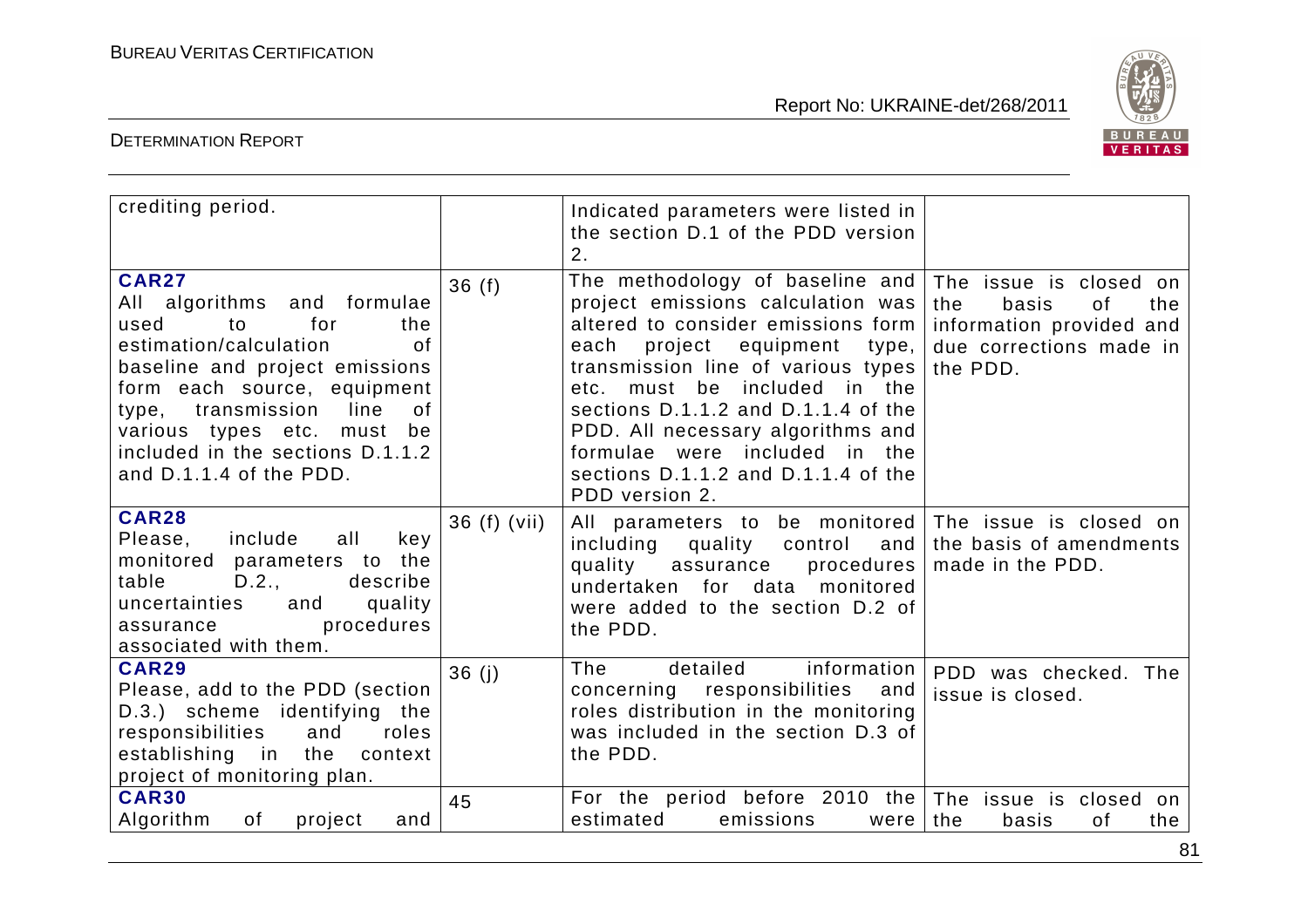

| baseline emissions estimation<br>for each gas and emission<br>source must be clearly indicted<br>in the section E of the PDD.<br>Please, explain which<br>data<br>(actual or historical) were used<br>for ERUs estimation. |       | calculated on the basis of actual information provided and<br>data concerning electricity grid<br>condition. For the period after<br>$2011$ – predicted data according to<br>the plan of company development.<br>Necessary information was added<br>to the section E of the PDD. | due corrections made in<br>the PDD.                                                                                    |
|----------------------------------------------------------------------------------------------------------------------------------------------------------------------------------------------------------------------------|-------|----------------------------------------------------------------------------------------------------------------------------------------------------------------------------------------------------------------------------------------------------------------------------------|------------------------------------------------------------------------------------------------------------------------|
| <b>CAR31</b><br>The amounts of ERUs estimates<br>in the Excel file and in the PDD<br>are not equal. Please, make<br>corresponding corrections.                                                                             | 45    | The ERUs value was recalculated<br>the respective corrections<br>and<br>were provided in the section E of<br>the PDD version 2.                                                                                                                                                  | PDD<br>supporting<br>and<br>documents<br>were<br>checked. The issue is<br>closed.                                      |
| <b>CAR32</b><br>Information<br>concerning<br>emission sources in the project<br>is missing in the section E.<br>Please, add the appropriate<br>information to the PDD.                                                     | 45    | The project covers only one source<br>of emissions.<br>The respective<br>emission values are provided in<br>the section E of the PDD version 2.                                                                                                                                  | The issue is closed on<br>basis<br>of<br>the<br>the<br>information provided and<br>due corrections made in<br>the PDD. |
| <b>CAR33</b><br>The amount of ERUs in the<br>section E.6., Table 19-21 is not<br>equal to the difference of<br>emissions of the project and<br>baseline scenario. Please,<br>make<br>corresponding<br>corrections.         | 45    | The ERUs value was recalculated<br>and the respective corrections<br>were provided in the section E of<br>the PDD version 2.                                                                                                                                                     | PDD was checked. The<br>issue is closed.                                                                               |
| FAR1<br>Please, submit any documented<br>instruction indicating that the                                                                                                                                                   | 36(m) | The order on data to be monitored<br>storage during two years after the<br>last transfer of ERUs has been                                                                                                                                                                        | This<br>issue<br>be<br>must<br>checked<br>during<br>the<br>verification process.                                       |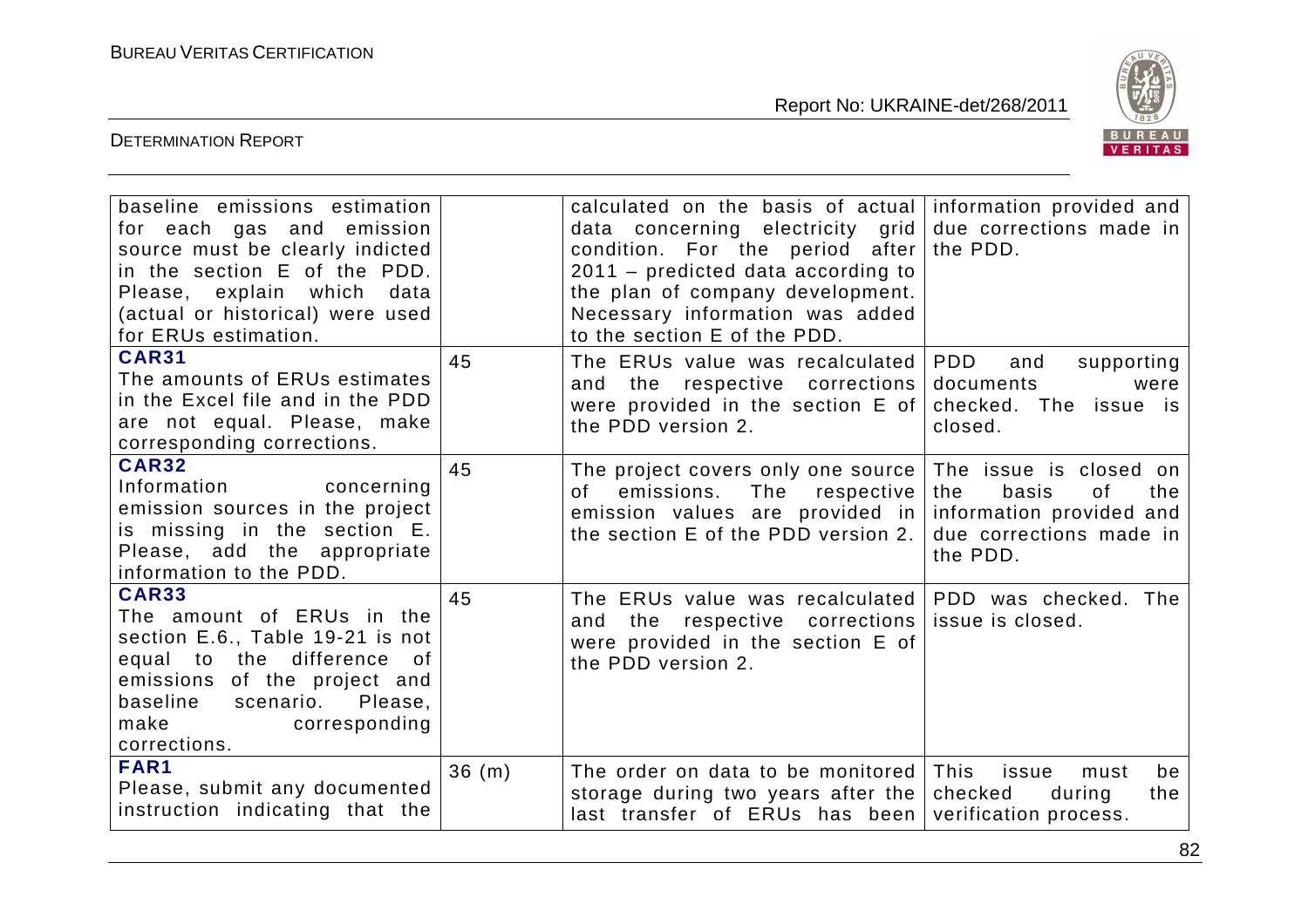

| data monitored are to be kept<br>for two years after last ERUs<br>transfer as per JI determination<br>and verification manual.                                                                                                                                                                                                                                                                                                                                                              |        | for<br>and<br>submitted<br>prepared<br>approval at the enterprise.                                                                                                                                                                                                    |                                                                                                                          |
|---------------------------------------------------------------------------------------------------------------------------------------------------------------------------------------------------------------------------------------------------------------------------------------------------------------------------------------------------------------------------------------------------------------------------------------------------------------------------------------------|--------|-----------------------------------------------------------------------------------------------------------------------------------------------------------------------------------------------------------------------------------------------------------------------|--------------------------------------------------------------------------------------------------------------------------|
| <b>CL01</b><br>Simple cost analysis<br>was<br>correctly used<br>to<br>justify<br>project's additionality. Please,<br>clarify if the analysis provided<br>considers profit obtained form<br>implementation<br>of<br>the<br>the<br>efficient<br>energy<br>measures<br>during the first year of the<br>project implementation (when<br>normative<br>losses<br>the<br>are<br>approved for the previous<br>year). Please, clarify if the<br>simple cost analysis can be<br>applied in this case. | 28     | As the measures foreseen by the<br>project begun in the end of<br>calendar year, the company could<br>not have any profit due to energy<br>efficiency<br>measures<br>implementation. That is why simple<br>cost analysis is properly applied<br>for any project year. | The issue is closed on<br>the basis of information<br>provided.                                                          |
| <b>CL02</b><br>As per Guidance on criteria for<br>baseline setting and monitoring<br>participants<br>project<br>must<br>undertake<br>the<br>assess<br>to<br>potential leakage<br>and<br>appropriately explain<br>which<br>sources of leakage are to be<br>calculated and which can be<br>neglected.<br>Please,<br>provide                                                                                                                                                                   | 40 (a) | information<br>Corresponding<br>concerning the potential leakage<br>was added to the section B.3 of the<br>PDD.                                                                                                                                                       | The issue is closed on<br>the<br>basis<br>0f<br>the<br>confirmatory<br>documentation and<br>the<br>information provided. |